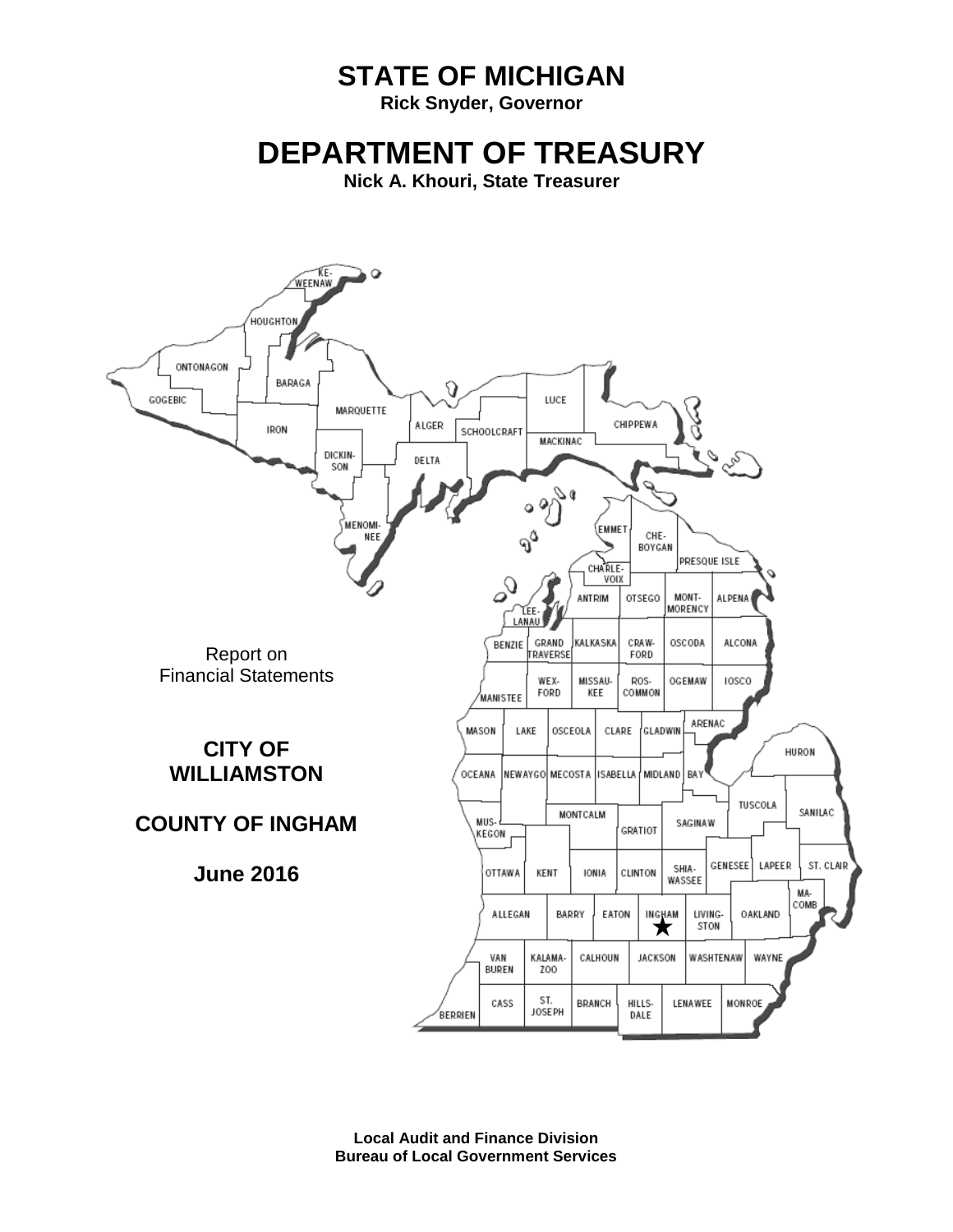# CITY COUNCIL

(December 20, 2016)

Noah Belanger Mayor

**James DeForest** Sean Bertolino

Sandy Whelton Tammy Gilroy Council Member Council Member

Mayor Pro-Tem Council Member

Council Member

Kent Hall Chad Munce Council Member Council Member

> Alan Dolley City Manager

Rachel Piner Treasurer

CITY POPULATION--2010 3,854

STATE EQUALIZED VALUATION--2015 \$113,338,470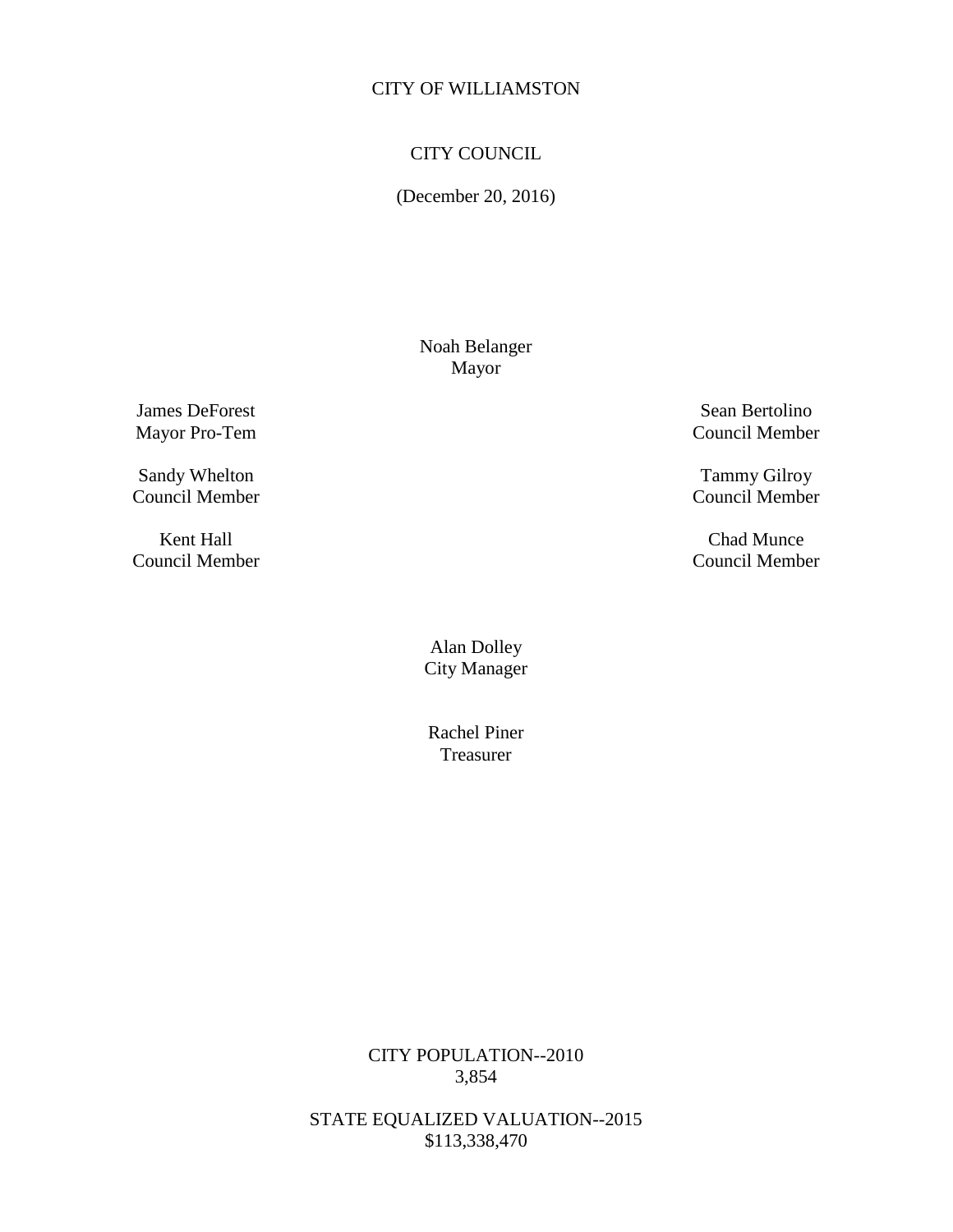

RICK SNYDER GOVERNOR

STATE OF MICHIGAN DEPARTMENT OF TREASURY LANSING

NICK A. KHOURI STATE TREASURER

December 20, 2016

Honorable Mayor and City Council City of Williamston 161 East Grand River Avenue Williamston, Michigan 48895

Independent Auditor's Report

Dear Council Members:

Report on the Financial Statements

We have audited the accompanying financial statements of the governmental activities, the business-type activities, the aggregate discretely presented component units, each major fund, and the aggregate remaining fund information of the City of Williamston, Ingham County, Michigan, as of and for the fiscal year ending June 30, 2016, and the related notes to the financial statements, which collectively comprise the City of Williamston's basic financial statements as listed in the table of contents.

#### *Management's Responsibility for the Financial Statements*

Management is responsible for the preparation and fair presentation of these financial statements in accordance with accounting principles generally accepted in the United States of America; this includes the design, implementation, and maintenance of internal control relevant to the preparation and fair presentation of financial statements that are free from material misstatement, whether due to fraud or error.

#### *Auditor's Responsibility*

Our responsibility is to express opinions on these financial statements based on our audit. We conducted our audit in accordance with auditing standards generally accepted in the United States of America and the standards applicable to financial audits contained in *Government Auditing Standards*, issued by the Comptroller General of the United States. Those standards require that we plan and perform the audit to obtain reasonable assurance about whether the financial statements are free of material misstatement.

An audit involves performing procedures to obtain audit evidence about the amounts and disclosures in the financial statements. The procedures selected depend on the auditor's judgment, including the assessment of the risks of material misstatement of the financial statements, whether due to fraud or error. In making those risk assessments, the auditor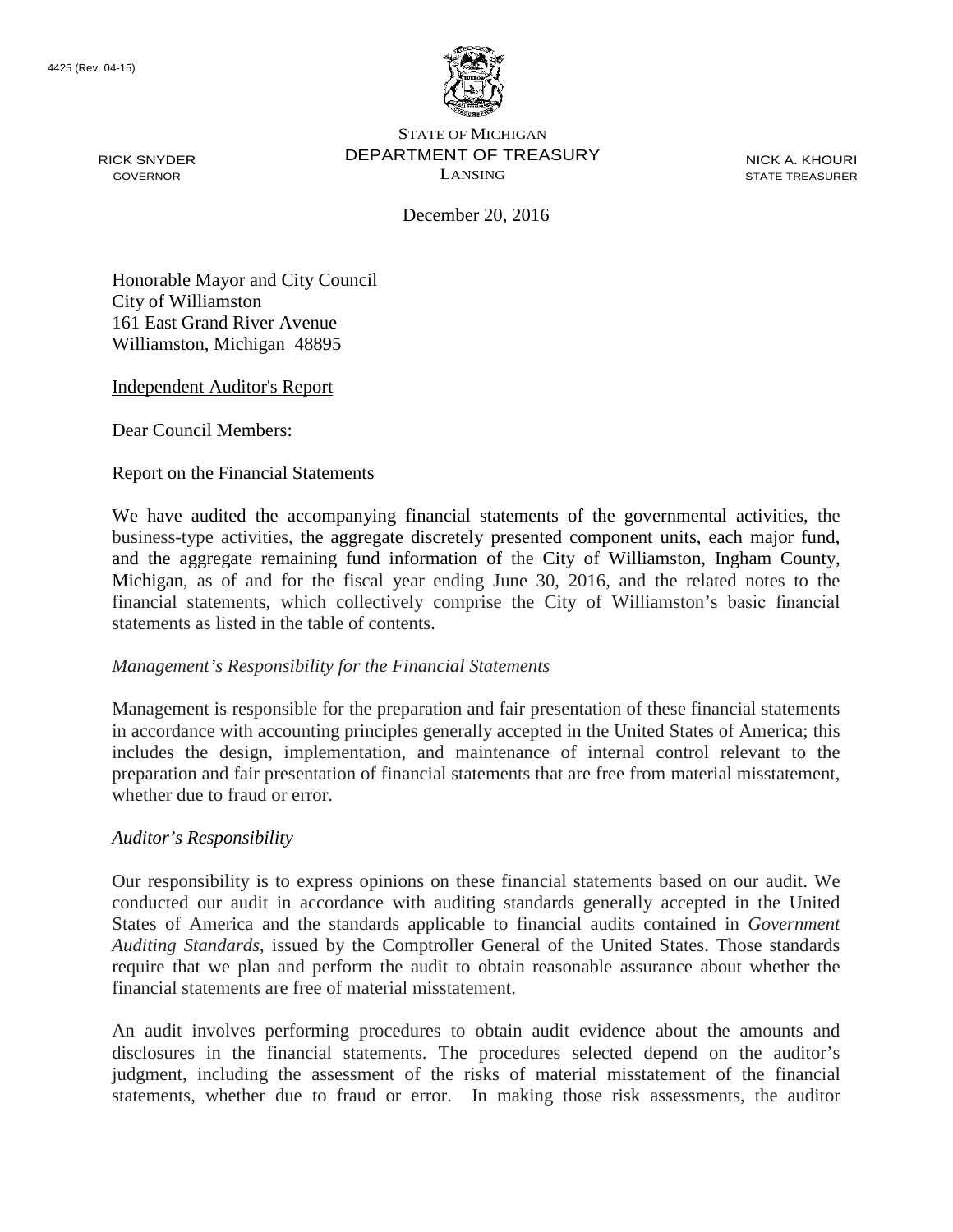City of Williamston Page 2 December 20, 2016

considers internal control relevant to the entity's preparation and fair presentation of the financial statements in order to design audit procedures that are appropriate in the circumstances, but not for the purpose of expressing an opinion on the effectiveness of the entity's internal control. Accordingly, we express no such opinion. An audit also includes evaluating the appropriateness of accounting policies used and the reasonableness of significant accounting estimates made by management, as well as evaluating the overall presentation of the financial statements.

We believe that the audit evidence we have obtained is sufficient and appropriate to provide a basis for our audit opinions.

#### *Opinions*

In our opinion, the financial statements referred to above present fairly, in all material respects, the respective financial position of the governmental activities, the business-type activities, the aggregate discretely presented component units, each major fund, and the aggregate remaining fund information of the City of Williamston, Ingham County, Michigan, as of June 30, 2016, and the respective changes in financial position and, where applicable, cash flows, thereof for the year then ended in accordance with accounting principles generally accepted in the United States of America.

#### *Other Matters*

### *Required Supplementary Information*

Accounting principles generally accepted in the United States of America require that the management's discussion and analysis on pages 1 through 8 as well as budgetary comparison information Exhibits K through M and pension trend data and the schedule of funding progress for other post-employment benefits be presented to supplement the basic financial statements. Such information, although not a part of the basic financial statements, is required by the Governmental Accounting Standards Board, who considers it to be an essential part of financial reporting for placing the basic financial statements in an appropriate operational, economic, or historical context. We have applied certain limited procedures to the required supplementary information in accordance with auditing standards generally accepted in the United States of America, which consisted of inquiries of management about the methods of preparing the information and comparing the information for consistency with management's responses to our inquiries, the basic financial statements, and other knowledge we obtained during our audit of the basic financial statements. We do not express an opinion or provide any assurance on the information because the limited procedures do not provide us with sufficient evidence to express an opinion or provide any assurance.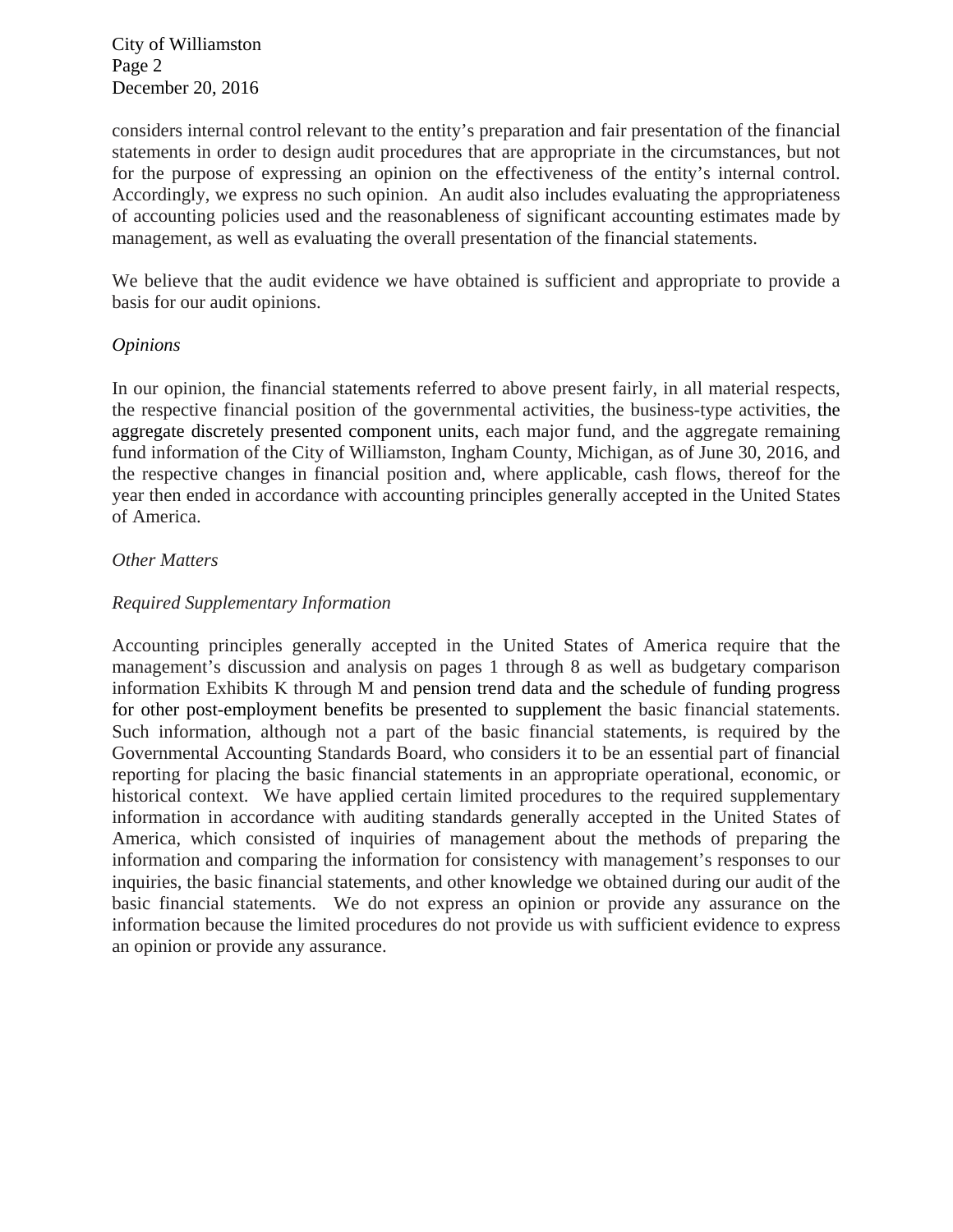City of Williamston Page 3 December 20, 2016

#### *Supplementary and Other Information*

Our audit was conducted for the purpose of forming opinions on the financial statements that collectively comprise the City of Williamston's basic financial statements. The accompanying supplementary and related information presented in Exhibits N through Y, is presented for the purpose of additional analysis and is not a required part of the basic financial statements. The accompanying supplementary and related information presented in Exhibits N through Y is the responsibility of management and was derived from and relates directly to the underlying accounting and other records used to prepare the basic financial statements. Such information has been subjected to the auditing procedures applied in the audit of the basic financial statements and certain additional procedures, including comparing and reconciling such information directly to the underlying accounting and other records used to prepare the basic financial statements or to the basic financial statements themselves, and other additional procedures in accordance with auditing standards generally accepted in the United States of America. In our opinion, the accompanying supplementary and related information presented in Exhibits N through Y is fairly stated in all material respects in relation to the basic financial statements as a whole.

### *Other Reporting Required by Government Auditing Standards*

In accordance with *Government Auditing Standards*, we have also issued our report dated December 20, 2016, on our consideration of the City of Williamston's internal control over financial reporting and our tests of its compliance with certain provisions of laws, regulations, contracts and grant agreements and other matters. The purpose of that report is to describe the scope of our testing of internal control over financial reporting and compliance and the results of that testing, and not to provide an opinion on the internal control over financial reporting or on compliance. That report is an integral part of an audit performed in accordance with *Government Auditing Standards* in considering the City of Williamston's internal control over financial reporting and compliance.

Sincerely,

 $\triangle F$ 

Cary Jay Vaughn, CPA, CGFM Audit Manager Local Government Financial Services Division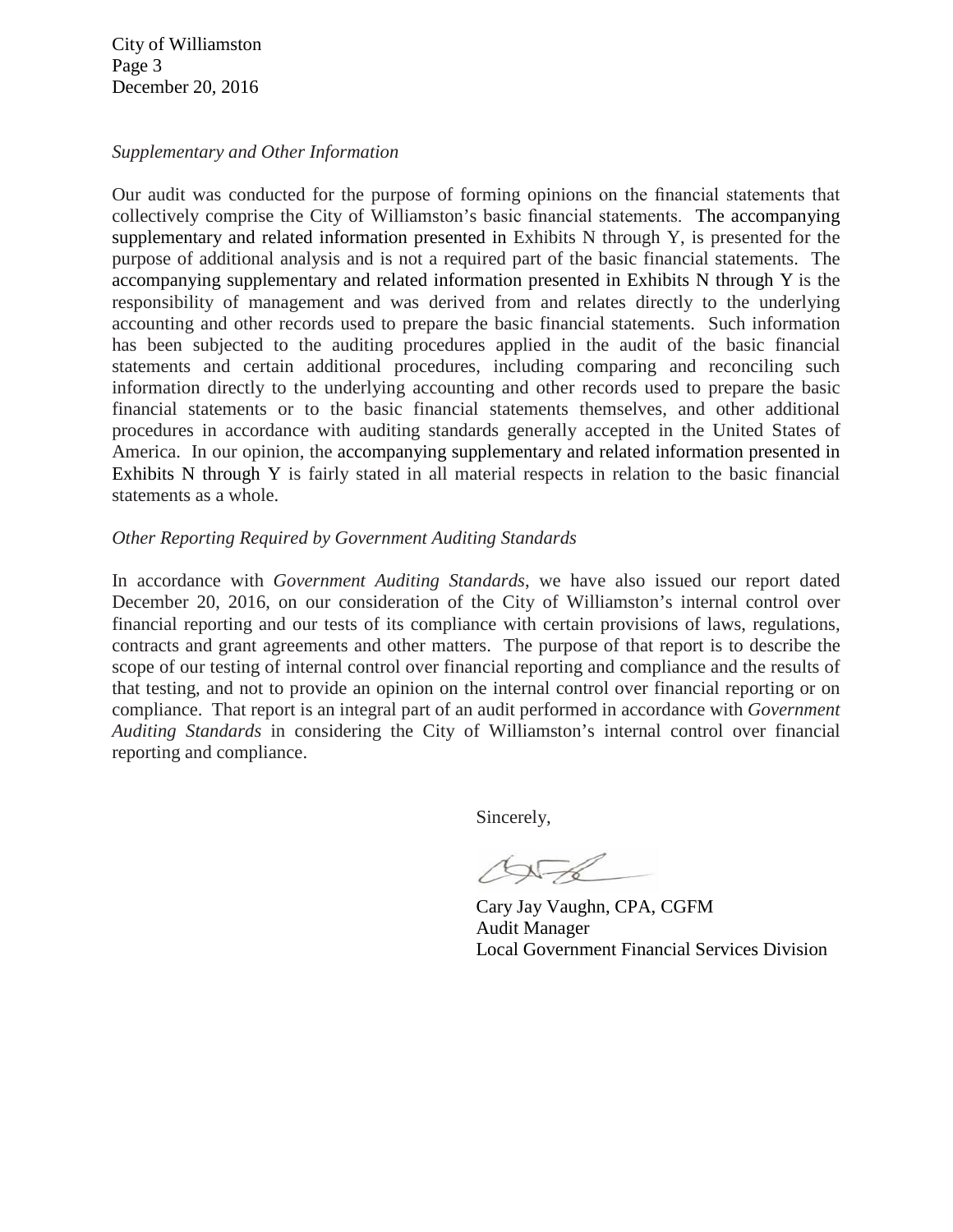# TABLE OF CONTENTS

| <b>BASIC FINANCIAL STATEMENTS</b>                                                                                                  |
|------------------------------------------------------------------------------------------------------------------------------------|
|                                                                                                                                    |
|                                                                                                                                    |
|                                                                                                                                    |
|                                                                                                                                    |
| <b>EXHIBIT D--Statement of Revenues, Expenditures and Changes in Fund Balances</b>                                                 |
| EXHIBIT D-1--Reconciliation of the Statement of Revenues, Expenditures and<br>Change in Fund Balances of Governmental Funds to the |
|                                                                                                                                    |
| <b>EXHIBIT F--Statement of Revenues, Expenses and Changes</b>                                                                      |
|                                                                                                                                    |
|                                                                                                                                    |
|                                                                                                                                    |
|                                                                                                                                    |
| NOTES TO FINANCIAL STATEMENTS                                                                                                      |
|                                                                                                                                    |
|                                                                                                                                    |
|                                                                                                                                    |
|                                                                                                                                    |
|                                                                                                                                    |
|                                                                                                                                    |
|                                                                                                                                    |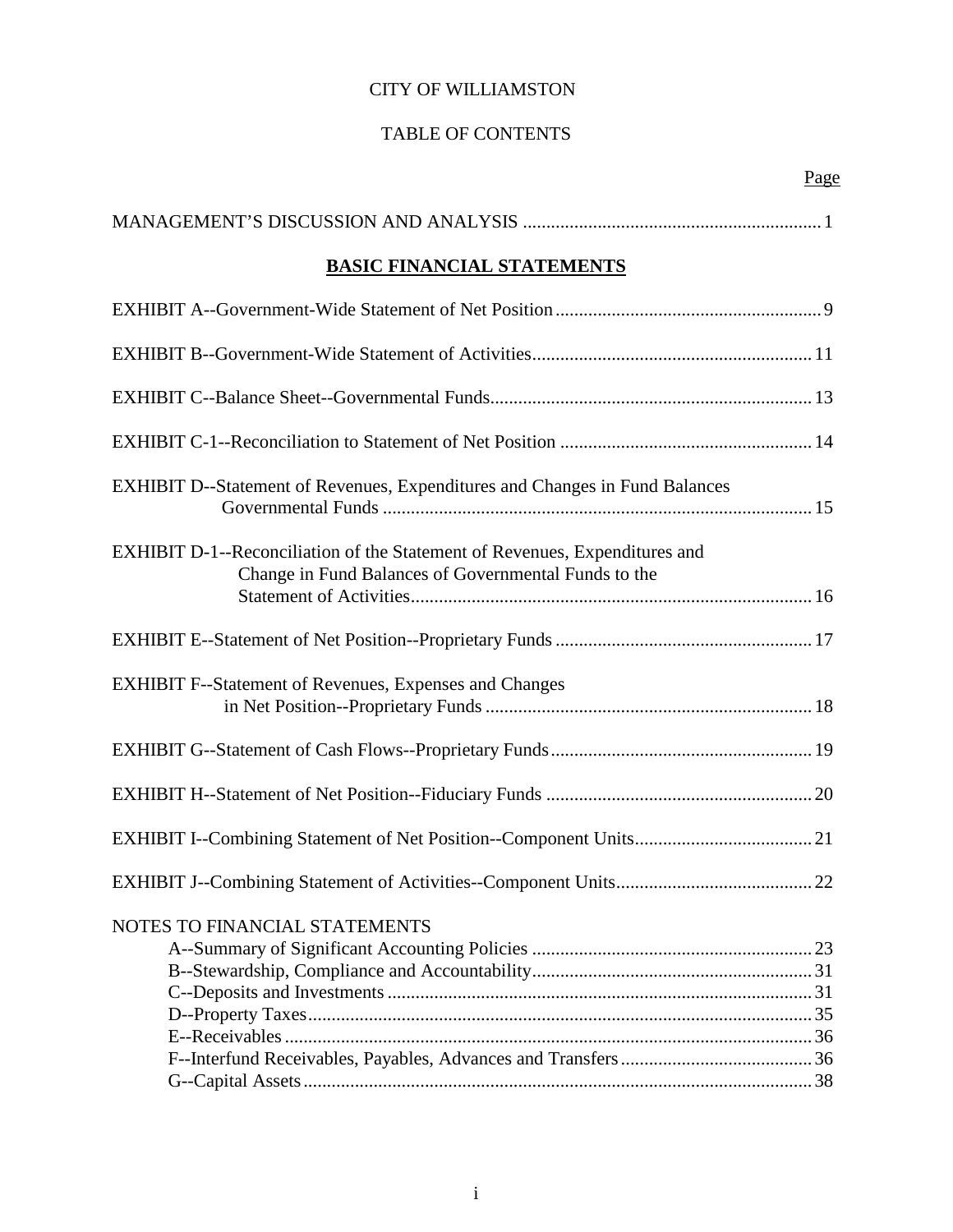# TABLE OF CONTENTS (Continued)

H--Long-Term Debt......................................................................................................... 43 I--Compensated Absences................................................................................................ 53

NOTES TO FINANCIAL STATEMENTS (Continued)

Page

# N--Change in Accounting Principle................................................................................. 64 O--Upcoming Reporting Change ..................................................................................... 65

# **REQUIRED SUPPLEMENTARY INFORMATION**

| <b>EXHIBIT L--Budgetary Comparison Schedule--Major Street</b>                |  |
|------------------------------------------------------------------------------|--|
| <b>EXHIBIT M--Budgetary Comparison Schedule--Local Street</b>                |  |
| SUPPLEMENTARY INFORMATION AND SCHEDULES                                      |  |
| EXHIBIT N--Combining Balance Sheet--Non-Major Governmental Funds  72         |  |
| <b>EXHIBIT O--Combining Statement of Revenues, Expenditures and</b>          |  |
| <b>EXHIBIT P--Schedule of Revenues</b>                                       |  |
| <b>EXHIBIT Q--Schedule of Expenditures and Other Uses--By Activity</b>       |  |
| <b>EXHIBIT R--Governmental Fund Balance Sheet--Statement of Net Position</b> |  |

Economic Development Corporation.................................................................... 76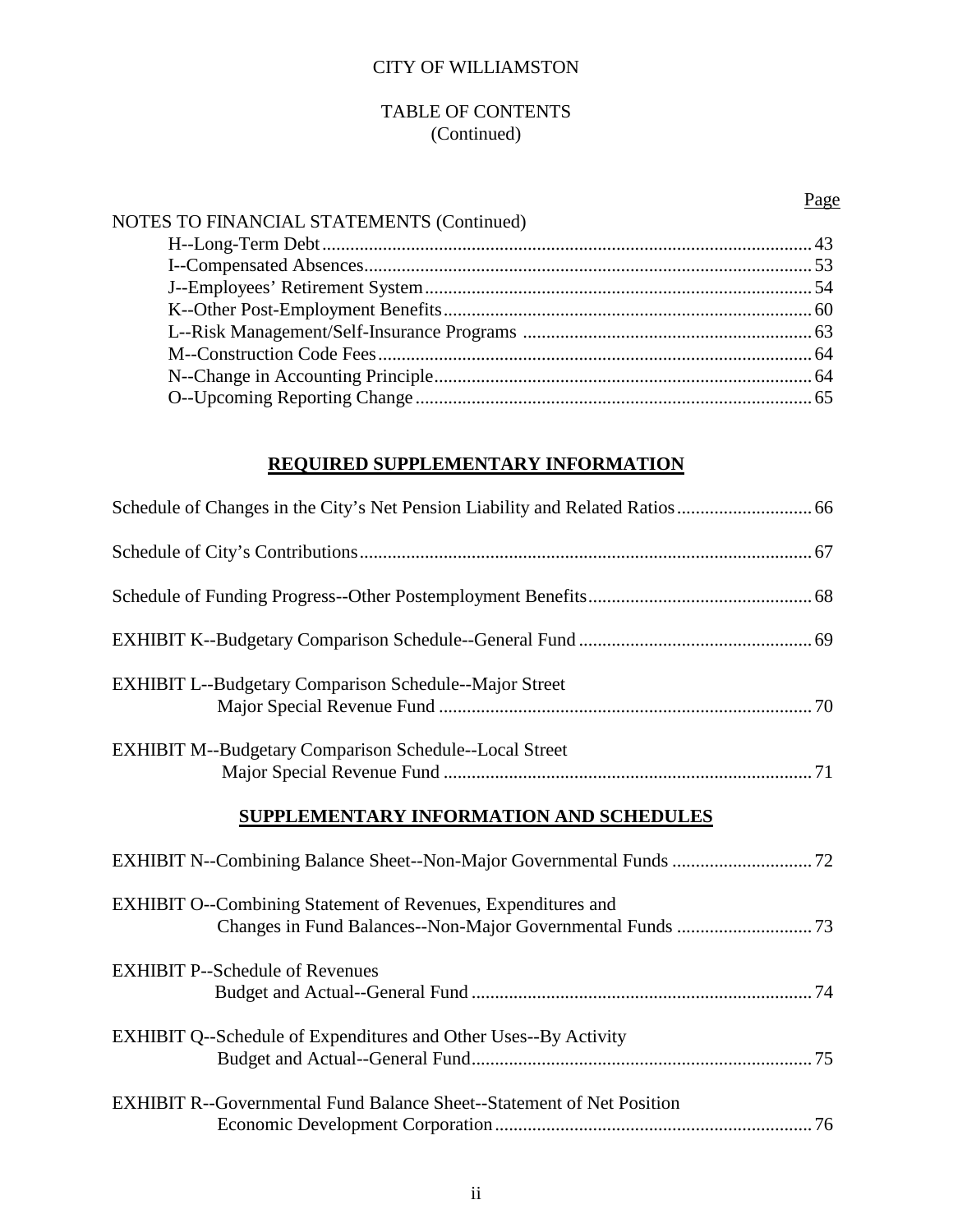# TABLE OF CONTENTS (Continued)

| Page                                                                         |
|------------------------------------------------------------------------------|
| <b>EXHIBIT S--Statement of Governmental Fund Revenue, Expenditures</b>       |
| and Changes in Fund Balance--Statement of Activities                         |
|                                                                              |
| <b>EXHIBIT T--Governmental Fund Balance Sheet--Statement of Net Position</b> |
|                                                                              |
| <b>EXHIBIT U--Statement of Governmental Fund Revenue, Expenditures</b>       |
| and Changes in Fund Balance--Statement of Activities                         |
|                                                                              |
| <b>EXHIBIT V--Governmental Fund Balance Sheet--Statement of Net Position</b> |
|                                                                              |
| <b>EXHIBIT W--Statement of Governmental Fund Revenue, Expenditures</b>       |
| and Changes in Fund Balance--Statement of Activities                         |
|                                                                              |
| <b>EXHIBIT X--Governmental Fund Balance Sheet--Statement of Net Position</b> |
|                                                                              |
| <b>EXHIBIT Y--Statement of Governmental Fund Revenue, Expenditures</b>       |
| and Changes in Fund Balance--Statement of Activities                         |
|                                                                              |
| Report on Internal Control Over Financial Reporting and on Compliance        |
| and Other Matters Based on an Audit of the Financial Statements Performed    |
|                                                                              |
|                                                                              |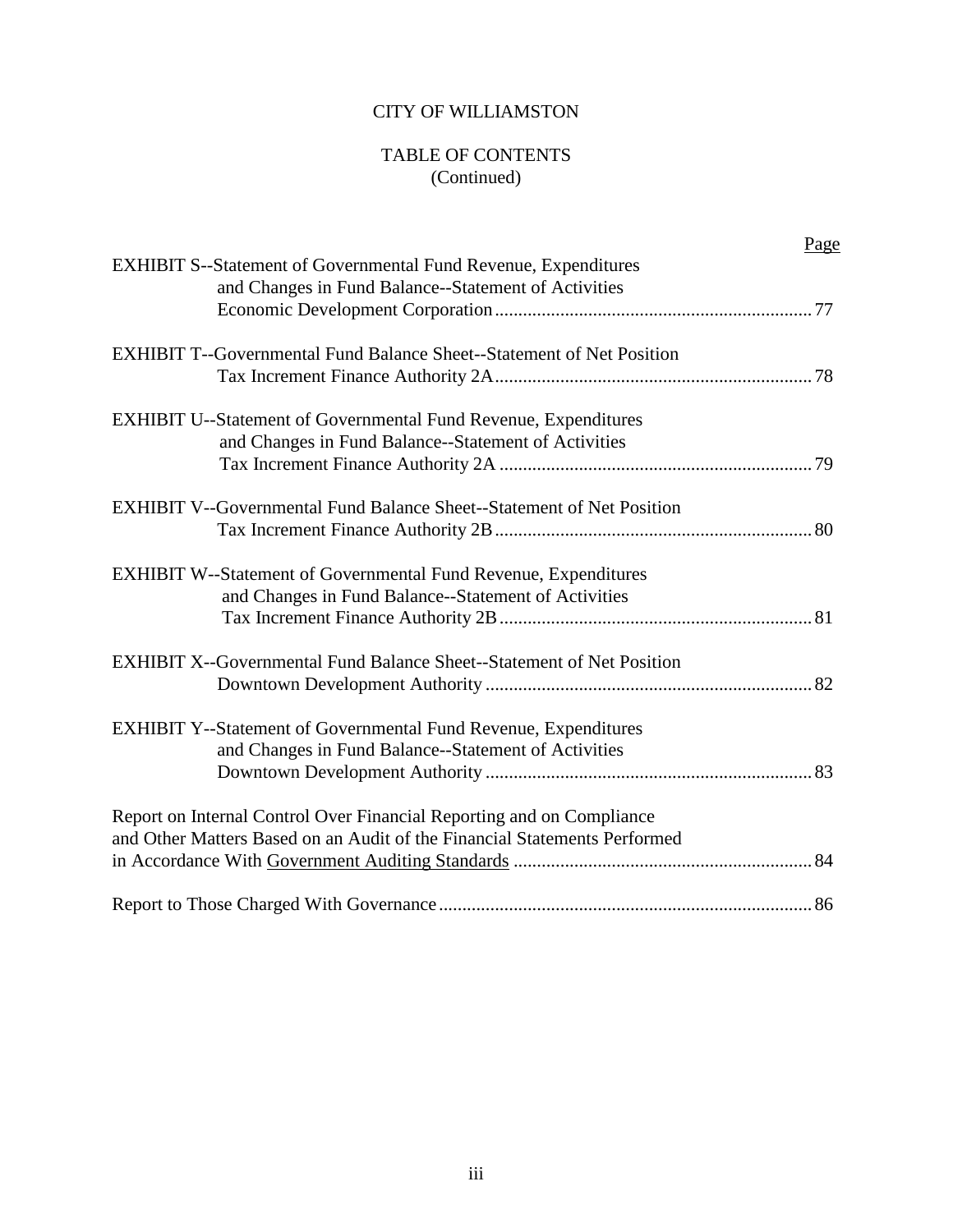The following is a discussion and analysis of the City of Williamston's (City) financial performance and position, providing an overview of the activities for the fiscal year ending June 30, 2016. This analysis should be read in conjunction with the Independent Auditors Report, our letter of transmittal, and with the City's financial statements, which follows this section.

# FINANCIAL HIGHLIGHTS

The following represent the major financial highlights for the fiscal year ending June 30, 2016:

- The taxable value and state equalized values for the City increased three and eight percent respectively this fiscal year. While state equalized values are predicted to increase for the 2016 tax year taxable values will increase less than one percent.
- The City sold the Community Center building to a private developer. The Community Center housed the Capital Area District Library (CADL), Senior Center and Food Bank. The City also rented the gymnasium and a few of the classrooms to organizations for different uses. The building is very old and in disrepair making the maintenance costs a huge burden on the City budget. An agreement was made with the purchaser of the building to continue to house CADL, the Senior Center and Food Bank. The rest of the building will be developed into different commercial uses.
- A water and sewer improvement bond was paid off this year. A portion of this bond was paid for by the Tax Increment Financing Authority 2A (TIFA 2A). There are currently no projects in the TIFA 2A plan; therefore there will not be any captured revenue in this district until another project is added to the plan.

### USING THIS ANNUAL REPORT

This annual report consists of three parts: management's discussion and analysis (this section), the basic financial statements, and required supplementary information. This report also contains supplementary information in addition to the basic financial statements. The basic financial statements include a series of financial statements. The Statement of Net Position and the Statement of Activities on Exhibits A and B provide information about the activities of the City as a whole and present a longer-term view of the City's finances. Fund financial statements start with Exhibit C. For governmental activities, these statements tell how these services were financed in the short term as well as what remains for future spending. Fund financial statements also report the City's operations in more detail than the government-wide statements by providing information about the City's most significant funds. The remaining statements provide financial information about activities for which the City acts solely as a trustee or agent for the benefit of those outside of the government.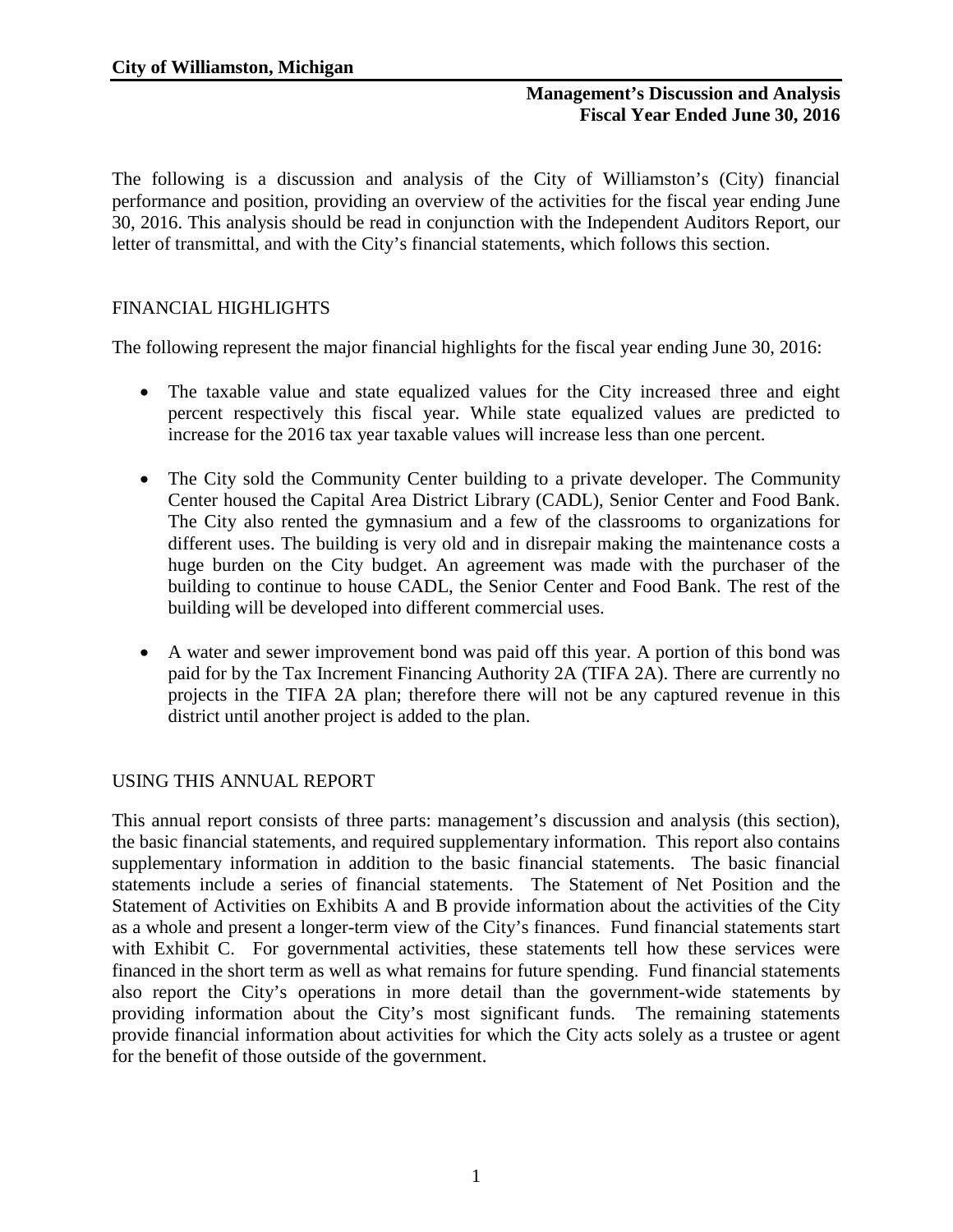# Reporting the City as a Whole

# *The Statement of Net Position and the Statement of Activities*

One of the most important questions asked about the City's finances is, "Is the City as a whole better or worse off as a result of the year's activities?" The Statement of Net Position and the Statement of Activities report information about the City as a whole and about its activities in a way that helps answer this question. These statements include all assets and liabilities using accrual basis of accounting, which is similar to the accounting used by most private-sector companies. All of the current year's revenues and expenses are taken into account regardless of when cash is received or paid.

These two statements report the City's net position and changes in them. You can think of the City's net position — the difference between assets and liabilities — as one way to measure the City's financial health, or financial position. Over time, increases or decreases in the City's net position are one indicator of whether its financial health is improving or deteriorating. You will need to consider other nonfinancial factors, however, such as changes in the City's property tax base and the condition of the City's infrastructure, to assess the overall health of the City.

In the Statement of Net Position and the Statement of Activities, we divide the City into three kinds of activities:

- Governmental activities--Most of the City's basic services are reported here, including the police, fire, public works, and general administration. Property taxes, franchise fees, and state grants finance most of these activities.
- Business-type activities--The City charges a fee to customers to help it cover all or most of the cost of certain services it provides. The City's sewer, water, and garbage systems are reported here.
- Component units--The City includes four separate legal entities in its report-Economic Development Corporations (EDC), Tax Increment Financing Authority 2A (TIFA 2A), Tax Increment Financing Authority 2B (TIFA 2B), and Downtown Development Authority (DDA). Although legally separate, these "component units" are important because the City is financially accountable for them.

Report the City's Major Fund

### *Fund Financial Statements*

Our analysis of the City's major funds begins with Exhibits C and D with additional information provided in Note A of the Notes to the Financial Statements. The special revenue funds are required to be established by State law such as the Major Street Fund and the Local Street Fund. The City's two kinds of funds, governmental and proprietary, use different accounting approaches.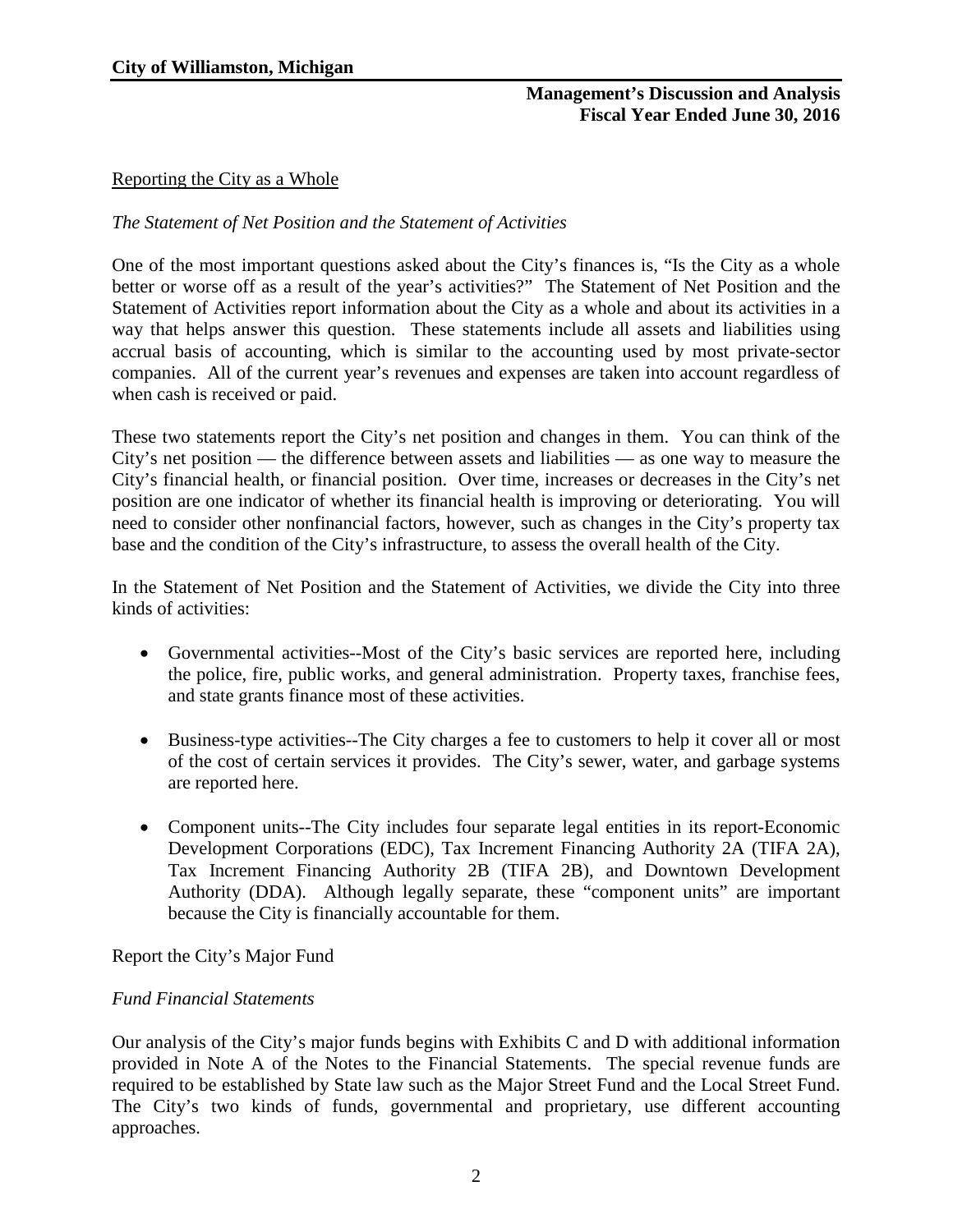- *Governmental Funds*—Most of the City's basic services are reported in governmental funds, which focus on how money flows into and out of those funds and the balances left at year-end that are available for spending. These funds are reported using an accounting method called *modified accrual* accounting, which measures cash and all other *financial*  assets that can readily be converted to cash. The governmental fund statements provide a detailed *short-term view* of the City's general government operations and the basic services it provides. Governmental fund information helps you determine whether there are more or fewer financial resources that can be spent in the near future to finance the City's programs. We describe the relationship (or differences) between governmental *activities* (reported in the Statement of Net Position and the Statement of Activities) and Governmental Funds in a reconciliation to the fund financial statements on Exhibit C-1 and Exhibit D-1.
- *Proprietary Funds*—When the City charges customers for the services it provides, these services are generally reported in proprietary funds. Proprietary Funds are reported in the same way that all activities are reported in the Statement of Net Position and the Statement of Activities. In fact, the City's enterprise funds (a component of Proprietary Funds) are the same as the business-type activities we report in the government-wide statements but provide more detail and additional information, such as cash flows, for Proprietary Funds.

# The City as Trustee

Reporting the City's Fiduciary Responsibilities

The City is the trustee, or fiduciary, for taxes collected for other units of government in accordance with Michigan state statute. The City's fiduciary activities are reported in separate Statements of Fiduciary Net Position. We exclude these activities from the City's other financial statements because the City cannot use these assets to finance its operations. The City is responsible for ensuring that the assets reported in these funds are used for their intended purposes.

### *Additional Required Supplementary Information (RSI)*

Following the basic financial statements is additional Required Supplementary Information that further explains and supports the information in the financial statements. The Required Supplementary Information includes budgetary comparison schedules, pension trend data, and schedule of funding progress for other post-employment benefits.

### *Other Supplementary Information*

Other supplementary information includes combining financial statements, the individual funds, the City's non-major governmental funds, detailed budget reports for the General Fund, and fund level and government-wide statements for the discrete component units are presented for the purpose of additional analysis and is not a required part of the basic financial statements.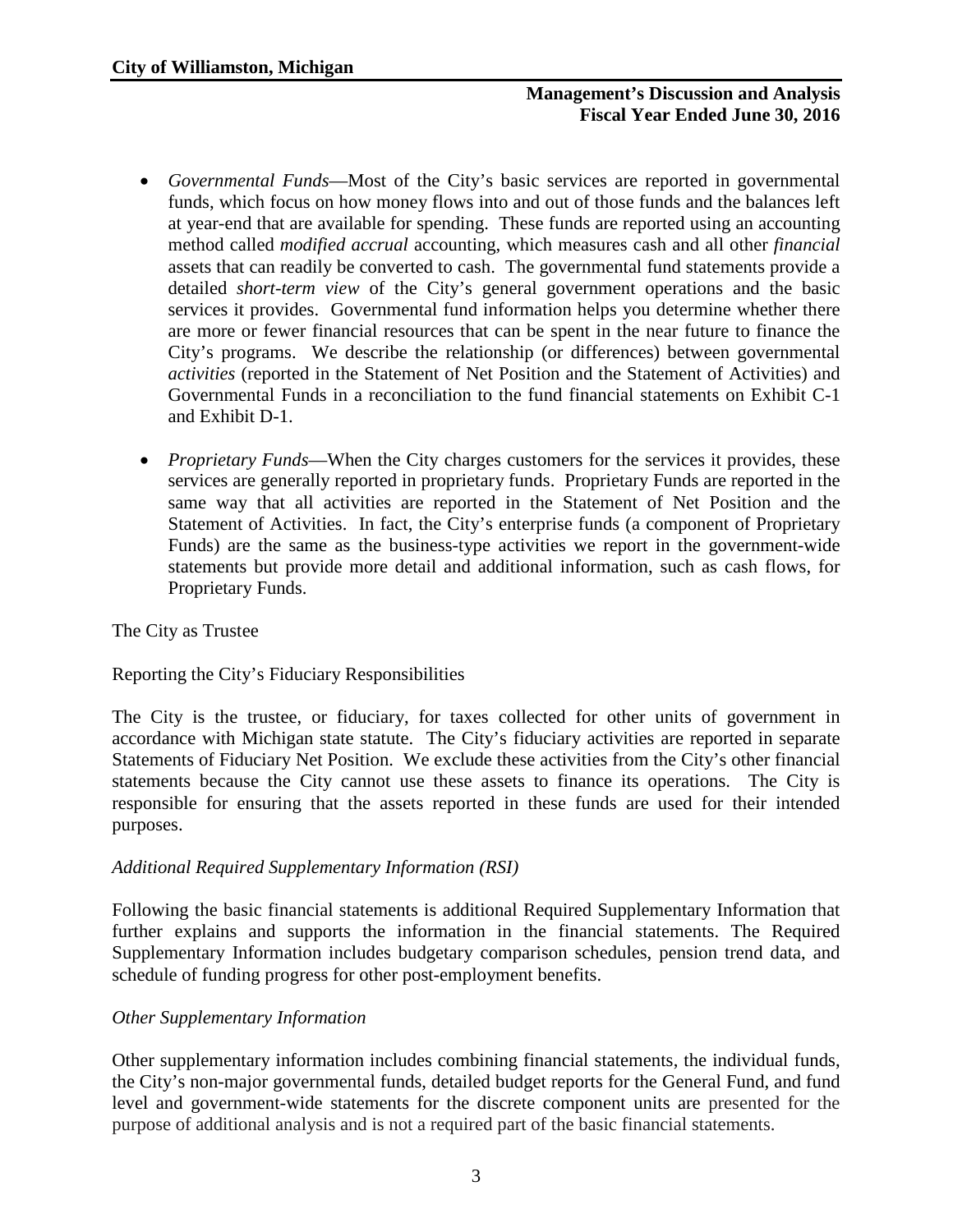#### The City as a Whole

The City's combined net position of the primary government decreased from \$15,741,577 to \$15,525,268 or \$216,309 for the fiscal year ending June 30, 2016. This is similar to the previous fiscal year when the net position decreased \$1,400,980. Our analysis focuses on the primary government net position (and does not include that of the discretely presented component units) (Table 1) and changes in net position (Table 2) of the City's governmental and business-type activities.

|                                 |                                |             | Total         |                                 |                    |              |  |
|---------------------------------|--------------------------------|-------------|---------------|---------------------------------|--------------------|--------------|--|
|                                 | <b>Governmental Activities</b> |             |               | <b>Business-Type Activities</b> | Primary Government |              |  |
|                                 | 2015                           | 2016        | 2015          | 2016                            | 2015               | 2016         |  |
|                                 |                                |             |               |                                 |                    |              |  |
| <b>Current and Other Assets</b> | \$1,601,878                    | \$1,553,577 | 378,327<br>\$ | \$<br>251,980                   | 1,980,205<br>\$    | \$1,805,557  |  |
| <b>Noncurrent Assets</b>        | 6,801,063                      | 6,410,097   | 20,518,534    | 20,051,967                      | 27,319,597         | 26,462,064   |  |
| <b>Total Assets</b>             | 8,402,941                      | 7,963,674   | 20,896,861    | 20,303,947                      | 29,299,802         | 28, 267, 621 |  |
| Deferred Outflows of Resources  |                                |             |               |                                 |                    |              |  |
| <b>Related to Pensions</b>      |                                |             |               |                                 |                    |              |  |
|                                 | 106,023                        | 497,098     |               |                                 | 106,023            | 497,098      |  |
| <b>Current Liabilities</b>      | 330,619                        | 168,292     | 43,024        | 38,914                          | 373,643            | 207,206      |  |
| <b>Noncurrent Liabilities</b>   | 2,996,104                      | 3,338,228   | 10,294,501    | 9,640,750                       | 13,290,605         | 12,978,978   |  |
|                                 |                                |             |               |                                 |                    |              |  |
| <b>Total Liabilities</b>        | 3,432,746                      | 3,506,520   | 10,337,525    | 9,679,664                       | 13,770,271         | 13,186,184   |  |
| Deferred Inflows of Resources   |                                |             |               |                                 |                    |              |  |
| <b>Related to Pensions</b>      |                                | 53,267      |               |                                 |                    | 53,267       |  |
|                                 |                                |             |               |                                 |                    |              |  |
| Net Position                    |                                |             |               |                                 |                    |              |  |
| Net Investment in               |                                |             |               |                                 |                    |              |  |
| Capital Assets*                 | 6,801,063                      | 6,410,097   | 9,425,281     | 9,642,828                       | 16,226,344         | 16,052,925   |  |
| Restricted                      | 307,863                        | 228,136     | 809,253       | 780,139                         | 1,117,116          | 1,008,275    |  |
| Unrestricted**                  | (1,926,685)                    | (1,737,248) | 324,802       | 201,316                         | (1,601,883)        | (1,535,932)  |  |
| <b>Total Net Position</b>       | \$5,182,241                    | \$4,900,985 | \$10,559,336  | \$10,624,283                    | \$15,741,577       | \$15,525,268 |  |

**Table 1 Net Position of Governmental and Business-Type Activities**

As noted in Table 1 and Table 2, the net position of the City's governmental activities decreased by 5.4%, or \$281,256 (\$4,900,985 compared to \$5,182,241). The net investment in capital assets decreased this year with the continued depreciation of the City's capital assets. This is despite street infrastructure improvements for \$153,156. The restricted net position decreased as this amount primarily relates to the City's street funds which decreased due to the infrastructure project. The unrestricted net position's primary increase is due the City's efforts to keep expenses at a minimum.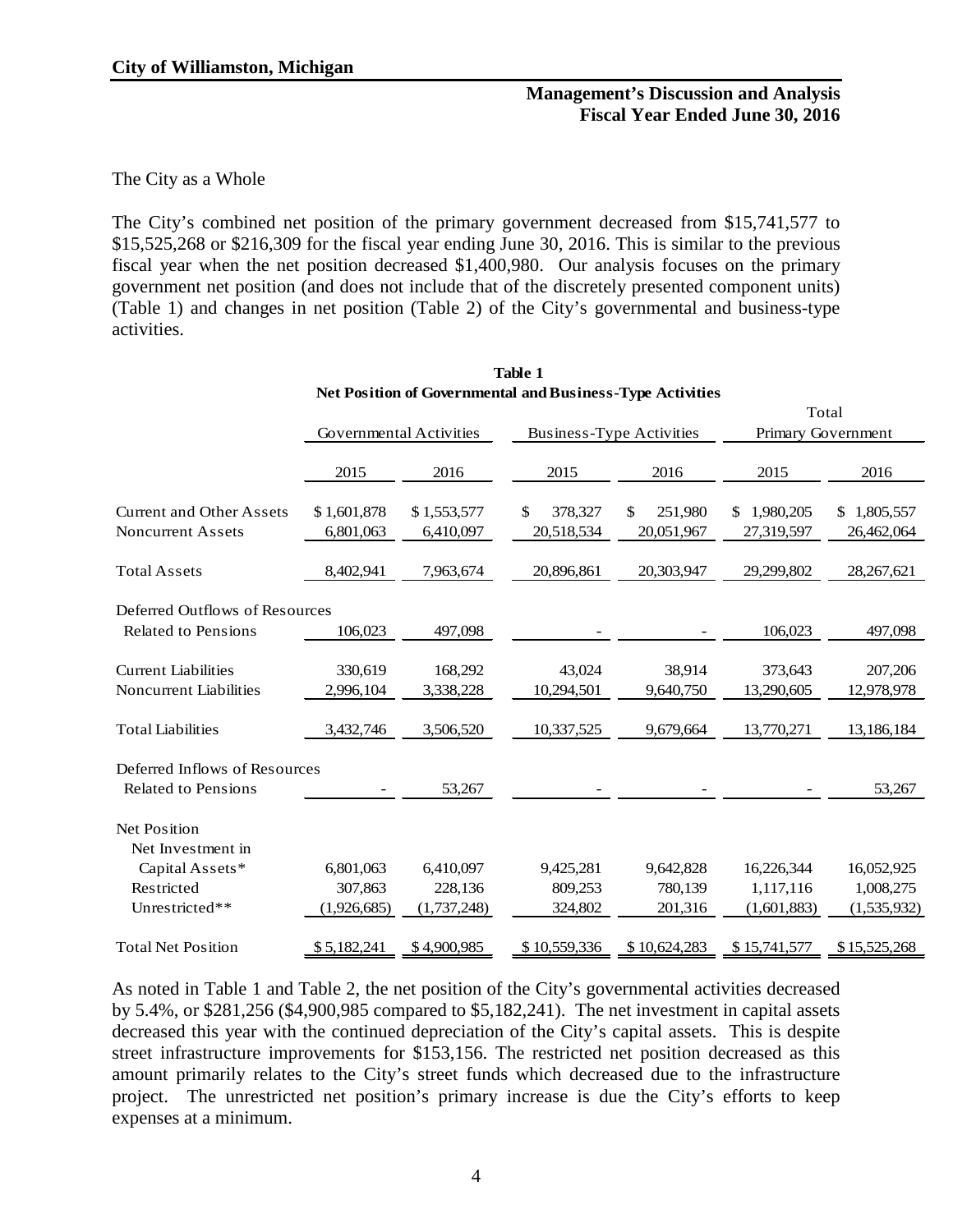Also, as noted in Table 1 and Table 2, the net position of the City's business-type activities increased by .6%, or by \$64,947 (\$10,624,283 compared to \$10,559,336). The net investment in capital assets increased as the City retired \$655,000 in debt this year offset by the \$437,453 decrease in the value of the City's capital assets as they continue to depreciate. The decrease in the restricted and decrease in unrestricted net position was primarily due to funds being transferred from the unrestricted to the restricted for debt payments and future repair and improvements.

|                                    |               | спанеся не тост означи   |                 |                          |               |                    |
|------------------------------------|---------------|--------------------------|-----------------|--------------------------|---------------|--------------------|
|                                    |               |                          |                 |                          |               | Total              |
|                                    |               | Governmental Activities  |                 | Business-Type Activities |               | Primary Government |
|                                    | 2015          | 2016                     | 2015            | 2016                     | 2015          | 2016               |
| Program Revenue                    |               |                          |                 |                          |               |                    |
| Charges for Services               | \$<br>495,961 | \$<br>497,266            | \$1,907,816     | \$2,026,268              | \$ 2,403,777  | 2,523,534<br>\$    |
| Operating Grants and Contributions | 376,157       | 394,591                  | 225,321         | 292,115                  | 601,478       | 686,706            |
| General Revenue                    |               |                          |                 |                          |               |                    |
| Property Taxes                     | 1,432,920     | 1,503,946                |                 |                          | 1,432,920     | 1,503,946          |
| <b>State-Shared Revenues</b>       | 330,153       | 329,870                  |                 |                          | 330,153       | 329,870            |
| Rents                              | 6,000         | 6,000                    |                 |                          | 6,000         | 6,000              |
| Unrestricted Investment Earnings   | 408           | 3,046                    | 1,145           | 2,046                    | 1,553         | 5,092              |
| Other                              | 396,448       |                          |                 |                          | 396,448       |                    |
| Loss on Sale of Assets             |               | (184, 051)               |                 |                          |               | (184,051)          |
| <b>Total Revenues</b>              | 3,038,047     | 2,550,668                | 2,134,282       | 2,320,429                | 5,172,329     | 4,871,097          |
| Program Expenses                   |               |                          |                 |                          |               |                    |
| General Government                 | 967,457       | 892,214                  |                 |                          | 967,457       | 892,214            |
| Public Safety                      | 707,637       | 691,669                  |                 |                          | 707,637       | 691,669            |
| Public Works                       | 939,701       | 924,066                  |                 |                          | 939,701       | 924,066            |
| Community and Economic             |               |                          |                 |                          |               |                    |
| Development                        | 62,418        | 100,228                  |                 |                          | 62,418        | 100,228            |
| Recreation and Cultural            | 106,222       | 177,222                  |                 |                          | 106,222       | 177,222            |
| Interest on Debt                   | 49,235        | 46,525                   |                 |                          | 49,235        | 46,525             |
| Sewer                              |               |                          | 1,370,594       | 1,423,257                | 1,370,594     | 1,423,257          |
| Water                              |               | $\overline{\phantom{a}}$ | 848,552         | 832,225                  | 848,552       | 832,225            |
| <b>Total Expenses</b>              | 2,832,670     | 2,831,924                | 2,219,146       | 2,255,482                | 5,051,816     | 5,087,406          |
| Change in Net Position             | \$<br>205,377 | (281, 256)<br>\$         | (84, 864)<br>\$ | \$<br>64,947             | \$<br>120,513 | (216,309)<br>\$    |

#### **Table 2 Changes in Net Position**

### *Governmental Activities*

Most of the City's basic services are reported under this category. Taxes, charges for services and intergovernmental revenue primarily fund these services. The total revenues for the City's governmental activities decreased by 16% or by \$487,379 primarily due to the \$396,448 received from the EDC from the sale of a building last year and the loss experienced in the current year when it was tore down, as well as the loss on the sale of capital assets.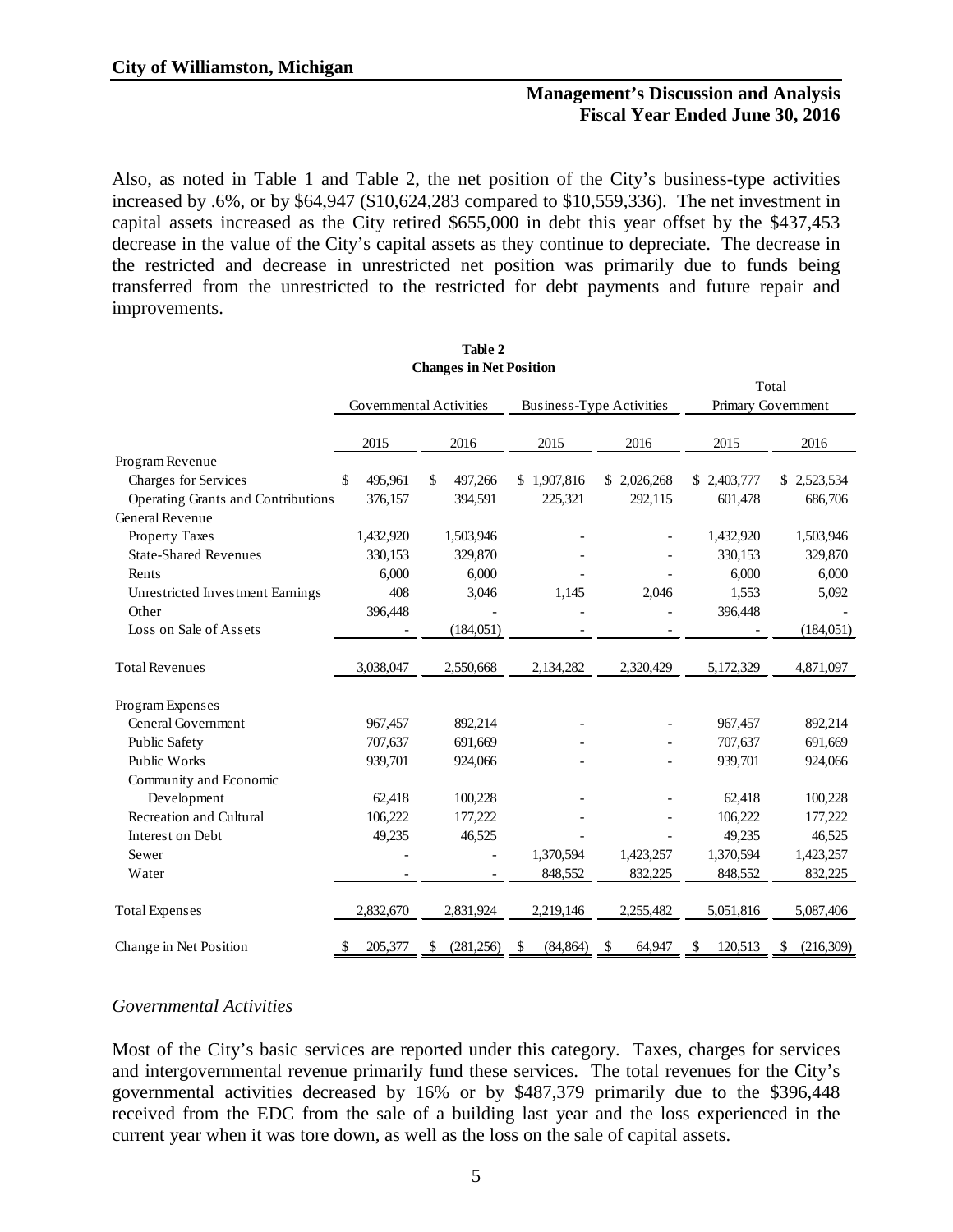Most of the City's general government departments such as police, public works, recreation programs and major and local street maintenance are reported under these activities. The total expenses decreased by \$746.

# *Business-Type Activities*

Business-type activities are those that are financed primarily by charges for services or user fees. Total revenues increased by \$186,147 or by 8.7%. The charges for services increased due to an increase in charges for services due to an increase in rates. The operating grants increased as the City received a Sewer and Wastewater (SAW) Grant which began during the fiscal year. Total expenses increased by \$36,336 or by 1.6% over the prior year due to the expenses related to the SAW Grant. The City's business-type activities consist of the Water and Sewer Funds of which these types of operations are most similar to private businesses.

# THE CITY'S FUNDS

As the City completed the year, its governmental funds (as presented in the balance sheet and statement of revenues, expenditures and changes in fund balances on Exhibit C and Exhibit D respectively) reported a fund balance of \$1,253,405 which is \$9,787 more than last year's \$1,243,618. The primary reasons for the governmental funds' increase mirror the governmental activities analysis highlighted in the prior paragraph. The City's major funds in 2016 were the General Fund, Major Street Fund, Local Street Fund, Sewer Fund, and Water Fund.

The General Fund pays for most of the City's governmental services. The most significant are for general government, public safety, and public works activities. These services are supported by the operating millage and State-shared revenues. The Major Street Fund and the Local Street Fund performs public works and account for the Michigan Transportation Funds received from the State and the maintenance performed on the City's street system. The Sewer and Water Funds are described above.

### GENERAL FUND BUDGETARY HIGHLIGHT

The City's budget is a dynamic document. Although adopted in June (prior to the start of the fiscal year), the budget is occasionally amended during the course of the fiscal year to reflect changing operational demands. All budget amendments are presented before the Council for approval. In addition, for their review, the Council is provided with a budget statement from the Treasurer each month.

The fund balance in the General Fund grew by just under ten percent. The General Fund represents 49 % of its expenditures at the end of the fiscal year. The City continues to focus on maintaining or exceeding the recommended level of fund balance by regularly evaluating expenditures.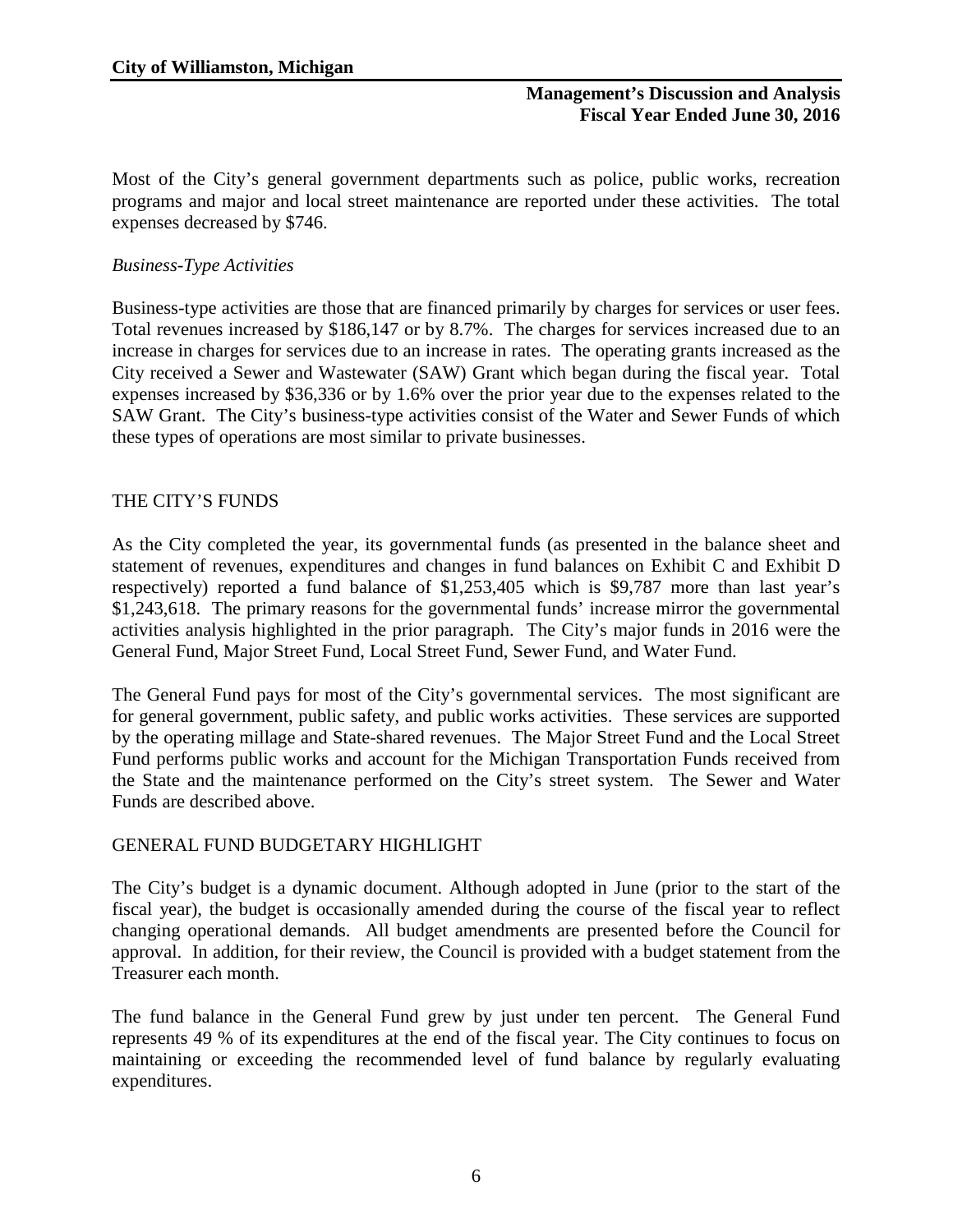### CAPITAL ASSET AND DEBT ADMINISTRATION

#### Capital Assets

As of June 30, 2016, the City had \$26,268,187 invested in a broad range of capital assets, including land, buildings, land improvements, vehicles, equipment, street and sidewalk infrastructure, and water and sewer infrastructure. This amount represents a net decrease (including additions and deductions) of \$242,156.

This fiscal year's capital asset addition in the governmental activities includes McCormick Park improvements of \$18,923, office equipment \$2,842, police vehicle of \$32,832, equipment purchases of \$17,425, and West Church Street improvements of \$153,156. The business-type activities additions consisted of GIS software of \$19,189 and West Church Street sewer and water improvements of \$5,818 and \$124,103; respectively.

|                                       |                         |             |    | Capital Assets at Ieal+Liiu     |    |             |                    |             |    |                |    |                |
|---------------------------------------|-------------------------|-------------|----|---------------------------------|----|-------------|--------------------|-------------|----|----------------|----|----------------|
|                                       |                         |             |    |                                 |    | Total       |                    |             |    |                |    |                |
|                                       | Governmental Activities |             |    | <b>Business-Type Activities</b> |    |             | Primary Government |             |    |                |    |                |
|                                       |                         |             |    |                                 |    |             |                    |             |    |                |    |                |
|                                       |                         | 2015        |    | 2016                            |    | 2015        |                    | 2016        |    | 2015           |    | 2016           |
| Land                                  | \$                      | 390,632     | \$ | 390,632                         | \$ | 436,557     | \$                 | 436,557     | \$ | 827,189        | \$ | 827,189        |
| Land Improvements-Nondepreciating     |                         |             |    |                                 |    |             |                    |             |    |                |    |                |
| Construction in Progress              |                         |             |    |                                 |    |             |                    |             |    |                |    |                |
| Land Improvements-Depreciating        |                         | 916,250     |    | 935,173                         |    |             |                    |             |    | 916,250        |    | 935,173        |
| Buildings and Improvements            |                         | 1,672,356   |    | 1,455,826                       |    |             |                    |             |    | 1,672,356      |    | 1,455,826      |
| Office Equipment                      |                         | 27,219      |    | 30,061                          |    |             |                    |             |    | 27,219         |    | 30,061         |
| Machinery and Equipment               |                         | 414,816     |    | 432,241                         |    | 589,399     |                    | 608,288     |    | 1,004,215      |    | 1,040,529      |
| Vehicles                              |                         | 906,816     |    | 909,607                         |    |             |                    |             |    | 906,816        |    | 909,607        |
| Infrastructure                        |                         | 5,971,862   |    | 6,125,018                       |    |             |                    |             |    | 5,971,862      |    | 6,125,018      |
| Sewer System                          |                         |             |    |                                 |    | 17,307,321  |                    | 17,313,139  |    | 17,307,321     |    | 17,313,139     |
| Water System                          |                         |             |    |                                 |    | 9,698,471   |                    | 9,822,574   |    | 9,698,471      |    | 9,822,574      |
|                                       |                         |             |    |                                 |    |             |                    |             |    |                |    |                |
| <b>Total Capital Assets</b>           |                         | 10,299,951  |    | 10,278,558                      |    | 28,031,748  |                    | 28,180,558  |    | 38,331,699     |    | 38,459,116     |
| <b>Total Accumulated Depreciation</b> |                         | (3,498,888) |    | (3,868,461)                     |    | (8,322,468) |                    | (8,322,468) |    | (11, 821, 356) |    | (12, 190, 929) |
| <b>Total Net Capital Assets</b>       |                         | 6,801,063   | S  | 6,410,097                       | S. | 19,709,280  | S                  | 19,858,090  | S  | 26,510,343     | S  | 26,268,187     |
|                                       |                         |             |    |                                 |    |             |                    |             |    |                |    |                |

| Table 3                    |  |
|----------------------------|--|
| Capital Assets at Year-End |  |

The City of Williamston's fiscal-year 2015-2016 capital budget calls for no additional debt obligations to finance future projects. More detailed information related to the City of Williamston's capital assets is presented in Note G to the financial statements.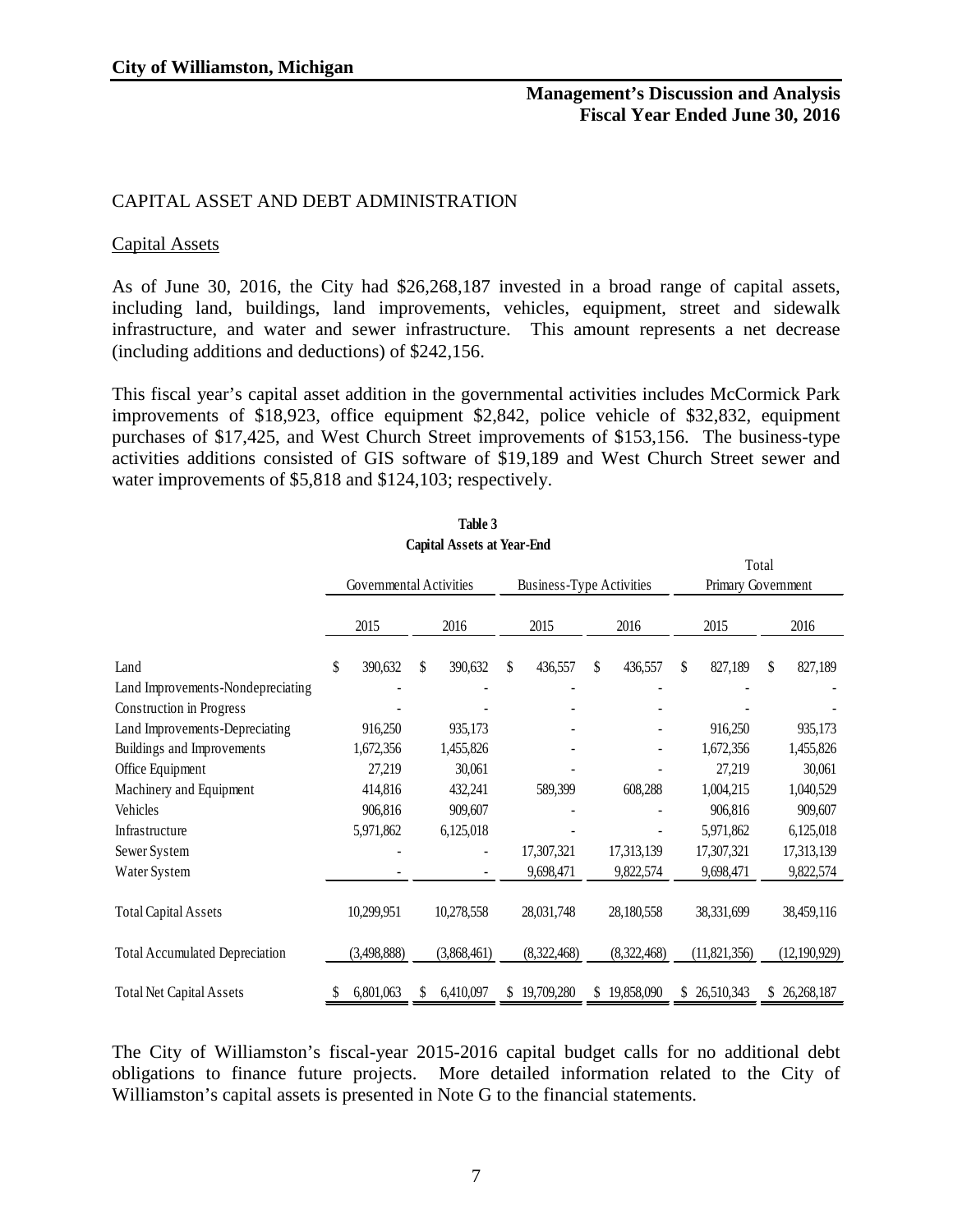# Debt

At fiscal year-end, the City had \$10,723,971 in bonds and special assessment agreements outstanding versus \$11,538,133 in the previous fiscal year, a decrease of \$814,162, as shown in Table 4. The decrease in long term debt is due to the continued scheduled payments on debt obligations. No new debt was issued during fiscal year ending June 30, 2016.

**Table 4**

| 1able 4                                      |                                                     |                    |   |                    |    |                                        |    |           |                            |                             |
|----------------------------------------------|-----------------------------------------------------|--------------------|---|--------------------|----|----------------------------------------|----|-----------|----------------------------|-----------------------------|
| <b>Outstanding Debt at Year-End</b>          |                                                     |                    |   |                    |    |                                        |    |           |                            |                             |
| Total                                        |                                                     |                    |   |                    |    |                                        |    |           |                            |                             |
|                                              | Governmental Activities<br>Business-Type Activities |                    |   |                    |    | Primary Government                     |    |           |                            |                             |
|                                              |                                                     | 2015               |   | 2016               |    | 2015                                   |    | 2016      | 2015                       | 2016                        |
| Bonds Payable<br>Special Assessments Payable | \$                                                  | 910,000<br>344,133 | S | 800,000<br>294,971 | S. | 10.284,000<br>$\overline{\phantom{a}}$ | \$ | 9.629,000 | 11.194.000<br>S<br>344,133 | 10,429,000<br>S.<br>294,971 |
| <b>Total Outstanding Debt</b>                |                                                     | .254,133           |   | 1.094.971          |    | 10,284,000                             |    | 9,629,000 | 11,538,133                 | 10,723,971                  |

More detailed information about the City's long term debt is presented in Note H to the financial statements. In addition to the City's debt obligations shown in Table 4, the City had \$76,631 in vested employee benefits payable presented in more detail in Note I to the financial statements.

# *ECONOMIC FACTORS AND NEXT YEAR'S BUDGET*

Road funding is a problem throughout the State of Michigan. The City continues to seek grant funds as they become available for its road system. Alternative sources of revenue are being sought by City officials to repair and maintain its roadways as well as the infrastructure within the road right-of-way.

Water and sewer rates continued to be increased this fiscal year and are anticipated to increase in the upcoming year. Because the Water and Sewer Funds have bonds obligations of nearly \$500,000, the water and sewer rates continue to increase. Annual increases are predicated through fiscal year end 2018 until the majority of the bond obligations are retired. Currently, there are no capital projects planned or budgeted for in the upcoming fiscal year.

### CONTACTING THE CITY'S FINANCIAL MANAGEMENT

This financial report is designed to provide our citizens, taxpayers, customers, investors, and creditors with a general overview of the City's finances and to demonstrate the accountability for the money it receives. If there are questions about this report, or a need for additional information, contact the Treasurer's Office at (517) 655-2774 or 161 East Grand River Avenue, Williamston, Michigan 48895.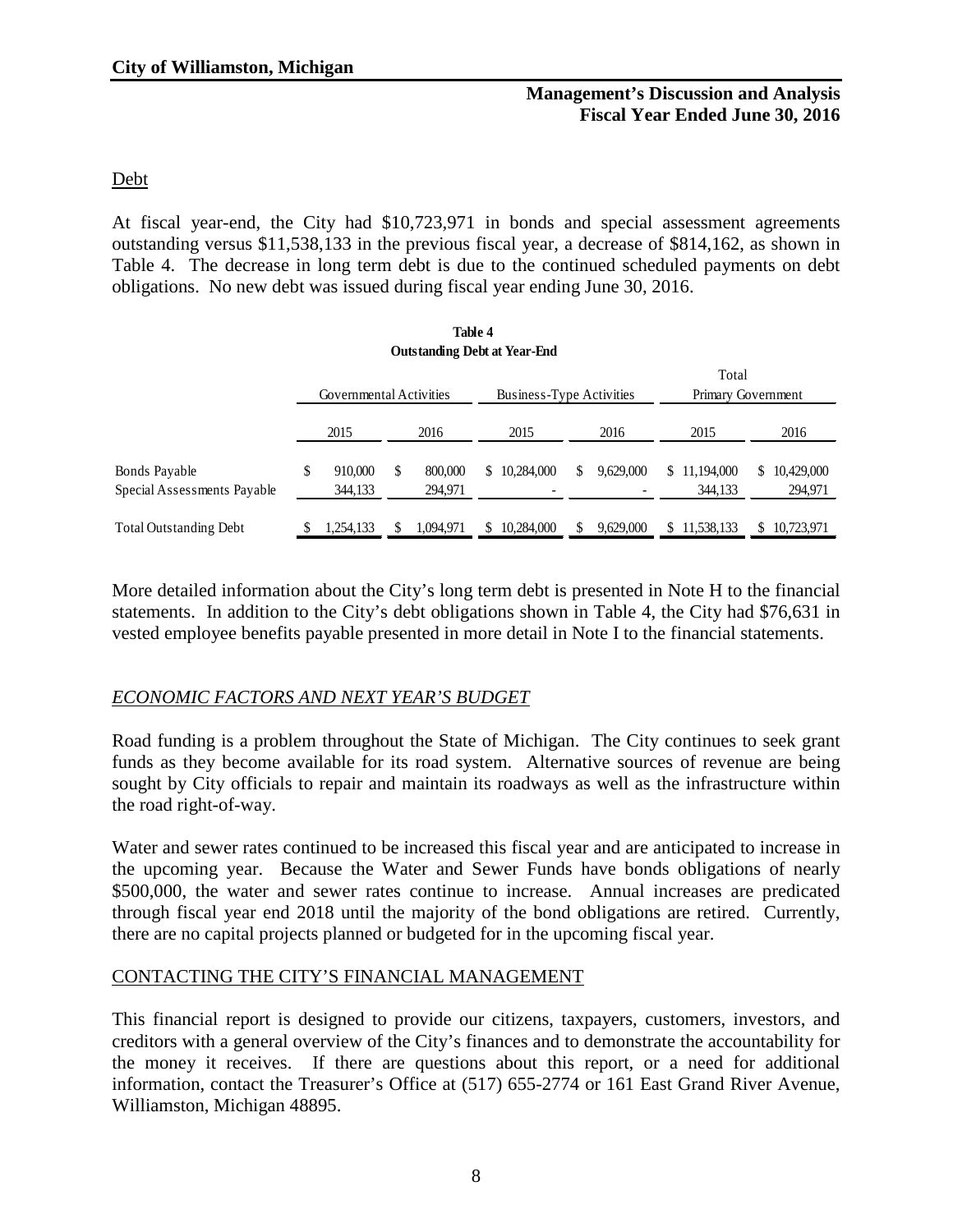# **CITY OF WILLIAMSTON EXHIBIT A GOVERNMENT-WIDE STATEMENT OF NET POSITION June 30, 2016**

|                                            | PRIMARY GOVERNMENT |                                          |               |                    |  |
|--------------------------------------------|--------------------|------------------------------------------|---------------|--------------------|--|
| <b>ASSETS</b>                              | Activities         | Governmental Business-Type<br>Activities | Total         | Component<br>Units |  |
| <b>Current Assets</b>                      |                    |                                          |               |                    |  |
| Cash                                       | 721,221<br>\$      | \$<br>137,085                            | 858,306<br>\$ | $\$\,$<br>309,911  |  |
| Investments                                | 403,923            |                                          | 403,923       | 852,400            |  |
| Special Assessments Receivable             | 343                |                                          | 343           |                    |  |
| <b>Accounts Receivable</b>                 |                    | 351,252                                  | 351,252       |                    |  |
| Due From State                             | 123,778            | 43,551                                   | 167,329       |                    |  |
| Due From County                            | 1,491              |                                          | 1,491         |                    |  |
| Due From Other Funds--Primary Government   |                    |                                          |               | 25,678             |  |
| Due From Other Funds--Component Units      | 4,113              |                                          | 4,113         |                    |  |
| <b>Internal Balances</b>                   | 279,908            | (279,908)                                |               |                    |  |
| Prepaid Expense                            | 18,800             |                                          | 18,800        |                    |  |
| <b>Total Current Assets</b>                | 1,553,577          | 251,980                                  | 1,805,557     | 1,187,989          |  |
| <b>Noncurrent Assets</b>                   |                    |                                          |               |                    |  |
| <b>Restricted Cash</b>                     |                    | 780,139                                  | 780,139       | 7,071              |  |
| Capital Assets--Nondepreciating            | 390,632            | 436,557                                  | 827,189       | 719,484            |  |
| <b>Capital Assets--Depreciating</b>        | 6,019,465          | 18,835,271                               | 24,854,736    | 1,422,979          |  |
| <b>Total Noncurrent Assets</b>             | 6,410,097          | 20,051,967                               | 26,462,064    | 2,149,534          |  |
| <b>Total Assets</b>                        | 7,963,674          | 20,303,947                               | 28, 267, 621  | 3,337,523          |  |
| <b>DEFERRED OUTFLOWS OF RESOURCES</b>      |                    |                                          |               |                    |  |
| Deferred Outflow Investments               | 268,081            |                                          | 268,081       |                    |  |
| Deferred Outflow-Change in Assumptions     | 161,810            |                                          | 161,810       |                    |  |
| Deferred Outflow Employer Contributions    | 67,207             |                                          | 67,207        |                    |  |
| <b>Total Deferred Outflow of Resources</b> | 497,098            |                                          | 497,098       |                    |  |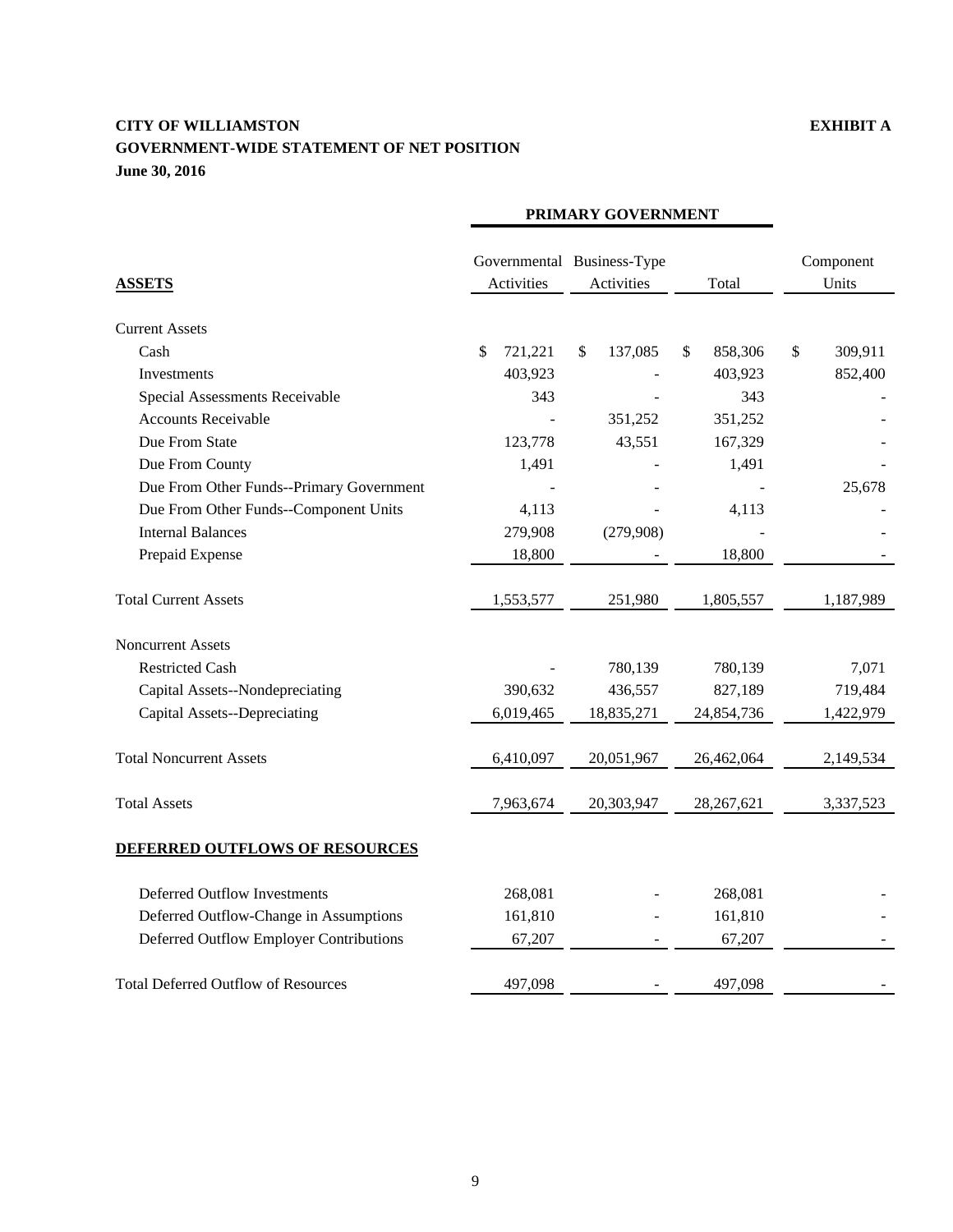# **CITY OF WILLIAMSTON EXHIBIT A GOVERNMENT-WIDE STATEMENT OF NET POSITION (CONTINUED) June 30, 2016**

|                                                                                                                                                                                                                                                                                                                                                                                                                                                                                                                 | PRIMARY GOVERNMENT                                                                               |                                             |                                                                                                               |                                         |
|-----------------------------------------------------------------------------------------------------------------------------------------------------------------------------------------------------------------------------------------------------------------------------------------------------------------------------------------------------------------------------------------------------------------------------------------------------------------------------------------------------------------|--------------------------------------------------------------------------------------------------|---------------------------------------------|---------------------------------------------------------------------------------------------------------------|-----------------------------------------|
| <b>LIABILITIES</b>                                                                                                                                                                                                                                                                                                                                                                                                                                                                                              | Activities                                                                                       | Governmental Business-Type<br>Activities    | Total                                                                                                         | Component<br>Units                      |
| <b>Current Liabilities</b><br>Accounts Payable<br>Due to Other Funds--Primary Government                                                                                                                                                                                                                                                                                                                                                                                                                        | 138,675                                                                                          | 33,175                                      | 171,850                                                                                                       | 396<br>4,189                            |
| Due to Other Funds--Component Units<br><b>Accrued Liabilities</b><br><b>Escrow Deposits Payable</b>                                                                                                                                                                                                                                                                                                                                                                                                             | 25,678<br>3,559<br>380                                                                           | 5,739                                       | 25,678<br>9,298<br>380                                                                                        | 156                                     |
| <b>Total Current Liabilities</b>                                                                                                                                                                                                                                                                                                                                                                                                                                                                                | 168,292                                                                                          | 38,914                                      | 207,206                                                                                                       | 4,741                                   |
| <b>Noncurrent Liabilities</b><br><b>Customer Deposits Payable</b><br>Bonds Payable--Due Within One Year<br>Bonds Payable--Due in More Than One Year<br>Special Assessments Payable--Due Within One Year<br>Special Assessments Payable--<br>Due in More Than One Year<br>Vested Employee Benefits Payable--<br>Due Within One Year<br>Vested Employee Benefits Payable--<br>Due in More Than One Year<br>Net Pension Liability<br>Other Post-Employment Benefits Payable<br><b>Total Noncurrent Liabilities</b> | 125,000<br>675,000<br>49,162<br>245,809<br>15,326<br>61,305<br>1,806,782<br>359,844<br>3,338,228 | 11,750<br>630,000<br>8,999,000<br>9,640,750 | 11,750<br>755,000<br>9,674,000<br>49,162<br>245,809<br>15,326<br>61,305<br>1,806,782<br>359,844<br>12,978,978 | 130,000<br>1,030,000<br>1,160,000       |
| <b>Total Liabilities</b>                                                                                                                                                                                                                                                                                                                                                                                                                                                                                        | 3,506,520                                                                                        | 9,679,664                                   | 13,186,184                                                                                                    | 1,164,741                               |
| DEFERRED INFLOWS OF RESOURCES<br>Deferred Inflow--Change in Experience                                                                                                                                                                                                                                                                                                                                                                                                                                          | 53,267                                                                                           |                                             | 53,267                                                                                                        |                                         |
| <b>Total Deferred Outflow of Resources</b>                                                                                                                                                                                                                                                                                                                                                                                                                                                                      | 53,267                                                                                           |                                             | 53,267                                                                                                        |                                         |
| <b>NET POSITION</b>                                                                                                                                                                                                                                                                                                                                                                                                                                                                                             |                                                                                                  |                                             |                                                                                                               |                                         |
| Net Investment in Capital Assets<br>Restricted for<br>Major and Local Streets<br>Debt Service<br><b>Economic Development Programs</b><br><b>Downtown Development Activities</b><br>Tax Increment Finance Plans<br>Sewer and Water Improvements                                                                                                                                                                                                                                                                  | 6,410,097<br>227,857<br>279                                                                      | 9,642,828<br>780,139                        | 16,052,925<br>227,857<br>279<br>780,139                                                                       | 982,463<br>73,058<br>166,677<br>950,584 |
| Unrestricted                                                                                                                                                                                                                                                                                                                                                                                                                                                                                                    | (1,737,248)                                                                                      | 201,316                                     | (1,535,932)                                                                                                   |                                         |
| <b>Total Net Position</b>                                                                                                                                                                                                                                                                                                                                                                                                                                                                                       | \$4,900,985                                                                                      | \$10,624,283                                | \$15,525,268                                                                                                  | \$<br>2,172,782                         |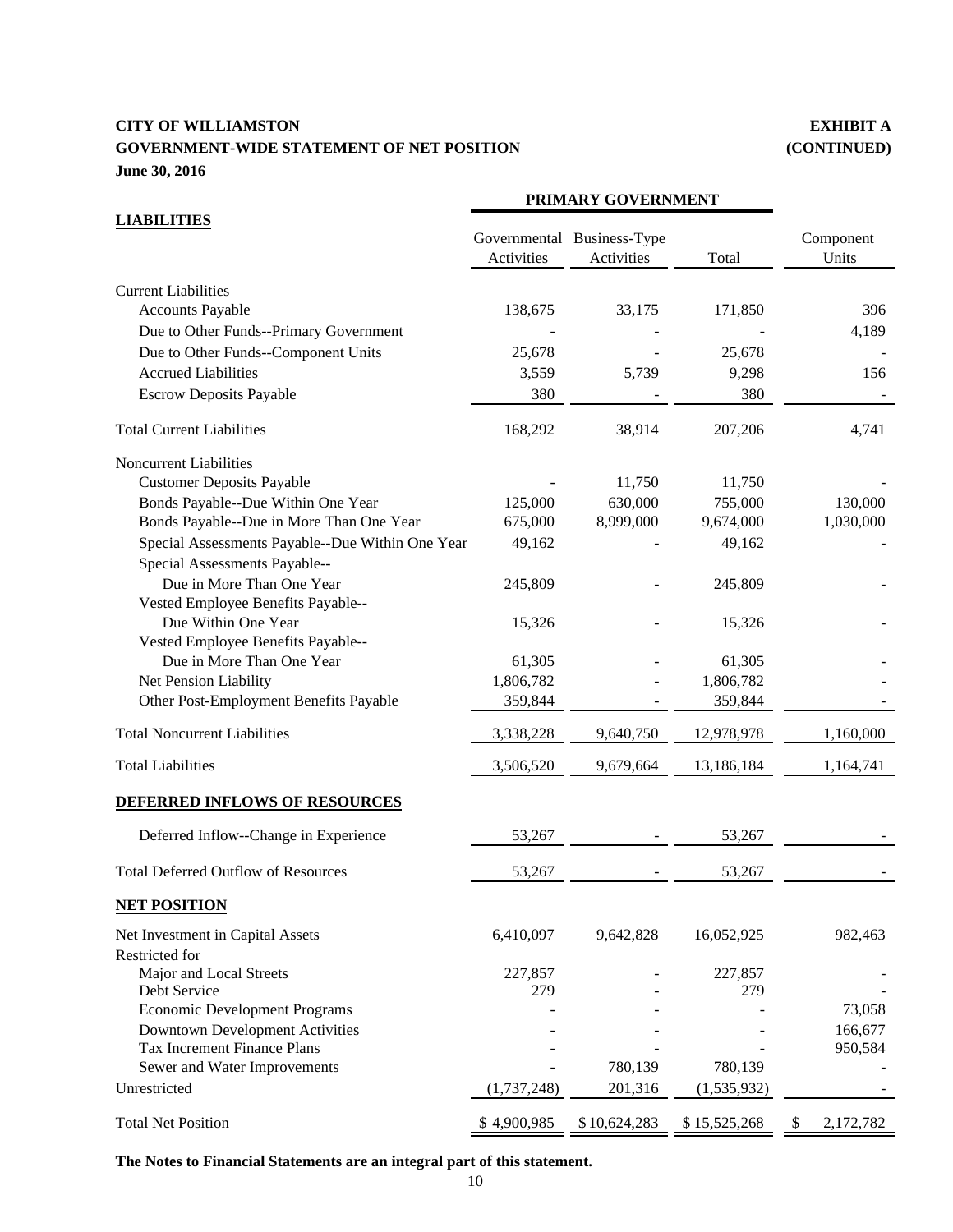# **CITY OF WILLIAMSTON EXHIBIT B GOVERNMENT-WIDE STATEMENT OF ACTIVITIES For the Fiscal Year Ended June 30, 2016**

| Functions/Programs                      | Expenses      | Charges for<br>Services | Operating<br>Grants and<br>Contributions |  |
|-----------------------------------------|---------------|-------------------------|------------------------------------------|--|
| Primary Government                      |               |                         |                                          |  |
| <b>Governmental Activities</b>          |               |                         |                                          |  |
| <b>General Government</b>               | \$<br>892,214 | \$<br>209,557           | \$<br>73,276                             |  |
| <b>Public Safety</b>                    | 691,669       | 53,207                  | 1,222                                    |  |
| <b>Public Works</b>                     | 924,066       | 228,938                 | 320,093                                  |  |
| Community and Economic Development      | 100,228       | 5,564                   |                                          |  |
| Recreation and Culture                  | 177,222       |                         |                                          |  |
| Interest on Long-Term Debt              | 46,525        |                         |                                          |  |
| <b>Total Governmental Activities</b>    | 2,831,924     | 497,266                 | 394,591                                  |  |
| <b>Business-Type Activities</b>         |               |                         |                                          |  |
| Sewer                                   | 1,423,257     | 1,099,044               | 292,115                                  |  |
| Water                                   | 832,225       | 927,224                 |                                          |  |
| <b>Total Business-Type Activities</b>   | 2,255,482     | 2,026,268               | 292,115                                  |  |
| <b>Total Primary Government</b>         | 5,087,406     | 2,523,534<br>-\$        | 686,706<br>\$                            |  |
| <b>Component Units</b>                  |               |                         |                                          |  |
| <b>Economic Development Corporation</b> | \$<br>3,770   | \$                      | \$<br>154                                |  |
| Tax Increment Finance Authority 2A      | 16,852        |                         | 31                                       |  |
| Tax Increment Finance Authority 2B      | 98,382        |                         | 2,489                                    |  |
| Downtown Development Authority          | 222,719       | 3,342                   | 355                                      |  |
| <b>Total Component Units</b>            | \$<br>341,723 | \$<br>3,342             | \$<br>3,029                              |  |

#### **PROGRAM REVENUES**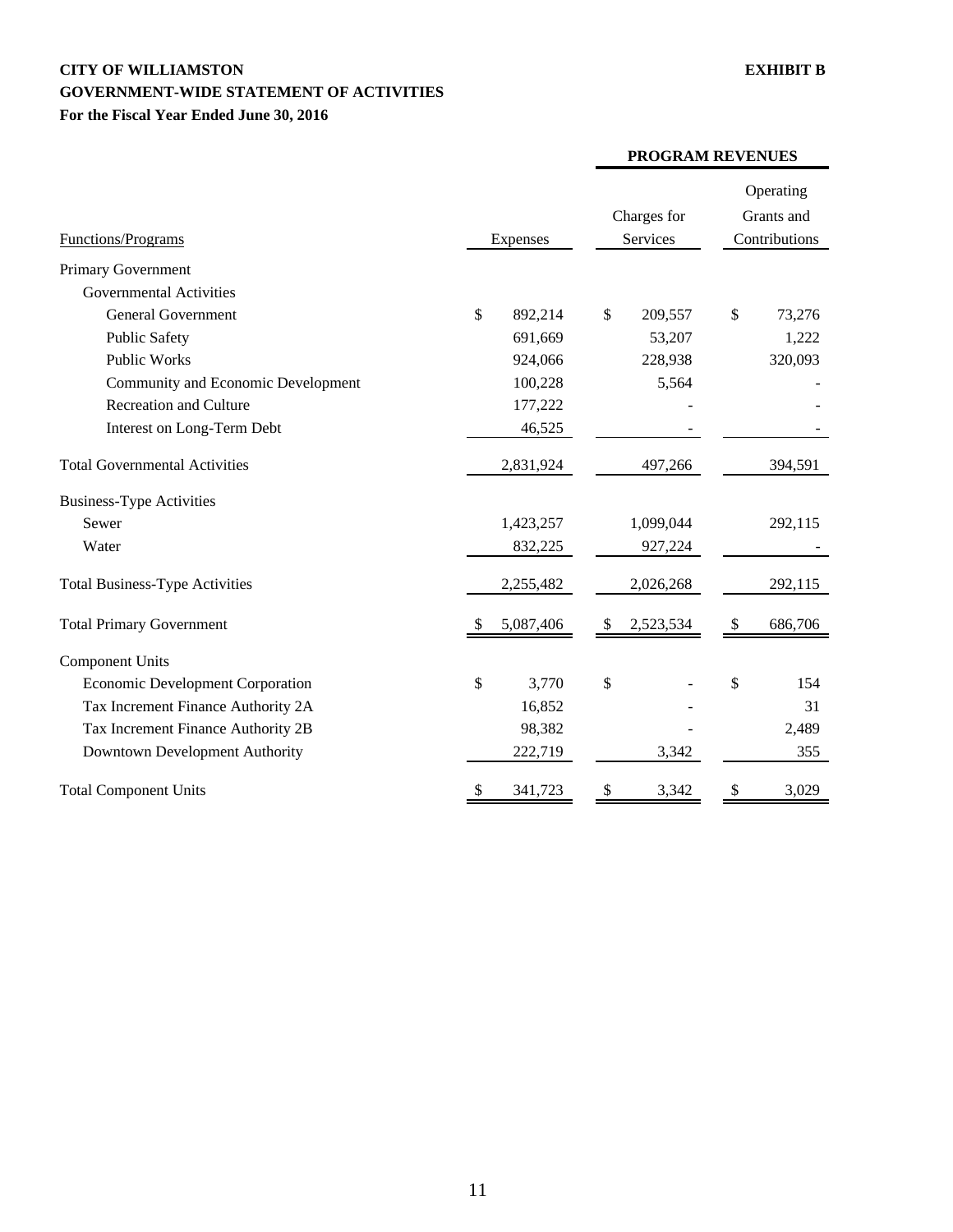# **CITY OF WILLIAMSTON EXHIBIT B GOVERNMENT-WIDE STATEMENT OF ACTIVITIES (CONTINUED) For the Fiscal Year Ended June 30, 2016**

#### **NET (EXPENSE) REVENUE AND CHANGES IN NET POSITION**

|                                                     | PRIMARY GOVERNMENT         |                             |                  |                    |  |
|-----------------------------------------------------|----------------------------|-----------------------------|------------------|--------------------|--|
| Functions/Programs                                  | Governmental<br>Activities | Business-Type<br>Activities | Total            | Component<br>Units |  |
| Primary Government                                  |                            |                             |                  |                    |  |
| <b>Governmental Activities</b>                      |                            |                             |                  |                    |  |
| <b>General Government</b>                           | \$<br>(609, 381)           | \$                          | \$<br>(609, 381) | \$                 |  |
| <b>Public Safety</b>                                | (637, 240)                 |                             | (637,240)        |                    |  |
| <b>Public Works</b>                                 | (375, 035)                 |                             | (375, 035)       |                    |  |
| Community and Economic Development                  | (94, 664)                  |                             | (94, 664)        |                    |  |
| Recreation and Culture                              | (177, 222)                 |                             | (177, 222)       |                    |  |
| Interest on Long-Term Debt                          | (46, 525)                  |                             | (46, 525)        |                    |  |
| <b>Total Governmental Activities</b>                | (1,940,067)                |                             | (1,940,067)      |                    |  |
| <b>Business-Type Activities</b>                     |                            |                             |                  |                    |  |
| Sewer                                               |                            | (32,098)                    | (32,098)         |                    |  |
| Water                                               |                            | 94,999                      | 94,999           |                    |  |
| <b>Total Business-Type Activities</b>               |                            | 62,901                      | 62,901           |                    |  |
| <b>Total Primary Government</b>                     | (1,940,067)                | 62,901                      | (1,877,166)      |                    |  |
| <b>Component Units</b>                              |                            |                             |                  |                    |  |
| <b>Economic Development Corporation</b>             |                            |                             |                  | (3,616)            |  |
| Tax Increment Finance Authority 2A                  |                            |                             |                  | (16, 821)          |  |
| Tax Increment Finance Authority 2B                  |                            |                             |                  | (95, 893)          |  |
| Downtown Development Authority                      |                            |                             |                  | (219, 022)         |  |
| <b>Total Component Units</b>                        |                            |                             |                  | (335, 352)         |  |
| <b>General Revenues</b>                             |                            |                             |                  |                    |  |
| <b>Property Taxes</b>                               | 1,503,946                  |                             | 1,503,946        | 629,308            |  |
| <b>State-Shared Revenues</b>                        | 329,870                    |                             | 329,870          |                    |  |
| <b>Unrestricted Investment Earnings</b>             | 3,046                      | 2,046                       | 5,092            |                    |  |
| Rents                                               | 6,000                      |                             | 6,000            |                    |  |
| Special Item-Gain (Loss) on Sale of Capital Assets  | (184, 051)                 |                             | (184, 051)       |                    |  |
| Total General Revenues--Special Items and Transfers | 1,658,811                  | 2,046                       | 1,660,857        | 629,308            |  |
| Change in Net Position                              | (281, 256)                 | 64,947                      | (216,309)        | 293,956            |  |
| Net Position--Beginning                             | 5,182,241                  | 10,559,336                  | 15,741,577       | 1,878,826          |  |
| Net Position--Ending                                | 4,900,985<br>S.            | 10,624,283<br>\$            | \$15,525,268     | 2,172,782<br>\$    |  |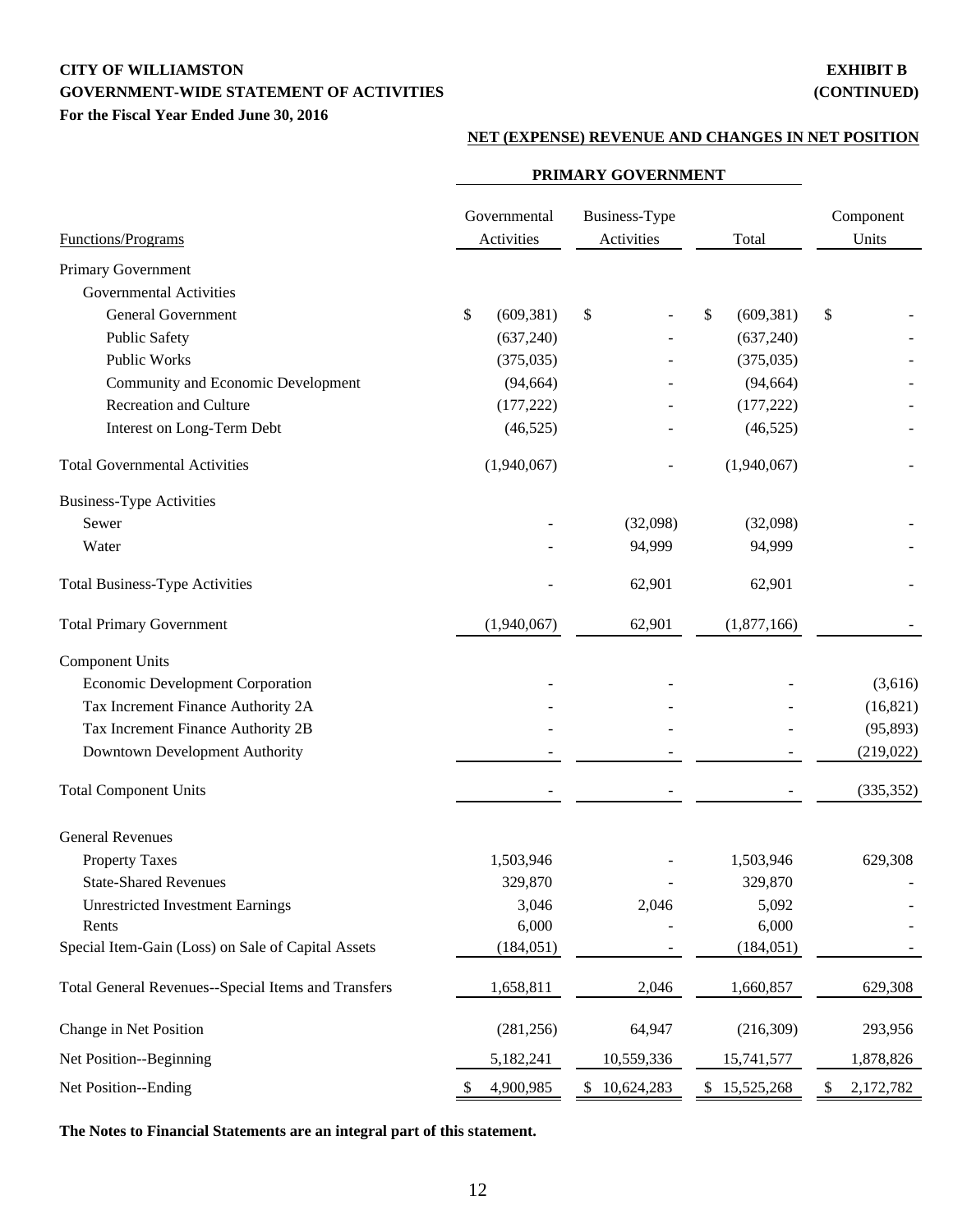# **CITY OF WILLIAMSTON EXHIBIT C BALANCE SHEET--GOVERNMENTAL FUNDS June 30, 2016**

|                                            | General<br>Fund |             | Major<br><b>Street</b><br>Fund |                |    | Local<br><b>Street</b><br>Fund |         | Non-Major<br>Funds | Total<br>Governmental Governmental<br>Funds |             |
|--------------------------------------------|-----------------|-------------|--------------------------------|----------------|----|--------------------------------|---------|--------------------|---------------------------------------------|-------------|
| <b>ASSETS</b>                              |                 |             |                                |                |    |                                |         |                    |                                             |             |
| Cash                                       | \$              | 465,264     | \$                             | 78,343         | \$ | 37,931                         | \$      |                    | \$                                          | 581,538     |
| Investments                                |                 | 353,742     |                                | 50,181         |    |                                |         |                    |                                             | 403,923     |
| Special Assessments Receivable             |                 |             |                                |                |    | 343                            |         |                    |                                             | 343         |
| Due From State                             |                 | 57,032      |                                | 56,320         |    | 10,426                         |         |                    |                                             | 123,778     |
| Due From County                            |                 | 1,491       |                                |                |    |                                |         |                    |                                             | 1,491       |
| Due From Other Funds--Primary Government   |                 | 154,356     |                                |                |    |                                |         | 110,612            |                                             | 264,968     |
| Due From Other Funds--Component Units      |                 | 4,113       |                                |                |    |                                |         |                    |                                             | 4,113       |
| Prepaid Expenses                           |                 | 18,800      |                                |                |    |                                |         |                    |                                             | 18,800      |
| Long-Term Advance                          |                 | 125,552     |                                |                |    |                                |         |                    |                                             | 125,552     |
|                                            |                 |             |                                |                |    |                                |         |                    |                                             |             |
| <b>Total Assets</b>                        |                 | \$1,180,350 | \$                             | 184,844        | \$ | 48,700                         | \$      | 110,612            |                                             | \$1,524,506 |
| <b>LIABILITIES AND FUND BALANCE</b>        |                 |             |                                |                |    |                                |         |                    |                                             |             |
| Liabilities                                |                 |             |                                |                |    |                                |         |                    |                                             |             |
| <b>Accounts Payable</b>                    | \$              | 16,776      | \$                             | 2,500          | \$ | 1,600                          | \$      | 110,333            | \$                                          | 131,209     |
| Due to Other Funds--Primary Government     |                 | 109,324     |                                | 1,288          |    |                                |         |                    |                                             | 110,612     |
| Due to Other Funds--Component Units        |                 | 25,678      |                                |                |    |                                |         |                    |                                             | 25,678      |
| <b>Accrued Liabilities</b>                 |                 | 2,923       |                                | 164            |    | 135                            |         |                    |                                             | 3,222       |
| <b>Escrow Deposits Payable</b>             |                 | 380         |                                |                |    |                                |         |                    |                                             | 380         |
| <b>Total Liabilities</b>                   |                 | 155,081     |                                | 3,952<br>1,735 |    |                                | 110,333 |                    | 271,101                                     |             |
| <b>Fund Balances</b>                       |                 |             |                                |                |    |                                |         |                    |                                             |             |
| Nonspendable                               |                 | 144,352     |                                |                |    |                                |         |                    |                                             | 144,352     |
| Restricted for                             |                 |             |                                |                |    |                                |         |                    |                                             |             |
| Major and Local Streets                    |                 |             |                                | 180,892        |    | 46,965                         |         |                    |                                             | 227,857     |
| Debt Service                               |                 |             |                                |                |    |                                |         | 279                |                                             | 279         |
| Unassigned                                 |                 | 880,917     |                                |                |    |                                |         |                    |                                             | 880,917     |
| <b>Total Fund Balances</b>                 |                 | 1,025,269   |                                | 180,892        |    | 46,965                         |         | 279                |                                             | 1,253,405   |
| <b>Total Liabilities and Fund Balances</b> |                 | \$1,180,350 | \$                             | 184,844        | \$ | 48,700                         | \$      | 110,612            |                                             | \$1,524,506 |

# **MAJOR GOVERNMENTAL FUNDS**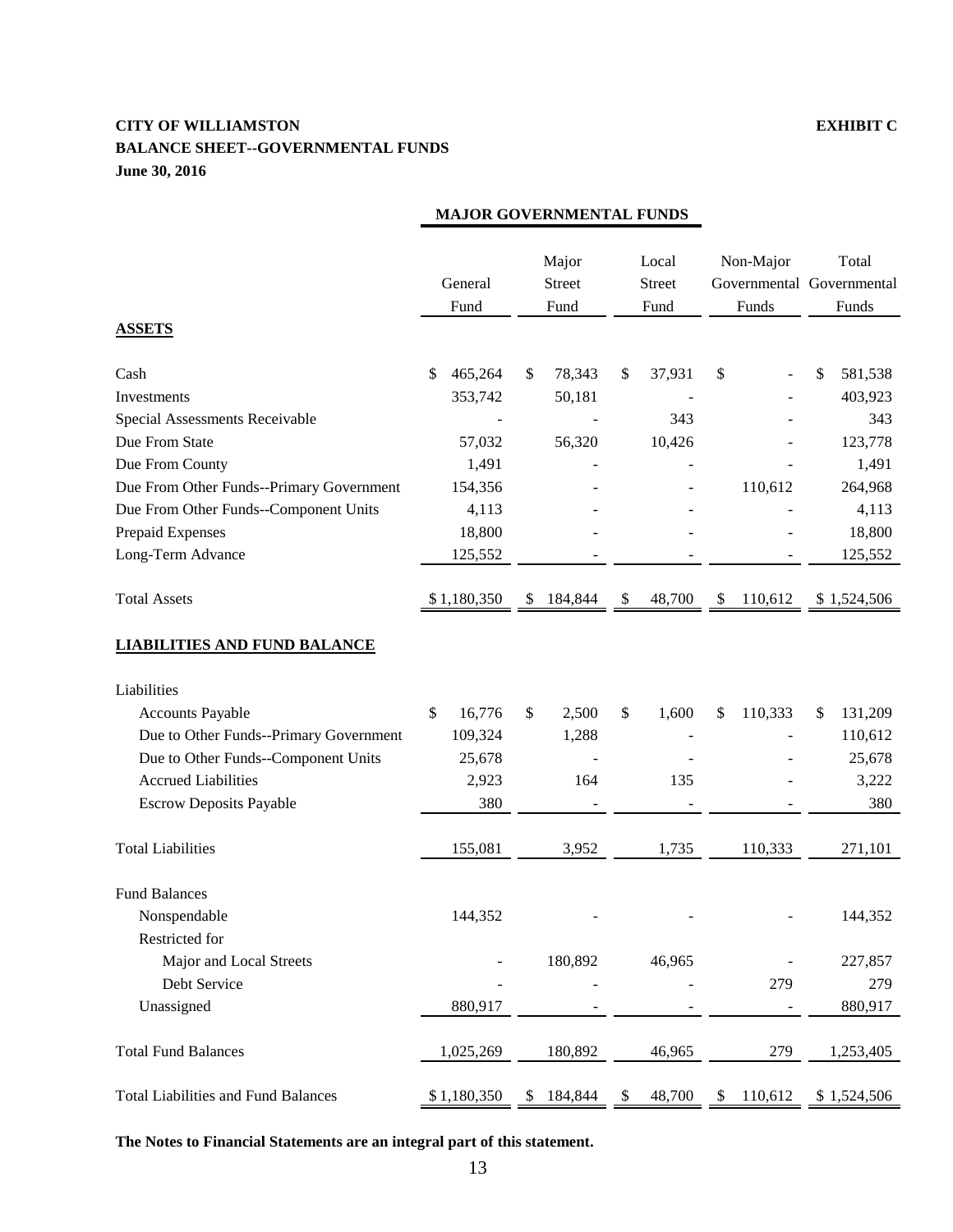# **CITY OF WILLIAMSTON EXHIBIT C-1 RECONCILIATION OF THE GOVERNMENTAL FUNDS BALANCE SHEET TO THE STATEMENT OF NET POSITION June 30, 2016**

| FUND BALANCE REPORTED IN GOVERNMENTAL FUNDS                                                                                                                                                                                                                                                                | 1,253,405<br>\$ |
|------------------------------------------------------------------------------------------------------------------------------------------------------------------------------------------------------------------------------------------------------------------------------------------------------------|-----------------|
| Amounts reported for governmental activities in the Statement of Net Position are different because:                                                                                                                                                                                                       |                 |
| Capital assets used in governmental activities are not financial resources and, therefore, are not<br>reported in the funds.                                                                                                                                                                               | 6,410,097       |
| Internal service funds are used by management to charge the costs of certain activities such as<br>insurance and telephone service to individual governmental funds. The assets and liabilities of<br>the internal service funds are included in governmental activities in the Statement of Net Position. | 131,880         |
| Bonds payable and special assessment obligations are not due and payable in the current period<br>and are not reported in the funds.                                                                                                                                                                       | (1,094,971)     |
| Employee compensated absences are payable over a long period of years and do not represent<br>a claim on current financial resources; therefore, they are not reported as financial resources;<br>therefore, they are not reported as fund liabilities.                                                    | (76, 631)       |
| Net pension liability is not due and payable in the current period and is not reported in the funds.                                                                                                                                                                                                       | (1,806,782)     |
| Certain pension contributions and changes in pension plan net position are reported as deferred<br>inflows/outflows of resources in the statement of net position, but are reported as expenses in the<br>governmental funds.                                                                              | 443,831         |
| Other postemployment benefit obligations do not present a claim on current financial resources<br>and are not reported as fund liabilities.                                                                                                                                                                | (359, 844)      |
| NET POSTION OF GOVERNMENTAL ACTIVITIES                                                                                                                                                                                                                                                                     | 4,900,985       |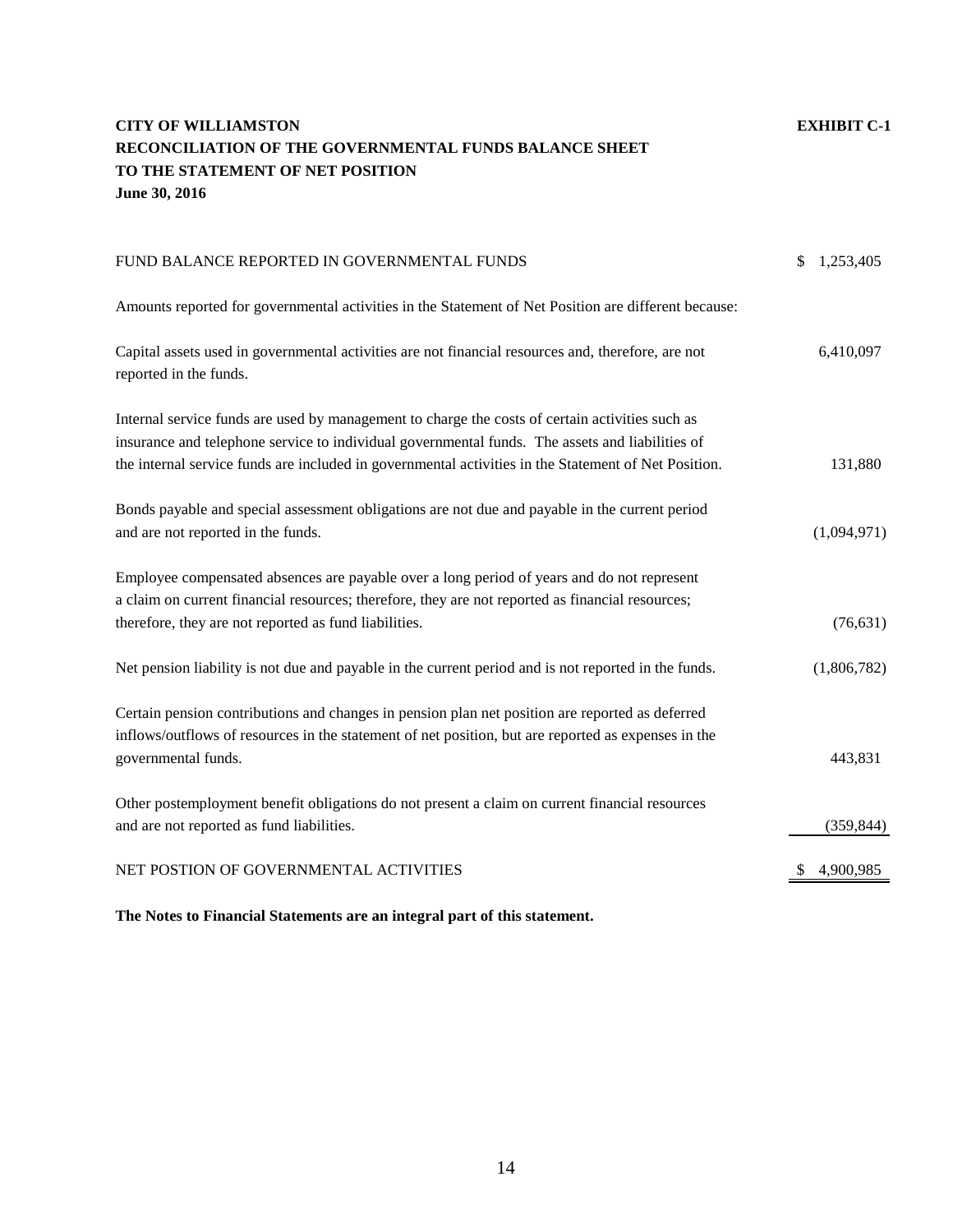### **CITY OF WILLIAMSTON EXHIBIT D STATEMENT OF REVENUES, EXPENDITURES, AND CHANGES IN FUND BALANCES GOVERNMENTAL FUNDS For the Fiscal Year Ended June 30, 2016**

|                                                   | General<br>Fund | Major<br><b>Street</b><br>Fund | Local<br><b>Street</b><br>Fund | Non-Major<br>Funds | Total<br>Governmental Governmental<br>Funds |
|---------------------------------------------------|-----------------|--------------------------------|--------------------------------|--------------------|---------------------------------------------|
| Revenues                                          |                 |                                |                                |                    |                                             |
| <b>Taxes and Penalties</b>                        | \$1,503,946     | \$                             | \$                             | \$                 | \$1,503,946                                 |
| <b>Licenses</b> and Permits                       | 64,232          |                                |                                |                    | 64,232                                      |
| <b>State Grants</b>                               | 335,326         | 254,653                        | 63,395                         |                    | 653,374                                     |
| <b>Charges for Services</b>                       | 12,039          |                                |                                |                    | 12,039                                      |
| Fines and Forfeits                                | 7,629           |                                |                                |                    | 7,629                                       |
| <b>Interest and Rentals</b>                       | 9,046           | 158                            | 190                            |                    | 9,394                                       |
| Other Revenue                                     | 255,776         |                                | 1,697                          |                    | 257,473                                     |
| <b>Total Revenues</b>                             | 2,187,994       | 254,811                        | 65,282                         |                    | 2,508,087                                   |
| Expenditures                                      |                 |                                |                                |                    |                                             |
| Current                                           |                 |                                |                                |                    |                                             |
| <b>General Government</b>                         | 794,725         |                                |                                |                    | 794,725                                     |
| <b>Public Safety</b>                              | 612,738         |                                |                                |                    | 612,738                                     |
| <b>Public Works</b>                               | 281,347         | 118,598                        | 101,541                        |                    | 501,486                                     |
| Community and Economic Development                | 96,669          |                                |                                |                    | 96,669                                      |
| Recreation and Culture                            | 128,404         |                                |                                |                    | 128,404                                     |
| Capital Outlay                                    | 54,597          | 153,156                        |                                |                    | 207,753                                     |
| Debt Service                                      |                 |                                |                                |                    |                                             |
| Principal                                         |                 |                                |                                | 110,000            | 110,000                                     |
| <b>Interest and Fiscal Fees</b>                   |                 |                                |                                | 46,525             | 46,525                                      |
| <b>Total Expenditures</b>                         | 1,968,480       | 271,754                        | 101,541                        | 156,525            | 2,498,300                                   |
| <b>Excess of Revenues Over</b>                    |                 |                                |                                |                    |                                             |
| (Under) Expenditures                              | 219,514         | (16, 943)                      | (36,259)                       | (156, 525)         | 9,787                                       |
| Other Financing Sources (Uses)                    |                 |                                |                                |                    |                                             |
| <b>Interfund Transfers In--Primary Government</b> |                 | 68,712                         | 60,000                         | 155,988            | 284,700                                     |
| Interfund Transfers (Out)--Primary Government     | (130,000)       | (154,700)                      |                                |                    | (284,700)                                   |
| <b>Total Other Financing Sources (Uses)</b>       | (130,000)       | (85,988)                       | 60,000                         | 155,988            |                                             |
| Net Change in Fund Balances                       | 89,514          | (102, 931)                     | 23,741                         | (537)              | 9,787                                       |
| Fund Balance--July 1, 2015                        | 935,755         | 283,823                        | 23,224                         | 816                | 1,243,618                                   |
| Fund Balance--June 30, 2016                       | \$1,025,269     | \$180,892                      | 46,965<br>\$                   | 279<br>\$          | \$1,253,405                                 |

**MAJOR GOVERNMENTAL FUNDS**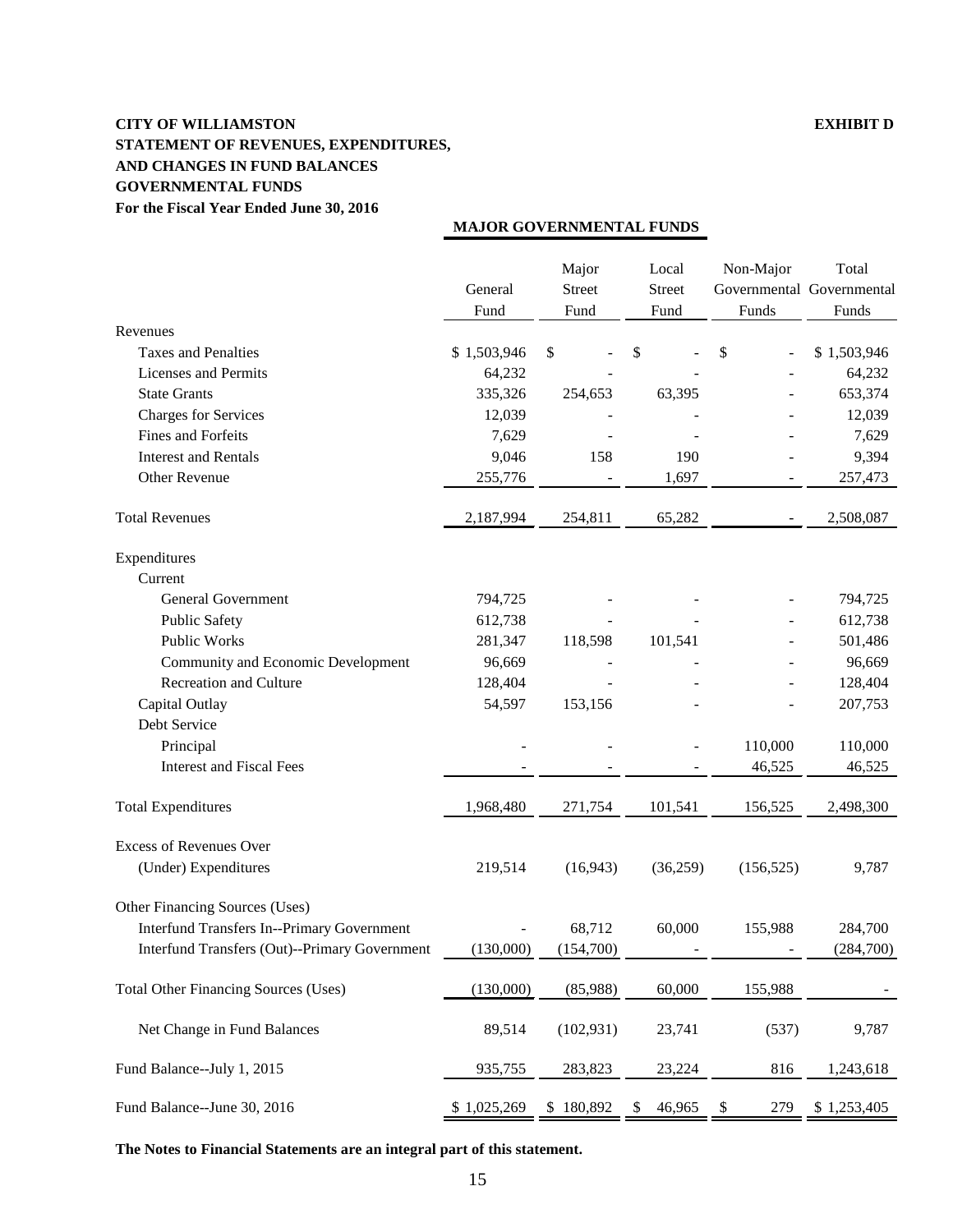| <b>CITY OF WILLIAMSTON</b><br>RECONCILIATION OF THE STATEMENT OF REVENUES,<br><b>EXPENDITURES, AND CHANGE IN FUND BALANCES OF</b><br>GOVERNMENTAL FUNDS TO THE STATEMENT OF ACTIVITIES<br>For the Fiscal Year Ended June 30, 2016                                           | <b>EXHIBIT D-1</b>                  |
|-----------------------------------------------------------------------------------------------------------------------------------------------------------------------------------------------------------------------------------------------------------------------------|-------------------------------------|
| NET CHANGE IN FUND BALANCES--TOTAL GOVERNMENTAL FUNDS                                                                                                                                                                                                                       | \$<br>9,787                         |
| Amounts reported for governmental activities in the Statement of Activities<br>are different because:                                                                                                                                                                       |                                     |
| Governmental funds report capital outlays as expenditures. However, in the<br>Statement of Activities, the cost of those assets is allocated over their<br>estimated useful lives and reported as depreciation expense.                                                     |                                     |
| Add--Capital Outlay<br><b>Deduct--Depreciation Expense</b><br>Deduct--Loss on Sale of Capital Assets                                                                                                                                                                        | 207,753<br>(365, 127)<br>(184, 051) |
| Internal service funds are used by management to charge the costs of certain<br>activities such as insurance and telephone service to individual governmental<br>funds. The net revenue (expense) attributable to those funds is reported with<br>governmental activities.  |                                     |
| Add--Net Operating Income (Loss) From Governmental Activities in<br><b>Internal Service Funds</b>                                                                                                                                                                           | 54,697                              |
| Repayment of bond and special assessment principal is an expenditure in the governmental<br>funds, but the repayment reduces long-term liabilities in the Statement of Net Position.                                                                                        |                                     |
| Add--Principal Payments on Long-Term Liabilities                                                                                                                                                                                                                            | 159,162                             |
| (Increase)/Decrease in accumulated employee sick and vacation pay and other similar<br>expenses reported in the statement of activities do not require the use of current resources,<br>and therefore are not reported in the fund financial statements until they come due |                                     |
| for payment.                                                                                                                                                                                                                                                                | (5,117)                             |
| Increase in pension liability reported in the statement of activities does not require the<br>use of resources, and therefore, is not reported in the fund statements until it comes<br>due for payment.                                                                    | (113,802)                           |
| Other postemployment benefit obligation expense is recognized in the Statement of<br>Activities, but not in the governmental funds.                                                                                                                                         | (44, 558)                           |
| CHANGE IN NET POSITION OF GOVERNMENTAL ACTIVITIES                                                                                                                                                                                                                           | (281, 256)                          |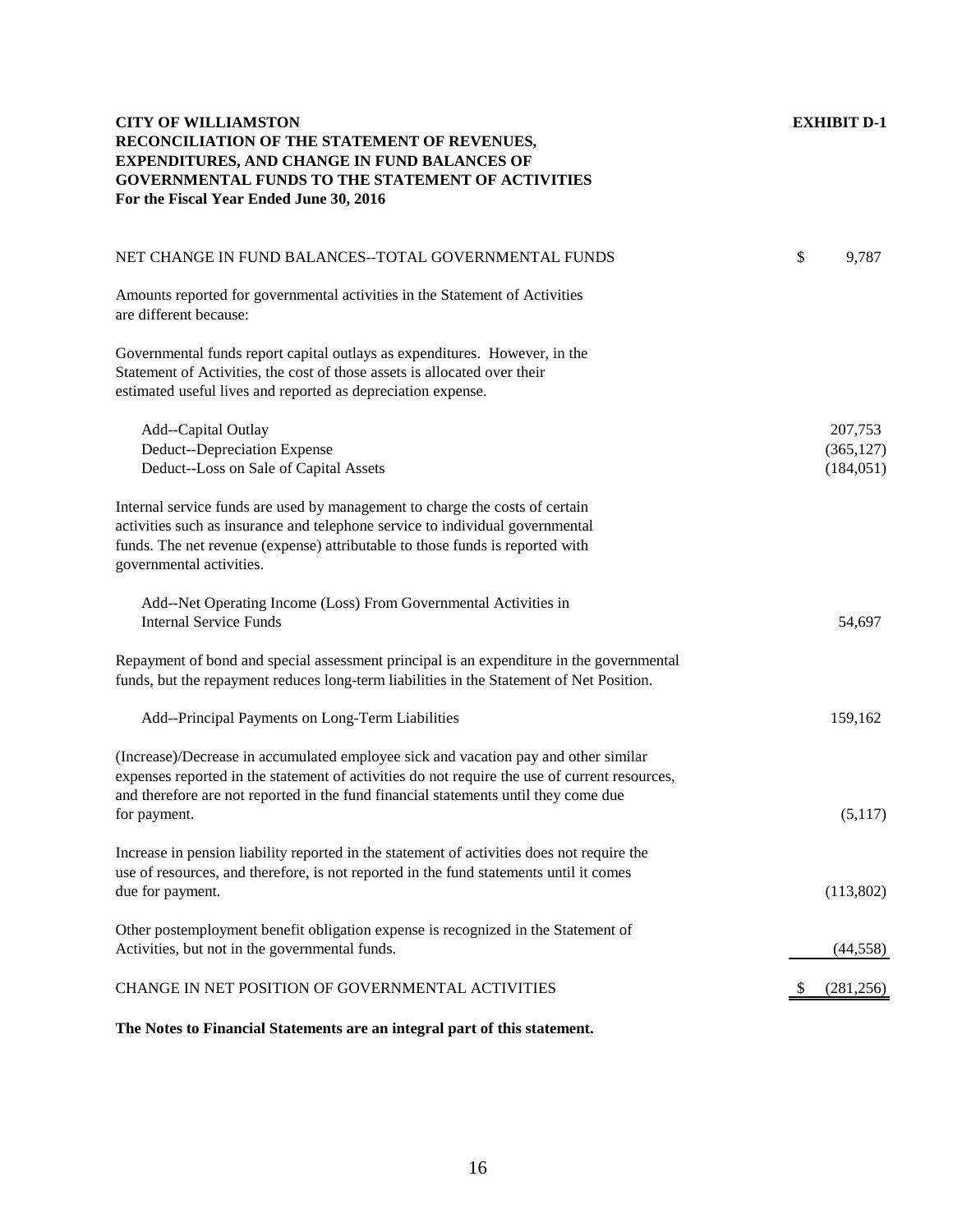#### **CITY OF WILLIAMSTON EXHIBIT E STATEMENT OF NET POSITION-- PROPRIETARY FUNDS June 30, 2016**

#### **GOVERNMENTAL ACTIVITIES**

|                                             |               | <b>BUSINESS-TYPE ACTIVITIES</b> |                              | <b>INTERNAL</b><br><b>SERVICE</b> |  |  |
|---------------------------------------------|---------------|---------------------------------|------------------------------|-----------------------------------|--|--|
|                                             |               | <b>ENTERPRISE FUNDS</b>         |                              | <b>FUND</b>                       |  |  |
|                                             | Sewer         | Water                           | Total<br>Enterprise<br>Funds | Equipment<br>Fund                 |  |  |
| <b>ASSETS</b>                               |               |                                 |                              |                                   |  |  |
| <b>Current Assets</b>                       |               |                                 |                              |                                   |  |  |
| Cash                                        | \$<br>124,575 | \$<br>12,510                    | \$<br>137,085                | \$<br>139,683                     |  |  |
| <b>Customer Accounts Receivable</b>         | 184,202       | 167,050                         | 351,252                      |                                   |  |  |
| Due From State                              | 43,551        |                                 | 43,551                       |                                   |  |  |
| <b>Total Current Assets</b>                 | 352,328       | 179,560                         | 531,888                      | 139,683                           |  |  |
| Noncurrent Assets                           |               |                                 |                              |                                   |  |  |
| <b>Restricted Cash</b>                      | 533,519       | 246,620                         | 780,139                      |                                   |  |  |
| Capital Assets--Nondepreciating             | 18,692        | 417,865                         | 436,557                      |                                   |  |  |
| <b>Capital Assets--Depreciating</b>         | 10,959,372    | 7,875,899                       | 18,835,271                   | 145,578                           |  |  |
| <b>Total Noncurrent Assets</b>              | 11,511,583    | 8,540,384                       | 20,051,967                   | 145,578                           |  |  |
| <b>Total Assets</b>                         | 11,863,911    | 8,719,944                       | 20,583,855                   | 285,261                           |  |  |
| <b>LIABILITIES</b>                          |               |                                 |                              |                                   |  |  |
| <b>Current Liabilities</b>                  |               |                                 |                              |                                   |  |  |
| <b>Accounts Payable</b>                     | 29,136        | 4,039                           | 33,175                       | 7,466                             |  |  |
| Due to Other Funds--Primary Government      |               | 154,356                         | 154,356                      |                                   |  |  |
| <b>Accrued Liabilities</b>                  | 3,854         | 1,885                           | 5,739                        | 337                               |  |  |
| <b>Total Current Liabilities</b>            | 32,990        | 160,280                         | 193,270                      | 7,803                             |  |  |
| Noncurrent Liabilities                      |               |                                 |                              |                                   |  |  |
| <b>Customer Deposits Payable</b>            |               | 11,750                          | 11,750                       |                                   |  |  |
| Long-Term Advance--Primary Government       |               | 125,552                         | 125,552                      |                                   |  |  |
| Bonds Payable--Due Within One Year          | 504,000       | 126,000                         | 630,000                      |                                   |  |  |
| Bonds Payable--Due in More Than One Year    | 3,688,000     | 5,311,000                       | 8,999,000                    |                                   |  |  |
| <b>Total Noncurrent Liabilities</b>         | 4,192,000     | 5,574,302                       | 9,766,302                    |                                   |  |  |
| <b>Total Liabilities</b>                    | 4,224,990     | 5,734,582                       | 9,959,572                    | 7,803                             |  |  |
| <b>NET POSITION</b>                         |               |                                 |                              |                                   |  |  |
| Net Investment in Capital Assets            | 6,786,064     | 2,856,764                       | 9,642,828                    | 145,578                           |  |  |
| Restricted for Sewer and Water Improvements | 533,519       | 246,620                         | 780,139                      |                                   |  |  |
| Unrestricted                                | 319,338       | (118,022)                       | 201,316                      | 131,880                           |  |  |
| <b>Total Net Position</b>                   | \$7,638,921   | \$<br>2,985,362                 | \$10,624,283                 | \$<br>277,458                     |  |  |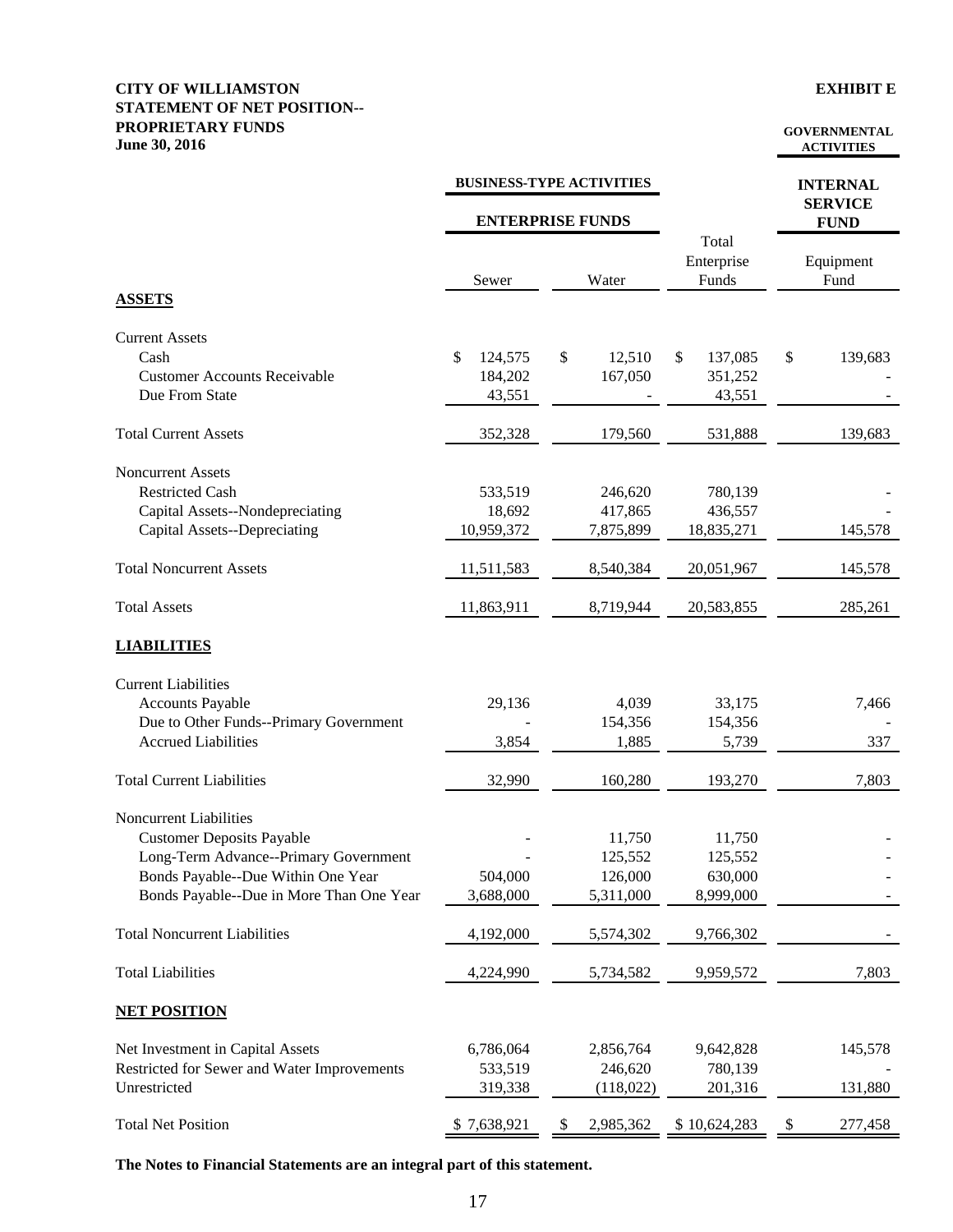#### **CITY OF WILLIAMSTON EXHIBIT F STATEMENT OF REVENUES, EXPENSES AND CHANGES IN NET POSITION--PROPRIETARY FUNDS For the Fiscal Year Ended June 30, 2016**

#### **GOVERNMENTAL ACTIVITIES**

|                                                                                                        |             | <b>BUSINESS-TYPE ACTIVITIES</b> |                              | <b>INTERNAL</b>               |  |  |
|--------------------------------------------------------------------------------------------------------|-------------|---------------------------------|------------------------------|-------------------------------|--|--|
|                                                                                                        |             | <b>ENTERPRISE FUNDS</b>         |                              | <b>SERVICE</b><br><b>FUND</b> |  |  |
|                                                                                                        | Sewer       | Water                           | Total<br>Enterprise<br>Funds | Equipment<br>Fund             |  |  |
| <b>Operating Revenues</b><br><b>Charges for Services</b>                                               | \$1,085,724 | \$<br>927,224                   | 2,012,948<br>S               | 226,632<br>\$                 |  |  |
| <b>Total Operating Revenues</b>                                                                        | 1,085,724   | 927,224                         | 2,012,948                    | 226,632                       |  |  |
| <b>Operating Expenses</b>                                                                              |             |                                 |                              |                               |  |  |
| Salaries and Wages                                                                                     | 220,790     | 127,815                         | 348,605                      | 24,081                        |  |  |
| <b>Fringe Benefits</b>                                                                                 | 71,391      | 41,800                          | 113,191                      | 7,718                         |  |  |
| <b>Administrative Expenses</b>                                                                         | 40,000      | 40,000                          | 80,000                       | 1,500                         |  |  |
| <b>Contractual Services</b>                                                                            | 330,797     | 25,340                          | 356,137                      |                               |  |  |
| <b>Equipment Repair and Maintenance</b>                                                                | 37,221      | 8,336                           | 45,557                       | 34,792                        |  |  |
| <b>Equipment Rental</b>                                                                                | 49,314      | 48,856                          | 98,170                       | 3,702                         |  |  |
| <b>Utilities</b>                                                                                       | 85,644      | 59,756                          | 145,400                      |                               |  |  |
| Insurance                                                                                              | 8,469       | 5,864                           | 14,333                       | 8,587                         |  |  |
| Other Supplies and Expenses                                                                            | 80,287      | 75,793                          | 156,080                      | 24,589                        |  |  |
| Depreciation                                                                                           | 373,096     | 213,467                         | 586,563                      | 66,966                        |  |  |
| <b>Total Operating Expenses</b>                                                                        | 1,297,009   | 647,027                         | 1,944,036                    | 171,935                       |  |  |
| Operating Income (Loss)                                                                                | (211, 285)  | 280,197                         | 68,912                       | 54,697                        |  |  |
| Nonoperating Revenues (Expenses)<br><b>State Grant</b><br>Capital Asset Contribution from General Fund | 292,115     |                                 | 292,115                      |                               |  |  |
| Contribution from Component Unit                                                                       | 13,320      |                                 | 13,320                       |                               |  |  |
| <b>Interest and Investment Revenue</b>                                                                 | 1,488       | 558                             | 2,046                        |                               |  |  |
| <b>Interest Expense</b>                                                                                | (126, 248)  | (185, 198)                      | (311, 446)                   |                               |  |  |
| <b>Total Nonoperating Revenues (Expenses)</b>                                                          | 180,675     | (184, 640)                      | (3,965)                      |                               |  |  |
| Income (Loss) Before Contributions and Transfers                                                       | (30,610)    | 95,557                          | 64,947                       | 54,697                        |  |  |
| <b>Interfund Transfers</b>                                                                             |             |                                 |                              |                               |  |  |
| Transfers In                                                                                           | 145,430     |                                 | 145,430                      |                               |  |  |
| Transfers (Out)                                                                                        |             | (145, 430)                      | (145, 430)                   |                               |  |  |
| Change in Net Position                                                                                 | 114,820     | (49, 873)                       | 64,947                       | 54,697                        |  |  |
| Total Net Position--July 1, 2015                                                                       | 7,524,101   | 3,035,235                       | 10,559,336                   | 222,761                       |  |  |
| Total Net Position--June 30, 2016                                                                      | \$7,638,921 | \$<br>2,985,362                 | \$10,624,283                 | 277,458<br>\$                 |  |  |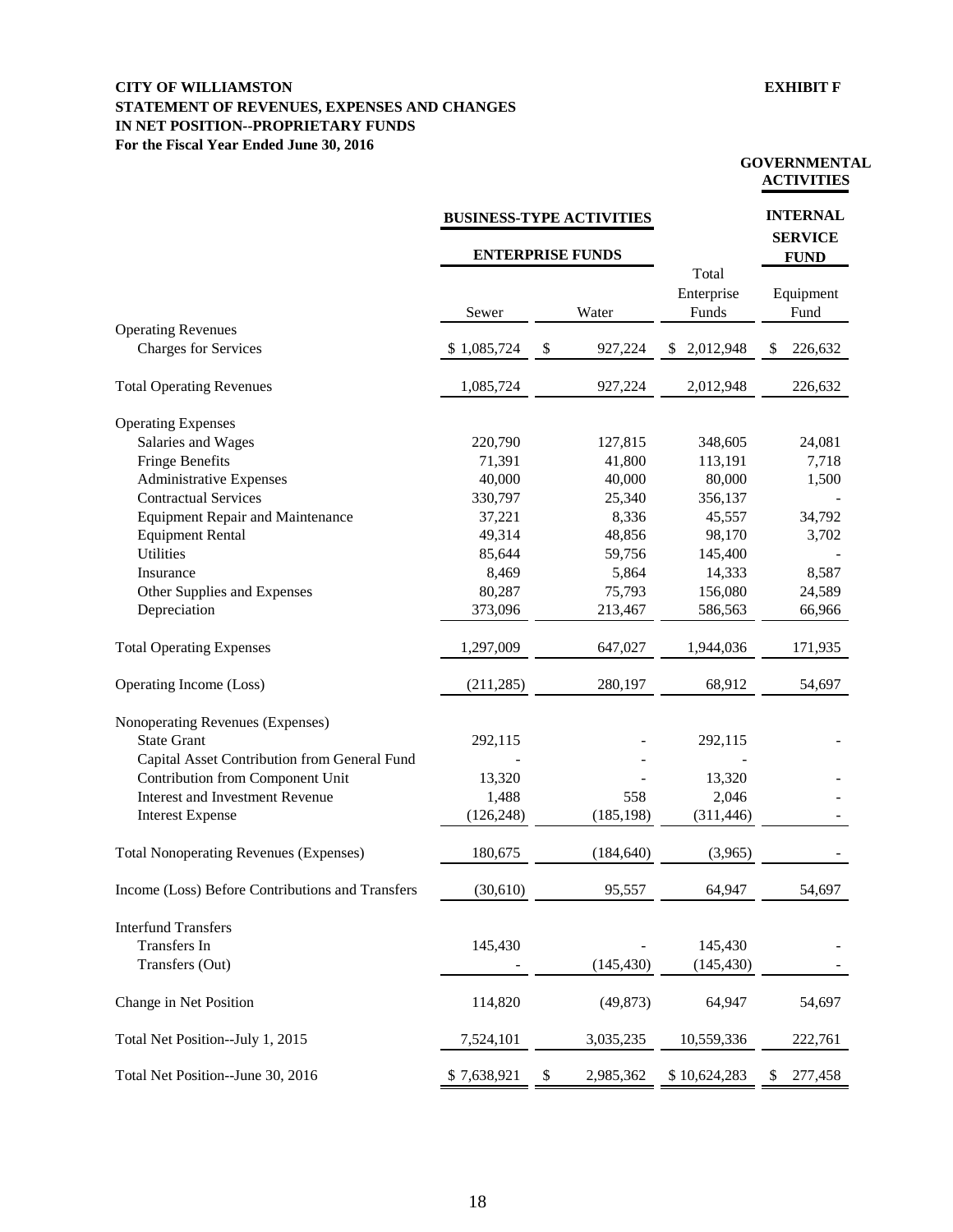#### **CITY OF WILLIAMSTON EXHIBIT G STATEMENT OF CASH FLOWS-- PROPRIETARY FUNDS**<br> **For the Fiscal Year Ended June 30, 2016**<br> **COVERNMENTAL** For the Fiscal Year Ended June 30, 2016

|                                                                                                                                                            |               | <b>BUSINESS-TYPE ACTIVITIES</b>       |               |                                       |                              |                                         |                           | <b>INTERNAL</b><br><b>SERVICE</b> |  |
|------------------------------------------------------------------------------------------------------------------------------------------------------------|---------------|---------------------------------------|---------------|---------------------------------------|------------------------------|-----------------------------------------|---------------------------|-----------------------------------|--|
|                                                                                                                                                            |               | <b>ENTERPRISE FUNDS</b>               |               |                                       |                              |                                         |                           | <b>FUND</b>                       |  |
|                                                                                                                                                            |               | Sewer                                 | Water         |                                       | Total<br>Enterprise<br>Funds |                                         | Equipment<br>Fund         |                                   |  |
| <b>Cash Flows From Operating Activities</b><br><b>Charges for Services</b><br>Goods and Services Purchased<br>Salaries and Fringes                         | \$            | 1,074,918<br>(619, 271)<br>(298, 529) | \$            | 897,664<br>(268, 614)<br>(175, 169)   |                              | \$1,972,582<br>(887, 885)<br>(473, 698) | \$                        | 226,632<br>(67, 552)<br>(32, 693) |  |
| Net Cash Provided by Operating Activities                                                                                                                  |               | 157,118                               |               | 453,881                               |                              | 610,999                                 |                           | 126,387                           |  |
| Cash Flows From Noncapital Financing Activities<br><b>State Grants</b><br><b>Customer Deposits</b><br>Due From Other Funds                                 |               | 261,972<br>138,215                    |               | 1,250                                 |                              | 261,972<br>1,250<br>138,215             |                           | 80,881                            |  |
| Due to Other Funds<br>Long-Term Advances<br><b>Operating Transfers In From Other Funds</b>                                                                 |               | (172, 173)<br>145,430                 |               | (143, 458)<br>125,552                 |                              | (315, 631)<br>125,552<br>145,430        |                           | (50, 160)                         |  |
| Operating Transfers (Out) to Other Funds<br><b>Contributions From Component Units</b>                                                                      |               | 13,320                                |               | (145, 430)                            |                              | (145, 430)<br>13,320                    |                           |                                   |  |
| Net Cash Flows From Noncapital Financing Activities                                                                                                        |               | 386,764                               |               | (162,086)                             |                              | 224,678                                 |                           | 30,721                            |  |
| Cash Flows From Capital and Related Financing Activities<br><b>Acquisition of Capital Assets</b><br>Principal Paid on Debt<br><b>Interest Paid on Debt</b> |               | (25,009)<br>(537,000)<br>(126, 248)   |               | (124, 103)<br>(118,000)<br>(185, 198) |                              | (149, 112)<br>(655,000)<br>(311, 446)   |                           | (17, 425)                         |  |
| Net Cash Provided (Used) by Capital and Related<br><b>Financing Activities</b>                                                                             |               | (688, 257)                            |               | (427,301)                             |                              | (1,115,558)                             |                           | (17, 425)                         |  |
| <b>Cash Flows From Investing Activities</b><br>Interest on Cash                                                                                            |               | 1,488                                 |               | 558                                   |                              | 2,046                                   |                           |                                   |  |
| Net Cash Provided by Investing Activities                                                                                                                  |               | 1,488                                 |               | 558                                   |                              | 2,046                                   |                           |                                   |  |
| Net Increase in Cash and Cash Equivalents                                                                                                                  |               | (142, 887)                            |               | (134, 948)                            |                              | (277, 835)                              |                           | 139,683                           |  |
| Cash at Beginning of the Year                                                                                                                              |               | 800,981                               |               | 394,078                               |                              | 1,195,059                               |                           |                                   |  |
| Cash at End of the Year                                                                                                                                    | <sup>\$</sup> | 658,094                               | \$            | 259,130                               |                              | \$917,224                               | $\boldsymbol{\mathsf{S}}$ | 139,683                           |  |
| Reconciliation of Operating Income to Net Cash<br>Provided by Operating Activities<br>Operating Income (Loss)                                              | \$            | (211, 285)                            | $\mathcal{S}$ | 280,197                               | \$                           | 68,912                                  | \$                        | 54,697                            |  |
| Adjustments to Reconcile Operating Income to<br>Net Cash Provided by Operating Activities<br>Depreciation<br>Changes in Assets and Liabilities             |               | 373,096                               |               | 213,467                               |                              | 586,563                                 |                           | 66,966                            |  |
| Decrease (Increase) in Accounts Receivable<br>Increase (Decrease) in Accounts Payable<br>Increase (Decrease) in Accrued Liabilities                        |               | (10, 806)<br>12,461<br>(6,348)        |               | (29, 560)<br>(4,669)<br>(5,554)       |                              | (40, 366)<br>7,792<br>(11,902)          |                           | 5,618<br>(894)                    |  |
| Net Cash Provided by Operating Activities                                                                                                                  | \$            | 157,118                               | \$            | 453,881                               | \$                           | 610,999                                 | \$                        | 126,387                           |  |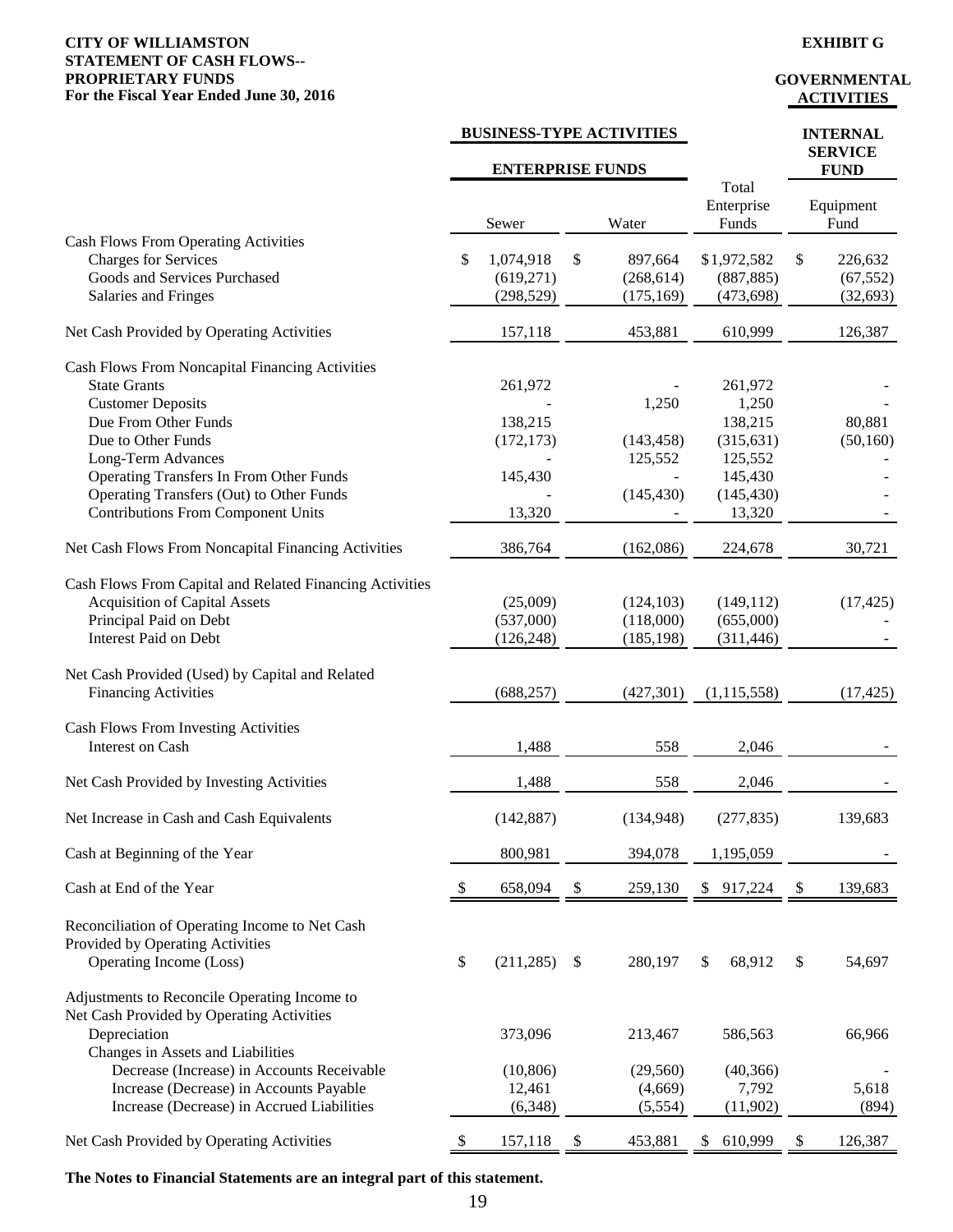# **CITY OF WILLIAMSTON EXHIBIT H STATEMENT OF NET POSITION FIDUCIARY FUNDS June 30, 2016**

|                                 |     | Agency<br>Fund |  |  |
|---------------------------------|-----|----------------|--|--|
| <b>ASSETS</b>                   |     |                |  |  |
| Cash                            | \$  | 1,144          |  |  |
| Due From Component Unit         |     | 76             |  |  |
| <b>Total Assets</b>             | \$. | 1,220          |  |  |
|                                 |     |                |  |  |
| <b>LIABILITIES</b>              |     |                |  |  |
| Liabilities                     |     |                |  |  |
| Due to Other Governmental Units |     | 1,220          |  |  |
| <b>Total Liabilities</b>        |     | 1,220          |  |  |
| <b>NET POSITION</b>             | \$  |                |  |  |

# 20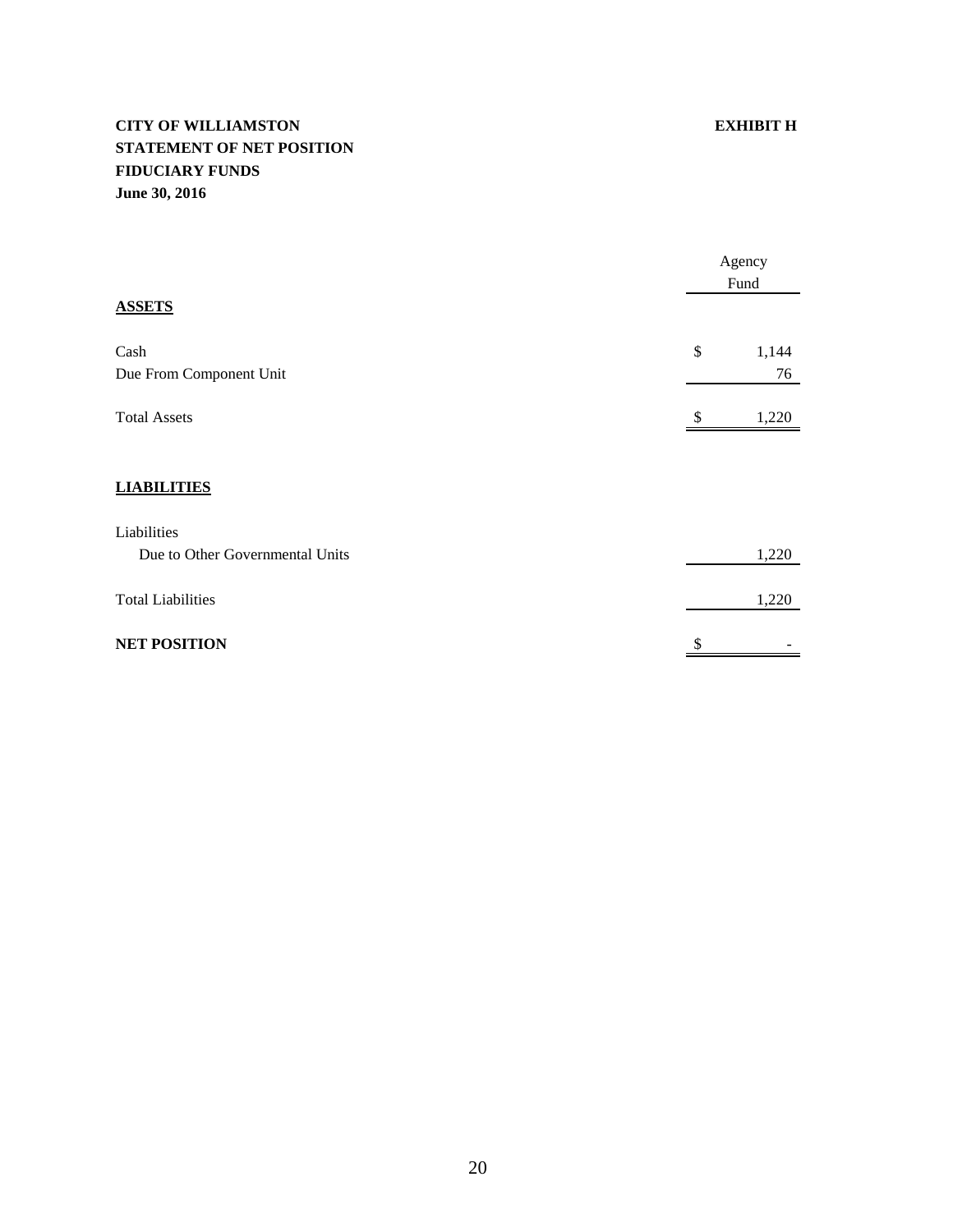#### **CITY OF WILLIAMSTON EXHIBIT I COMBINING STATEMENT OF NET POSITION COMPONENT UNITS June 30, 2016**

|                                          |             |             | Tax          |        | Tax           |             |           |               |  |
|------------------------------------------|-------------|-------------|--------------|--------|---------------|-------------|-----------|---------------|--|
|                                          |             | Economic    | Increment    |        | Increment     |             | Downtown  |               |  |
|                                          | Development |             | Finance      |        | Finance       | Development |           |               |  |
|                                          |             | Corporation | Authority 2A |        | Authority 2B  | Authority   |           | Total         |  |
| <b>ASSETS</b>                            |             |             |              |        |               |             |           |               |  |
| <b>Current Assets</b>                    |             |             |              |        |               |             |           |               |  |
| Cash                                     | \$          | 27,923      | \$           | 6,536  | 241,515<br>\$ | \$          | 33,937    | \$<br>309,911 |  |
| Investments                              |             | 45,135      |              |        | 706,850       |             | 100,415   | 852,400       |  |
| Due From Other Funds--Primary Government |             |             |              | 170    |               |             | 25,508    | 25,678        |  |
| <b>Total Current Assets</b>              |             | 73,058      |              | 6,706  | 948,365       |             | 159,860   | 1,187,989     |  |
| <b>Noncurrent Assets</b>                 |             |             |              |        |               |             |           |               |  |
| <b>Restricted Cash</b>                   |             |             |              |        |               |             | 7,071     | 7,071         |  |
| Capital Assets--Nondepreciating          |             |             |              |        | 265,828       |             | 453,656   | 719,484       |  |
| Capital Assets--Depreciating             |             |             |              | 33,526 | 479,695       |             | 909,758   | 1,422,979     |  |
| <b>Total Noncurrent Assets</b>           |             |             |              | 33,526 | 745,523       |             | 1,370,485 | 2,149,534     |  |
| <b>Total Assets</b>                      |             | 73,058      |              | 40,232 | 1,693,888     |             | 1,530,345 | 3,337,523     |  |
| <b>LIABILITIES</b>                       |             |             |              |        |               |             |           |               |  |
| <b>Current Liabilities</b>               |             |             |              |        |               |             |           |               |  |
| <b>Accounts Payable</b>                  |             |             |              |        | 298           |             | 98        | 396           |  |
| Due to Other Funds--Primary Government   |             |             |              |        | 4,189         |             |           | 4,189         |  |
| <b>Accrued Liabilities</b>               |             |             |              |        |               |             | 156       | 156           |  |
| <b>Total Current Liabilities</b>         |             |             |              |        | 4,487         |             | 254       | 4,741         |  |
| <b>Noncurrent Liabilities</b>            |             |             |              |        |               |             |           |               |  |
| Bonds Payable--Due Within One Year       |             |             |              |        |               |             | 130,000   | 130,000       |  |
| Bonds Payable--Due in More Than One Year |             |             |              |        |               |             | 1,030,000 | 1,030,000     |  |
|                                          |             |             |              |        |               |             |           |               |  |
| <b>Total Noncurrent Liabilities</b>      |             |             |              |        |               |             | 1,160,000 | 1,160,000     |  |
| <b>Total Liabilities</b>                 |             |             |              |        | 4,487         |             | 1,160,254 | 1,164,741     |  |
| <b>NET POSITION</b>                      |             |             |              |        |               |             |           |               |  |
| Net Investment in Capital Assets         |             |             |              | 33,526 | 745,523       |             | 203,414   | 982,463       |  |
| Restricted for                           |             |             |              |        |               |             |           |               |  |
| <b>Economic Development Programs</b>     |             | 73,058      |              |        |               |             |           | 73,058        |  |
| Downtown Development Plan                |             |             |              |        |               |             | 166,677   | 166,677       |  |
| Tax Increment Finance Plans              |             |             |              | 6,706  | 943,878       |             |           | 950,584       |  |
| <b>Total Net Position</b>                | \$          | 73,058      | \$           | 40,232 | \$1,689,401   | \$          | 370,091   | \$2,172,782   |  |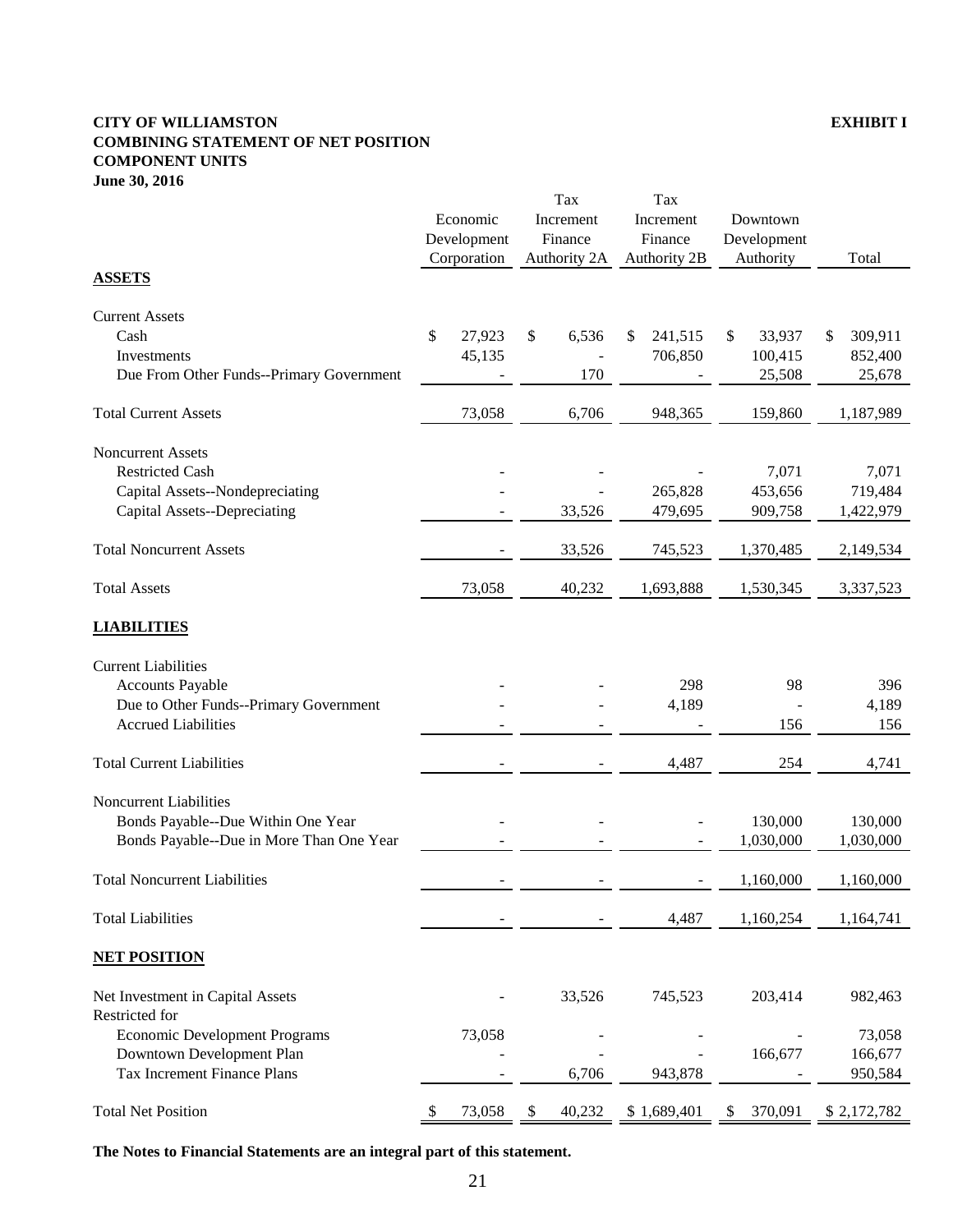# **CITY OF WILLIAMSTON EXHIBIT J COMBINING STATEMENT OF ACTIVITIES-- COMPONENT UNITS**

**For the Fiscal Year Ended June 30, 2016**

|                                               |                                                  | PROGRAM REVENUES |                        |  | NET (EXPENSE) REVENUE AND CHANGES IN NET POSITION |    |                                        |                                             |                                             |                                      |     |             |  |  |
|-----------------------------------------------|--------------------------------------------------|------------------|------------------------|--|---------------------------------------------------|----|----------------------------------------|---------------------------------------------|---------------------------------------------|--------------------------------------|-----|-------------|--|--|
| Functions/Programs                            | Expenses                                         |                  | Charge for<br>Services |  | Operating<br>Grants and<br>Contributions          |    | Economic<br>Development<br>Corporation | Tax<br>Increment<br>Finance<br>Authority 2A | Tax<br>Increment<br>Finance<br>Authority 2B | Downtown<br>Development<br>Authority |     | Total       |  |  |
| Economic Development Corporation              |                                                  |                  |                        |  |                                                   |    |                                        |                                             |                                             |                                      |     |             |  |  |
| Community and Economic Development            | 3,770<br><sup>\$</sup>                           | $\frac{1}{2}$    |                        |  | 154                                               | -S | (3,616)                                | -S                                          |                                             |                                      | \$. | (3,616)     |  |  |
| <b>Total Economic Development Corporation</b> | 3,770                                            |                  |                        |  | 154                                               |    | (3,616)                                |                                             |                                             |                                      |     | (3,616)     |  |  |
| Tax Increment Finance Authority 2A            |                                                  |                  |                        |  |                                                   |    |                                        |                                             |                                             |                                      |     |             |  |  |
| Community and Economic Development            | 16,852                                           |                  |                        |  | 31                                                |    |                                        | (16, 821)                                   |                                             |                                      |     | (16, 821)   |  |  |
| Total Tax Increment Finance Authority 2A      | 16,852                                           |                  |                        |  | 31                                                |    |                                        | (16, 821)                                   |                                             |                                      |     | (16, 821)   |  |  |
| Tax Increment Finance Authority 2B            |                                                  |                  |                        |  |                                                   |    |                                        |                                             |                                             |                                      |     |             |  |  |
| Community and Economic Development            | 98,382                                           |                  |                        |  | 2,489                                             |    |                                        |                                             | (95, 893)                                   |                                      |     | (95, 893)   |  |  |
| Total Tax Increment Finance Authority 2B      | 98,382                                           |                  |                        |  | 2,489                                             |    |                                        |                                             | (95, 893)                                   |                                      |     | (95, 893)   |  |  |
| Downtown Development Authority                |                                                  |                  |                        |  |                                                   |    |                                        |                                             |                                             |                                      |     |             |  |  |
| Community and Economic Development            | 185,225                                          |                  | 3,342                  |  | 355                                               |    |                                        |                                             |                                             | (181, 528)                           |     | (181, 528)  |  |  |
| Interest and Other Expenses on Related Debt   | 37,494                                           |                  |                        |  |                                                   |    |                                        |                                             |                                             | (37, 494)                            |     | (37, 494)   |  |  |
| <b>Total Downtown Development Authority</b>   | 222,719                                          |                  | 3,342                  |  | 355                                               |    |                                        |                                             |                                             | (219, 022)                           |     | (219, 022)  |  |  |
|                                               | <b>General Revenues</b><br><b>Property Taxes</b> |                  |                        |  |                                                   |    |                                        |                                             | 252,495                                     | 376,813                              |     | 629,308     |  |  |
|                                               | Total General Revenues and Special Items         |                  |                        |  |                                                   |    | $\overline{\phantom{a}}$               | $\sim$                                      | 252,495                                     | 376,813                              |     | 629,308     |  |  |
|                                               | Change in Net Position                           |                  |                        |  |                                                   |    | (3,616)                                | (16, 821)                                   | 156,602                                     | 157,791                              |     | 293,956     |  |  |
|                                               | Net Position--Beginning of Year                  |                  |                        |  |                                                   |    | 76,674                                 | 57,053                                      | 1,532,799                                   | 212,300                              |     | 1,878,826   |  |  |
|                                               | Net Position--End of Year                        |                  |                        |  |                                                   |    | 73,058                                 | 40,232<br>\$                                | 1,689,401<br>$\mathcal{S}$                  | 370,091<br>\$                        |     | \$2,172,782 |  |  |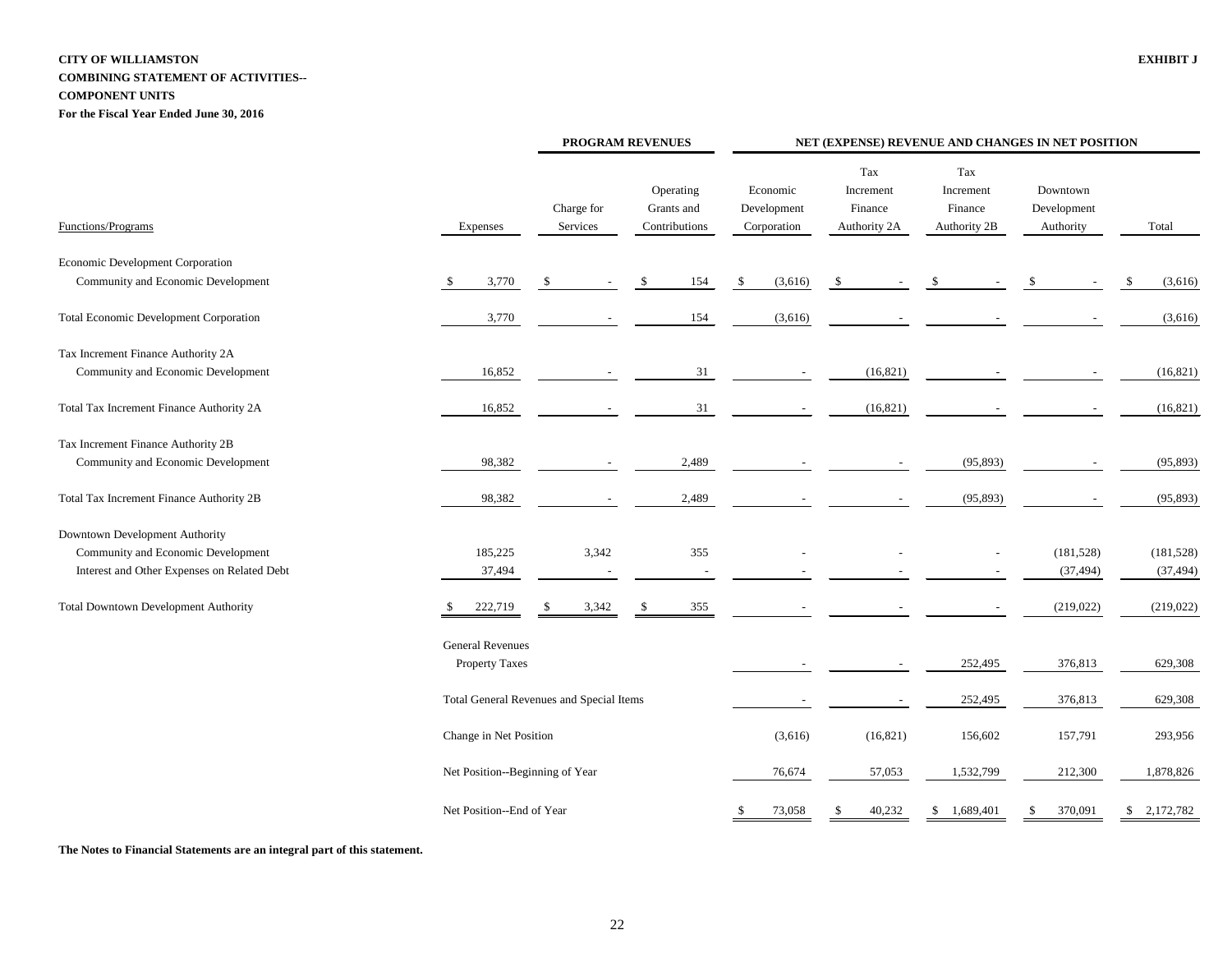### NOTES TO FINANCIAL STATEMENTS For the Fiscal Year Ended June 30, 2016

#### NOTE A--SUMMARY OF SIGNIFICANT ACCOUNTING POLICIES

The accounting policies of the City of Williamston (City) conform to accounting principles generally accepted in the United States of America (GAAP) as applicable to governmental units. The following is a summary of the significant accounting policies used by the City:

#### Reporting Entity

The City encompasses an area of approximately 2.6 square miles and is located approximately 20 miles east of Lansing and 65 miles west of Detroit.

The City was incorporated in 1963 as a home rule city under the council/manager form of government. The City Council consists of seven council members who are elected at large. Every two years four council members are elected. The Mayor, who is recognized as the Chief Executive Officer of the City, and the Mayor Pro-Tem are elected by the council from among its members. The City Manager is the administrative agent of the council and is appointed by the council to serve at its pleasure. All other City administrative officers are appointed by the City Manager.

The accompanying financial statements present the government and its component units, entities for which the government is considered to be financially accountable. The criteria established by Government Accounting Standards Board (GASB) Statement No. 61, "The Financial Reporting Entity," for determining the reporting entity includes oversight responsibility, fiscal dependency and whether the financial statements would be misleading if the data was not included. The component units total is reported in a separate column in the government-wide financial statements to emphasize that it is legally separate from the government (see discussion below for description of each component unit).

### DISCRETELY PRESENTED COMPONENT UNITS

### Downtown Development Authority

The Downtown Development Authority was created under the provisions of Public Act 197 of 1975, as amended, to correct and prevent deterioration in the downtown district, encourage historical preservation, and to promote economic growth within the downtown district. The authority's governing body, which consists of nine individuals, is selected by the City Council. In addition, the authority's budget is subject to approval by the City Council.

#### Economic Development Corporation

The Economic Development Corporation was created under the provisions of Public Act 338 of 1974, as amended, to provide means and methods for the encouragement and assistance of industrial and commercial enterprises in relocating, purchasing, constructing, improving, or expanding within the City to provide needed services and facilities to the residents of the City. The corporation's governing body, which consists of nine individuals, is selected by the City Council.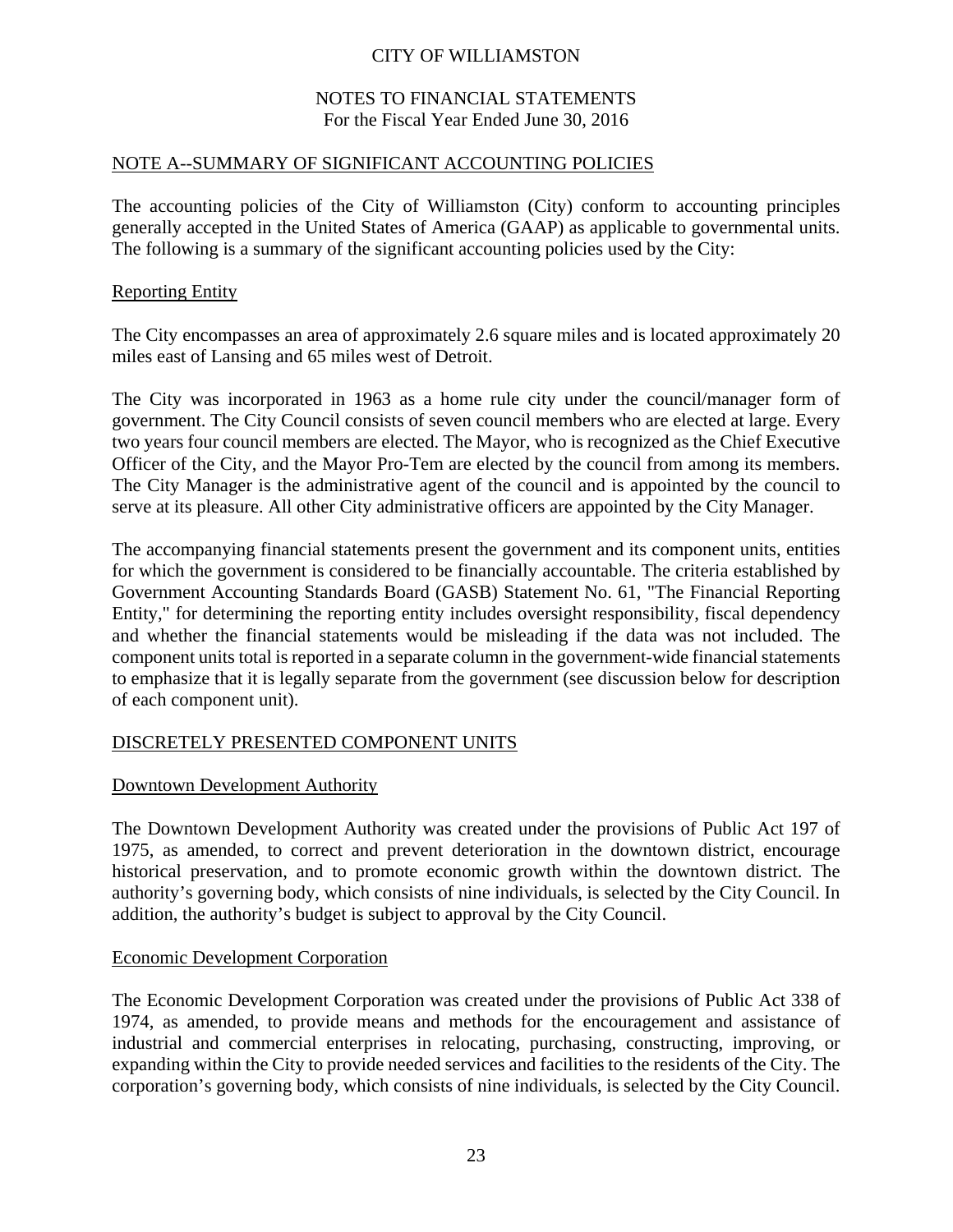# NOTES TO FINANCIAL STATEMENTS For the Fiscal Year Ended June 30, 2016

# NOTE A--SUMMARY OF SIGNIFICANT ACCOUNTING POLICIES (Continued)

#### Tax Increment Finance Authorities (2A and 2B)

The Tax Increment Finance Authorities (2A and 2B) were created under the provisions of Public Act 450 of 1980, as amended, to prevent urban deterioration, to encourage development and activity, and to encourage neighborhood revitalization and historic preservation. The authorities' governing body is the same as the Economic Development Corporation that is selected by the City Council and consists of nine individuals.

Complete financial statements of the individual component units can be obtained from their respective administrative offices located in City Hall:

Administrative Offices

City of Williamston 161 East Grand River Avenue Williamston, MI 48895

#### JOINTLY GOVERNED ORGANIZATIONS

The City is a member of the Northeast Ingham Emergency Service Authority (NIESA) which provides emergency services to the residents of northeast Ingham County. The participating communities provided funding for its operations until December 1998, at which time a millage was levied to provide annual funding. The City is unaware of any circumstances that would cause an additional benefit or burden to the participating governments in the near future.

Complete financial statements for the authority can be obtained from the offices at:

Community Fire Board 1296 West Grand River Williamston, Michigan 48895

### BASIS OF PRESENTATION

#### Government-Wide and Fund Financial Statements

The government-wide financial statements (i.e., the Statement of Net Position and the Statement of Activities) report information on all of the non-fiduciary activities of the primary government and its component units. For the most part, the effect of interfund activity has been removed from these statements. Governmental activities, normally supported by taxes and intergovernmental revenues, are reported separately from business-type activities which rely to a significant extent on fees and charges for support. Likewise, the primary government is reported separately from certain legally separate component units for which the primary government is financially accountable.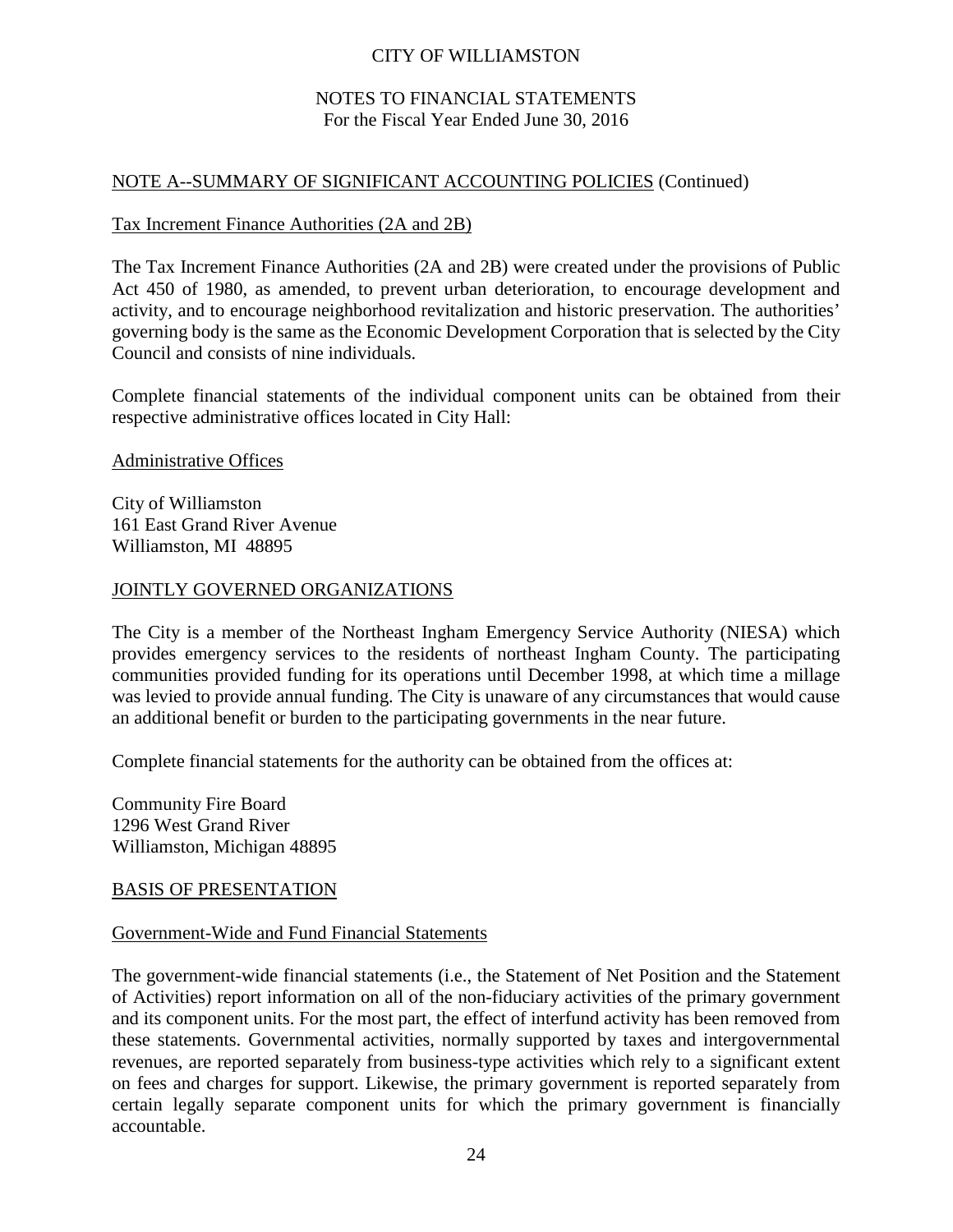# NOTES TO FINANCIAL STATEMENTS For the Fiscal Year Ended June 30, 2016

# NOTE A--SUMMARY OF SIGNIFICANT ACCOUNTING POLICIES (Continued)

The Statement of Activities demonstrates the degree to which the direct expenses of a given function or segment is offset by program revenues. Direct expenses are those that are clearly identifiable with a specific function or segment. Program revenues include: 1) charges to customers or applicants who purchase, use, or directly benefit from goods, services, or privileges provided by a given function or segment; and 2) grants and contributions that are restricted to meeting the operational or capital requirements of a particular function or segment. Taxes and other items not properly included among program revenues are reported instead as general revenue.

Separate financial statements are provided for Governmental Funds, Proprietary Funds, and Fiduciary Funds, even though the latter are excluded from the government-wide financial statements. Major individual governmental funds and major individual enterprise funds are reported as separate columns in the fund financial statements.

#### Measurement Focus, Basis of Accounting and Financial Statement Presentation

The government-wide financial statements are reported using the economic resources measurement focus and the accrual basis of accounting, as are the proprietary fund and fiduciary fund financial statements. Revenues are recorded when earned and expenses are recorded when a liability is incurred, regardless of the timing of related cash flows. Property taxes are recognized as revenue in the year for which they are levied. Grants and similar items are recognized as revenue as soon as all eligibility requirements imposed by the provider have been met.

Governmental fund financial statements are reported using the current financial resources measurement focus and the modified accrual basis of accounting. Revenue is recognized when it is both measurable and available. Revenues are considered to be available if they are collected within the current period or soon enough thereafter to pay liabilities of the current period. For this purpose, the government considers revenues to be available if they are collected within 60 days of the end of the current fiscal period. Expenditures generally are recorded when a liability is incurred, as under accrual accounting. However, debt service expenditures, expenditures relating to compensated absences, and claims and judgments are recorded only when payment is due.

Revenues are recognized in the accounting period in which they become susceptible to accrual; that is, when they become both measurable and available to finance expenditures of the fiscal period. Property taxes, intergovernmental revenue, charges for services and interest associated with the current fiscal period are all considered to be susceptible to accrual and have been recognized as revenues of the current fiscal period. Only the portion of special assessments receivable due within the current fiscal period is considered to be susceptible to accrual as revenue of the current period. All other revenue items are considered to be measurable and available only when cash is received by the City.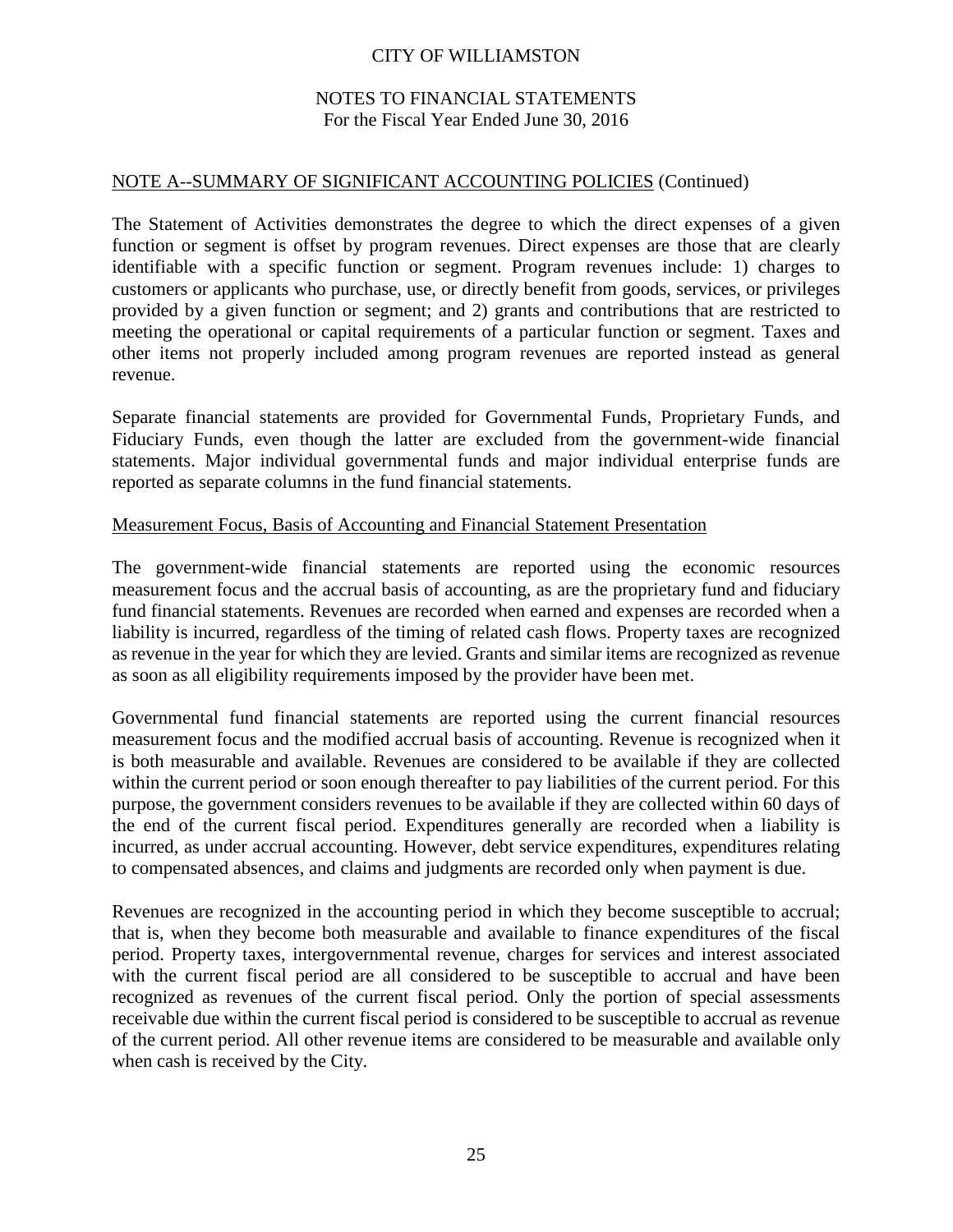### NOTES TO FINANCIAL STATEMENTS For the Fiscal Year Ended June 30, 2016

### NOTE A--SUMMARY OF SIGNIFICANT ACCOUNTING POLICIES (Continued)

The City reports the following major governmental funds:

The General Fund is the City's primary operating fund. It accounts for all financial resources of the general government, except those required to be accounted for in another fund.

The Major Street Fund accounts for revenues and expenditures for the construction and maintenance of the major street system.

The Local Street Fund accounts for revenues and expenditures for the construction and maintenance of the local street system.

The City reports the following Enterprise Funds (a component of Proprietary Funds) as major funds:

The Sewer Fund accounts for the revenues and expenses for the operation of the sewer system.

The Water Fund accounts for the revenues and expenses for the operation of the water system.

Additionally, the City reports the following fund type:

Internal Service Fund - The Internal Service Fund accounts for operations that provide services to other departments of the City on a cost-reimbursement basis.

Agency Funds--These funds account for assets held on behalf of outside parties, including other governments.

As a general rule, the effect of interfund activity has been eliminated from the government-wide financial statements.

Amounts reported as program revenues include: 1) charges to customers or applicants for goods, services, or privileges provided; 2) operating grants and contributions; and 3) capital grants and contributions, including special assessments. Internally dedicated resources are reported as general revenues rather than as program revenues. Likewise, general revenue includes all taxes.

Proprietary Funds distinguish operating revenues and expenses from non-operating items. Operating revenues and expenses generally result from providing services, and producing and delivering goods in connection with a proprietary fund's principal ongoing operations. All revenues and expenses not meeting this definition are reported as non-operating revenues and expenses.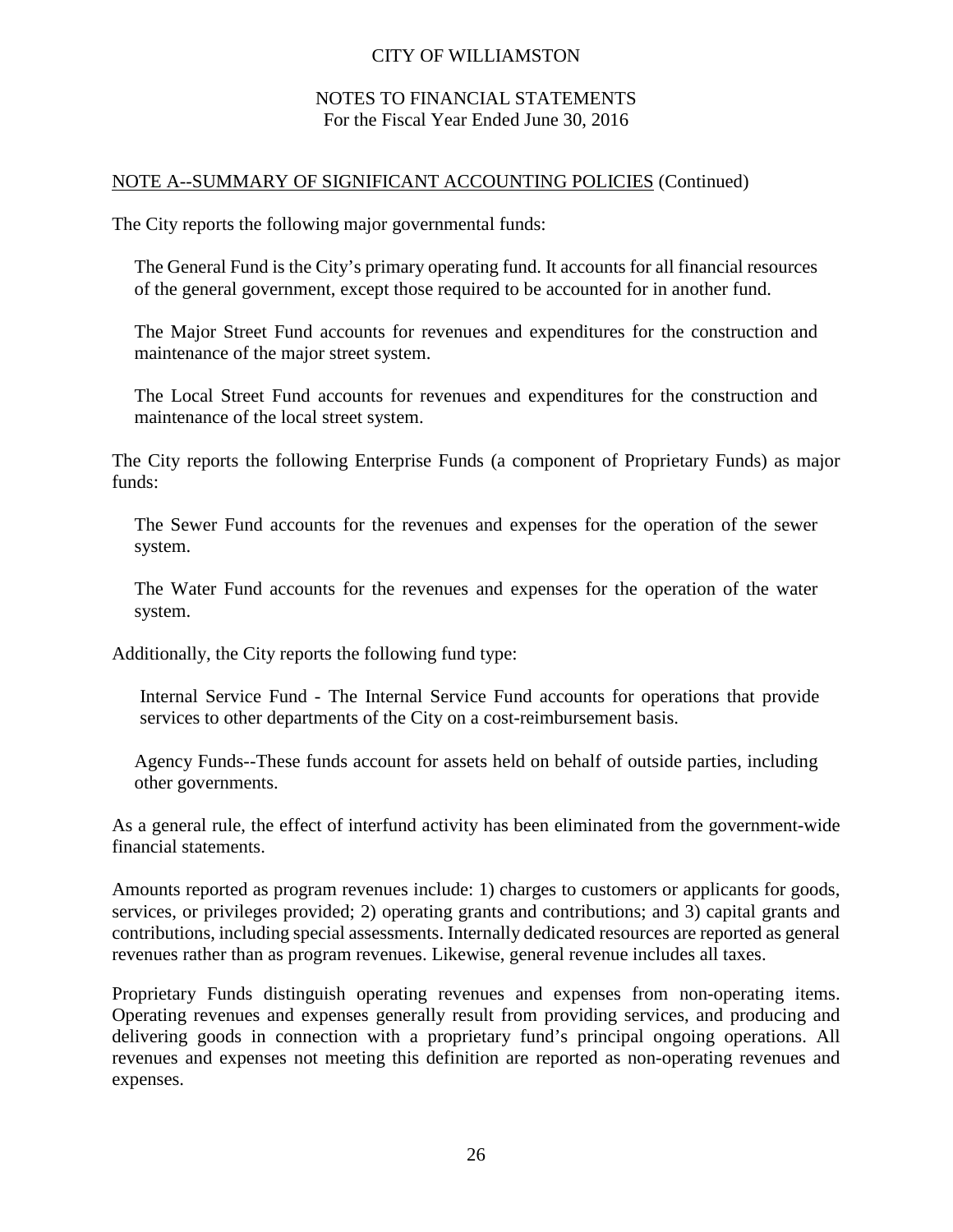# NOTES TO FINANCIAL STATEMENTS For the Fiscal Year Ended June 30, 2016

### NOTE A--SUMMARY OF SIGNIFICANT ACCOUNTING POLICIES (Continued)

When both restricted and unrestricted resources are available for use, it is the City's policy to use restricted resources first, then unrestricted resources as needed.

#### Deposits and Investments

Cash is considered to be cash on hand, demand deposits, and short-term investments with a maturity of three months or less from the date of acquisition. The statement of cash flows includes both restricted and unrestricted cash and cash equivalents. Investments are stated at fair value and short-term investments are reported at cost, which approximates fair value. Earnings from investments are allocated to numerous funds as required by Federal regulations, State statutes, and Local ordinances.

#### Interfund Receivables and Payables

Transactions between funds that are representative of lending/borrowing arrangements outstanding at the end of the fiscal year are referred to as either "interfund receivables/payables" (i.e., the current portion of interfund loans) or "advances to/from other funds" (i.e., the noncurrent portion of interfund loans). All other outstanding balances between funds are reported as "due to/from other funds." Any residual balances outstanding between the governmental activities and business-type activities are reported in the government-wide statements as "internal balances."

#### Prepaid Items

Payments for supplies are recorded as expenditures at the time of purchase. Certain payments to vendors reflect costs applicable to future fiscal years and are recorded as prepaid items in both government-wide and fund financial statements.

#### Capital Assets

Capital assets for the primary government, component units and enterprise funds, which include property, plant and equipment, and infrastructure assets (e.g., roads, bridges, sidewalks, and similar items) are reported in the applicable governmental or business-type activities column in the government-wide financial statements. Capital assets are defined by the government as assets with an initial individual cost of more than \$1,500 and an estimated useful life in excess of two years. Such assets are recorded at cost or estimated historical cost if purchased or constructed. Donated capital assets are recorded at estimated fair market value at the date of donation.

The costs of normal maintenance and repairs that do not add to the value of the asset or materially extend assets lives are not capitalized.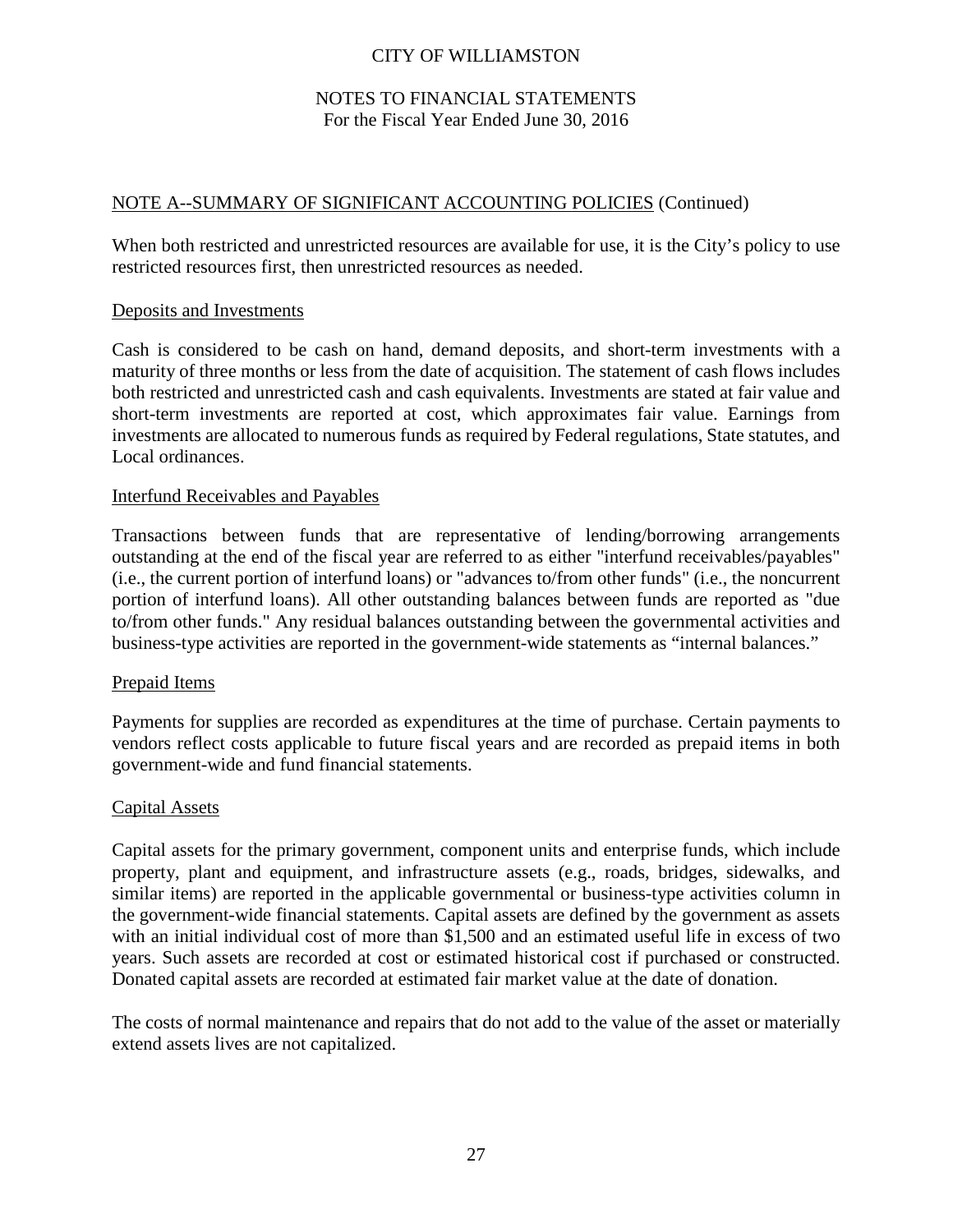# NOTES TO FINANCIAL STATEMENTS For the Fiscal Year Ended June 30, 2016

### NOTE A--SUMMARY OF SIGNIFICANT ACCOUNTING POLICIES (Continued)

Property, plant, equipment and infrastructure are depreciated using the straight-line method over the following useful lives:

| Land Improvements       | 10 to 30 Years |
|-------------------------|----------------|
| <b>Buildings</b>        | 10 to 50 Years |
| Office Equipment        | 4 to 10 Years  |
| Machinery and Equipment | 7 to 10 Years  |
| Vehicles                | 4 to 7 Years   |
| Infrastructure--Roads   | 8 to 30 Years  |
| Infrastructure--Bridges | 12 to 50 Years |
| Sewer and Water System  | 30 to 50 Years |

#### Deferred Outflows/Inflows of Resources

In addition to assets, the statement of net position and/or balance sheet will sometimes report a separate section for deferred outflows of resources. This separate financial statement element represents a consumption of net position that applies to a future period and so will not be recognized as an outflow of resources (expense/expenditure) or inflow (revenue) until then. In this category deferred outflows of resources related to the defined benefit pension plan. The City has one item that qualifies for reporting in this category. The deferred outflows/inflows of resources related to pensions from the following sources: difference between expected and actual experience, changes in assumptions, net difference between projected and actual earnings on pension plan investments, and employer contributions to the plan subsequent to the measurement date.

### Compensated Absences (Vacation and Sick Leave)

It is the City's policy to permit employees to accumulate earned sick and vacation pay benefits for all of the employees. The liability for unpaid accumulated sick leave is 50% of the time available according to the City's union contracts and personnel policy. All vacation pay is accrued when incurred in the government-wide financial statements. A liability for these amounts is reported only in governmental funds for employee terminations as of year-end.

#### Long-Term Obligations

In the government-wide financial statements and proprietary fund type statements, the long-term debt and other long-term obligations are reported as liabilities in the applicable governmental activities, business-type activities, or proprietary fund type Statement of Net Position. In the fund financial statements, governmental fund types recognize bond premiums and discounts, as well as bond issuance costs, during the current period. The face amount of debt issued is reported as other financing sources. Issuance costs, whether or not withheld from the actual debt proceeds received, are reported as debt service expenditures.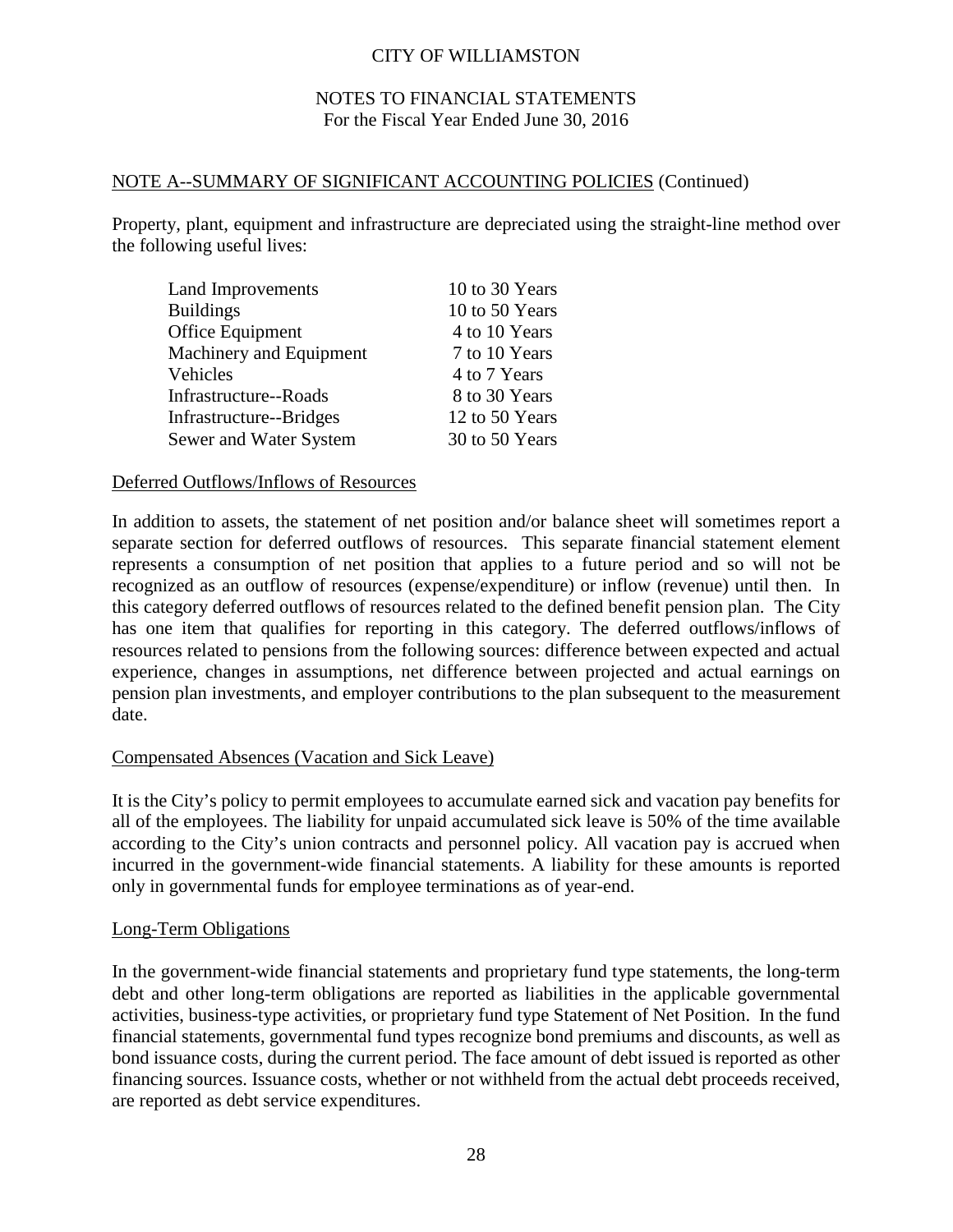### NOTES TO FINANCIAL STATEMENTS For the Fiscal Year Ended June 30, 2016

# NOTE A--SUMMARY OF SIGNIFICANT ACCOUNTING POLICIES (Continued)

#### Use of Estimates

The preparation of financial statements, in conformity with generally accepted accounting principles, requires management to make estimates and assumptions that affect the reported amounts of the following: assets and liabilities, disclosure of contingent assets and liabilities at the date of the financial statements, and the reported amounts of revenues and expenditures during the reporting period. Actual results could differ from those estimates.

#### Other Financing Sources (Uses)

Transfers of cash between the various City funds are budgeted but reported separately from revenues and expenditures as operating transfers in or (out), unless they represent temporary advances that are to be repaid, in which case, they are carried as assets and liabilities of the advancing or borrowing funds.

#### Fund Balance Classifications

In the fund financial statements, governmental funds report the following components of fund balance which comprise a hierarchy based on the extent to which the City is bound to honor constraints on the specific purposes for which amounts in those funds can be spent.

- Non-spendable includes fund balance amounts in governmental funds to designate amounts which are not available for spending, or are legally or contractually required to be maintained.
- Restricted includes fund balance amounts that are constrained for specific purposes which are externally imposed by providers, such as creditors or amounts constrained due to constitutional provisions or enabling legislation.
- Committed includes fund balance amounts constrained to specific purposes by a government itself, using its highest level of decision-making authority.
- Assigned includes fund balance amounts that are intended to be used for a specific purpose.
- Unassigned includes fund balance spendable amounts not contained in the other classifications and is therefore available to be spent as determined by the City Council.

#### Non-spendable Fund Balances

The non-spendable amount reported in the General Fund of \$144,352 consists of \$18,800 related to prepaid expenditures and \$125,552 for a long term advance to the Water Fund.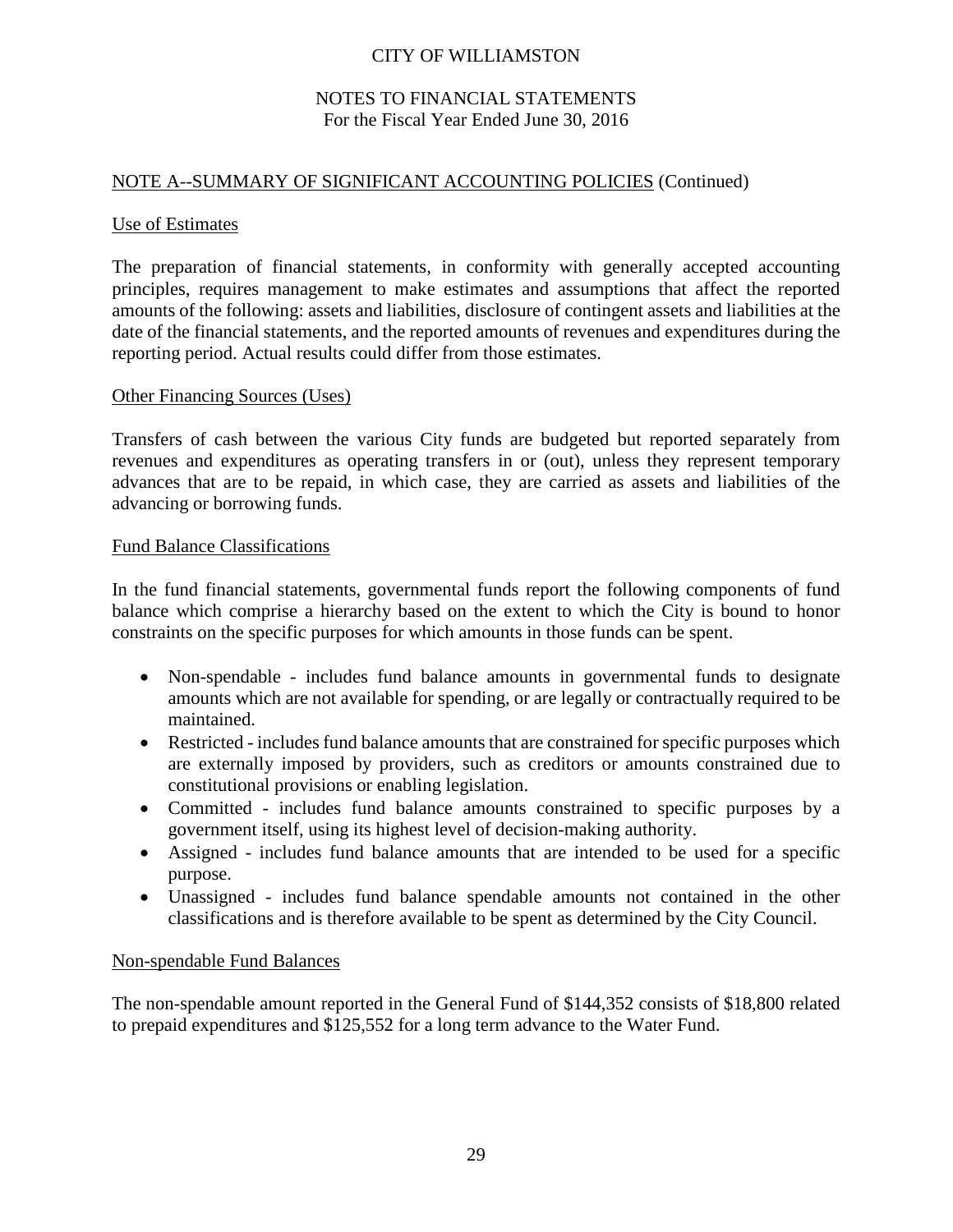### NOTES TO FINANCIAL STATEMENTS For the Fiscal Year Ended June 30, 2016

# NOTE A--SUMMARY OF SIGNIFICANT ACCOUNTING POLICIES (Continued)

### Restricted Fund Balances

The City of Williamston reports the following restricted fund balances.

### Special Revenue Funds

- Major Street Fund This fund is used to account for revenues from Federal and Michigan Transportation Fund monies distributed which are earmarked by law to control expenditures for the construction and maintenance of the major street system.
- Local Street Fund This fund is used to account for revenues primarily from Michigan Transportation Fund monies distributed which are earmarked by law to control expenditures for the construction and maintenance of the local street system.

### Debt Service Funds

- 2003 Act 175 Bond Debt This fund is used to account for the principal and interest payments on the 2003 Act 175 Michigan Transportation Fund Bonds and is funded by appropriations from the Local Street Fund.
- 2003 Act 342 Bond Debt This fund is used to account for the principal and interest payments on the 2003 Act 342 General Obligation Bonds and is funded by appropriations from the Local Street Fund.

The purpose of the component unit's restricted fund balances and revenue sources are listed below:

- Economic Development Fund This fund is used to account for revenues received to administer the activities authorized under the Economic Development Corporation Act.
- Tax Increment Finance Authority (TIFA) 2A This fund is used to account for the taxes captured by TIFA 2A to administer the activities authorized under the Tax Increment Finance Authority Act.
- Tax Increment Finance Authority (TIFA) 2B This fund is used to account for the taxes captured by TIFA 2B to administer the activities authorized under the Tax Increment Finance Authority Act.
- Downtown Development Authority (DDA) This fund is used to account for the taxes captured by the DDA to administer the activities authorized under the Downtown Development Authority Act.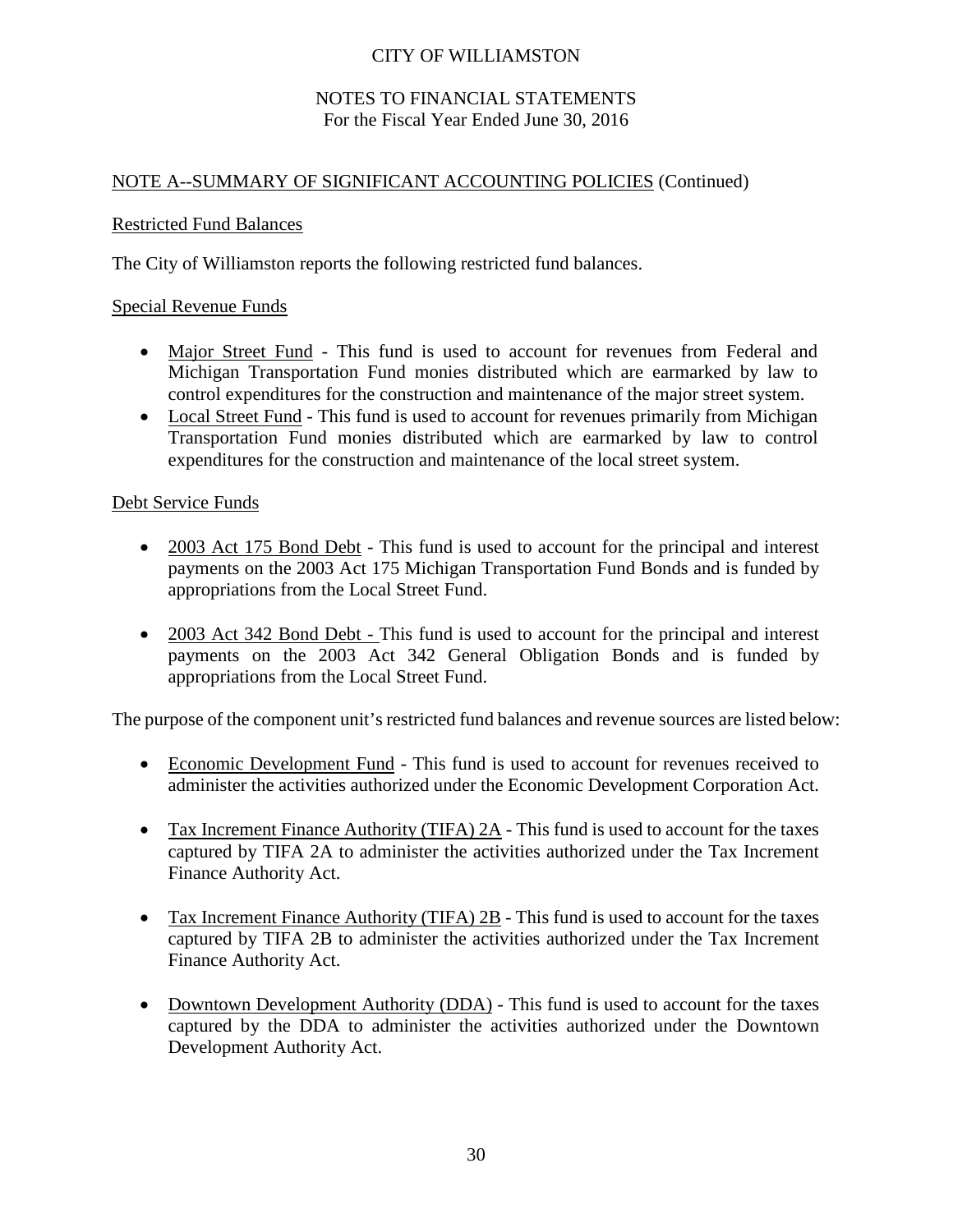### NOTES TO FINANCIAL STATEMENTS For the Fiscal Year Ended June 30, 2016

### NOTE A--SUMMARY OF SIGNIFICANT ACCOUNTING POLICIES (Continued)

The City of Williamston does not have a formal minimum fund balance policy. The City Council has not established a policy for its use of unrestricted fund balance amounts. However, if the City had committed and/or assigned fund balances, the committed amounts would be reduced first, followed by assigned amounts, and then unassigned amounts when expenditures are incurred for purposes for which amounts in any of those unrestricted fund balance classifications could be used.

### NOTE B--STEWARDSHIP, COMPLIANCE AND ACCOUNTABILITY

### Budgetary Information

Pursuant to statute, prior to the commencement of the fiscal year, the budget is legally enacted through adoption by the City Council. Budgets are adopted for the General Fund and Special Revenue Funds as required by statute. Budgets are adopted on a basis consistent with the accounting principles followed in recording transactions. The City's annual budget is adopted on a departmental basis at the activity level. The City Council monitors and amends the budgets as necessary. Unexpended appropriations lapse at year end.

### Fund Deficits

The City has an accumulated deficit of \$118,012 in the unrestricted net position in the Water Fund.

### NOTE C--DEPOSITS AND INVESTMENTS

The following is a reconciliation of deposit and investment balances as of June 30, 2016.

|                                               | Primary<br>Government               | Fiduciary<br>Funds | Component<br>Unit                 | Total                             |
|-----------------------------------------------|-------------------------------------|--------------------|-----------------------------------|-----------------------------------|
| Cash<br><b>Restricted Cash</b><br>Investments | 858,306<br>\$<br>780,139<br>403,923 | \$<br>1.144        | \$<br>309,911<br>7,071<br>852,400 | 1,169,361<br>787,210<br>1,256,323 |
| Total                                         | 2,042,368                           | 1.144              | \$1,169,382                       | 3,212,894                         |

Michigan Compiled Laws Section 129.91 (Public Act 20 of 1943, as amended) authorizes local governmental units to make deposits and invest in the accounts of federally insured banks, credit unions, and savings and loan associations that have offices in Michigan. The law also allows investments outside the state of Michigan when fully insured. The local unit is allowed to invest in bonds, securities, and other direct obligations of the United States or any agency or instrumentality of the United States; repurchase agreements; bankers' acceptances of United States banks; commercial paper rated within the two highest classifications, which matures not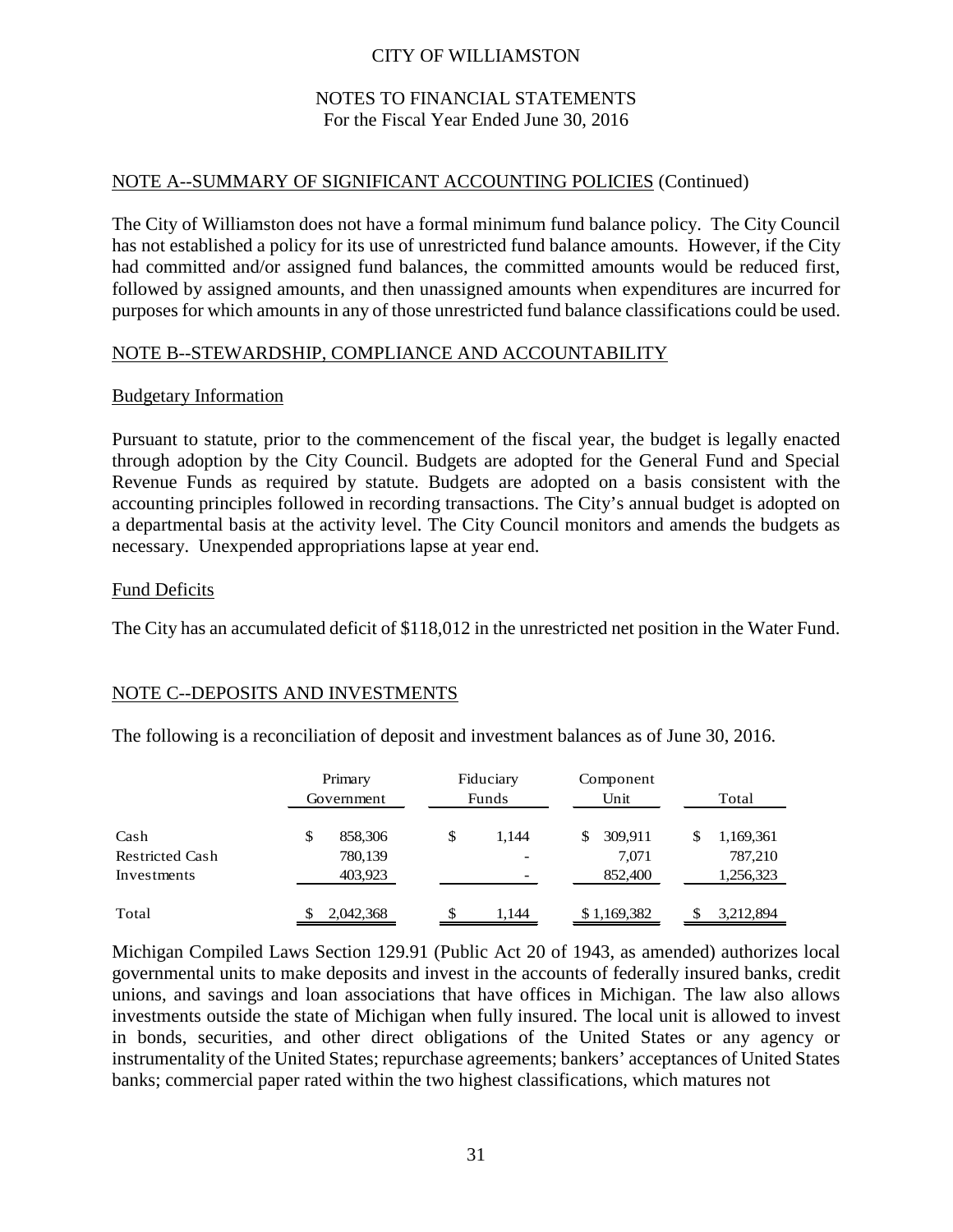### NOTES TO FINANCIAL STATEMENTS For the Fiscal Year Ended June 30, 2016

### NOTE C--DEPOSITS AND INVESTMENTS (Continued)

more than 270 days after the date of purchase; obligations of the State of Michigan or its political subdivisions, which are rated as investment grade; and mutual funds composed of investment vehicles that are legal for direct investment by local units of government in Michigan.

The City has designated four banks for the deposit of City funds. The investment policy adopted by the Council in accordance with Public Act 196 of 1997, has authorized investment in all the above investments permissible under Michigan Compiled Laws Section 129.91 (Public Act 20 of 1943 as amended). The City's deposits and investment policy are in accordance with statutory authority.

### Custodial Credit Risk of Bank Deposits

Custodial credit risk is the risk that in the event of a bank failure, the City's deposits may not be returned to it. The City does not have a deposit policy for custodial credit risk. At year end, the City had \$1,698,753 of bank deposits (certificates of deposit and checking and savings accounts) of which \$531,404 was FDIC insured and the remaining \$1,167,349 was uninsured and uncollateralized. The City's component units had \$316,983 of bank deposits of which \$32,266 was FDIC insured and \$284,716 was uninsured and uncollateralized. The City believes that due to the dollar amounts of cash deposits and the limits of FDIC insurance, it is impractical to insure all deposits. As a result, the City evaluates each financial institution with which it deposits funds and assesses the level of risk of each institution; only those institutions with an acceptable estimated risk level are used as depositories. The City also maintains \$630 in imprest cash.

### Fair Value Measurements

Fair value is defined as the price that would be received to sell an asset or paid to transfer a liability in an orderly transaction between market participants at the measurement date. A fair value hierarchy is also established which requires an entity to maximize the use of observable and minimize the use of unobservable inputs.

There are three (3) levels of inputs that may be used to measure fair value:

Level 1: Quoted prices in active markets for identical securities.

Level 2: Prices determined using other significant observable inputs. Observable inputs are inputs that other market participants may use in pricing a security. These may include quoted prices for similar securities, interest rates, prepayment speeds, credit risk and others.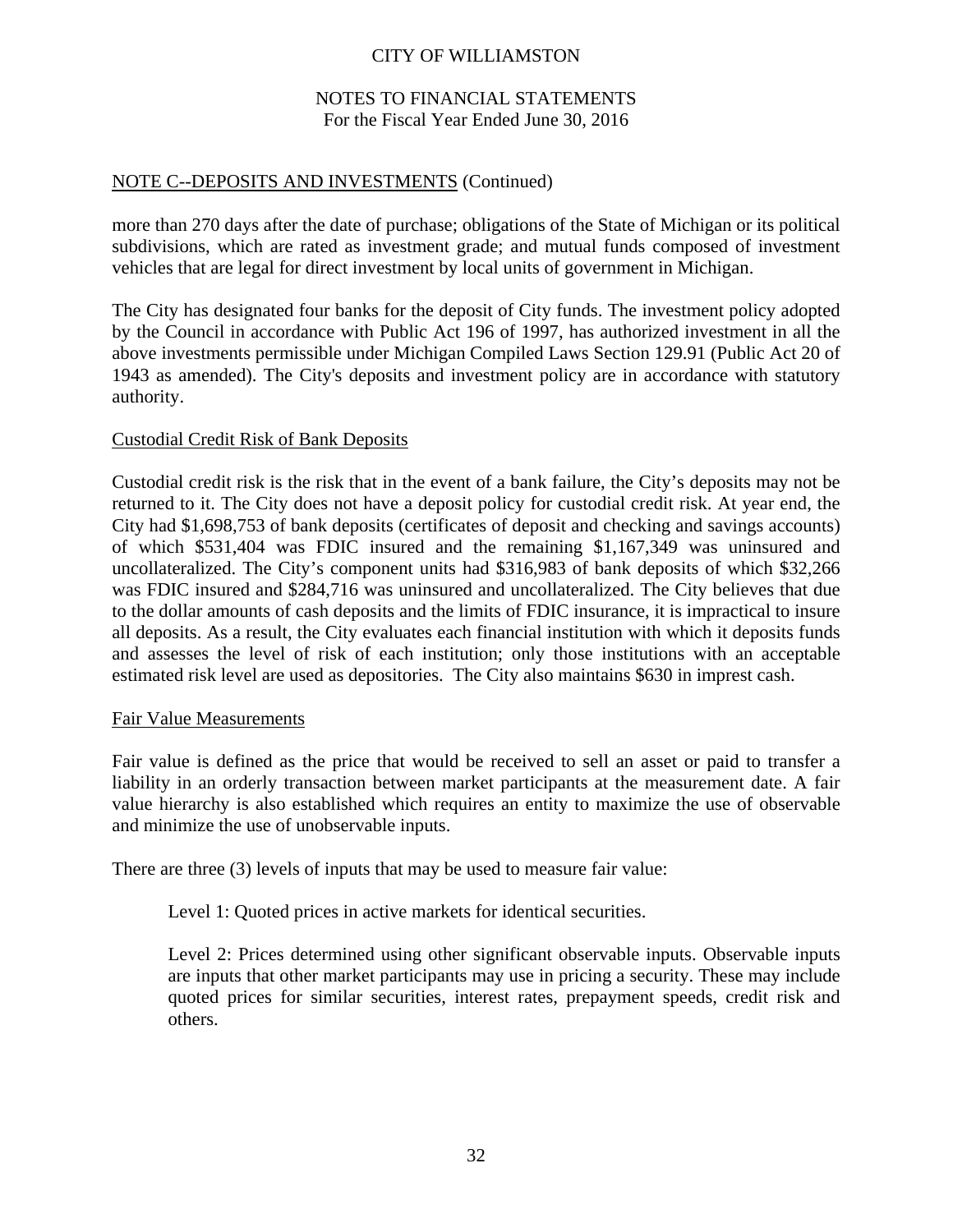### NOTES TO FINANCIAL STATEMENTS For the Fiscal Year Ended June 30, 2016

### NOTE C--DEPOSITS AND INVESTMENTS (Continued)

Level 3: Prices determined using significant unobservable inputs. Unobservable inputs may be used in situations where quoted prices or observable inputs are unavailable or deemed less relevant (for example, when there is little or no market activity for an investment at the end of the period). Unobservable inputs reflect the organization's own assumptions about the factors market participants would use in pricing an investment, and would be based on the best information available.

Following is a description of the valuation methodologies used for instruments measured at fair value on a recurring basis and recognized in the accompanying financial statements, as well as the general classification of such instruments pursuant to the valuation hierarchy.

The City had the following fair value measurements as of June 30, 2016:

|                                             |                                                                                  | <b>Fair Value Measurements</b>                            |                                                    |               |                                 |               |
|---------------------------------------------|----------------------------------------------------------------------------------|-----------------------------------------------------------|----------------------------------------------------|---------------|---------------------------------|---------------|
|                                             | Ouoted<br>Prices<br>in Active<br>Markets for<br>Identical<br>Assets<br>(Level 1) | Significant<br>Other<br>Observable<br>Inputs<br>(Level 2) | Significant<br>Unobservable<br>Inputs<br>(Level 3) | Total         | Weighted<br>Average<br>Maturity | S&P<br>Rating |
| <b>Primary Government</b><br>Michigan Class | \$<br>$\overline{\phantom{a}}$                                                   | 403.923<br>\$                                             | \$<br>$\overline{\phantom{a}}$                     | 403.923<br>\$ | 54 days                         | AAAm          |
| <b>Component Units</b><br>Michigan Class    |                                                                                  | 852,400                                                   |                                                    | 852,400       | 54 days                         | AAAm          |
| Total Investments as Fair Value             | \$                                                                               | \$1,256,323                                               | \$                                                 | \$1,256,323   |                                 |               |

#### Credit Risk

State law limits investments in certain types of investments to a prime or better rating issued by nationally recognized statistical rating organizations. As of June 30, 2016, rating information on the City's investments is presented above.

#### Interest Rate Risk

The City will minimize interest rate risk, which is the risk that the market value of securities in the portfolio will fall due to changes in market interest rates, by structuring the investment portfolio so that securities mature to meet cash requirements for ongoing operations, thereby avoiding the need to sell securities on the open market prior to maturity, and investing operating funds primarily in shorter-term securities, money market mutual funds, or similar investment pools and limiting the average maturity of the portfolio.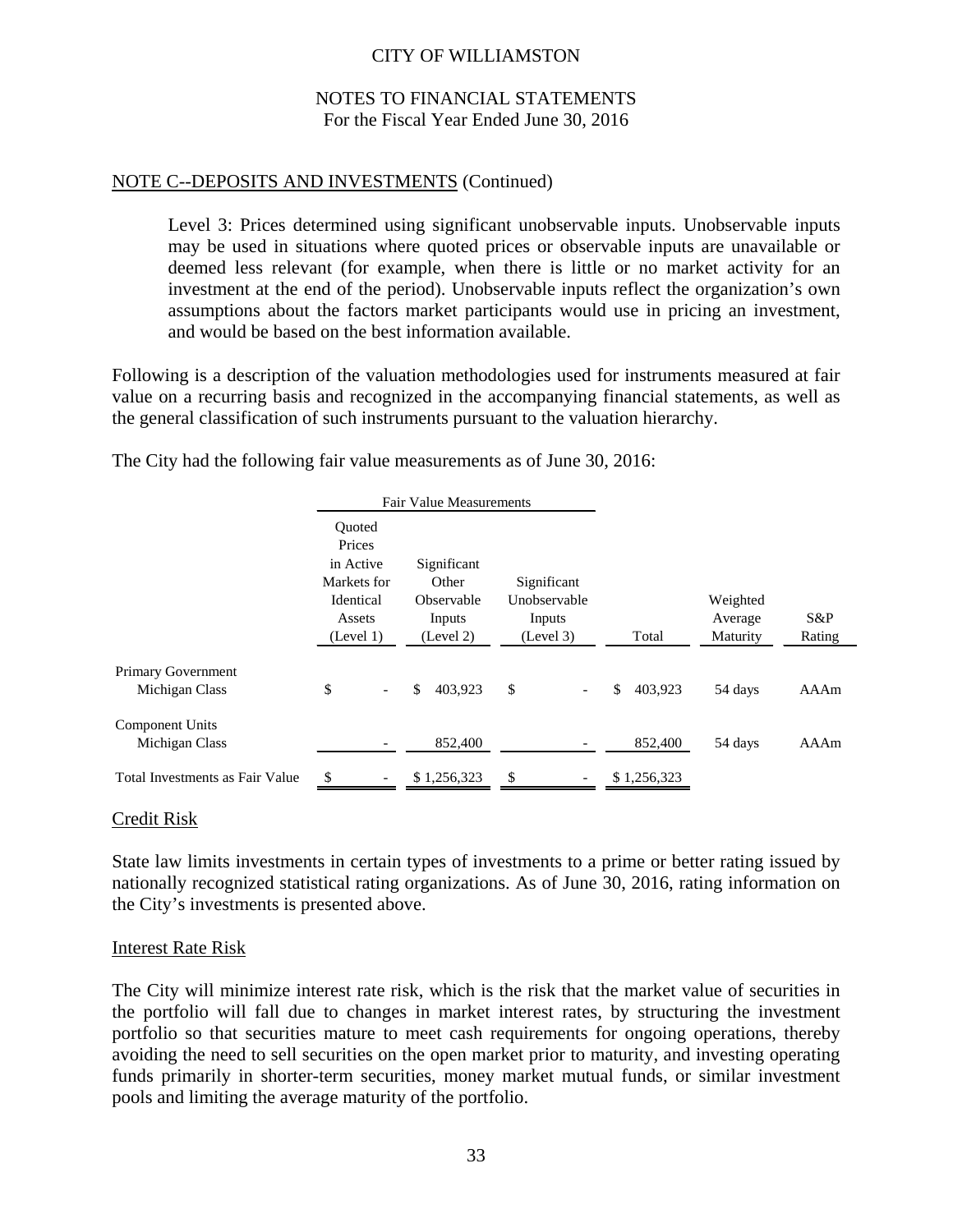### NOTES TO FINANCIAL STATEMENTS For the Fiscal Year Ended June 30, 2016

### NOTE C--DEPOSITS AND INVESTMENTS (Continued)

#### Concentration of Credit Risk

The City will minimize concentration of credit risk, which is the risk of loss attributed to the magnitude of the City's investment in a single issuer, by diversifying the investment portfolio so that the impact of potential losses from any one type of security or issuer will be minimized.

### Custodial Credit Risk

The City will minimize custodial credit risk, which is the risk of loss due to the failure of the security issuer or backer, by limiting investments to the types of securities authorized by the Council and pre-qualifying the financial institutions, broker/dealers, intermediaries and advisors with which the City will do business in accordance with Council approved policy.

The cash and investments referred to above have been reported in the cash and investments captions on the basic financial statements, based upon criteria disclosed in Note A.

#### Restricted Cash

The revenue bonds issued by the City include covenants to set aside amounts in bond reserve funds. These bond reserves are reported as "Restricted Cash" in the Statement of Net Position for the respective funds. As of June 30, 2016, the following amounts were set aside for the following reasons.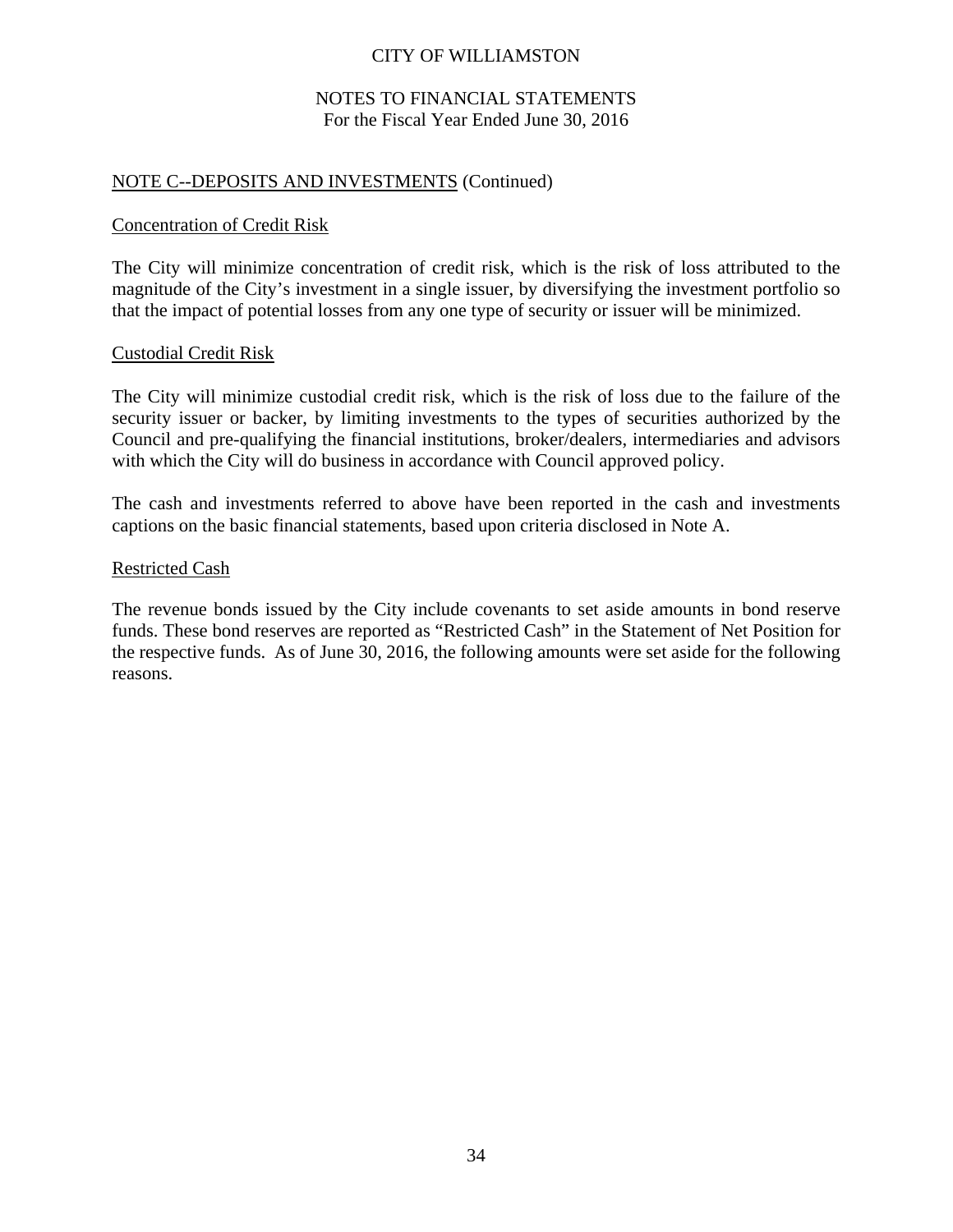### NOTES TO FINANCIAL STATEMENTS For the Fiscal Year Ended June 30, 2016

### NOTE C--DEPOSITS AND INVESTMENTS (Continued)

| PRIMARY GOVERNMENT                                     |              | <b>AMOUNT</b> |
|--------------------------------------------------------|--------------|---------------|
| Sewer Fund                                             |              |               |
| 2010 Sewer Bonds-Repair, Replacement, and Improvements | \$           | 213,961       |
| 2010 Sewer Bonds-Bond and Interest Redemption          |              | 1,964         |
| 2010 Sewer Bonds-Bond Reserve                          |              | 96,000        |
| 2011 Tax Refunding Reserve                             |              | 207,949       |
| 2011 Water and Sewer Refunding Reserve                 |              | 13,645        |
| Subtotal--Sewer Fund                                   | $\mathbb{S}$ | 533,519       |
| Water Fund                                             |              |               |
| 2004 Water Improvement Bonds                           | \$           | 46,401        |
| 2005 Water Improvement Bonds                           |              | 45,353        |
| 2010 Water Bonds-Repair, Replacement, and Improvements |              | 23,062        |
| 2010 Water Bonds-Bond and Interest Redemption          |              | 2,204         |
| 2010 Water Bonds-Bond Reserve                          |              | 129,600       |
| Subtotal--Water Fund                                   | \$           | 246,620       |
| <b>Total--Business Type Activities</b>                 | \$           | 780,139       |
| <b>COMPONENT UNITS</b>                                 |              | <b>AMOUNT</b> |
| 2004 DDA Refunding Bonds                               | - \$         | 7,071         |
| Total--Component Units                                 | \$           | 7,071         |

### NOTE D--PROPERTY TAXES

Property taxes are levied on each July 1 on the taxable valuation of property located in the City as of the preceding December 31. The City's property taxes were levied and collectible on July 1, 2013. It is the policy of the City to recognize revenue from the current tax levy in the fiscal year when proceeds of this levy are budgeted and made available for the financing of operations.

The 2015 State Taxable Valuation was \$104,259,679, on which ad valorem taxes levied consisted of 15.1342 mills and raised \$1,403,277 for City operations (net of captured taxes). This is recorded as revenue in the General Fund, which also includes mobile home specific taxes, penalties, interest and administrative fees for a total of \$1,503,926 (net of tax tribunal refunds, TIFA 2B captured taxes of \$252,495, and DDA captured taxes of \$367,641).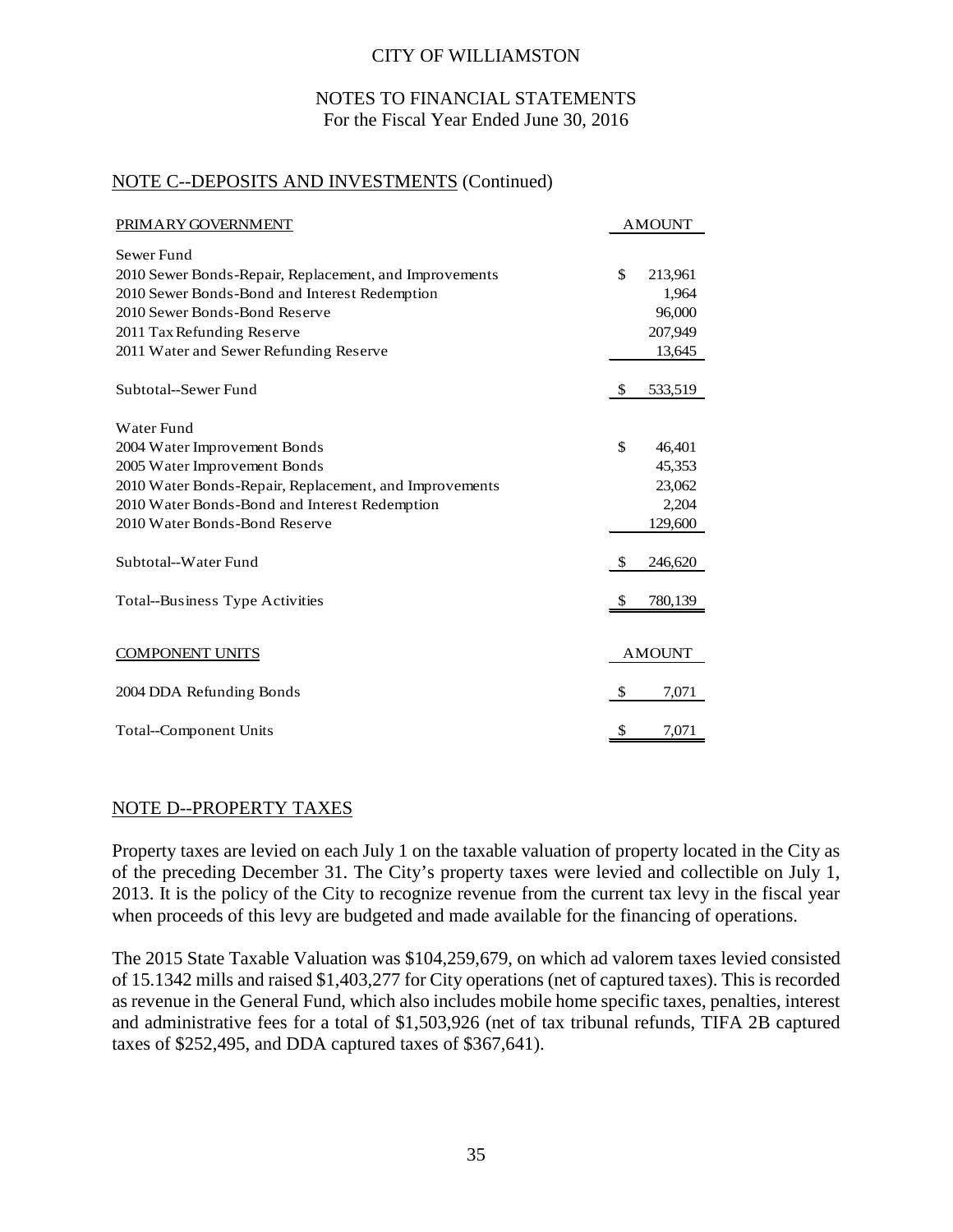### NOTES TO FINANCIAL STATEMENTS For the Fiscal Year Ended June 30, 2016

### NOTE E--RECEIVABLES

### Accounts Receivable--Business-Type Activities

The accounts receivable for the City are recorded in the Sewer and Water Funds. The receivables are based on the sewer and water services provided by the City. The receivables do not have an allowance for doubtful accounts because any receivables not collected are placed on the customer's tax bill. The receivables for the Sewer and Water Funds are \$184,202 and \$167,050, respectively.

### Special Assessments Receivable--Governmental Activities

The City collects special assessments in the Local Street Fund to collect for expenses incurred by the City to improve sidewalks. As of June 30, 2016, the Local Street Fund has special assessments receivable \$343 and special assessment revenue in the amount of \$1,697 to improve sidewalks..

### NOTE F--INTERFUND RECEIVABLES, PAYABLES, AND TRANSFERS

The amounts of the inter-fund receivables and payables between funds of the primary government and component units are as follows:

|                           | <b>Interfund Receivables</b> |                           |               |    |    |                        |            |                |
|---------------------------|------------------------------|---------------------------|---------------|----|----|------------------------|------------|----------------|
|                           |                              | <b>Primary Government</b> |               |    |    | <b>Component Units</b> |            |                |
|                           |                              | Nonmajor                  |               |    |    |                        |            |                |
| <b>Interfund Payables</b> | General                      | Gov't                     | Agency        |    |    | TIFA <sub>2</sub> A    | <b>DDA</b> | Total          |
| Primary Government        |                              |                           |               |    |    |                        |            |                |
| General                   | \$<br>۰                      | \$109,324                 |               |    | \$ | 170                    | \$25,508   | 135,002<br>\$  |
| <b>Major Street</b>       |                              | 1,288                     |               |    |    |                        |            | 1,288          |
| Water                     | 154,356                      |                           |               |    |    |                        |            | 154,356        |
| <b>Component Units</b>    |                              |                           |               |    |    |                        |            |                |
| TIFA 2B                   | 4,113                        |                           |               | 76 |    |                        |            | 4,189          |
| <b>Total Government</b>   | 158,469<br>S.                | \$110,612                 | <sup>\$</sup> | 76 | \$ | 170                    | \$25,508   | 294,835<br>\$. |

In addition to the inter-fund receivables/payables listed above, the City has established a long-term advance from the General Fund to the Water Fund of \$125,552 to assist with cash flow.

The outstanding balances between funds results mainly from the time lag between the dates that (1) inter-fund goods and services are provided or reimbursable expenditures occur, (2) transactions are recorded in the accounting system, and (3) payments between funds are made.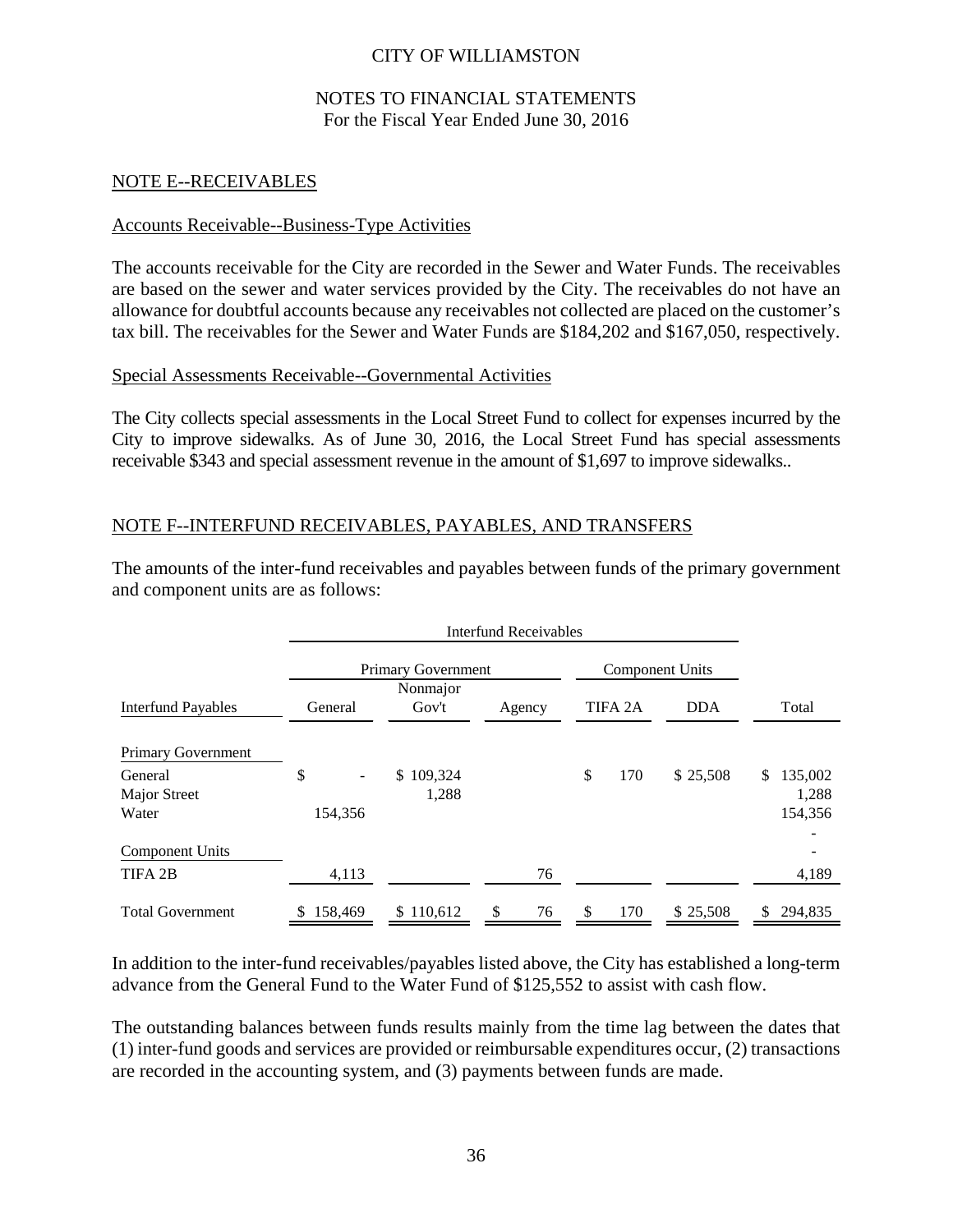### NOTES TO FINANCIAL STATEMENTS For the Fiscal Year Ended June 30, 2016

### NOTE F--INTERFUND RECEIVABLES, PAYABLES, AND TRANSFERS (Continued)

The inter-fund receivable balances due to the General Fund consist of expenses paid by the General Fund for other funds that are to be reimbursed. The amount due from the Agency Fund is delinquent taxes collected that have not been distributed.

|                         | Trasnfers In             |    |                        |    |                   |    |                          |               |
|-------------------------|--------------------------|----|------------------------|----|-------------------|----|--------------------------|---------------|
| <b>Transfers Out</b>    | Major<br><b>Street</b>   |    | Local<br><b>Street</b> |    | Nonmajor<br>Gov't |    | Sewer                    | Total         |
| General                 | \$<br>68.712             | \$ | 60,000                 | \$ | 1,288             | \$ |                          | \$<br>130,000 |
| Major Street            | $\overline{\phantom{a}}$ |    |                        |    | 154,700           |    | $\overline{\phantom{0}}$ | 154,700       |
| Water Fund              | -                        |    |                        |    |                   |    | 145.430                  | 145,430       |
| <b>Total Government</b> | 68,712                   | \$ | 60,000                 | S  | 155,988           |    | \$145,430                | 430,130       |

The 2016 operating transfers from Exhibits D and F can be summarized as follows:

Inter-fund transfers are used to 1) transfer revenues from the fund that statute or budget requires to collect them to the fund that statute or budget requires to expend them; 2) transfer receipts restricted to debt service from the funds collecting the receipts to the debt service funds as debt service payments become due; and 3) transfer unrestricted revenues collected in the General Fund to other funds to finance various programs accounted for in the other funds in accordance with budgetary authorizations.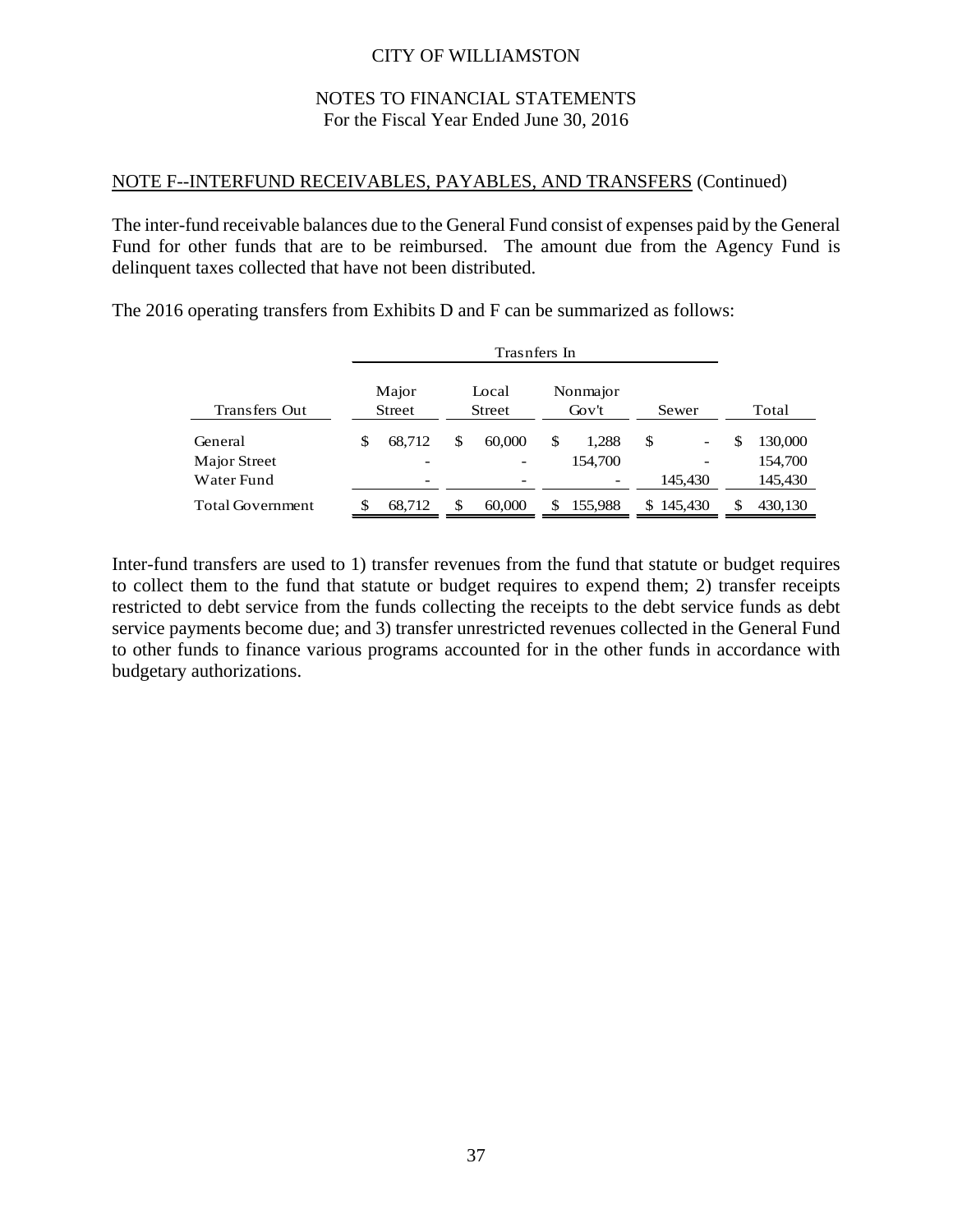# NOTES TO FINANCIAL STATEMENTS For the Fiscal Year Ended June 30, 2016

# NOTE G--CAPITAL ASSETS

# Primary Government

Capital asset activity of the primary government for the current year was as follows:

|                                                  | Beginning       |                |               | Ending                   |
|--------------------------------------------------|-----------------|----------------|---------------|--------------------------|
| <b>Governmental Activities</b>                   | Balance         | Increases      | Decreases     | Balance                  |
| Capital Assets Not Being Depreciated             |                 |                |               |                          |
| Land                                             | 390,632<br>-S   | $\mathbb{S}$   | S.            | <sup>\$</sup><br>390,632 |
| Subtotal                                         | 390,632         |                |               | 390,632                  |
| Capital Assets Being Depreciated                 |                 |                |               |                          |
| Land Improvements                                | 916,250         | 18,923         |               | 935,173                  |
| <b>Buildings</b>                                 | 1,672,356       |                | 216,530       | 1,455,826                |
| Office Equipment                                 | 27,219          | 2,842          |               | 30,061                   |
| Machinery and Equipment                          | 414,816         | 17,425         |               | 432,241                  |
| Vehicles                                         | 906,816         | 32,832         | 30,041        | 909,607                  |
| Infrastructure                                   | 5,971,862       | 153,156        |               | 6,125,018                |
| Subtotal                                         | 9,909,319       | 225,178        | 246,571       | 9,887,926                |
| Less Accumulated Depreciation for                |                 |                |               |                          |
| Land Improvements                                | 227,069         | 47,616         |               | 274,685                  |
| <b>Buildings</b>                                 | 421,558         | 39,498         | 32,479        | 428,577                  |
| Office Equipment                                 | 27,219          |                |               | 27,219                   |
| Machinery and Equipment                          | 350,842         | 28,062         |               | 378,904                  |
| Vehicles                                         | 757,105         | 51,772         | 30,041        | 778,836                  |
| Infrastructure                                   | 1,715,095       | 265,145        |               | 1,980,240                |
| Subtotal                                         | 3,498,888       | 432,093        | 62,520        | 3,868,461                |
| Net Capital Assets Being Depreciated             | 6,410,431       | (206, 915)     | 184,051       | 6,019,465                |
| <b>Total Capital Assets--Net of Depreciation</b> | 6,801,063<br>\$ | (206,915)<br>S | \$<br>184,051 | 6,410,097<br>\$          |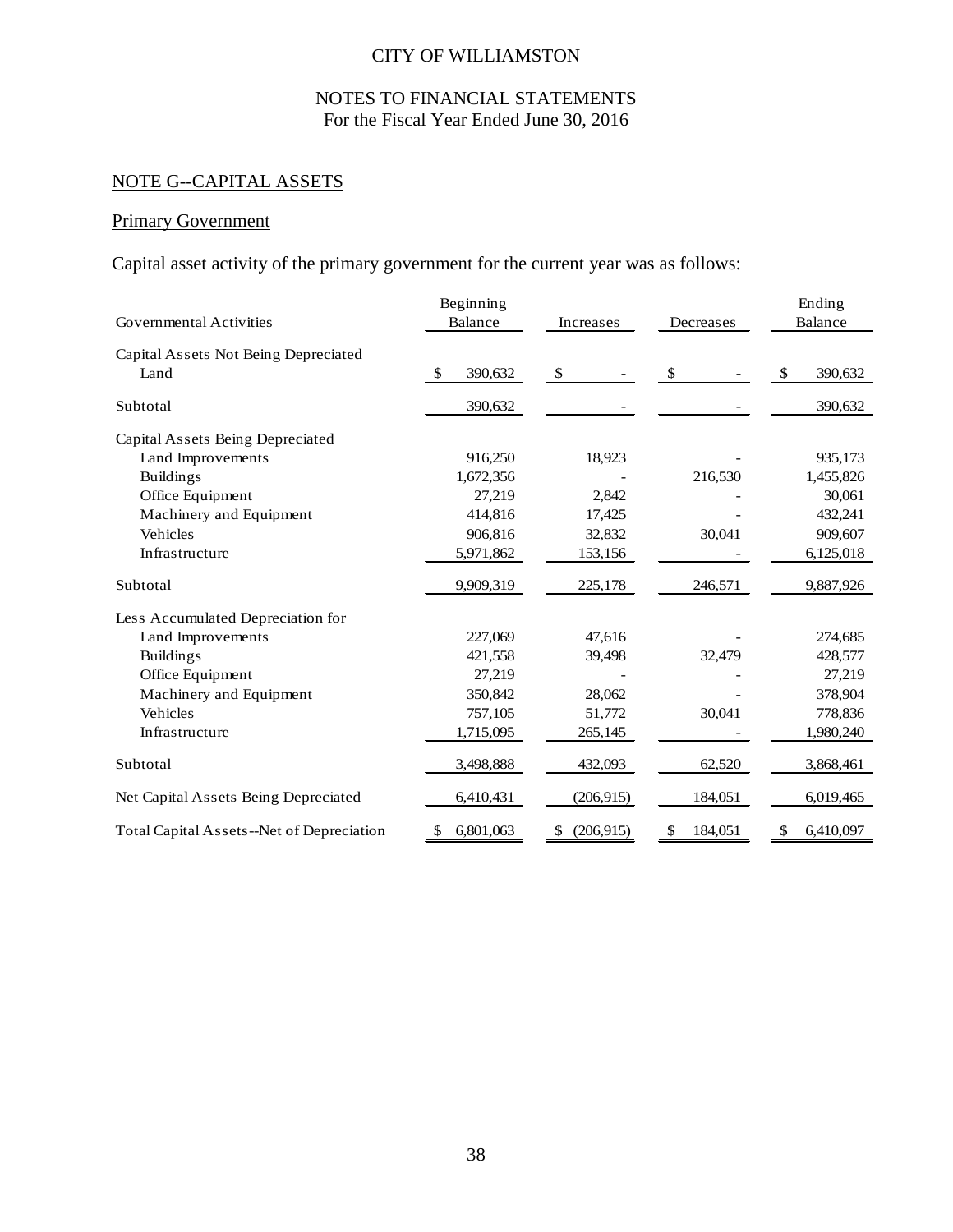# NOTES TO FINANCIAL STATEMENTS For the Fiscal Year Ended June 30, 2016

# NOTE G--CAPITAL ASSETS (Continued)

Depreciation expense was charged to programs of the primary government as follows:

|                                             | Amount        |
|---------------------------------------------|---------------|
| Governmental Activities                     |               |
| General Government                          | 32,498<br>\$. |
| Public Safety                               | 15,107        |
| Public Works                                | 332,111       |
| Community and Economic Development          | 3,559         |
| Recreation and Culture                      | 48,818        |
| Total Depreciation--Governmental Activities | 432,093       |

|                                           |         | Beginning  |            |    |           |    | Ending     |  |
|-------------------------------------------|---------|------------|------------|----|-----------|----|------------|--|
| <b>Business-Type Activities</b>           | Balance |            | Increases  |    | Decreases |    | Balance    |  |
| Capital Assets Not Being Depreciated      |         |            |            |    |           |    |            |  |
| Land--Sewer                               | \$      | 18,692     | \$         | \$ |           | \$ | 18,692     |  |
| Land--Water                               |         | 417,865    |            |    |           |    | 417,865    |  |
| Subtotal                                  |         | 436,557    |            |    |           |    | 436,557    |  |
| Capital Assets Being Depreciated          |         |            |            |    |           |    |            |  |
| Sewer System                              |         | 17,307,321 | 5,818      |    |           |    | 17,313,139 |  |
| Water System                              |         | 9,698,471  | 124,103    |    |           |    | 9,822,574  |  |
| Sewer Equipment                           |         | 283,822    | 19,189     |    |           |    | 303,011    |  |
| Water Equipment                           |         | 305,577    |            |    |           |    | 305,577    |  |
| Subtotal                                  |         | 27,595,191 | 149,110    |    |           |    | 27,744,301 |  |
| Less: Accumulated Depreciation for        |         |            |            |    |           |    |            |  |
| Sewer System                              |         | 6,072,358  | 352,760    |    |           |    | 6,425,118  |  |
| Water System                              |         | 1,873,432  | 200,759    |    |           |    | 2,074,191  |  |
| Sewer Equipment                           |         | 211,325    | 20,335     |    |           |    | 231,660    |  |
| Water Equipment                           |         | 165,353    | 12,708     |    |           |    | 178,061    |  |
| Subtotal                                  |         | 8,322,468  | 586,562    |    |           |    | 8,909,030  |  |
| Net Capital Assets Being Depreciated      |         | 19,272,723 | (437, 452) |    |           |    | 18,835,271 |  |
| Total Capital Assets--Net of Depreciation |         | 19,709,280 | (437, 452) | \$ |           |    | 19,271,828 |  |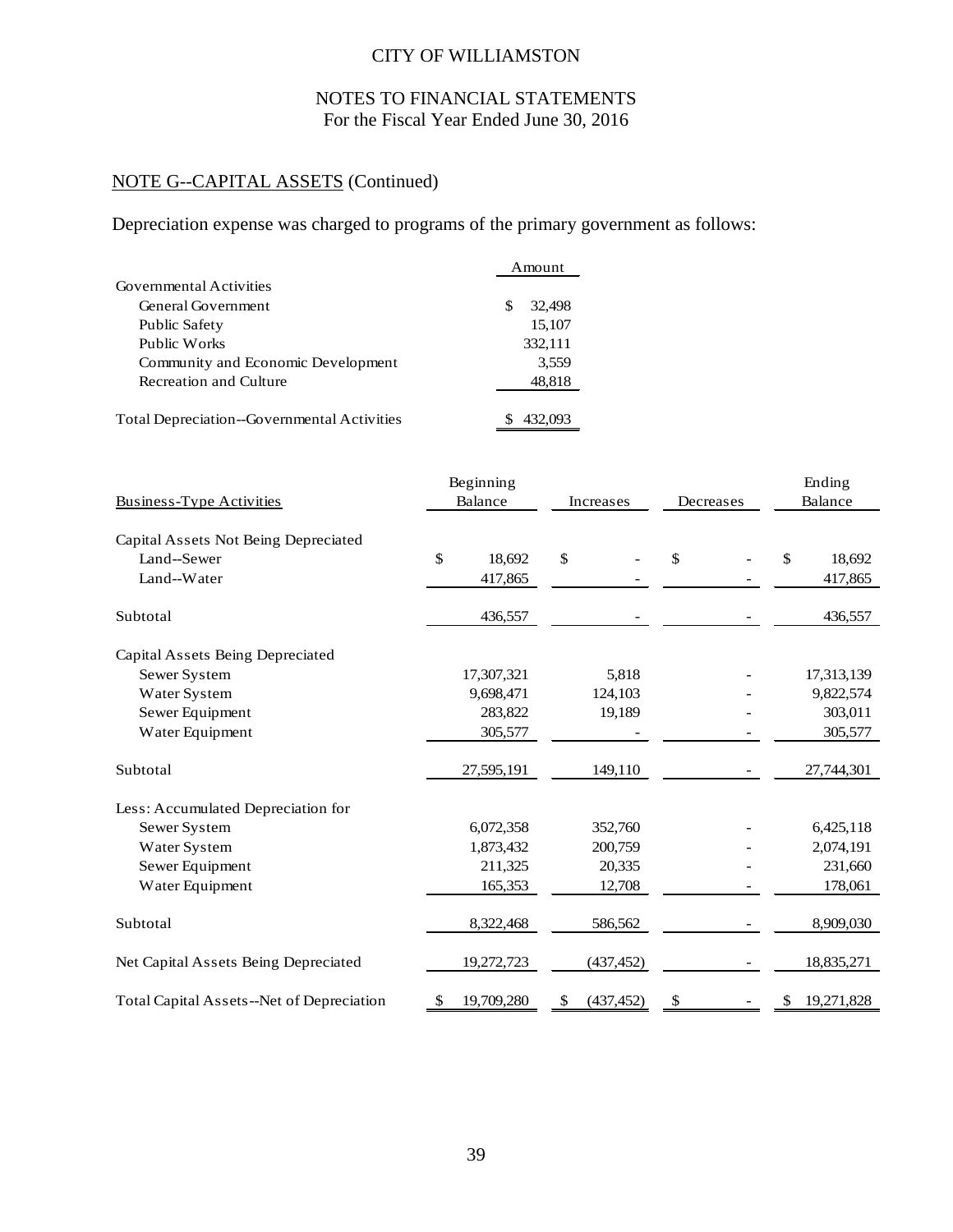# NOTES TO FINANCIAL STATEMENTS For the Fiscal Year Ended June 30, 2016

# NOTE G--CAPITAL ASSETS (Continued)

Depreciation expense was charged to business-type programs of the primary government as follows:

| Business-Type Funds       |    |         |
|---------------------------|----|---------|
| Sewer                     | S. | 373,095 |
| Water                     |    | 213,467 |
|                           |    |         |
| Total Business-Type Funds |    | 586,562 |

# Component Units

Capital asset activity of the TIFA 2A for the current year was as follows:

|                                                     | Beginning<br>Balance | Additions | Deletions     | Ending<br>Balance |
|-----------------------------------------------------|----------------------|-----------|---------------|-------------------|
| Capital Assets Being Depreciated<br>Infrastructure  | 55,879               | - \$      | <sup>\$</sup> | 55,879            |
| Subtotal                                            | 55,879               |           |               | 55,879            |
| Less Accumulated Depreciation for<br>Infrastructure | 20,490               | 1,863     |               | 22,353            |
| Subtotal                                            | 20,490               | 1,863     |               | 22,353            |
| Total Capital Assets--Net of Depreciation           | 35,389               | (1,863)   |               | 33,526            |

Depreciation expense for the year was \$1,863.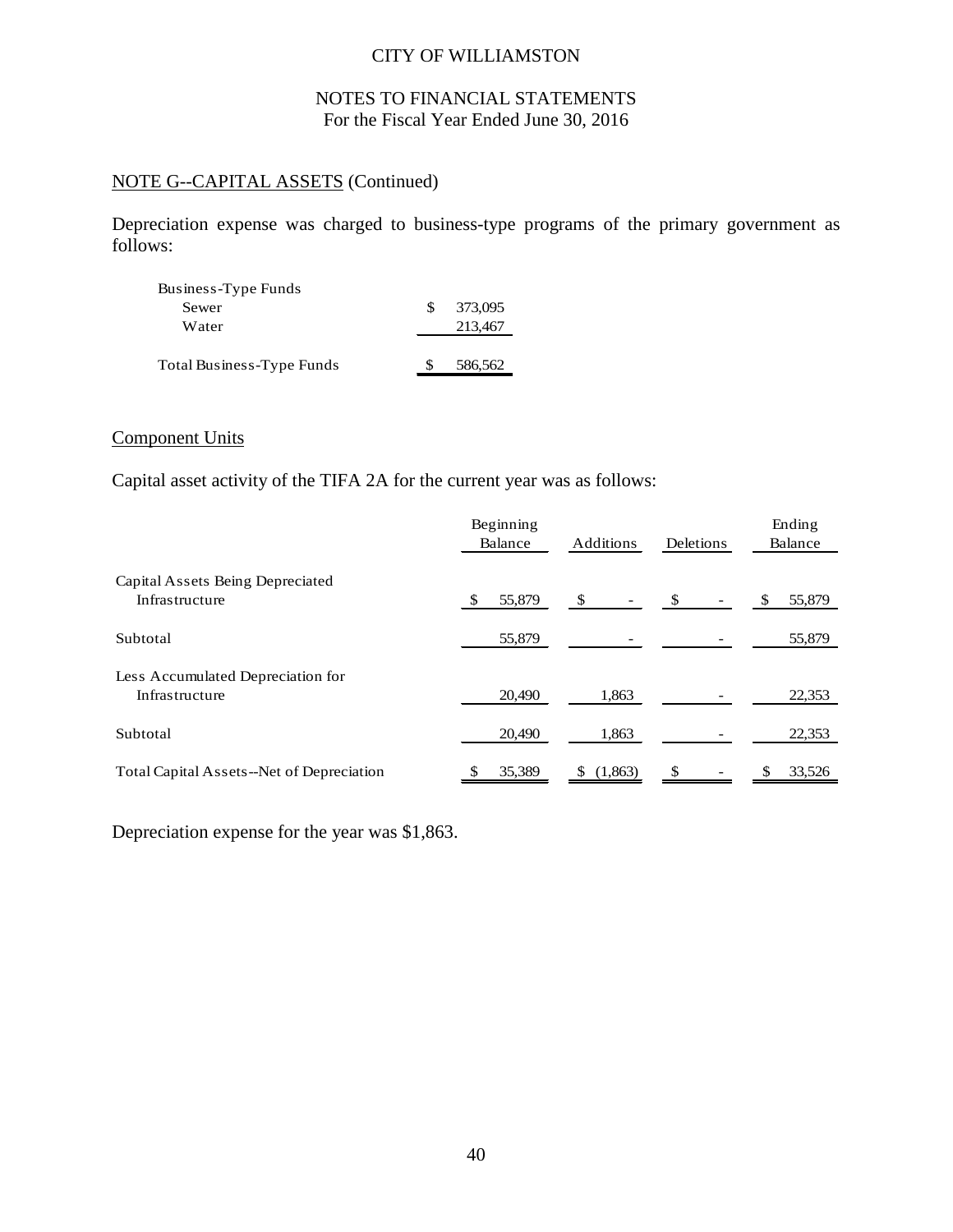# NOTES TO FINANCIAL STATEMENTS For the Fiscal Year Ended June 30, 2016

# NOTE G--CAPITAL ASSETS (Continued)

Capital asset activity of the TIFA 2B for the current year was as follows:

|                                              | Beginning<br>Balance | Additions    | Deletions | Ending<br>Balance |  |
|----------------------------------------------|----------------------|--------------|-----------|-------------------|--|
| Capital Assets Not Being Depreciated<br>Land | \$<br>185,358        | \$           | \$        | \$<br>185,358     |  |
| Construction in Progress                     | 28,540               | 51,930       |           | 80,470            |  |
| Subtotal                                     | 213,898              | 51,930       |           | 265,828           |  |
| Capital Assets Being Depreciated             |                      |              |           |                   |  |
| Land Improvements                            | 4,491                |              |           | 4,491             |  |
| <b>Buildings</b>                             | 747,614              |              |           | 747,614           |  |
| Subtotal                                     | 752,105              |              |           | 752,105           |  |
| Less Accumulated Depreciation for            |                      |              |           |                   |  |
| Land Improvements                            | 4,491                |              |           | 4,491             |  |
| <b>Buildings</b>                             | 230,539              | 37,380       |           | 267,919           |  |
| Subtotal                                     | 235,030              | 37,380       |           | 272,410           |  |
| Net Capital Assets Being Depreciated         | 517,075              | (37, 380)    |           | 479,695           |  |
| Total Capital Assets--Net of Depreciation    | 730,973<br>\$        | 14,550<br>\$ | \$        | 745,523           |  |

Depreciation expense for the year was \$37,380.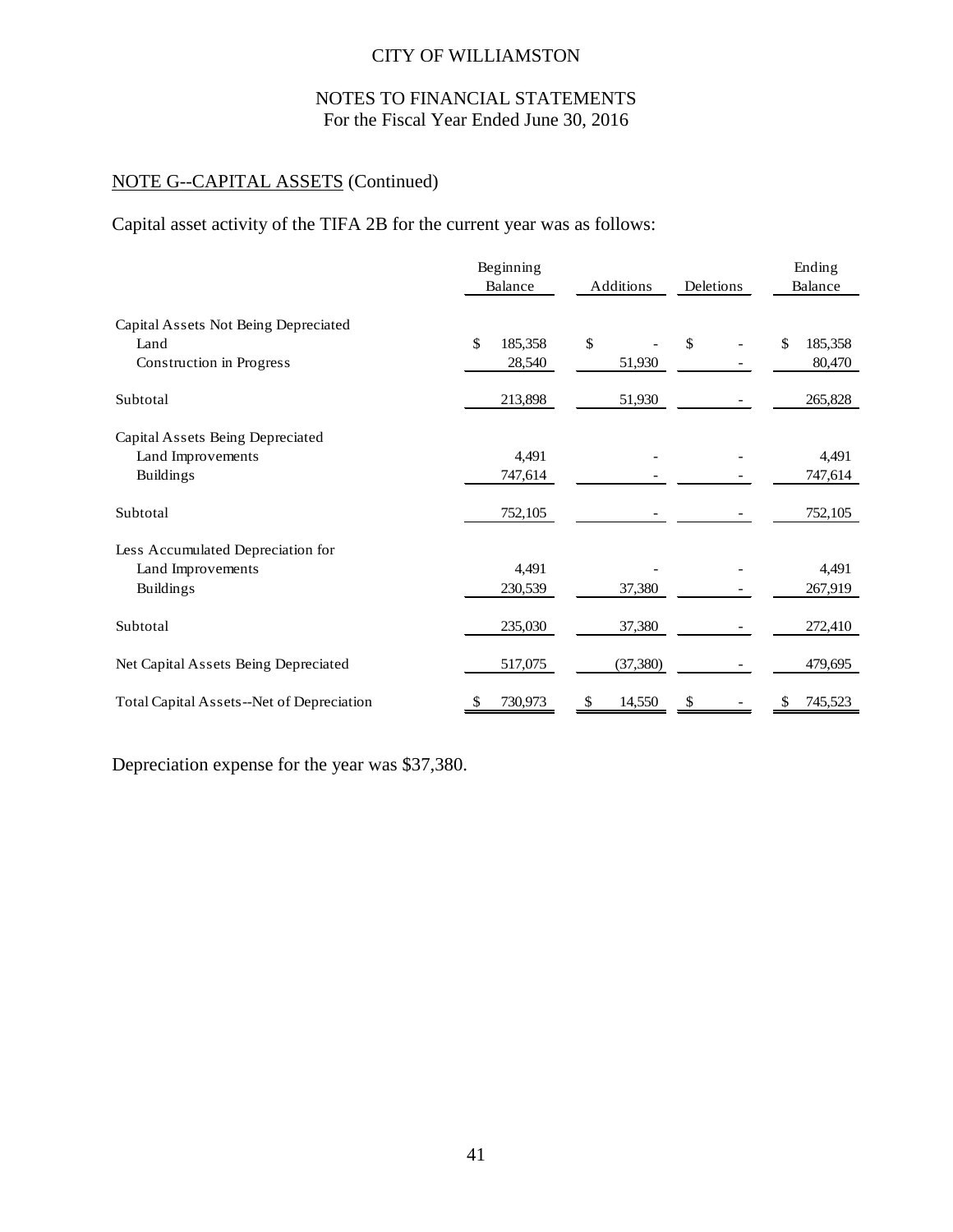# NOTES TO FINANCIAL STATEMENTS For the Fiscal Year Ended June 30, 2016

# NOTE G--CAPITAL ASSETS (Continued)

Capital asset activity of the Downtown Development Authority (DDA) for the current year was as follows:

|                                           | Beginning<br>Balance | Additions | Deletions | Ending<br>Balance |  |
|-------------------------------------------|----------------------|-----------|-----------|-------------------|--|
| Capital Assets Not Being Depreciated      |                      |           |           |                   |  |
| Land                                      | \$<br>299,801        | \$        | \$        | \$<br>299,801     |  |
| Land Improvements                         | 153,855              |           |           | 153,855           |  |
| Subtotal                                  | 453,656              |           |           | 453,656           |  |
| Capital Assets Being Depreciated          |                      |           |           |                   |  |
| Land Improvements                         | 1,492,977            |           |           | 1,492,977         |  |
| Subtotal                                  | 1,492,977            |           |           | 1,492,977         |  |
| Less Accumulated Depreciation for         |                      |           |           |                   |  |
| Land Improvements                         | 541,992              | 41,227    |           | 583,219           |  |
| Subtotal                                  | 541,992              | 41,227    |           | 583,219           |  |
| Net Capital Assets Being Depreciated      | 950,985              | (41, 227) |           | 909,758           |  |
| Total Capital Assets--Net of Depreciation | 1,404,641            | (41,227)  | \$        | 1,363,414         |  |

Depreciation expense for the year was \$41,227.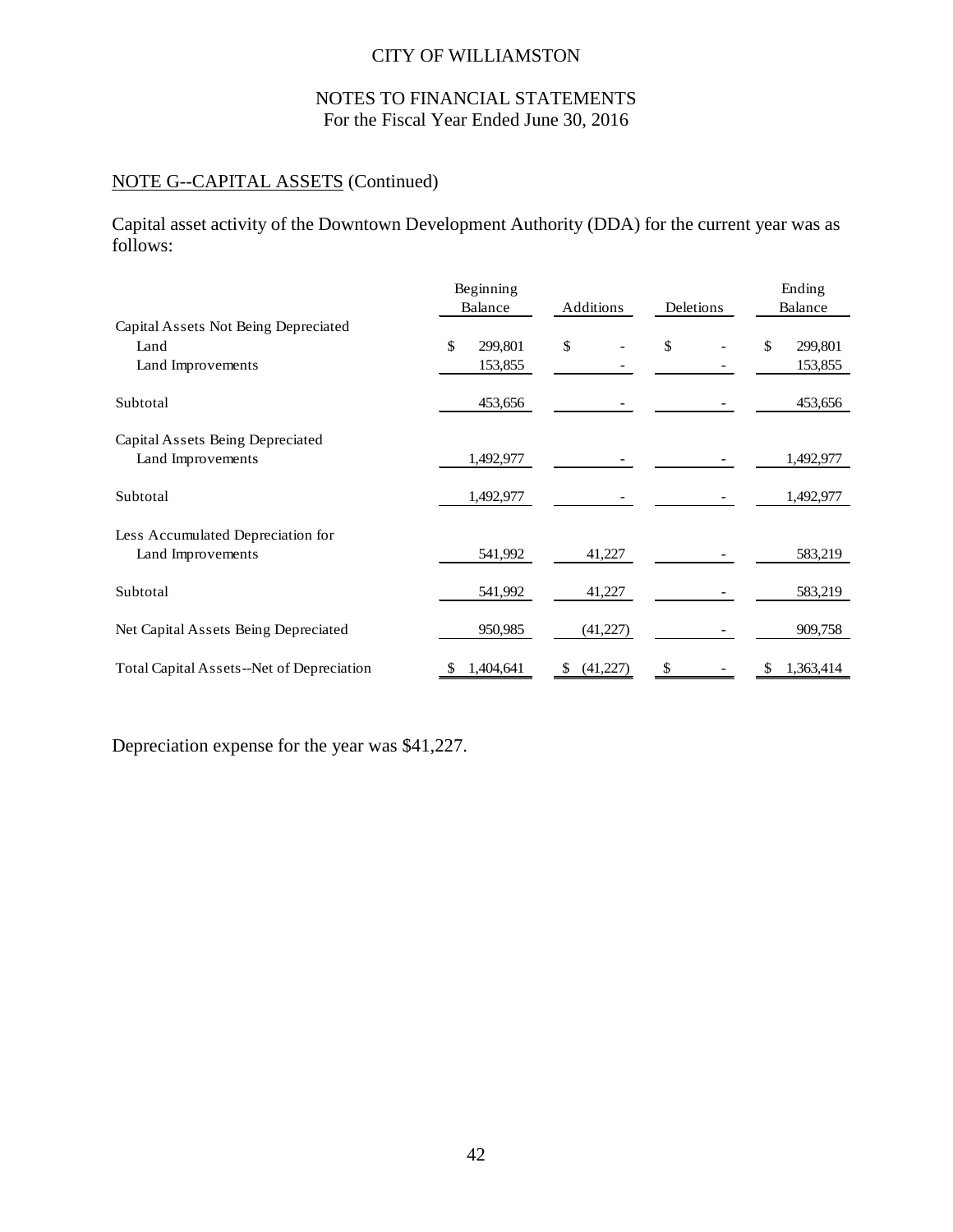### NOTES TO FINANCIAL STATEMENTS For the Fiscal Year Ended June 30, 2016

#### NOTE H--LONG-TERM DEBT

The City issues bonds to provide for the acquisition and construction of major capital improvements. General obligation bonds are direct obligations and pledge the full faith and credit of the City. City contractual agreements and installment purchase agreements are also general obligations of the City. Special assessment bonds provide for capital improvements that benefit specific properties and will be repaid from amounts levied against those properties that benefited from the construction. In the event that a deficiency exists because of unpaid or delinquent special assessments at the time a debt service payment is due, the City is obligated to provide resources to cover the deficiency until other resources (such as tax sale proceeds or a reassessment of the district) are received. Revenue bonds involve a pledge of specific income derived from the acquired or constructed assets to pay debt service.

Bond and contractual obligation activity can be summarized as follows:

|                                                                                                                                                                                                           | Balance       |             | (Reduction     | Balance                 | Due Within    |
|-----------------------------------------------------------------------------------------------------------------------------------------------------------------------------------------------------------|---------------|-------------|----------------|-------------------------|---------------|
| Governmental Activities                                                                                                                                                                                   | 06/30/15      | Additions   | s)             | 06/30/16                | One Year      |
| \$1,395,000, 2002 Series, General<br>Obligation Limited Tax Bonds. Due<br>in 19 annual installments at interest<br>ranging between 4.50% through<br>5.10% for Tobias/Linn Drain Sewer<br>System at large. | 815,000<br>\$ | \$          | (90,000)<br>\$ | $\mathbb{S}$<br>725,000 | 100,000<br>S  |
| \$250,000, 2003 Series, Michigan<br>Transportation Fund Bonds. Due in<br>14 annual installments at interest<br>ranging between 3.00% through<br>4.35% for major street improvements.                      | 95,000        |             | (20,000)       | 75,000                  | 25,000        |
| \$983,236 2002 Special Assessment<br>for Tobias/Linn Road project<br>payable to Ingham County Drain<br>Commission. Due in 20 annual<br>decreasing installments at                                         |               |             |                |                         |               |
| interest rate of 5.00%.                                                                                                                                                                                   | 344,133       |             | (49,162)       | 294,971                 | 49,162        |
| Vested Employee Benefits Payable                                                                                                                                                                          | 71,514        | 5,117       |                | 76,631                  | 15,326        |
| <b>Total Governmental Activities</b>                                                                                                                                                                      | \$1,325,647   | 5,117<br>\$ | \$(159, 162)   | \$1,171,602             | 189,488<br>\$ |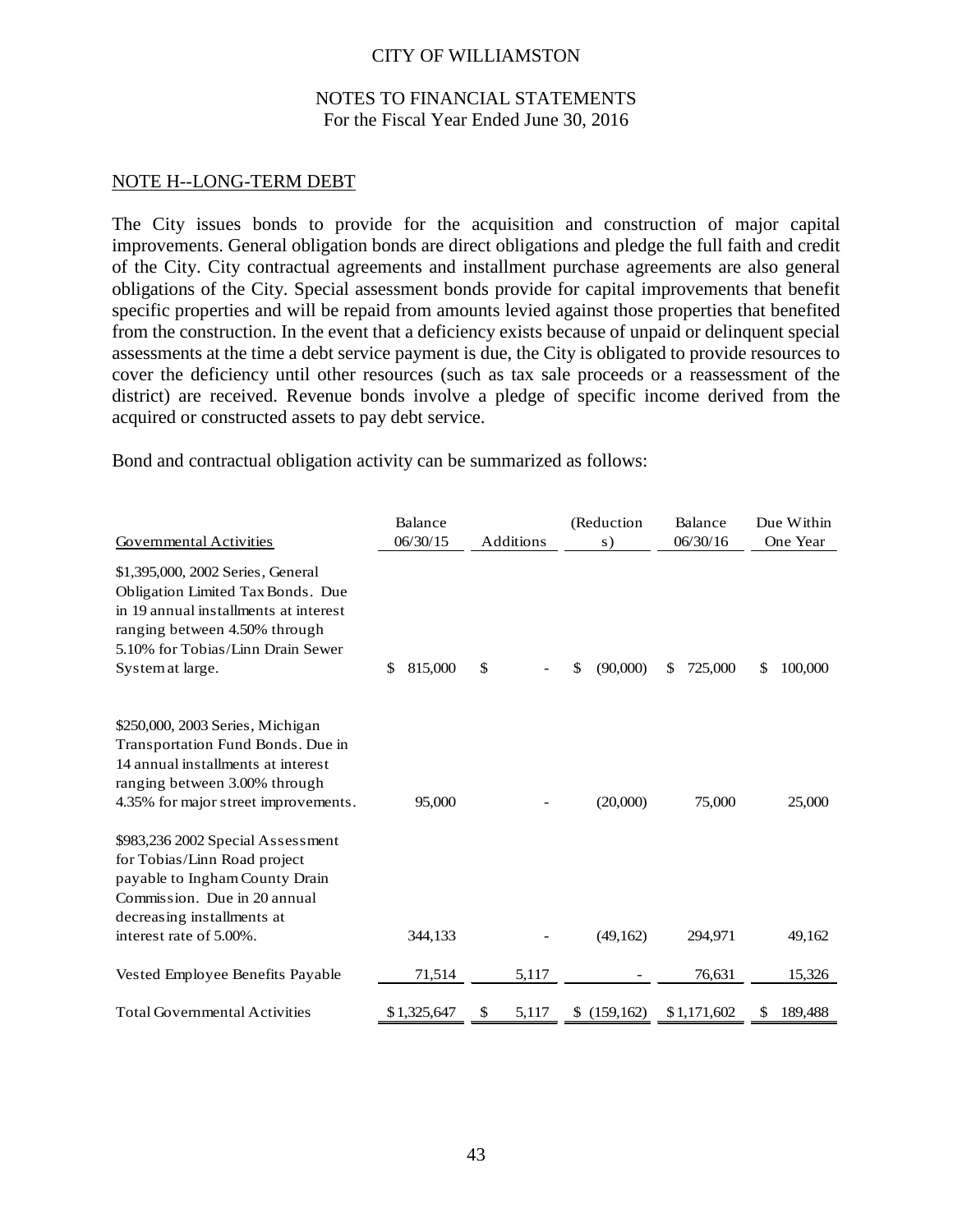# NOTES TO FINANCIAL STATEMENTS For the Fiscal Year Ended June 30, 2016

# NOTE H--LONG-TERM DEBT (Continued)

| <b>Business-Type Activities</b>                                                                                                                                                                                                 | <b>Balance</b><br>06/30/15 | Additions | (Reductions)    | <b>Balance</b><br>06/30/16 | Due Within<br>One Year |  |
|---------------------------------------------------------------------------------------------------------------------------------------------------------------------------------------------------------------------------------|----------------------------|-----------|-----------------|----------------------------|------------------------|--|
| \$850,000, 1996 Series, Revenue Bonds<br>(Water and Sewer Improvements), due in<br>annual installments at interest rates<br>between 4% through 5.7%.                                                                            | \$<br>70,000               | \$        | (70,000)<br>\$  | \$                         | \$                     |  |
| \$2,415,000, 2011 Series, General Obligation<br>Unlimited Tax Refunding Bonds. Issued<br>2011 General Obligation Refunding Bonds<br>leaving a balance of \$2,415,000 in 2011.<br>Due in 13 biannual installments at an interest |                            |           |                 |                            |                        |  |
| rate of 2.05%.                                                                                                                                                                                                                  | 1,354,000                  |           | (417,000)       | 937,000                    | 452,000                |  |
| \$3,540,000, 2010 Series, Revenue Bonds<br>(Sewage Disposal Improvements), payable<br>in 40 years at an interest rate of 3%.                                                                                                    | 3,305,000                  |           | (50,000)        | 3,255,000                  | 52,000                 |  |
| \$550,000, 2004 Series, Revenue Bonds<br>(Water Supply System Improvements and<br>Extensions), payable in 20 years at interest<br>rates between 3.20% and 5.00%.                                                                | 420,000                    |           | (20,000)        | 400,000                    | 20,000                 |  |
| \$900,000, 2005 Series, Revenue Bonds<br>(Water Supply System Improvements and<br>Extensions), payable in 25 years at interest<br>rates between 3.00% and 5.00%.                                                                | 655,000                    |           | (30,000)        | 625,000                    | 35,000                 |  |
| \$4,800,000, 2010 Series, Revenue Bonds<br>(Water System Improvements), payable in<br>40 years at an interest rate of 3%.                                                                                                       | 4,480,000                  |           | (68,000)        | 4,412,000                  | 71,000                 |  |
| <b>Total Business-Type Activities</b>                                                                                                                                                                                           | \$10,284,000               | \$        | (655,000)<br>\$ | \$9,629,000                | 630,000<br>\$          |  |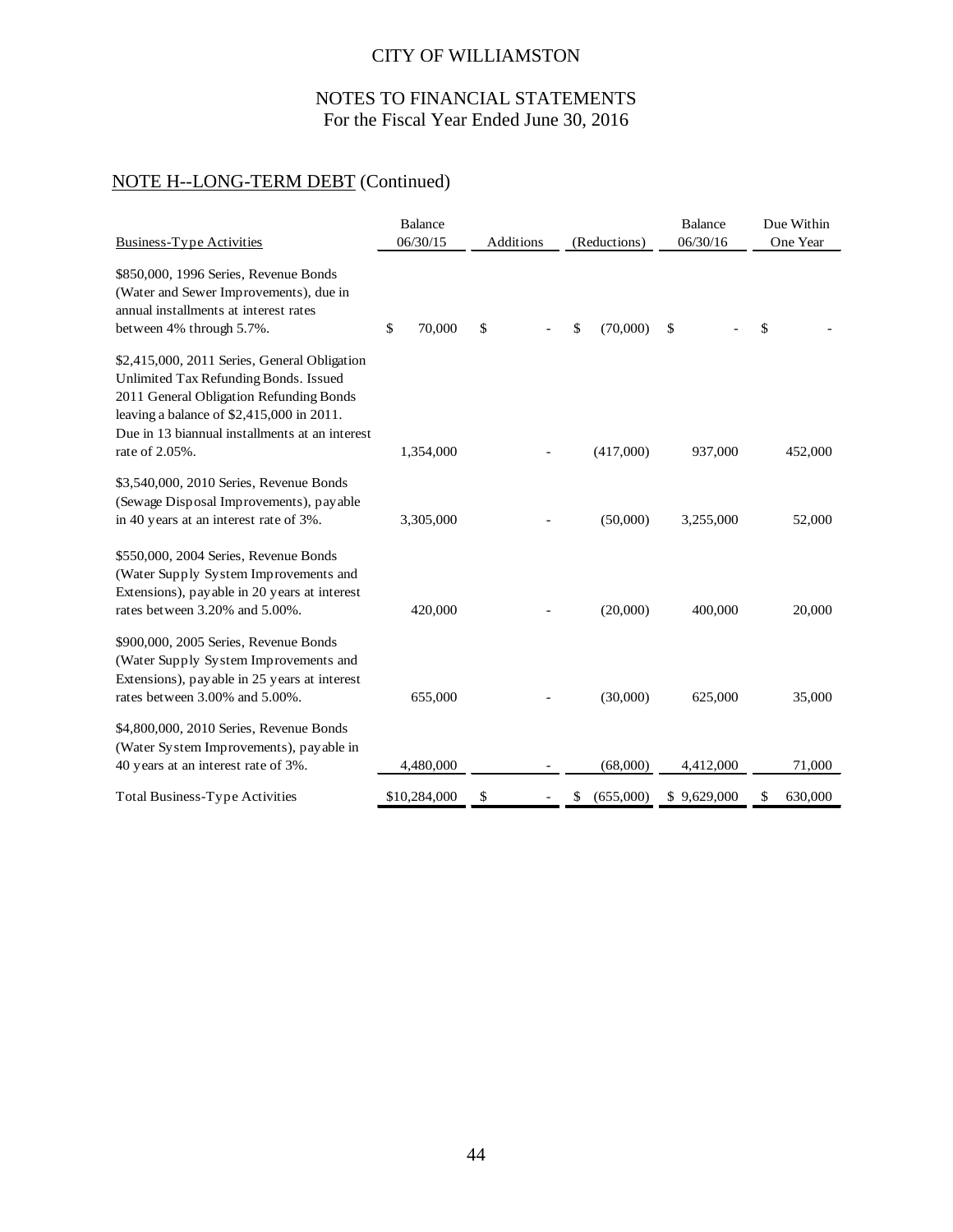# NOTES TO FINANCIAL STATEMENTS For the Fiscal Year Ended June 30, 2016

# NOTE H--LONG-TERM DEBT (Continued)

| <b>Component Unit Activities</b>                                                                                                                                                                                     | Balance<br>06/30/15 | Additions | (Reductions)     | Balance<br>06/30/16     | Due Within<br>One Year |
|----------------------------------------------------------------------------------------------------------------------------------------------------------------------------------------------------------------------|---------------------|-----------|------------------|-------------------------|------------------------|
| Downtown Development Authority (DDA)                                                                                                                                                                                 |                     |           |                  |                         |                        |
| \$1,375,000, 2011 Series, Limited Tax<br>General Obligation Downtown Development<br>Refunding Bonds. Due in 24 biannual<br>installments at an interest rate of 2.74%.                                                | 1,080,000<br>S.     | \$        | (105,000)<br>\$  | $\mathbb{S}$<br>975,000 | 110,000<br>S.          |
| \$425,000, 1994 Series, Limited Tax General<br>Obligation Downtown Development Bonds.<br>Issued 2004 DDA Refunding Bonds<br>leaving a balance due of \$405,000 in 2004.<br>Due in 20 annual installments at interest |                     |           |                  |                         |                        |
| rates between 2.0% through 5.0%.                                                                                                                                                                                     | 205,000             |           | (20,000)         | 185,000                 | 20,000                 |
| <b>Total Downtown Development Authority</b>                                                                                                                                                                          | 1,285,000           | S         | (125,000)<br>S   | 1,160,000<br>S          | 130,000                |
| <b>Total Reporting Entity Activities</b>                                                                                                                                                                             | \$12,894,647        | \$        | (939, 162)<br>S. | \$11,955,485            | \$949,488              |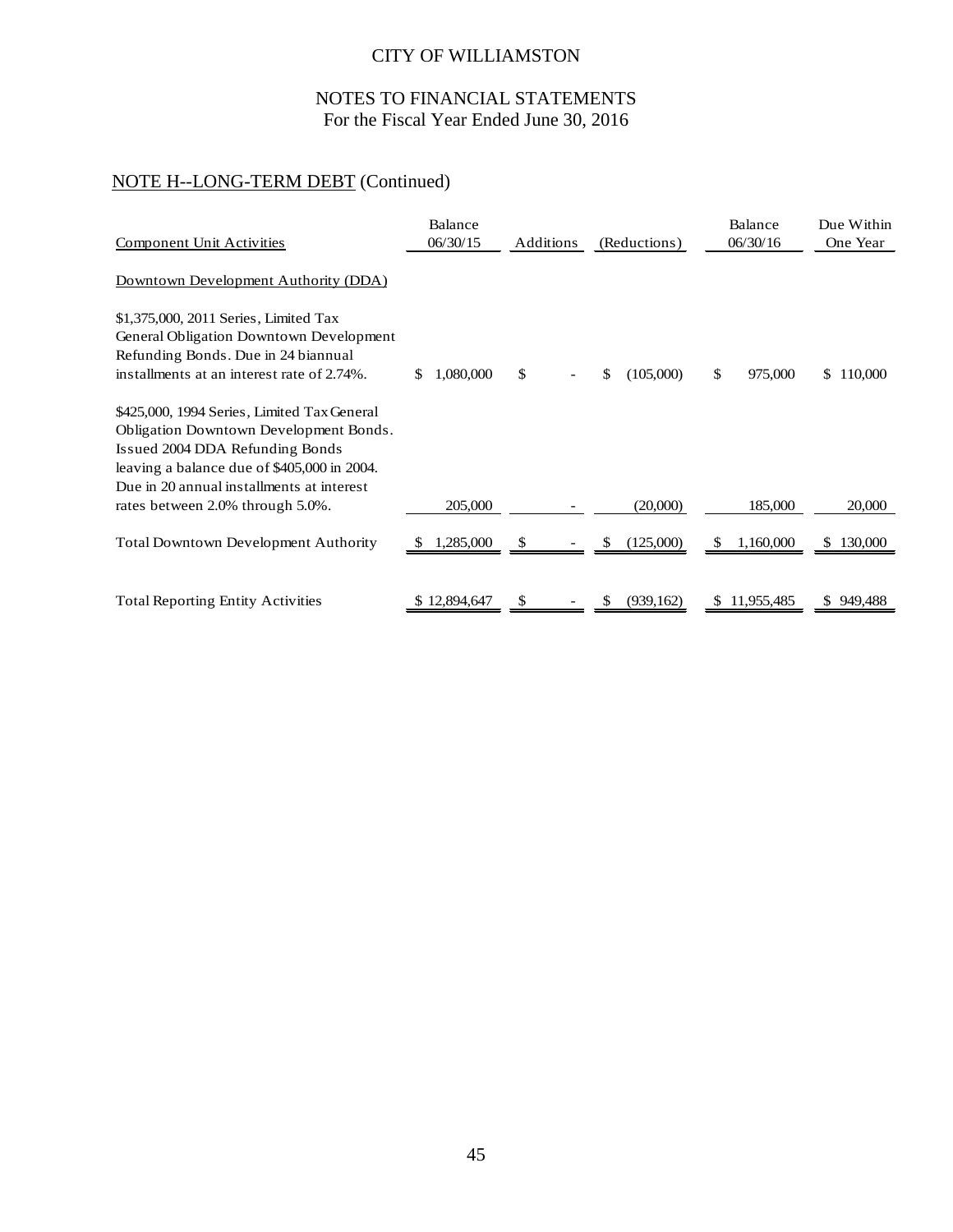# NOTES TO FINANCIAL STATEMENTS For the Fiscal Year Ended June 30, 2016

# NOTE H--LONG-TERM DEBT (Continued)

# Annual Principal and Interest Requirements

The annual requirements to pay the principal and interest on the City's long-term debt obligations excluding vested employee benefits outstanding as of June 30, 2016, are as follows:

|                | Governmental Activities |           |              |          |     |           |     | Business-Type Activities |              |           |    |            |  |  |
|----------------|-------------------------|-----------|--------------|----------|-----|-----------|-----|--------------------------|--------------|-----------|----|------------|--|--|
| Fiscal<br>Year |                         | Principal |              | Interest |     | Total     |     | Principal                |              | Interest  |    | Total      |  |  |
| 2017           | \$                      | 174,162   | $\mathbb{S}$ | 53,724   | \$  | 227,886   | \$  | 630,000                  | $\mathbb{S}$ | 294,708   | \$ | 924,708    |  |  |
| 2018           |                         | 184,162   |              | 45,309   |     | 229,471   |     | 667,000                  |              | 279,080   |    | 946,080    |  |  |
| 2019           |                         | 194,162   |              | 36,332   |     | 230,494   |     | 185,000                  |              | 267,920   |    | 452,920    |  |  |
| 2020           |                         | 174,162   |              | 27,330   |     | 201,492   |     | 195,000                  |              | 261,563   |    | 456,563    |  |  |
| 2021           |                         | 179,162   |              | 18,622   |     | 197,784   |     | 204,000                  |              | 254,753   |    | 458,753    |  |  |
| 2022-2026      |                         | 189,161   |              | 9,598    |     | 198,759   |     | 1,071,000                |              | 1,161,642 |    | 2,232,642  |  |  |
| 2027-2031      |                         |           |              |          |     |           |     | 1,330,000                |              | 959,030   |    | 2,289,030  |  |  |
| 2032-2036      |                         |           |              |          |     |           |     | 1,060,000                |              | 742,395   |    | 1,802,395  |  |  |
| 2037-2041      |                         |           |              |          |     |           |     | 1,236,000                |              | 570,615   |    | 1,806,615  |  |  |
| 2042-2046      |                         |           |              |          |     |           |     | 1,453,000                |              | 368,955   |    | 1,821,955  |  |  |
| 2047-2051      |                         |           |              |          |     |           |     | 1,598,000                |              | 132,405   |    | 1,730,405  |  |  |
|                |                         |           |              |          |     |           |     |                          |              |           |    |            |  |  |
| Total          | -S                      | 1,094,971 | \$.          | 190,915  | \$. | 1,285,886 | \$. | 9,629,000                | S            | 5,293,066 | S  | 14,922,066 |  |  |
|                |                         |           |              |          |     |           |     |                          |              |           |    |            |  |  |

|                | <b>Component Unit Activities</b> |    |          |    |           |  |  |  |  |  |  |
|----------------|----------------------------------|----|----------|----|-----------|--|--|--|--|--|--|
| Fiscal<br>Year | Principal                        |    | Interest |    | Total     |  |  |  |  |  |  |
|                |                                  |    |          |    |           |  |  |  |  |  |  |
| 2017           | \$<br>130,000                    | \$ | 33,688   | \$ | 163,688   |  |  |  |  |  |  |
| 2018           | 135,000                          |    | 29,725   |    | 164,725   |  |  |  |  |  |  |
| 2019           | 135,000                          |    | 25,675   |    | 160,675   |  |  |  |  |  |  |
| 2020           | 140,000                          |    | 21,505   |    | 161,505   |  |  |  |  |  |  |
| 2021           | 140,000                          |    | 17,217   |    | 157,217   |  |  |  |  |  |  |
| 2022-2024      | 480,000                          |    | 22,497   |    | 502,497   |  |  |  |  |  |  |
|                |                                  |    |          |    |           |  |  |  |  |  |  |
| Total          | \$<br>1.160.000                  | \$ | 150.307  | \$ | 1.310.307 |  |  |  |  |  |  |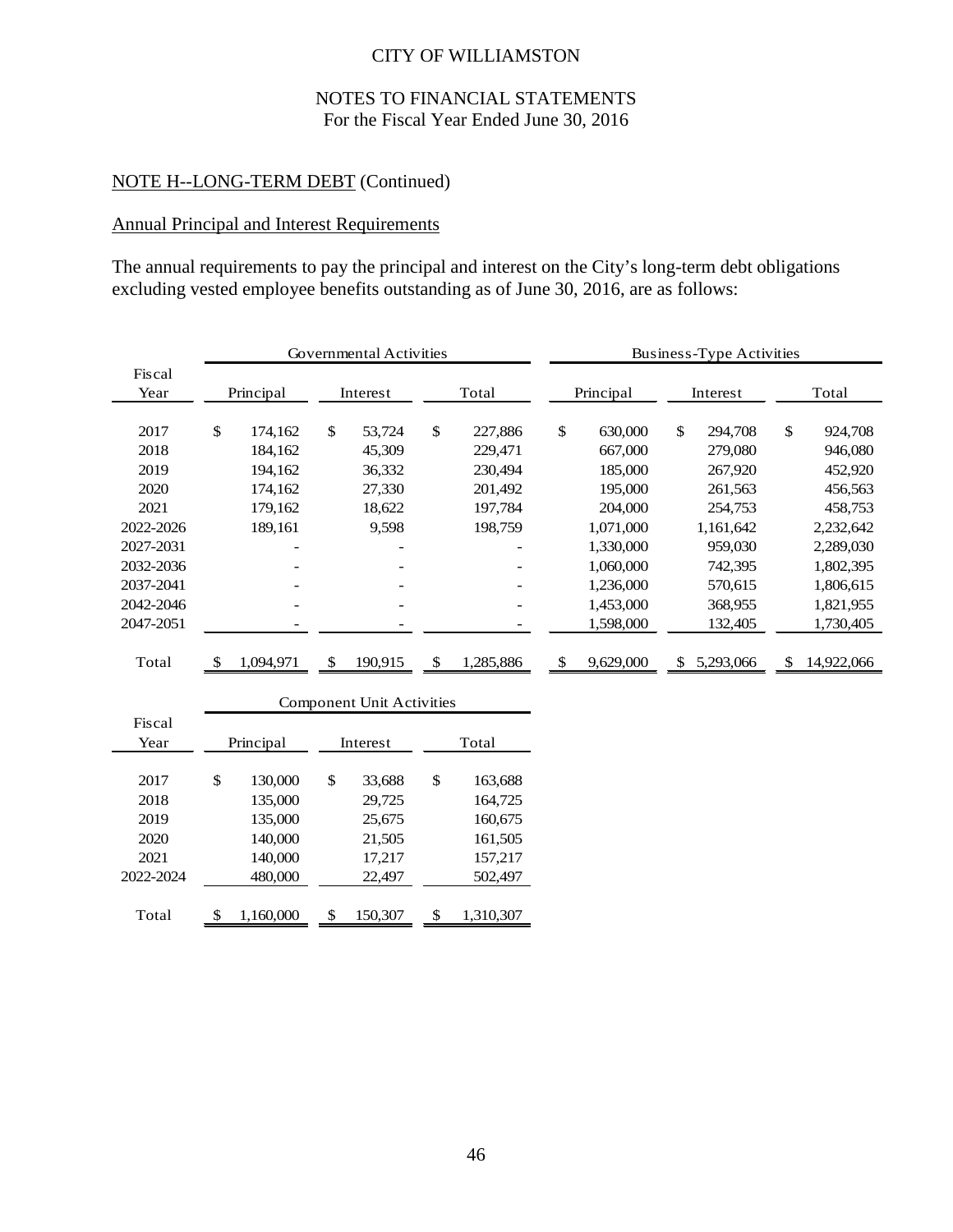### NOTES TO FINANCIAL STATEMENTS For the Fiscal Year Ended June 30, 2016

### NOTE H--LONG-TERM DEBT (Continued)

The debt service requirements to maturity for the City's debt obligations outstanding as of June 30, 2016, are as follows:

#### Annual Debt Service Requirements--Governmental Activities

### General Obligation Limited Tax Bonds, Series 2002

Date of Issue: March 1, 2002 Amount: \$1,395,000

|                |    |                      |    |        | Interest |        |    |         |  |         |  |                 |
|----------------|----|----------------------|----|--------|----------|--------|----|---------|--|---------|--|-----------------|
| Fiscal<br>Year |    | Principal<br>$1-Mav$ |    |        |          |        |    | $1-Mav$ |  | $1-Nov$ |  | Annual<br>Total |
| 2017           | \$ | 100,000              | \$ | 18,150 | \$       | 18,150 | \$ | 136,300 |  |         |  |                 |
| 2018           |    | 110,000              |    | 15,700 |          | 15,700 |    | 141,400 |  |         |  |                 |
| 2019           |    | 120,000              |    | 12,978 |          | 12,978 |    | 145,956 |  |         |  |                 |
| 2020           |    | 125,000              |    | 9.978  |          | 9,978  |    | 144.956 |  |         |  |                 |
| 2021           |    | 130,000              |    | 6,853  |          | 6,853  |    | 143,706 |  |         |  |                 |
| 2022           |    | 140,000              |    | 3,570  |          | 3,570  |    | 147,140 |  |         |  |                 |
| Total          | \$ | 725,000              |    | 67.229 |          | 67.229 |    | 859,458 |  |         |  |                 |

### 2003 Act 175 Michigan Transportation Fund Bonds

Date of Issue: February 1, 2003 Amount: \$250,000

|                |                      |        |             | Interest |       |                 |  |  |
|----------------|----------------------|--------|-------------|----------|-------|-----------------|--|--|
| Fiscal<br>Year | Principal<br>$1-Aug$ |        | $1-Aug$     |          | 1-Feb | Annual<br>Total |  |  |
| 2017           | \$                   | 25,000 | \$<br>1,600 | \$       | 1,075 | \$<br>27,675    |  |  |
| 2018           |                      | 25,000 | 1,075       |          | 544   | 26,619          |  |  |
| 2019           |                      | 25,000 | 544         |          |       | 25,544          |  |  |
| Total          | S.                   | 75,000 | 3,219       |          | 1,619 | 79,838          |  |  |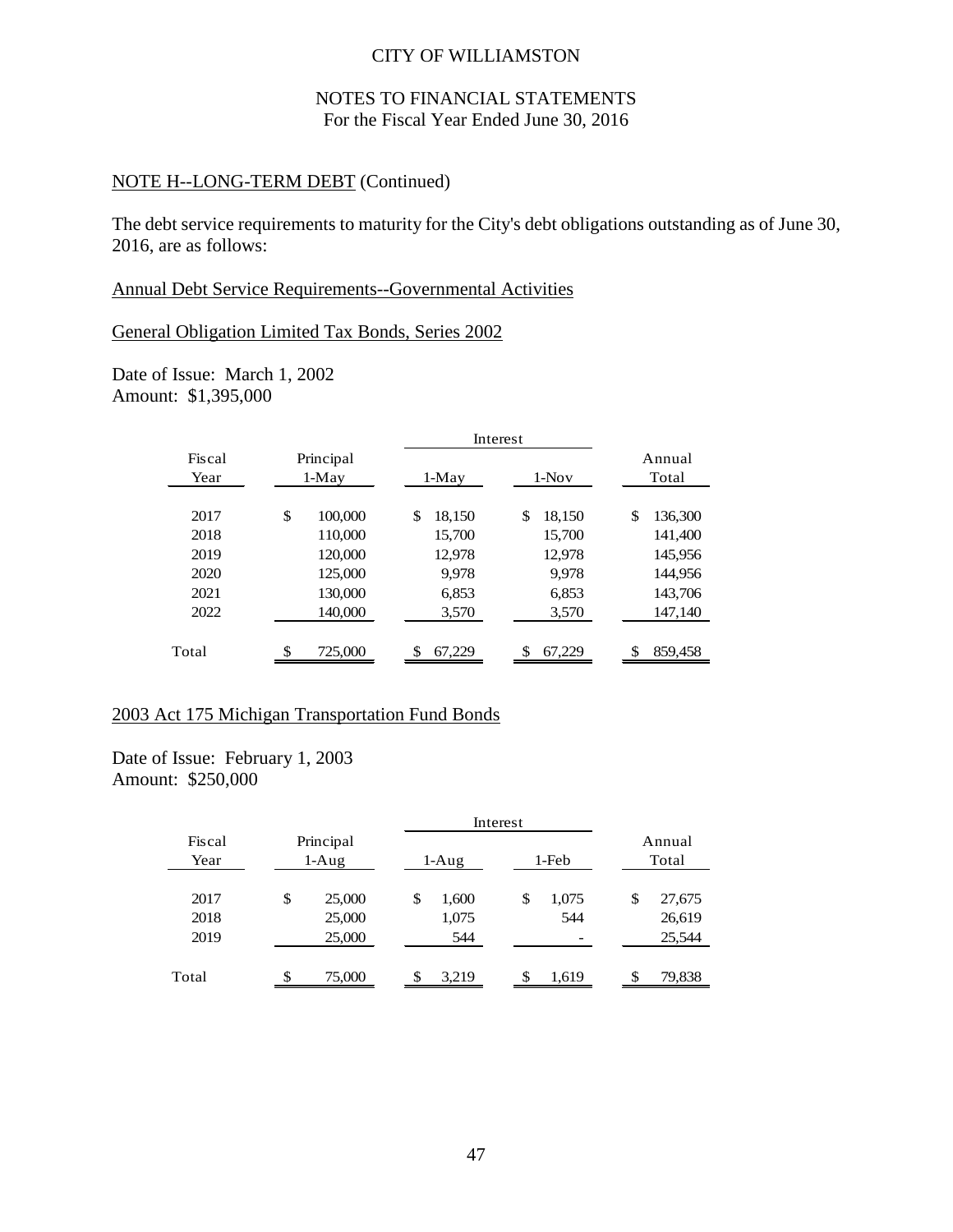### NOTES TO FINANCIAL STATEMENTS For the Fiscal Year Ended June 30, 2016

### NOTE H--LONG-TERM DEBT (Continued)

#### 2002 Tobias/Linn Road Special Assessment

Date of Issue: November 1, 2002 Amount: \$983,236

| Fiscal | Principal     | Interest     | Annual       |  |  |  |
|--------|---------------|--------------|--------------|--|--|--|
| Year   | <b>Nov</b>    | <b>Nov</b>   | Total        |  |  |  |
| 2017   | \$<br>49,162  | \$<br>14,749 | \$<br>63,911 |  |  |  |
| 2018   | 49,162        | 12,290       | 61,452       |  |  |  |
| 2019   | 49,162        | 9,832        | 58,994       |  |  |  |
| 2020   | 49,162        | 7,374        | 56,536       |  |  |  |
| 2021   | 49,162        | 4,916        | 54,078       |  |  |  |
| 2022   | 49,161        | 2,459        | 51,620       |  |  |  |
|        |               |              |              |  |  |  |
| Total  | \$<br>294,971 | \$<br>51,620 | 346,591      |  |  |  |

### Annual Principal and Interest Requirements--Business-Type Funds

The enterprise funds' annual requirements to pay the principal and interest on the City's direct long-term debt obligations outstanding as of June 30, 2016, are as follows:

#### General Obligation Unlimited Tax Refunding Bonds, Series 2011

On September 28, 2011, the City issued \$2,415,000 in General Obligation Bonds with an interest rate of 2.05 percent to advance refund \$2,415,000 of outstanding 2001 Series bonds with interest rates ranging from 3 to 4.7%. The City refunded the 2001 Series bonds to reduce its total debt service payments over the next six years by \$188,463.

Date of Issue: September 28, 2011 Amount: \$2,415,000

|                |                      |                    | Interest             |    |         |    |                    |
|----------------|----------------------|--------------------|----------------------|----|---------|----|--------------------|
| Fiscal<br>Year | Principal<br>$1-Nov$ |                    | $1-Nov$              |    | $1-May$ |    | Annual<br>Total    |
| 2017<br>2018   | \$                   | 452,000<br>485,000 | \$<br>9.604<br>4,971 | \$ | 4.971   | \$ | 466,575<br>489,971 |
| Total          | \$                   | 937,000            | 14,575               | \$ | 4,971   | \$ | 956,546            |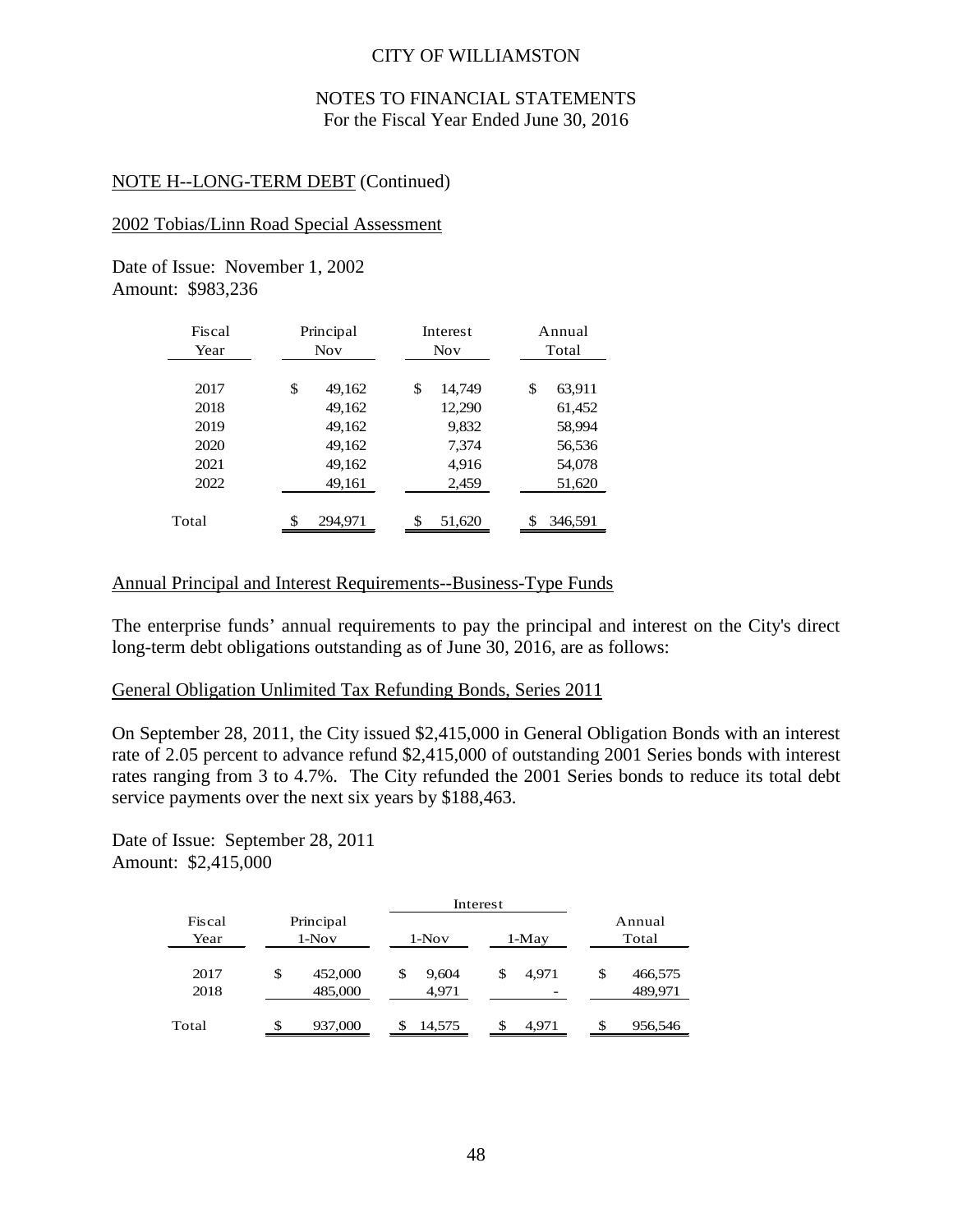# NOTES TO FINANCIAL STATEMENTS For the Fiscal Year Ended June 30, 2016

# NOTE H--LONG-TERM DEBT (Continued)

# 2004 Water Supply and Sewage Disposal System Revenue Bonds

Date of Issue: December 27, 2004 Amount: \$550,000

|           |               |         |        | Interest |        |              |
|-----------|---------------|---------|--------|----------|--------|--------------|
| Fiscal    | Principal     |         |        |          |        | Annual       |
| Year      | $1-Mar$       | $1-Mar$ |        | 1-Sep    | Total  |              |
|           |               |         |        |          |        |              |
| 2017      | \$<br>20,000  | \$      | 9.599  | \$       | 9.599  | \$<br>39.198 |
| 2018      | 20,000        |         | 9.179  |          | 9.179  | 38,358       |
| 2019      | 20,000        |         | 8,748  |          | 8,748  | 37,496       |
| 2020      | 25,000        |         | 8.309  |          | 8.309  | 41.618       |
| 2021      | 25,000        |         | 7.746  |          | 7.746  | 40.492       |
| 2022-2026 | 80,000        |         | 30,232 |          | 30,232 | 140,464      |
| 2027-2031 | 210,000       |         | 21,000 |          | 21,000 | 252,000      |
|           |               |         |        |          |        |              |
| Total     | \$<br>400,000 | \$      | 94,813 | \$       | 94,813 | 589,626      |

#### 2005 Water Supply and Sewage Disposal System Revenue Bonds

Date of Issue: June 1, 2005 Amount: \$900,000

|                     |              | Interest      |               |               |
|---------------------|--------------|---------------|---------------|---------------|
| Fiscal<br>Principal |              |               |               | Annual        |
| Year                | 1-Mar        | $1-Mar$       | $1-Sep$       | Total         |
| 2017                | \$<br>35,000 | \$<br>14,630  | \$<br>14,630  | \$<br>64,260  |
| 2018                | 35,000       | 13.913        | 13.913        | 62,826        |
| 2019                | 35,000       | 13,177        | 13,177        | 61,354        |
| 2020                | 35,000       | 12,425        | 12,425        | 59,850        |
| 2021                | 40,000       | 11,638        | 11,638        | 63,276        |
| 2022-2026           | 225,000      | 43.844        | 43.844        | 312,688       |
| 2027-2031           | 220,000      | 14,125        | 14,125        | 248,250       |
|                     |              |               |               |               |
| Total               | 625,000      | \$<br>123,752 | \$<br>123,752 | \$<br>872,504 |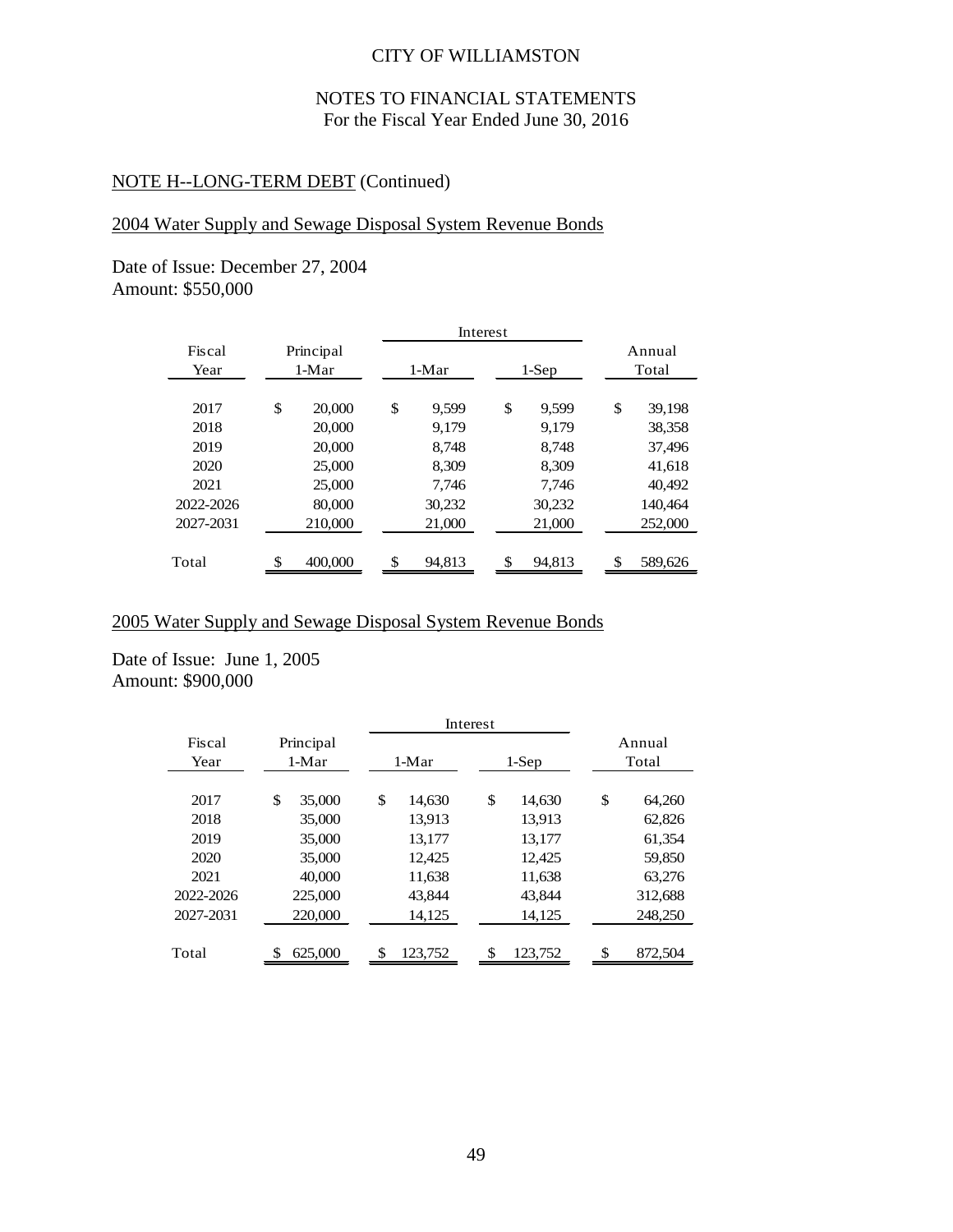# NOTES TO FINANCIAL STATEMENTS For the Fiscal Year Ended June 30, 2016

# NOTE H--LONG-TERM DEBT (Continued)

# 2010 Sewage System Improvements Revenue Bonds

Date of Issue: June 1, 2011 Amount: \$3,540,000

|           |                 | Interest        |                 |  |                 |
|-----------|-----------------|-----------------|-----------------|--|-----------------|
| Fiscal    | Principal       |                 |                 |  | Annual          |
| Year      | $1-Dec$         | 1-Dec           | 1-June          |  | Total           |
|           |                 |                 |                 |  |                 |
| 2017      | \$<br>52,000    | \$<br>49,560    | \$<br>48,780    |  | \$<br>150,340   |
| 2018      | 54,000          | 48,780          | 47,970          |  | 150,750         |
| 2019      | 55,000          | 47,970          | 47,145          |  | 150,115         |
| 2020      | 57,000          | 47,145          | 46,290          |  | 150,435         |
| 2021      | 59,000          | 46,290          | 45,405          |  | 150,695         |
| 2022-2026 | 325,000         | 217,575         | 212,700         |  | 755,275         |
| 2027-2031 | 382,000         | 191,535         | 185,805         |  | 759,340         |
| 2032-2036 | 448,000         | 160,965         | 154,245         |  | 763,210         |
| 2037-2041 | 527,000         | 125,085         | 117,180         |  | 769,265         |
| 2042-2046 | 616,000         | 82,965          | 73,725          |  | 772,690         |
| 2047-2051 | 680,000         | 33,630          | 22,695          |  | 736,325         |
|           |                 |                 |                 |  |                 |
| Total     | \$<br>3,255,000 | \$<br>1,051,500 | \$<br>1,001,940 |  | \$<br>5,308,440 |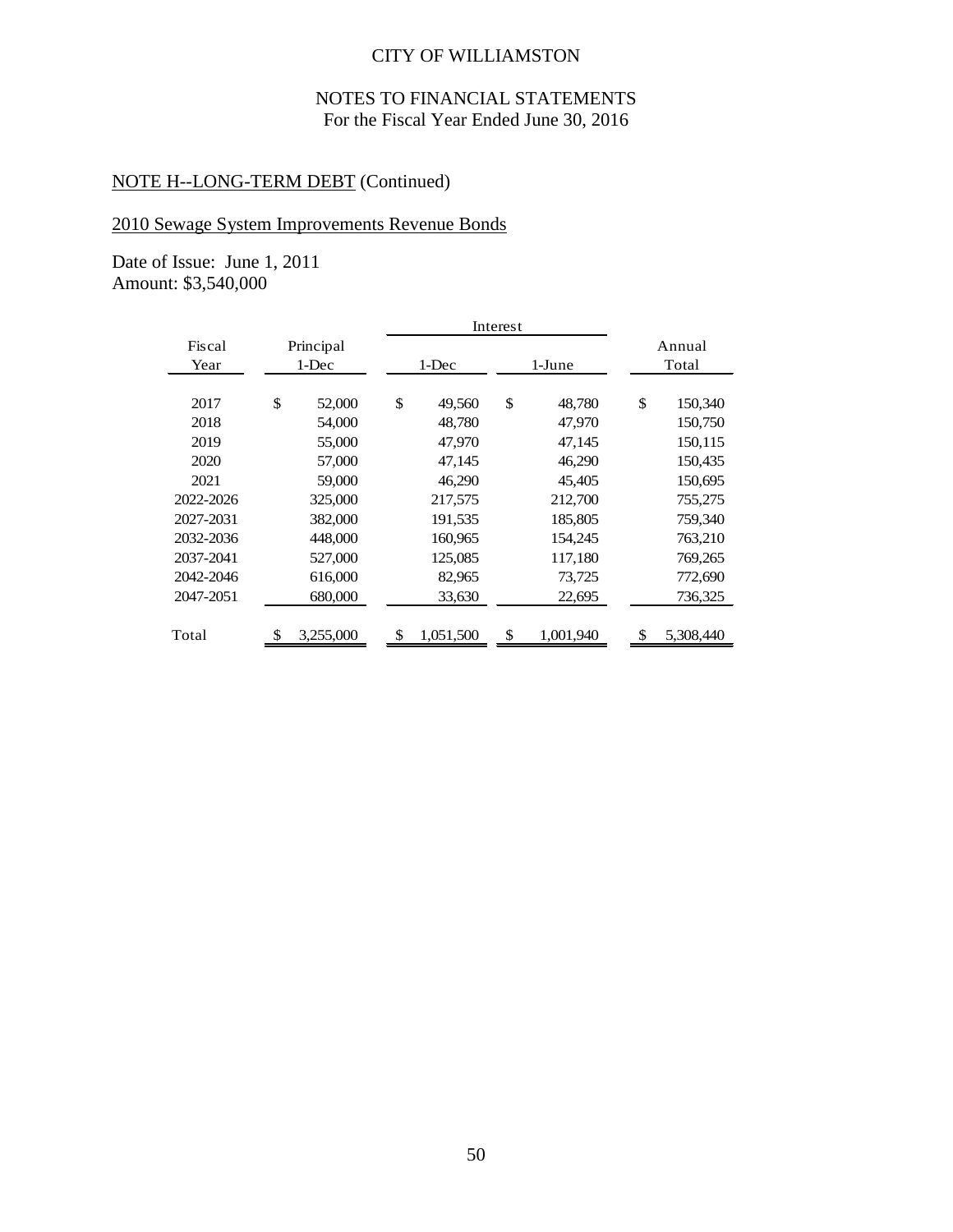### NOTES TO FINANCIAL STATEMENTS For the Fiscal Year Ended June 30, 2016

### NOTE H--LONG-TERM DEBT (Continued)

#### 2010 Water System Improvements Revenue Bonds

Date of Issue: June 1, 2011 Amount: \$4,800,000

|           |              | Interest     |  |               |           |  |               |
|-----------|--------------|--------------|--|---------------|-----------|--|---------------|
| Fiscal    | Principal    |              |  |               |           |  | Annual        |
| Year      | 1-Dec        | 1-Dec        |  | 1-June        |           |  | Total         |
|           |              |              |  |               |           |  |               |
| 2017      | \$<br>71,000 | \$<br>67,200 |  | $\mathcal{S}$ | 66,135    |  | \$<br>204,335 |
| 2018      | 73,000       | 66,135       |  |               | 65,040    |  | 204,175       |
| 2019      | 75,000       | 65,040       |  |               | 63,915    |  | 203,955       |
| 2020      | 78,000       | 63,915       |  |               | 62,745    |  | 204,660       |
| 2021      | 80,000       | 62,745       |  |               | 61,545    |  | 204,290       |
| 2022-2026 | 441,000      | 294,915      |  |               | 288,300   |  | 1,024,215     |
| 2027-2031 | 518,000      | 259,605      |  |               | 251.835   |  | 1,029,440     |
| 2032-2036 | 612,000      | 218,145      |  |               | 209,040   |  | 1,039,185     |
| 2037-2041 | 709,000      | 169,530      |  |               | 158,820   |  | 1,037,350     |
| 2042-2046 | 837,000      | 112,410      |  |               | 99,855    |  | 1,049,265     |
| 2047-2051 | 918,000      | 45,435       |  |               | 30,645    |  | 994,080       |
|           |              |              |  |               |           |  |               |
| Total     | 4,412,000    | 1,425,075    |  |               | 1,357,875 |  | 7,194,950     |

### Annual Debt Service Requirements--Component Units

The annual requirements to pay the principal and interest on the component units direct long-term debt obligations outstanding as of June 30, 2015, are as follows:

### 2011 Downtown Development Refunding Bonds

On September 28, 2011, the City issued \$1,375,000 in General Obligation Bonds with an interest rate of 2.74 percent to advance refund \$1,435,000 of outstanding 1999 Series bonds with interest rates ranging from 3.4 to 4.95%. The City refunded the 1999 Series bonds to reduce its total debt service payments over the next 13 years by \$184,106 (net savings) which resulted in an economic gain of \$155,036 (net present value of benefits).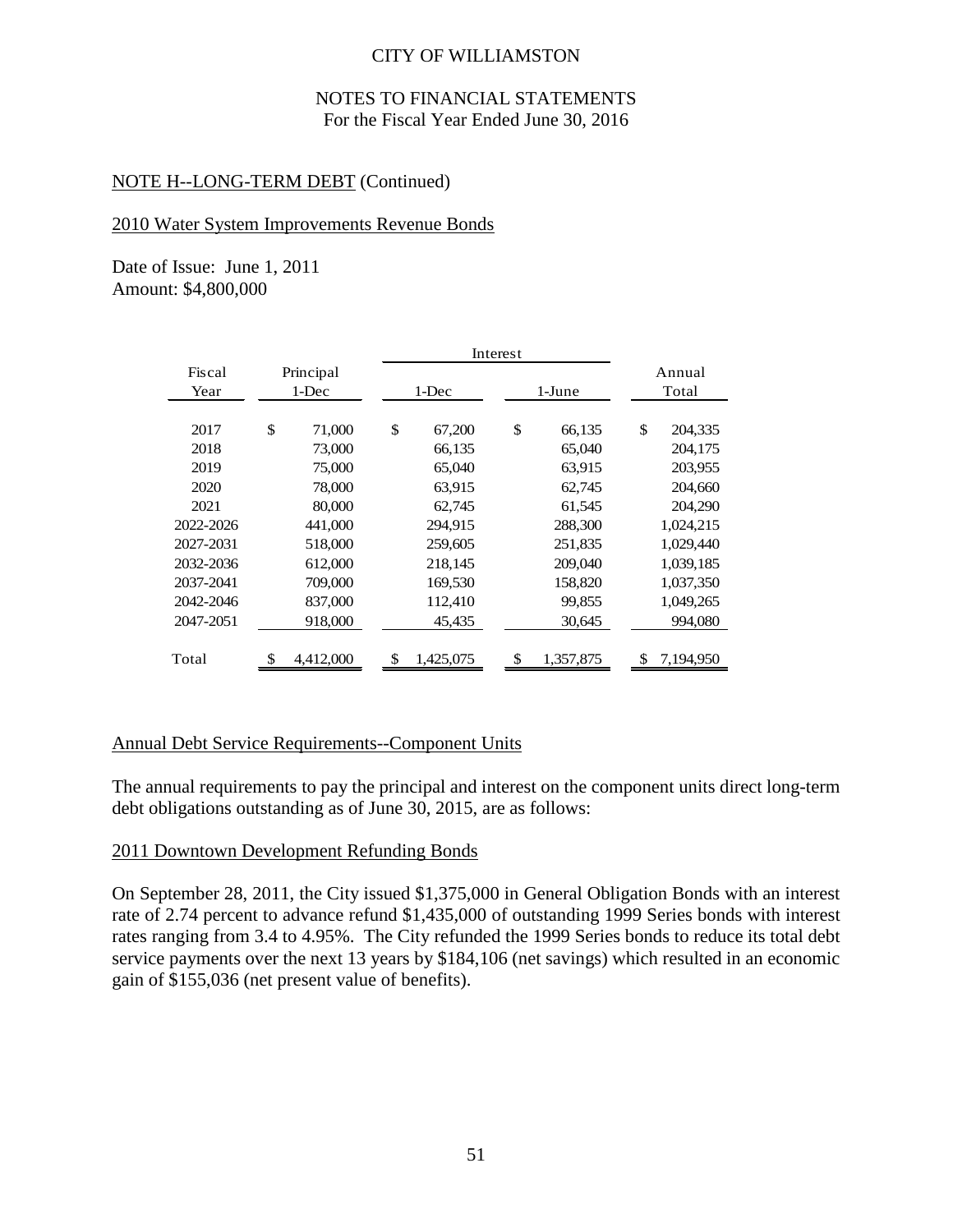### NOTES TO FINANCIAL STATEMENTS For the Fiscal Year Ended June 30, 2016

#### NOTE H--LONG-TERM DEBT (Continued)

Date of Issue: September 28, 2011 Amount: \$1,375,000

|           |               | Interest |        |    |         |    |           |
|-----------|---------------|----------|--------|----|---------|----|-----------|
| Fiscal    | Principal     |          |        |    |         |    | Annual    |
| Year      | $1-Nov$       |          | 1-May  |    | $1-Nov$ |    | Total     |
|           |               |          |        |    |         |    |           |
| 2017      | \$<br>110,000 | \$       | 11.850 | \$ | 13.358  | \$ | 135,208   |
| 2018      | 115,000       |          | 10,275 |    | 11,850  |    | 137,125   |
| 2019      | 115,000       |          | 8,700  |    | 10,275  |    | 133,975   |
| 2020      | 120,000       |          | 7,055  |    | 8,700   |    | 135,755   |
| 2021      | 120,000       |          | 5,412  |    | 7,055   |    | 132,467   |
| 2022-2024 | 395,000       |          | 5,480  |    | 10,892  |    | 411,372   |
|           |               |          |        |    |         |    |           |
| Total     | 975,000       | \$       | 48.772 | \$ | 62,130  |    | 1,085,902 |

#### 2004 Downtown Development Refunding Bonds

Date of Issue: February 18, 2004 Amount: \$405,000

|                |                      |             | Interest    |                 |  |  |  |
|----------------|----------------------|-------------|-------------|-----------------|--|--|--|
| Fiscal<br>Year | Principal<br>$1-Nov$ | $1-May$     | $1-Nov$     | Annual<br>Total |  |  |  |
|                |                      |             |             |                 |  |  |  |
| 2017           | \$<br>20,000         | \$<br>4,025 | \$<br>4.455 | \$<br>28,480    |  |  |  |
| 2018           | 20,000               | 3,575       | 4,025       | 27,600          |  |  |  |
| 2019           | 20,000               | 3,125       | 3.575       | 26,700          |  |  |  |
| 2020           | 20,000               | 2,625       | 3,125       | 25,750          |  |  |  |
| 2021           | 20,000               | 2,125       | 2,625       | 24,750          |  |  |  |
| 2022-2024      | 85,000               | 2,000       | 4,125       | 91,125          |  |  |  |
|                |                      |             |             |                 |  |  |  |
| Total          | 185,000              | 17.475      | 21.930      | 224,405<br>\$   |  |  |  |
|                |                      |             |             |                 |  |  |  |

On February 8, 2004, the City issued \$405,000 in Downtown Development Refunding Bonds, Series 2004, with an average interest rate of 3.755% to refund \$365,000 of outstanding 1994 Downtown Development Bonds, Series 1994, with an average interest rate of 6.772%. The net proceeds of \$384,429 (after the payment of \$20,751 in underwriting fees and related bond issuance costs), were deposited in an irrevocable trust with an escrow agent to provide for all future debt service payments on the 1994 Series bonds. As a result, the 1994 bonds are considered to be defeased and the liability for those bonds has been removed from the component unit column of the Statement of Net Position. The City refunded the 1994 Series bonds to reduce its total debt service payments over the next 20 years by \$77,914 and resulted in an economic gain of \$51,649.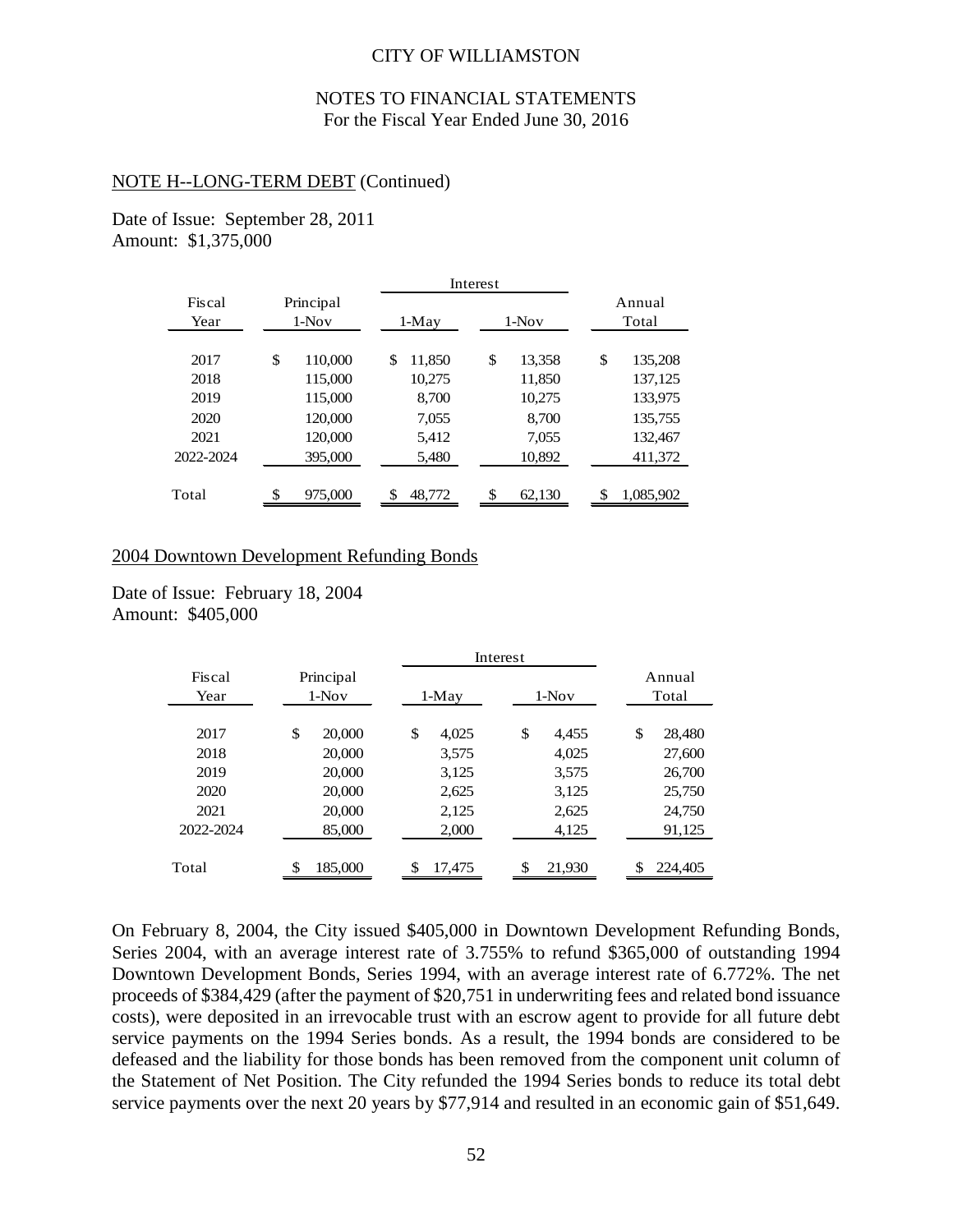### NOTES TO FINANCIAL STATEMENTS For the Fiscal Year Ended June 30, 2016

### NOTE I--COMPENSATED ABSENCES

### Vested Employee Benefits Payable

The City has an accrued liability for accumulated vested vacation and sick leave benefits payable for its employees. As of June 30, 2016, the accumulated vested vacation and sick leave benefits of the City's employees were as follows:

|                            | Sick/Personnel<br>Leave | Vacation<br>Leave | Total  |
|----------------------------|-------------------------|-------------------|--------|
| <b>General Government</b>  | 4.738<br>S              | 16,124<br>S       | 20,862 |
| Public Safety              | 9,363                   | 19,360            | 28,723 |
| Public Works--General Fund | 9,753                   | 17,293            | 27,046 |
| Total                      | 23,854                  | 52,777            | 76,631 |

These amounts are reported in the Statement of Net Position as a noncurrent liability in the governmental activities (General Government, Public Safety, and Public Works).

City employees are entitled to certain vacation and sick pay benefits that accrue and vest under the terms of the City's labor agreements and personnel policy.

Vacation leave is earned in varying amounts ranging from 1 to 5 five weeks depending on the number of years of service provided by the employee and is available on the employee's anniversary date. With supervisory approval, employees may carry over a maximum of one week to the subsequent period.

Sick leave is earned by all City employees at the rate of 12 days annually with each day being made available as of the last day of the month. A maximum of 24 days may be accrued. Upon retirement, employees are paid one-half of their accumulated unused sick leave.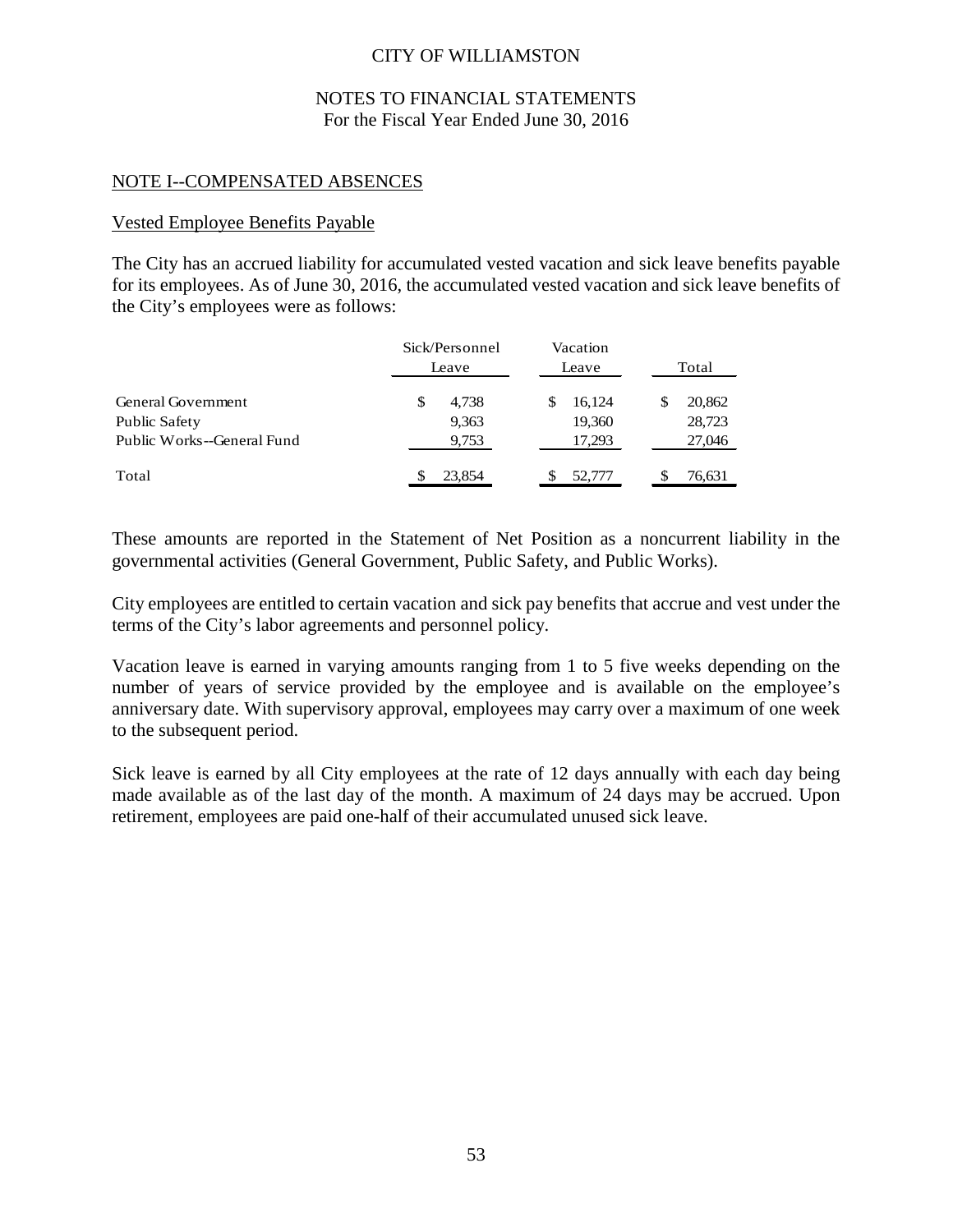### NOTES TO FINANCIAL STATEMENTS For the Fiscal Year Ended June 30, 2016

### NOTE J--EMPLOYEES' RETIREMENT SYSTEM

#### PRIMARY GOVERNMENT

#### General Information about the Pension Plan

*Plan Description.* The City participates in the Municipal Employees Retirement System (MERS) of Michigan. MERS is an agent multiple-employer, statewide public employee pension plan established by the Michigan Legislature under Public Act 135 of 1945 and administered by a nine member Retirement Board. MERS issues a publicly available financial report that includes financial statements and required supplementary information. This report may be obtained accessing the MERS website at [www.mersofmich.com](http://www.mersofmich.com/) or in writing to MERS at 1134 Municipal Way, Lansing, Michigan 48917.

#### Summary of Significant Accounting Policies

*Pensions.* For purposes of measuring the net pension liability, deferred outflows of resources and deferred inflows of resources related to pensions, and pension expense, information about the fiduciary net position of the Municipal Employees Retirement System (MERS) of Michigan and additions to/deductions from MERS' fiduciary net position have been determined on the same basis as they are reported by MERS. For this purpose, benefit payments (including refunds of employee contributions) are recognized when due and payable in accordance with the benefit terms. Investments are reported at fair value.

*Benefits Provided--Defined Benefit.* The City's defined benefit pension plan provides certain retirement, disability, and death benefits to plan members and beneficiaries. PA 427 of 1984, as amended, established and amends the benefit provisions of the participants in MERS. Benefit terms, within the guidelines established by MERS, are established and amended by the City Council, usually after negotiation of terms with applicable unions. Any changes to the plan, including cost of living adjustments, would have to be approved by the City Council in this manner also.

*Benefits Provided--MERS Hybrid Plan*. For nonunion employees hired after June 30, 2013 and union employees under the AFSCME/AFL-CIO agreement hired after November 1, 2012, employees are eligible to participate in the MERS Pension System under the MERS Plan Document and will be covered by the MERS Hybrid Defined Benefit Plan (Plan). Retirement benefits consist of a Defined Benefit component calculated as 1.5% of the employee's three year final average compensation and a Defined Contribution component. The City and Employee will contribute to the Defined Contribution component of the Plan, with the Employee contributing a minimum 4.75% contribution to the Defined Contribution component of the Plan, and will be allowed to make additional contributions as allowed under the Plan, MERS regulations, and any applicable laws. The City will match the Employee's contribution in an amount up to seven percent (7%) of the employee's payroll less the cost to the City of the Defined Benefit component of the Plan, with the City's maximum combined Defined Contribution and Defined Benefit contribution being a total of seven percent (7%). Employees will be 100% vested for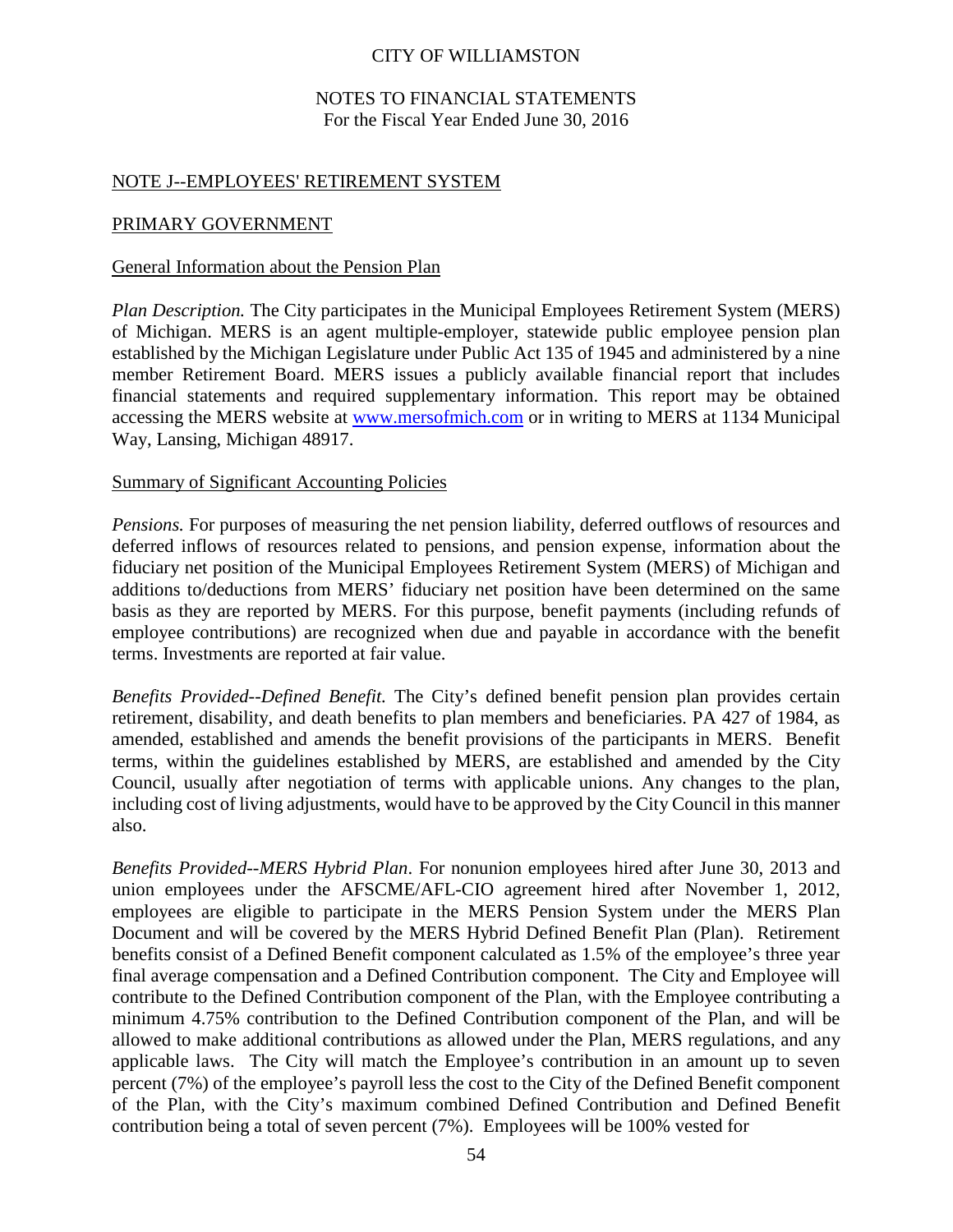### NOTES TO FINANCIAL STATEMENTS For the Fiscal Year Ended June 30, 2016

### NOTE J--EMPLOYEES' RETIREMENT SYSTEM (Continued)

Employer contributions to the Defined Contribution component of the Plan after six years of service. Full-time employees hired before adoption of the Plan may convert to the Hybrid Plan at their option in accordance with the terms of the Plan and MERS Uniform Hybrid Program Resolution as adopted by the City Council. The Employer shall be responsible to pay 100% of the cost of the Defined Benefit Plan regardless of the amount of cost. During the fiscal year, the City contributed \$229 and employees contributed \$5,032 to the defined contribution portion of the hybrid plan.

#### Benefits Provided by Division

| Division 1 - General: Closed to new hires, linked to Division HA   | 2015 Valuation             |
|--------------------------------------------------------------------|----------------------------|
| Benefit Multiplier                                                 | 2.00% Multiplier (No Max)  |
| Normal Retirement Age                                              | 60                         |
| Vesting                                                            | 10 Years                   |
| Early Retirement (Unreduced)                                       | 55/15                      |
| Early Retirement (Reduced)                                         | 50/25                      |
| Final Average Compensation                                         | 3 Years                    |
| <b>Employee Contributions</b>                                      | 4.75%                      |
| Act 88                                                             | No                         |
| Division 2 - Police: Closed to new hires                           | 2015 Valuation             |
| <b>Benefit Multiplier</b>                                          | 2.50% Multiplier (80% Max) |
| Normal Retirement Age                                              | 60                         |
| Vesting                                                            | 10 Years                   |
| Early Retirement (Unreduced)                                       | 55/25                      |
| Early Retirement (Reduced)                                         | 55/15                      |
| Final Average Compensation                                         | 3 Years                    |
| <b>Employee Contributions</b>                                      | 8%                         |
| Act 88                                                             | N <sub>o</sub>             |
| Division 10 - NonUnion: Closed to new hires, linked to Division HB | 2015 Valuation             |
| Benefit Multiplier                                                 | 2.25% Multiplier (80% Max) |
| Normal Retirement Age                                              | 60                         |
| Vesting                                                            | 10 Years                   |
| Early Retirement (Unreduced)                                       | 55/15                      |
| Early Retirement (Reduced)                                         | 50/25                      |
| Final Average Compensation                                         | 3 Years                    |
| <b>Employee Contributions</b>                                      | 7%                         |
| Act 88                                                             | N <sub>o</sub>             |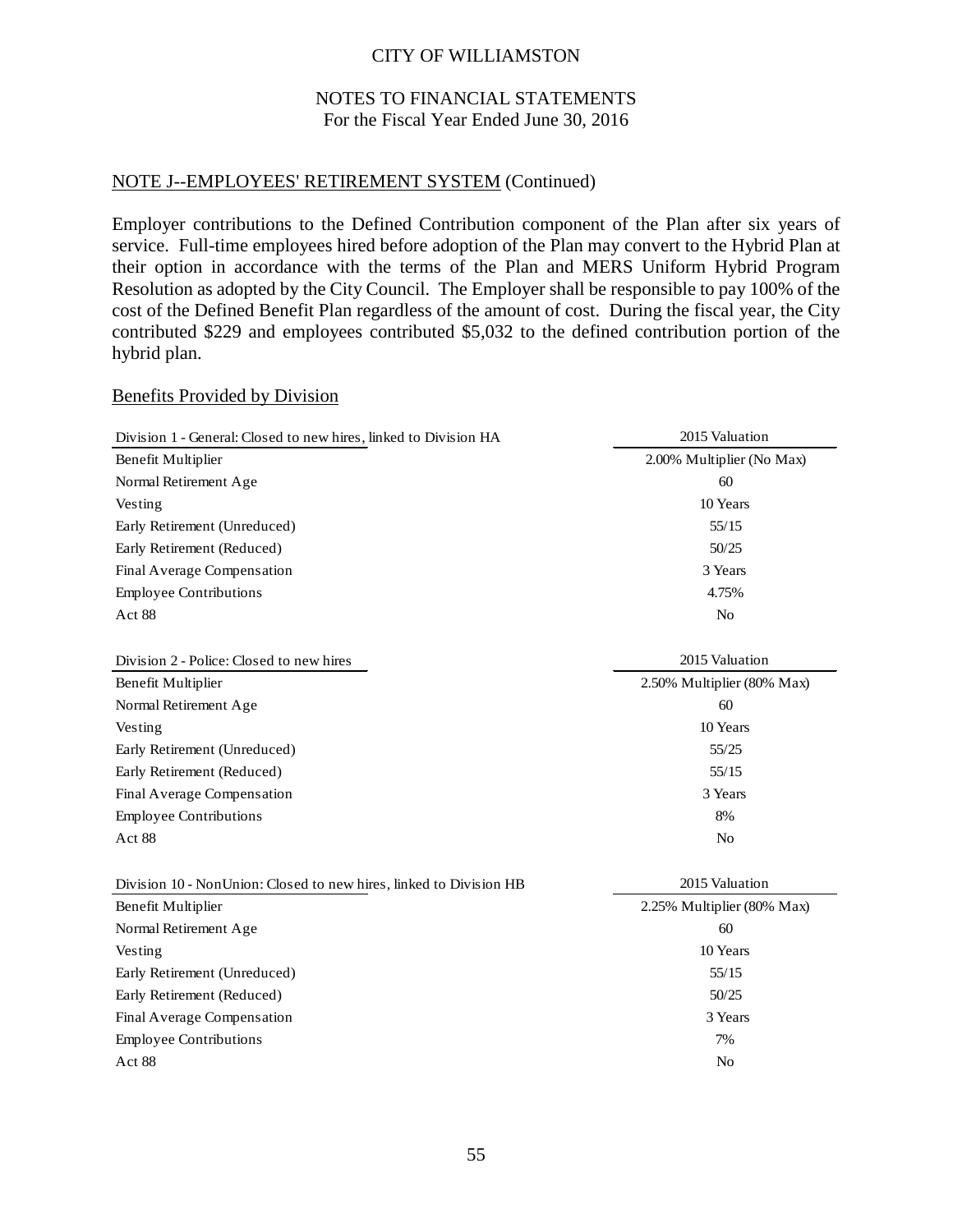### NOTES TO FINANCIAL STATEMENTS For the Fiscal Year Ended June 30, 2016

# NOTE J--EMPLOYEES' RETIREMENT SYSTEM (Continued)

| HA - General New Hires after 11/1/12: Open Division, linked to Division 1 | 2015 Valuation                |
|---------------------------------------------------------------------------|-------------------------------|
| Benefit Multiplier                                                        | Hybrid Plan - 1.5% Multiplier |
| Normal Retirement Age                                                     | 60                            |
| Vesting                                                                   | 6 Years                       |
| Final Average Compensation                                                | 3 Years                       |
| <b>Employee Contributions</b>                                             | 0%                            |
| Act 88                                                                    | N <sub>0</sub>                |
|                                                                           |                               |
| HA - Non-Union hired after 6/30/13: Open Division, linked to Division 10  | 2015 Valuation                |
| Benefit Multiplier                                                        | Hybrid Plan - 1.5% Multiplier |
| Normal Retirement Age                                                     | 60                            |
| Vesting                                                                   | 6 Years                       |
| Final Average Compensation                                                | 3 Years                       |
| <b>Employee Contributions</b>                                             | 0%                            |
| Act 88                                                                    | No                            |

*Employees covered by benefit terms.* As of the December 31, 2015 measurement date, the following employees were covered by the benefit terms:

| Inactive employees or beneficiaries currently receiving benefits | 20 |
|------------------------------------------------------------------|----|
| Inactive employees entitled to but not yet receiving benefits    |    |
| Active employees                                                 |    |
| Total employees covered by MERS Plan                             | 38 |

*Contributions.* Const 1963, art 9, § 24 requires that financial benefits arising on account of employee service rendered in each year be funded during that year. The employer is required to contribute amounts at least equal to the actuarially determined rate, as established by the MERS Retirement Board. The actuarially determined rate is the estimated amount necessary to finance the costs of benefits earned by plan members during the year, with an additional amount to finance unfunded accrued liability. The employer may establish contribution rates to be paid by its covered employees.

For the year ending June 30, 2016, the active employee contributions are listed previously and the City's contribution rate of annual payroll was \$30,492 for the closed general employees division, \$61,104 for police, \$29,448 for the closed nonunion employees, 6.74% for nonunion employees, and 8.30% for general employees**.**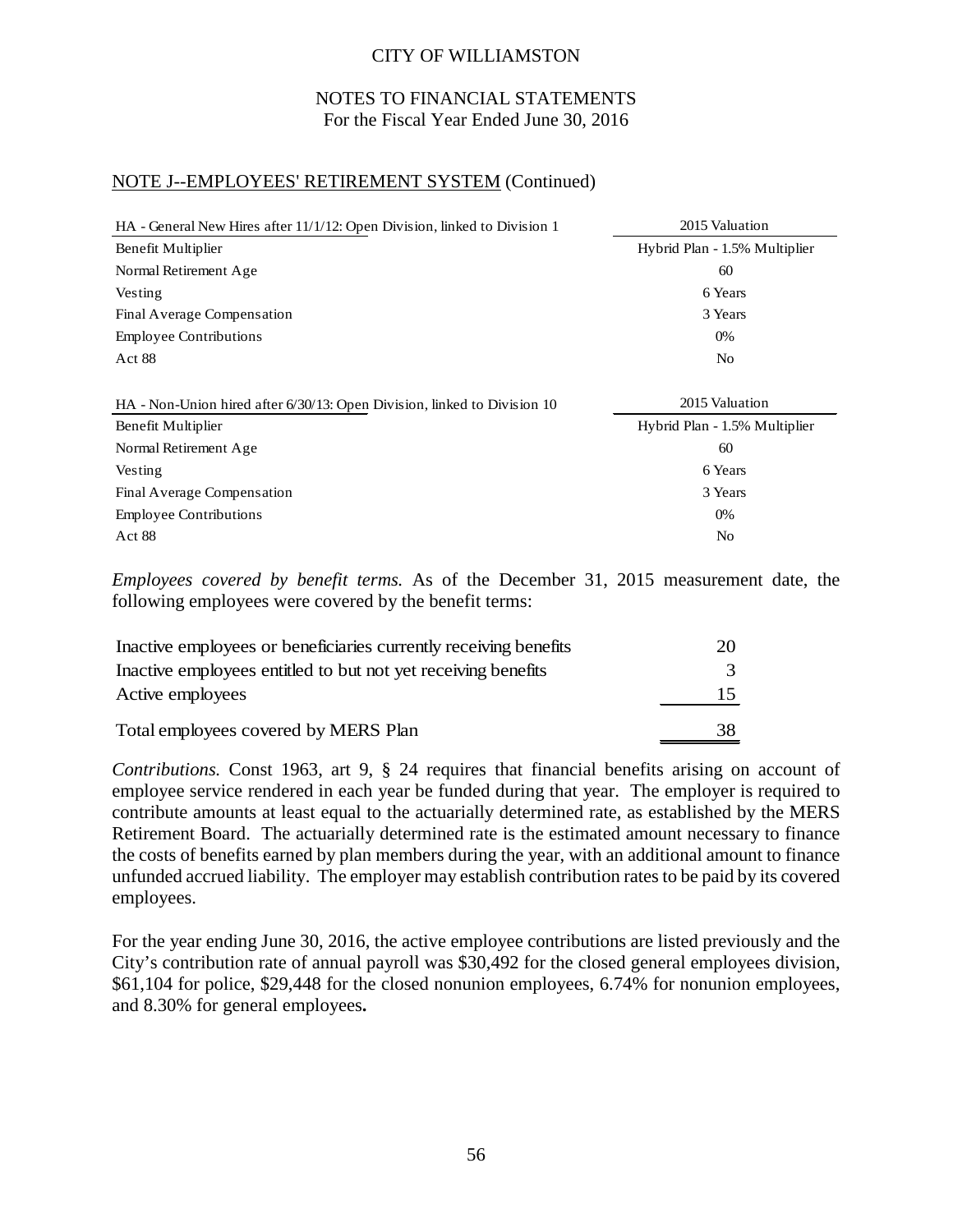### NOTES TO FINANCIAL STATEMENTS For the Fiscal Year Ended June 30, 2016

### NOTE J--EMPLOYEES' RETIREMENT SYSTEM (Continued)

#### Net Pension Liability

The net pension liability reported as of June 30, 2016 was determined using a measure of the total pension liability and the pension net position as of December 31, 2015. The December 31, 2015 total pension liability was determined by an actuarial valuation performed as of that date.

*Actuarial Assumptions.* The total pension liability in the December 31, 2015 actuarial valuation was determined using the following actuarial assumptions, applied to all periods included in the measurement:

| Inflation                 | 2.50%                                       |
|---------------------------|---------------------------------------------|
| <b>Salary Increases</b>   | 3.75% in the long-term                      |
| Investment Rate of Return | 7.75%, net of investment and administrative |
|                           | expense including inflation                 |

Although no specific price inflation assumptions are needed for the valuation, the 2.5% long-term wage inflation assumption would be consistent with the price inflation of 3%-4%.

Mortality rates were based on 50 percent male - 50 percent female blend of the RP- 2014 Healthy Annuitant Mortality Tables, with rates multiplied by 105 percent, RP-2014 Employee Mortality Tables, and RP-2014 Juvenile Mortality Tables. For disabled plan members, rates were based on a blend of the 50 percent male - 50 percent RP-2014 Disabled Retiree Mortality Tables.

The actuarial assumptions used in the December 31, 2015 valuation were based on the results of the most recent actuarial experience study of 2009-2013.

The long-term expected rate of return on pension plan investments was determined using a model method in which best-estimate ranges of expected future real rates of return (expected returns, net of pension plan investment expense and inflation) are developed for each major asset class. These ranges are combined to produce the long-term expected rate of return by weighting the expected future real rates of return by the target asset allocation percentage and by adding expected inflation. The target allocation and best estimates of arithmetic real rates of return as of December 31, 2015, the measurement date, for each major asset class are summarized in the following table: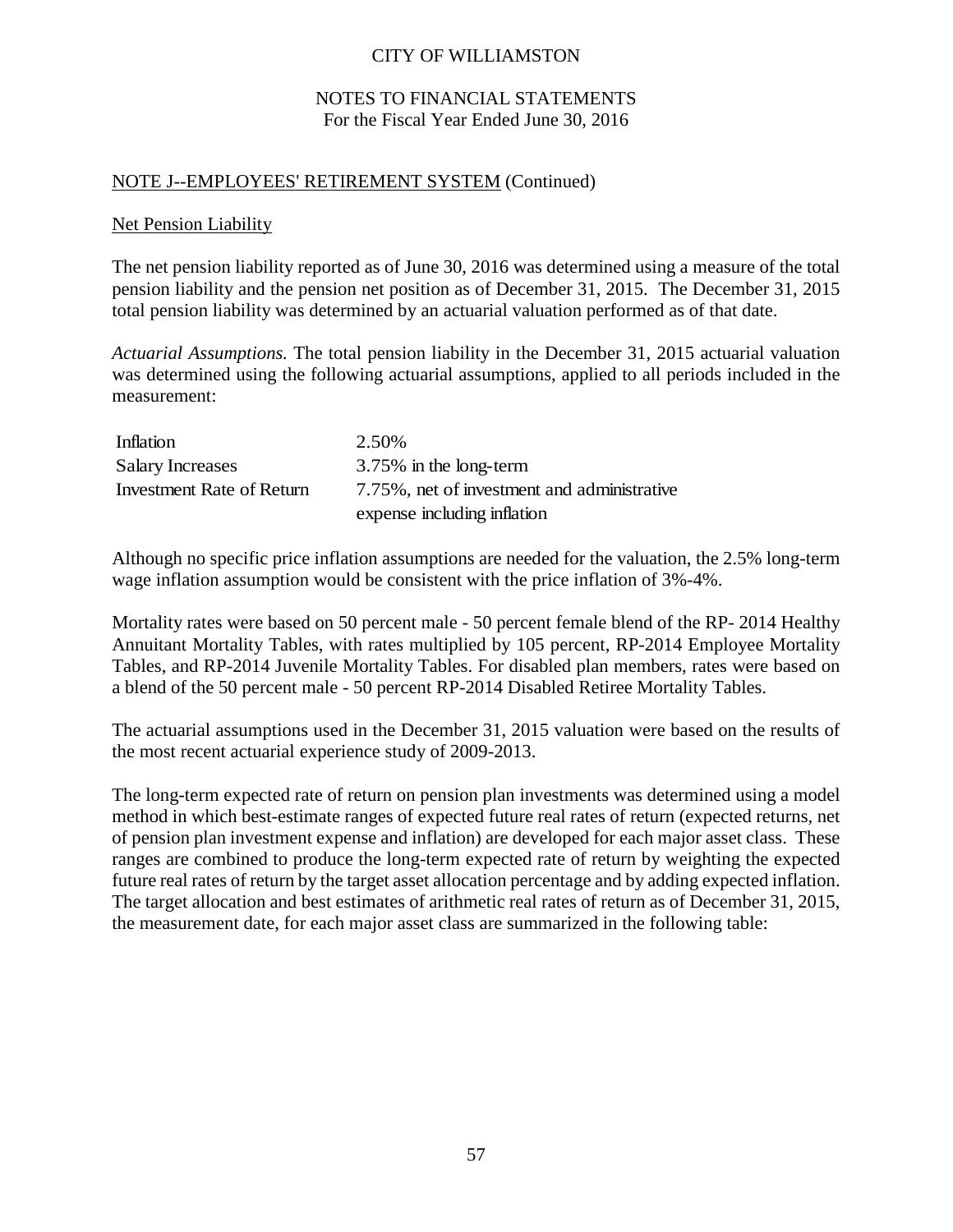### NOTES TO FINANCIAL STATEMENTS For the Fiscal Year Ended June 30, 2016

### NOTE J--EMPLOYEES' RETIREMENT SYSTEM (Continued)

|                         |            | Long-Term    |
|-------------------------|------------|--------------|
|                         |            | Expected     |
|                         | Target     | Real Rate of |
| Asset Class             | Allocation | Return       |
|                         |            |              |
| Global Equity           | 57.5%      | 5.02%        |
| Global Fixed Income     | 20.0%      | 2.18%        |
| Real Assets             | 12.5%      | 4.23%        |
| Diversifying Strategies | 10.0%      | 6.56%        |

*Discount Rate:* The discount rate used to measure the total pension liability is 8% for 2015. The projection of cash flows used to determine the discount rate assumes that the employer and employee contributions will be made at the rates agreed upon for employees and the actuarially determined rates for employers. Based on these assumptions, the pension plan's fiduciary net position was projected to be available to pay all projected future benefit payments of current active and inactive employees. Therefore, the long-term expected rate of return on pension plan investments was applied to all periods of projected benefit payments to determine the total pension liability.

|                                                   | Increase (Decrease)               |                                |                          |  |  |
|---------------------------------------------------|-----------------------------------|--------------------------------|--------------------------|--|--|
| Changes in Net Pension Liability                  | <b>Total Pension</b><br>Liability | Plan Fiduciary<br>Net Position | Net Pension<br>Liability |  |  |
| Balance at December 31, 2014                      | 4,421,765                         | 3,066,594<br><sup>\$</sup>     | 1,355,171                |  |  |
| Changes for the Year:                             |                                   |                                |                          |  |  |
| Service Cost                                      | 88,758                            |                                | 88,758                   |  |  |
| Interest                                          | 357,602                           |                                | 357,602                  |  |  |
| Difference Between Expected and Actual Experience | (60, 877)                         |                                | (60, 877)                |  |  |
| Changes in Assumptions                            | 184,926                           |                                | 184,926                  |  |  |
| Contributions - Employer                          |                                   | 125,626                        | (125, 626)               |  |  |
| Contributions - Employee                          |                                   | 45,289                         | (45,289)                 |  |  |
| Net Investment Income                             |                                   | (45, 441)                      | 45,441                   |  |  |
| Benefit Payments, Including Refunds               | (263, 163)                        | (263, 163)                     |                          |  |  |
| <b>Adminstrative Expenses</b>                     |                                   | (6,676)                        | 6,676                    |  |  |
| Net Changes                                       | 307,246                           | (144, 365)                     | 451,611                  |  |  |
| Balance at December 31, 2015                      | 4,729,011                         | 2,922,229<br>S                 | 1,806,782                |  |  |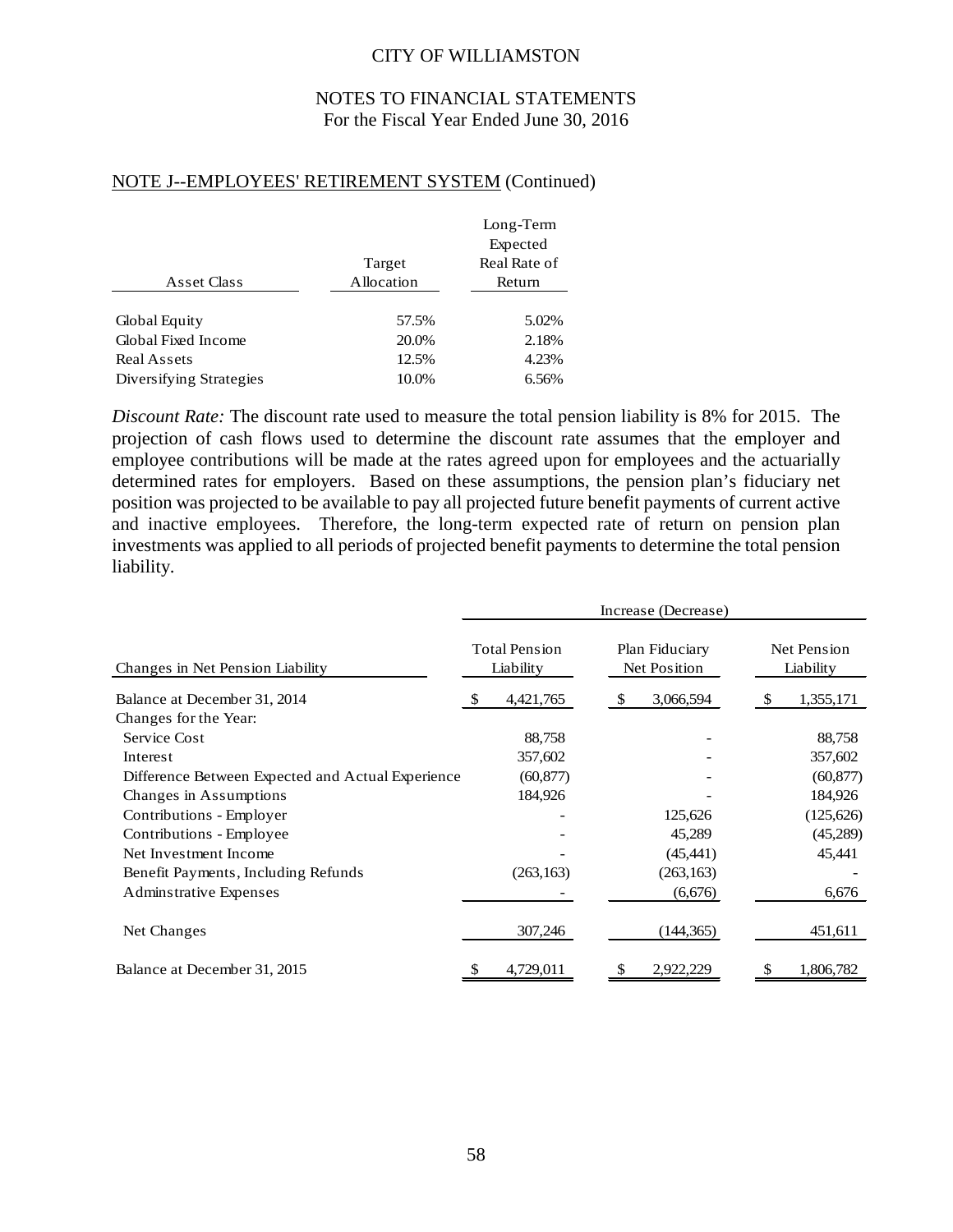### NOTES TO FINANCIAL STATEMENTS For the Fiscal Year Ended June 30, 2016

### NOTE J--EMPLOYEES' RETIREMENT SYSTEM (Continued)

*Sensitivity of the net pension liability to changes in the discount rate.* The following presents the net pension liability of the employer, calculated using the discount rate of 8.25%, as well as what the employer's net pension liability would be using a discount rate that is 1% lower (7.25%) or 1% higher (9.25%) than the current rate.

|                                   | Current             |     |                       |                     |           |  |
|-----------------------------------|---------------------|-----|-----------------------|---------------------|-----------|--|
|                                   | 1% Decrease<br>7% . |     | Discount Rate<br>(8%) | 1% Increase<br>(9%) |           |  |
| Net pension liability of the City | 2.326.392           | -SS | 1,806,782             |                     | 1,367,998 |  |

### Pension Expense and Deferred Outflows of Resources and Deferred Inflows of Resources Related to Pensions

For the year ended June 30, 2016, the City recognized pension expense of \$244,076. At June 30, 2016, the City reported deferred outflows and inflows of resources related to pensions from the following sources:

| Source                                                                                                                                              | Deferred<br>Outflows of<br>Resources | Deferred<br>Inflows of<br>Resources |
|-----------------------------------------------------------------------------------------------------------------------------------------------------|--------------------------------------|-------------------------------------|
| Differences in Experience<br>Differences in Assumptions<br>Excess (Deficit) Investment Returns<br>Contributions subsequent to the measurement date* | \$<br>161,810<br>268,081<br>67,207   | \$<br>53,267                        |
| Total                                                                                                                                               | 497.098                              | 53,267                              |

\*The amount reported as deferred outflow of resources resulting from contributions subsequent to the measurement date will be recognized as a reduction in the Net Pension Liability for the fiscal year ending June 30, 2017.

Amounts reported as deferred outflows and inflows of resources related to pensions will be recognized in pension expense as follows:

| Years Ending |              |  |  |
|--------------|--------------|--|--|
| June 30      | Amount       |  |  |
|              |              |  |  |
| 2017         | \$<br>85,243 |  |  |
| 2018         | 85,243       |  |  |
| 2019         | 85,243       |  |  |
| 2020         | 74,377       |  |  |
| 2021         | 15,506       |  |  |
| 2022-2023    | 31,012       |  |  |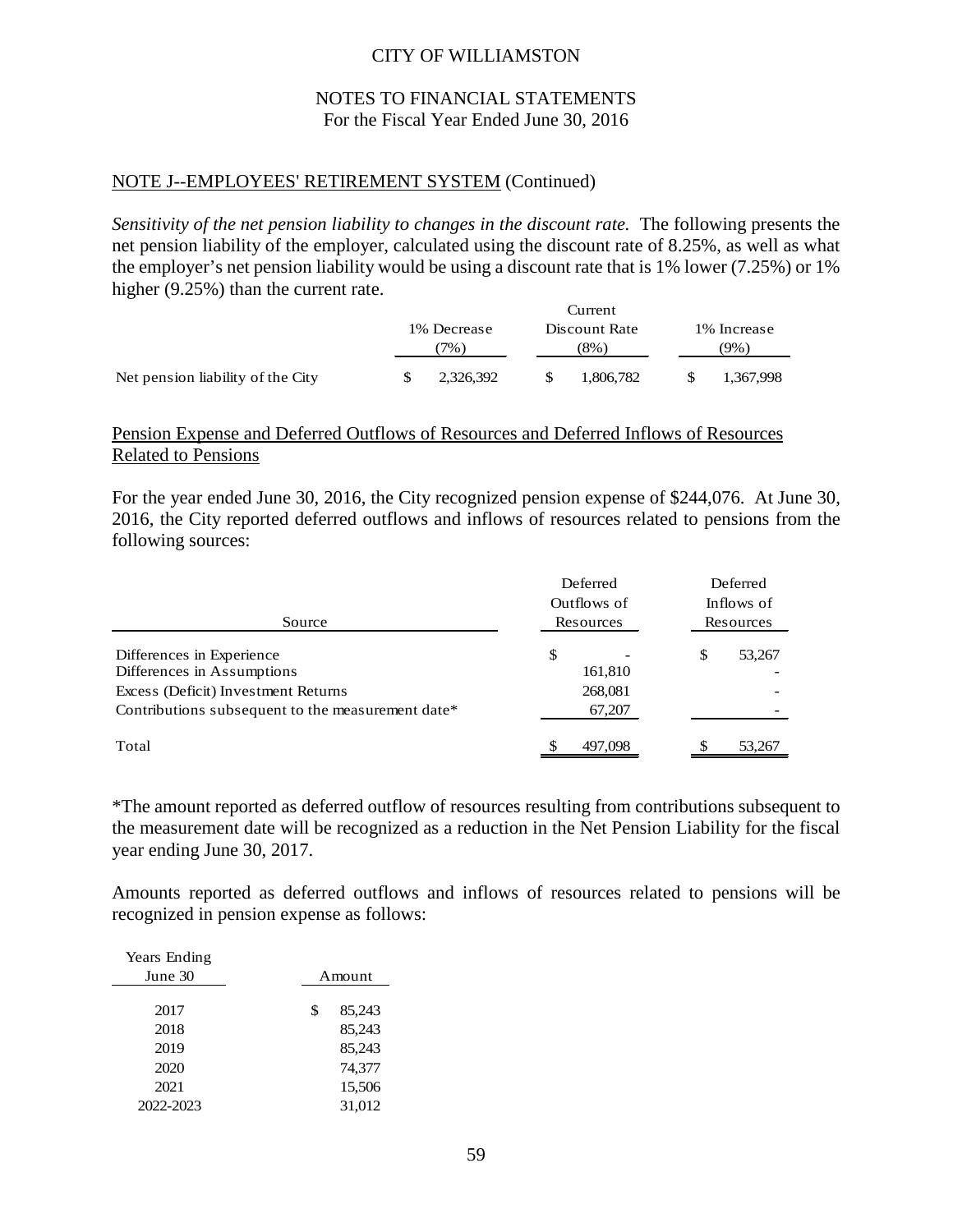### NOTES TO FINANCIAL STATEMENTS For the Fiscal Year Ended June 30, 2016

### NOTE J--EMPLOYEES' RETIREMENT SYSTEM (Continued)

### Defined Contribution Pension Plan

Employees hired after June 30, 2005 under the Fraternal Order of the Police receive a defined contribution retirement plan administered by MERS with the City contributing 8% of the employee's annual wages and the employee contributing at least 8% of the employee's annual wages. Vesting shall be 25% after 4 years, 50% after 6 years, 75% after 8 years, and 100% after 10 years.

The Chief of Police and City Engineer/Director of Public Works also participate in a defined contribution retirement plan. The City contributes \$22,000 and \$10,000, respectively, annually with an immediate vesting schedule. In the event that either employee participates in the City's health, dental, or vision plans, the amount shall be decreased to reflect an offset dollar for dollar amount of the employer's cost for the health, dental, or vision plans. During the fiscal year, the City contributed \$40,165 and employees contributed \$7,615 to the plan.

### NOTE K--OTHER POST-EMPLOYMENT BENEFITS

### Plan Description

In addition to the pension benefits described in Note J, the City administers a single-employer defined benefit healthcare plan. The City provides post-employment healthcare insurance benefits to certain retired union and administrative employees through the City group health insurance plan which covers both active and retired members. Benefit provisions are established through negotiations between the City and the union in accordance with the labor contract and personnel policy which is negotiated every three-year bargaining period.

### Funding Policy

The City provides post-employment health benefits, in accordance with the collective bargaining agreement with the Fraternal Order of Police. According to the agreement, employees hired before July 1, 2005, who retire during the period of this agreement and who are immediately eligible for retirement benefits shall be provided single subscriber health and hospitalization coverage as provided to active employees under this agreement. Single subscriber health and hospitalization coverage for employees hired before July 1, 2005, will continue until the retiree is eligible of Medicaid/Medicare coverage. Spousal coverage will be available under the same plan provided to the retiree with the retiree paying any cost to the employer. For employees hired after June 30, 2005, the employer will contribute \$750 per year into a Health Reimbursement Account which the employee will have full access to upon retirement from the City.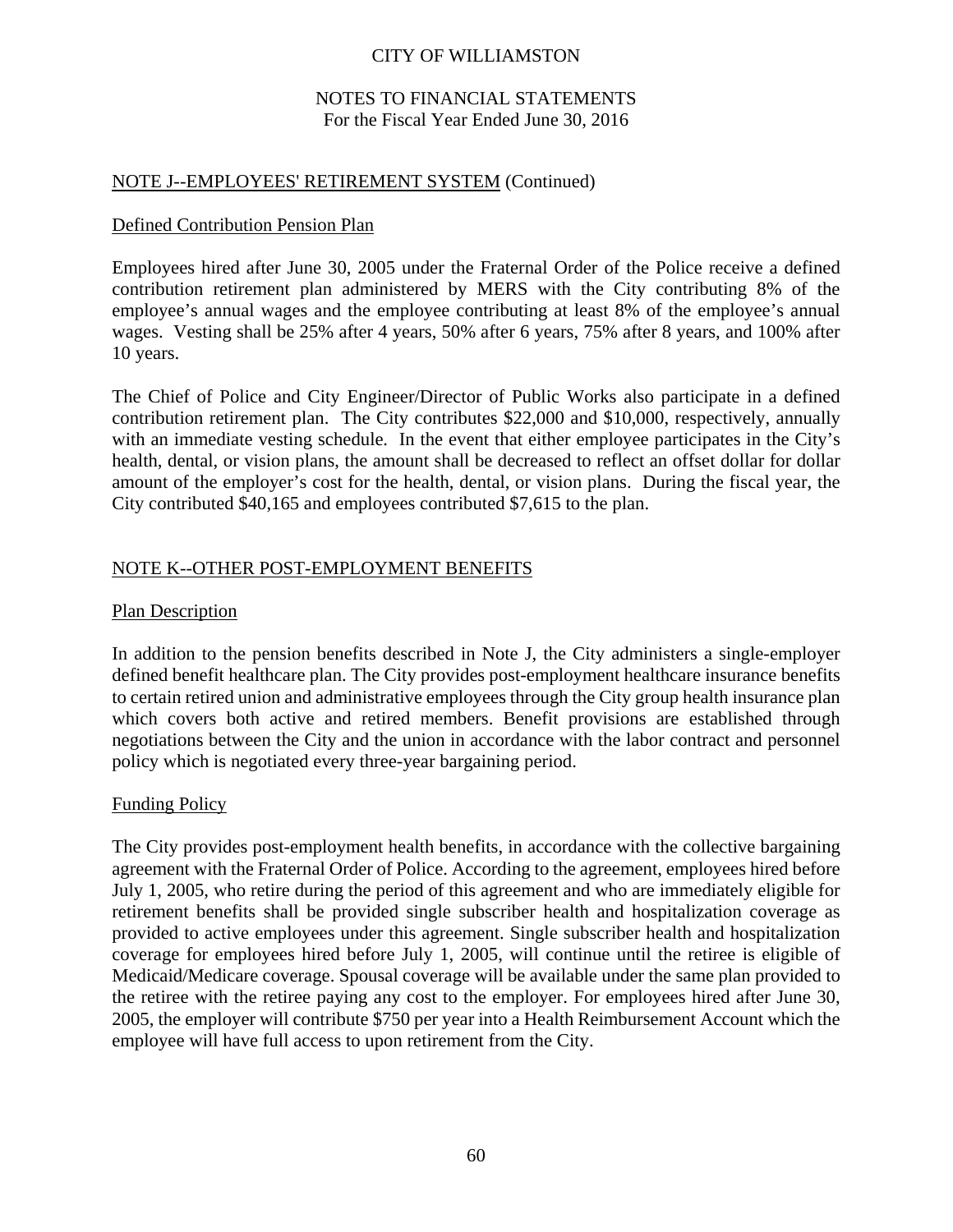### NOTES TO FINANCIAL STATEMENTS For the Fiscal Year Ended June 30, 2016

### NOTE K--OTHER POST-EMPLOYMENT BENEFITS (Continued)

For the administrative employees and those covered by the AFL-CIO collective bargaining agreement, employees who retire under the auspices of the Municipal Employees' Retirement System (MERS) and are immediately eligible for retirement benefits, will be carried under the full group health plan. The coverage is limited to the employee only. However, the employee at their expense may continue to carry their spouse under the group health insurance policy offered to City employees, provided they pay the difference in premium costs. Upon a retiree becoming eligible for Medicare coverage, said retiree shall apply for and be covered under Medicare. The City will make available to the retiree a Blue Cross/Blue Shield supplement policy to Medicare. The retiree shall bear the full cost of said Blue Cross/Blue Shield policy. However, all employees hired under the AFL-CIO collective bargaining agreement after July 1, 2014 are no longer eligible for this benefit.

Currently, one (1) retirees met those eligibility requirements. Expenditures for post-employment health care benefits are recognized when insurance premiums are paid. Premiums paid by the City in 2016 totaled \$18,449.

#### Annual OPEB Cost and Net OPEB Obligation

The City's annual other post-employment benefit (OPEB) cost (expense) is calculated based on the annual required contribution of the employer (ARC), an amount actuarially determined in accordance with the parameters of GASB Statement No. 45. The ARC represents a level of funding that, if paid on an ongoing basis, is projected to cover normal costs each year and amortize any unfunded actuarial liabilities over a period not to exceed 30 years.

#### Funding Status and Funding Progress

For the year ended June 30, 2016, the City has estimated the cost of providing retiree healthcare benefits using the alternative measurement method permitted by GASB Statement No. 45 for employers in plans with fewer than one hundred total plan members. The alternative measurement method computes an annual required contribution. The computed required contribution and actual funding are summarized as follows: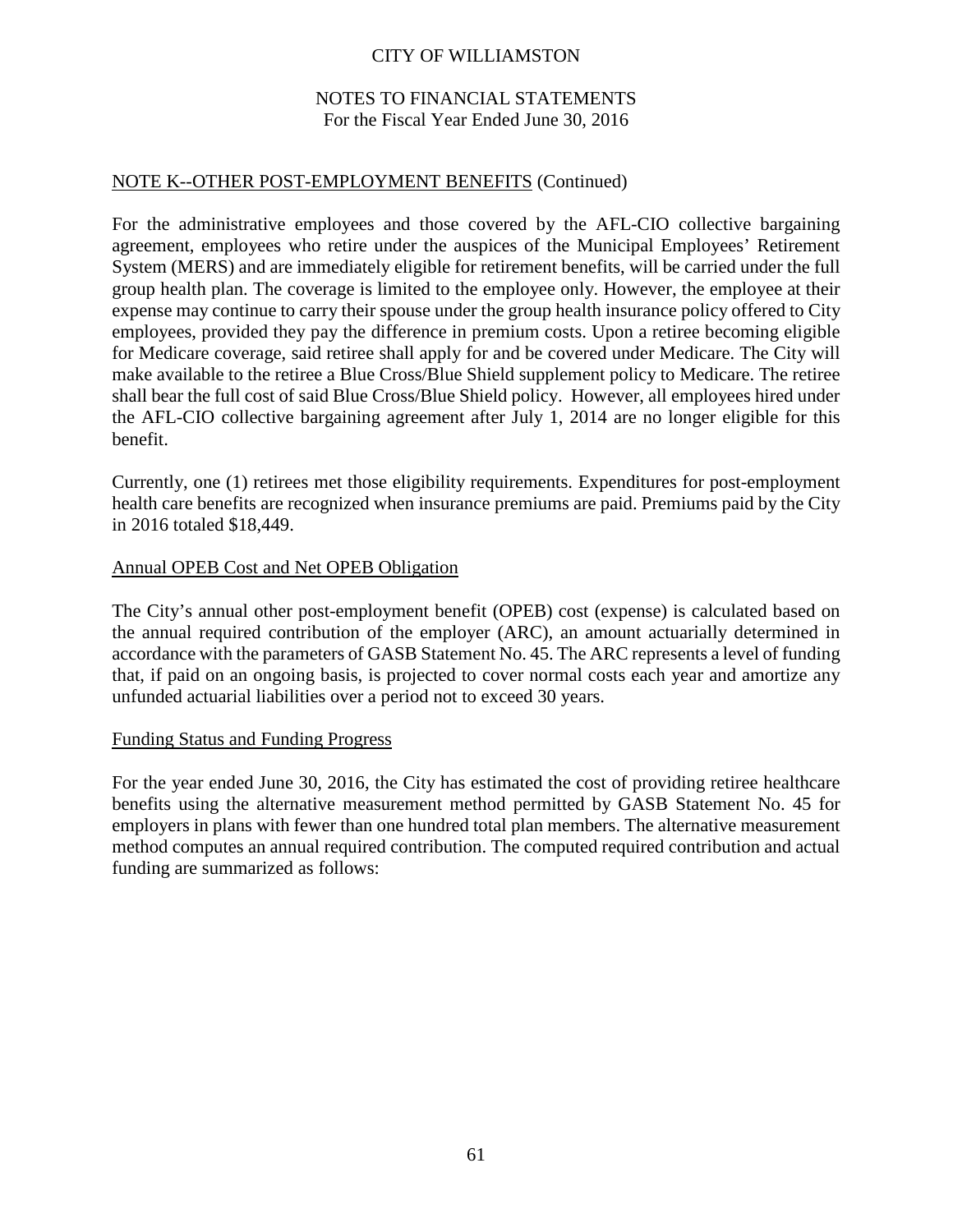### NOTES TO FINANCIAL STATEMENTS For the Fiscal Year Ended June 30, 2016

### NOTE K--OTHER POST-EMPLOYMENT BENEFITS (Continued)

| <b>Annual Required Contribution</b>                      | \$ | 45,666    |
|----------------------------------------------------------|----|-----------|
| Interest on Beginning of Year Net OPEB Obligation (5.5%) |    | 17,341    |
| Annual OPEB Cost                                         |    | 63,007    |
| Amounts Contributed                                      |    |           |
| Payments of Current Premiums                             |    | (18, 449) |
| Increase in Net OPEB Obligation                          |    | 44,558    |
| Net OPEB Obligation-Beginning of Year                    |    | 315,286   |
| Net OPEB Obligation--End of Year                         | S  | 359,844   |

The above schedule of employer contributions presents trend information about the amounts contributed to the plan by employers in comparison to the ARC, an amount that is actuarially determined in accordance with the parameters of GASB Statement No. 43.

The annual OPEB cost, the percentage contributed to the plan, and the net OPEB obligation for the year ended June 30, 2016 were as follows:

|                          | 2014    |  | 2015    | 2016 |         |
|--------------------------|---------|--|---------|------|---------|
|                          |         |  |         |      |         |
| <b>Annual OPEB Costs</b> | 83.991  |  | 75,990  |      | 63,007  |
| Percentage Contributed   | 8%      |  | $1\%$   |      | 29%     |
| Net OPEB Obligation      | 240,046 |  | 315,286 |      | 359,844 |

Actuarial valuations of an ongoing plan involve estimates of the value of reported amounts and assumptions about the probability of occurrence of events far into the future. Examples include assumptions about future employment, mortality, and the healthcare cost trends. Actuarially determined amounts are subject to continual revision as actual results are compared with past expectations and new estimates are made about the future.

|           |                          | Actuarial | Overfunded     |        |           | UAAL as a  |
|-----------|--------------------------|-----------|----------------|--------|-----------|------------|
| Actuarial | Actuarial                | Accrued   | (Unfunded)     | Funded |           | Percent of |
| Valuation | Value of                 | Liability | AAL            | Ratio  | Covered   | Covered    |
| Date      | Assets                   | (AAL)     | (UAAL) (1)-(2) | 1)/(2) | Pavroll   | Pavroll    |
| 2016      | $\overline{\phantom{a}}$ | 1,369,973 | \$(1,369,973)  | 0%     | \$815,150 | 168%       |

The schedule of funding progress immediately following the notes to the financial statements presents trend information about whether the actuarial value of plan assets is increasing or decreasing over time relative to the actuarial accrued liability for benefits. This is the first year of implementation for GASB Statement No. 45, so only one year is presented because only one alternative measurement method actuarial valuation is available. The City expects to prepare an alternative measurement method actuarial valuation every year.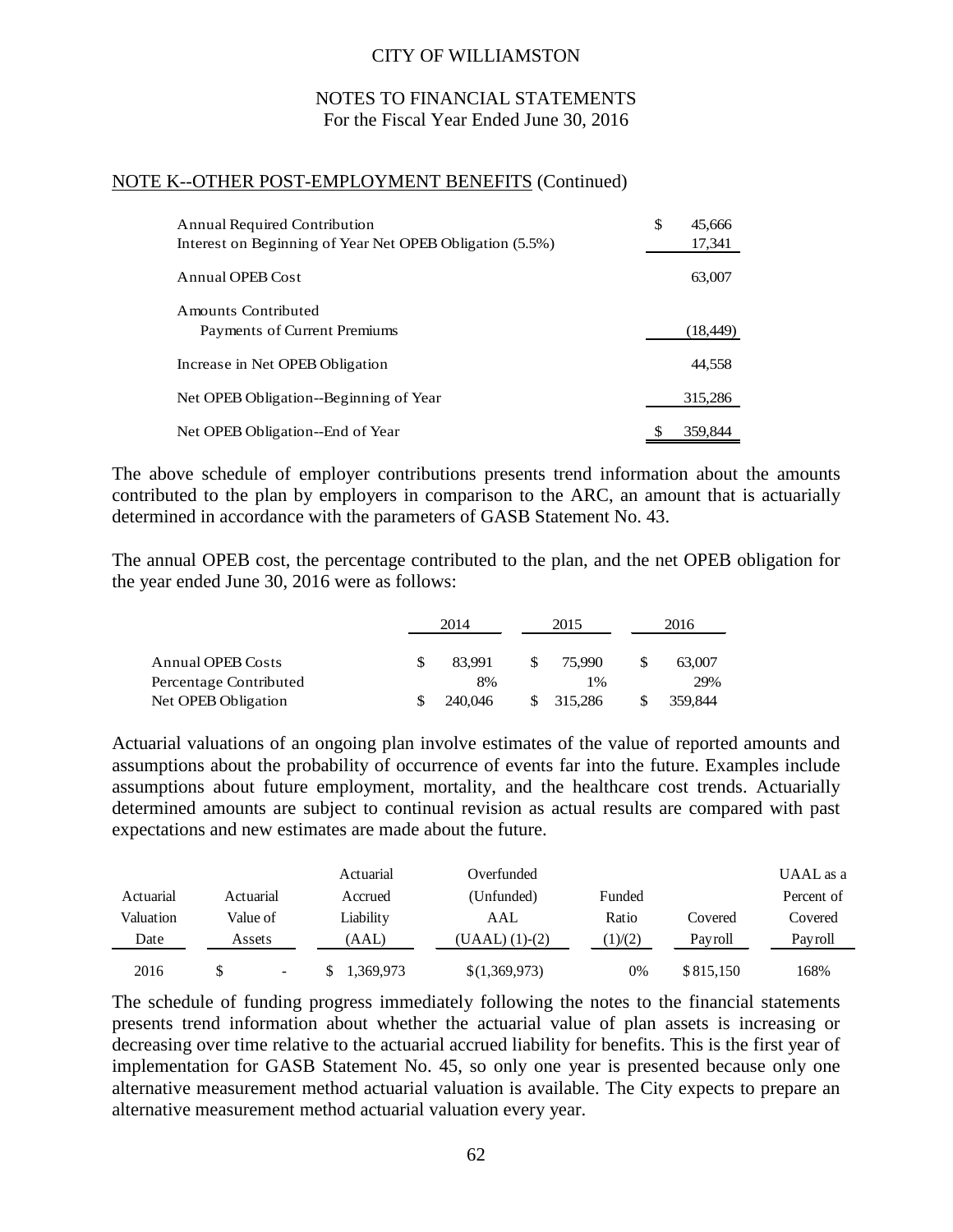### NOTES TO FINANCIAL STATEMENTS For the Fiscal Year Ended June 30, 2016

### NOTE K--OTHER POST-EMPLOYMENT BENEFITS (Continued)

### Methods and Assumptions

Projections of benefits for financial reporting purposes are based on the substantive plan (the plan as understood by the employer and plan members) and include the types of benefits provided at the time of each valuation and the historical pattern of the sharing of benefit costs between the employer and plan members to that point. The actuarial methods and assumptions used include techniques that are designed to reduce the effects of short-term volatility in actuarial accrued liabilities and the actuarial value of assets, consistent with the long-term perspective of the calculations.

The following actuarial assumptions were used in the development of the City's retiree health cost projections.

- 1. Actuarial Cost Method: Alternate Method as provided under GASB Statement No. 45 for plans with fewer than 100 employees
- 2. Interest Discount Rate: 5.50% compounded annually
- 3. Mortality Prior to Retirement: None
- 4. Turnover Prior to Retirement: Based on GASB Statement No. 43 Table 2 Expected Future Working Lifetimes of Employees, by Age - Default Values
- 5. Post-Retirement Interest Rate: 5.5%
- 6. Post-Retirement Mortality: Based on life expectancy of age 77 for males and 81 for females

# NOTE L--RISK MANAGEMENT/SELF-INSURANCE PROGRAMS

The City and its component units are exposed to various risks of loss related to theft of, damage to, and distribution of assets, error and omissions, and injuries to employees. The City participates in the Michigan Municipal Liability and Property Pool (Pool) for claims relating to general liability, excess liability, auto liability, errors and omissions, physical damage (equipment, building and contents) and workers' compensation. Settlement amounts have not exceeded insurance coverage for the current or three prior years.

Local units in the State of Michigan established and created a trust fund, known as the Michigan Municipal Liability and Property Pool (Pool) pursuant to the provisions of Public Act 138 of 1982. The Pool is to provide for joint and cooperative action relative to member financial and administrative resources for the purpose of providing risk management services along with property and liability protection. Membership is restricted to local units and related local unit activities within the State.

The Michigan Municipal Liability and Property Pool program operates as a common risk-sharing management program for local units in Michigan. Member premiums are used to purchase excess insurance coverage and to pay member claims in excess of deductible amounts.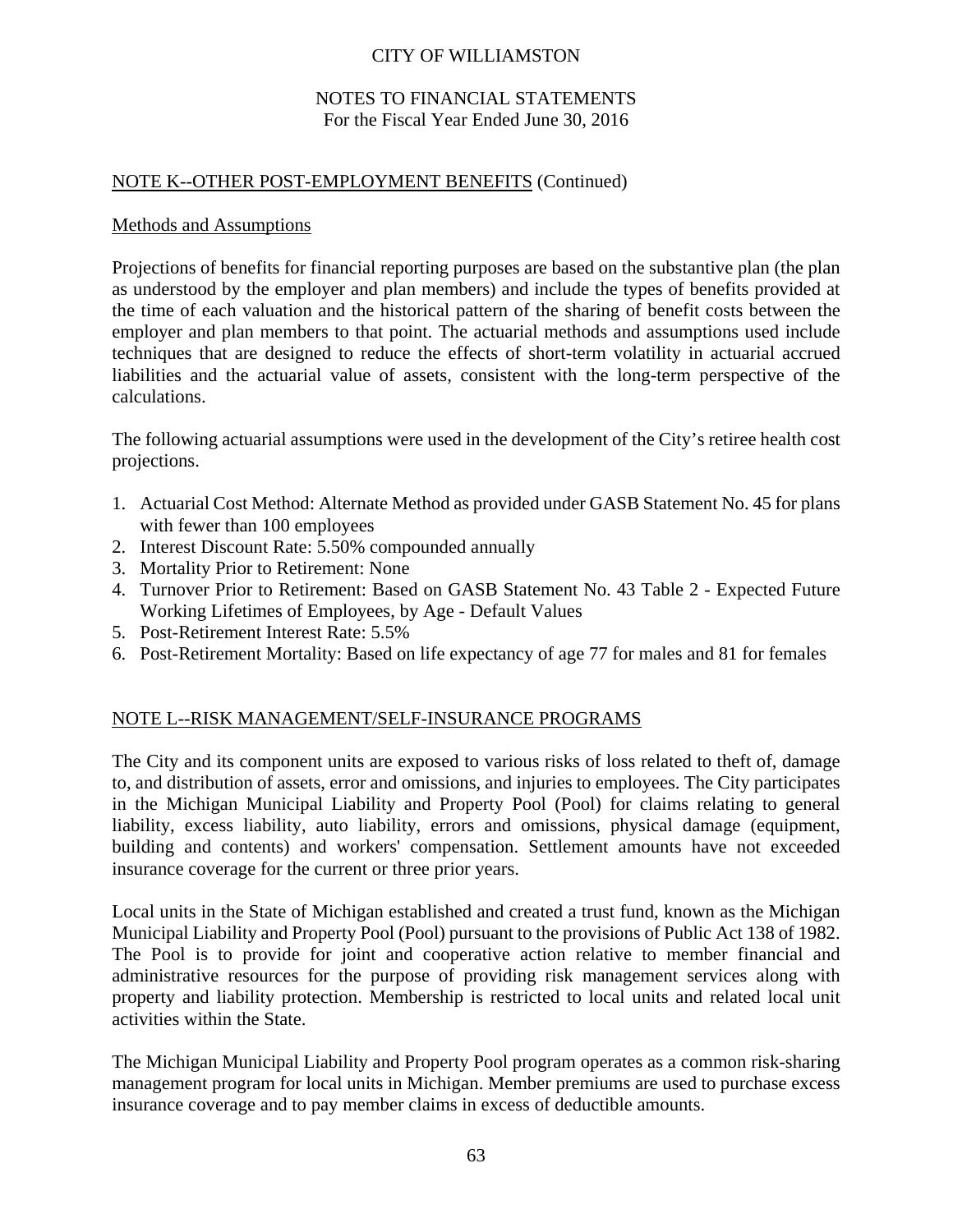### NOTES TO FINANCIAL STATEMENTS For the Fiscal Year Ended June 30, 2016

### NOTE M--CONSTRUCTION CODE FEES

The City oversees building construction, in accordance with the State's Construction Code Act, including inspection of building construction and renovation to ensure compliance with the building codes. The City charges fees for these services. The law requires that collection of these fees be used only for construction code costs, including an allocation of estimated overhead costs. A summary of the current year activity and the cumulative surplus generated since March 1, 2007, is as follows:

| (Deficit) at July 1, 2015                | (95.626)  |
|------------------------------------------|-----------|
| Current year construction permit revenue | 36,964    |
| Related expenses - Direct costs          | (33,383)  |
| Related expenses - Indirect costs        | (3,338)   |
| Current year surplus                     | 243       |
| Cumulative (deficit) at June 30, 2016    | (95, 383) |

### NOTE N--CHANGES IN ACCOUNTING PRINCIPLES

GASB Statement No. 72, Fair Value Measurement and Application, was implemented during the year. This Statement addresses accounting and financial reporting issues related to fair value measurements. The definition of fair value is the price that would be received to sell an asset or paid to transfer a liability in an orderly transaction between market participants at the measurement date. This Statement provides guidance for determining a fair value measurement for financial reporting purposes. This Statement also provides guidance for applying fair value to certain investments and disclosures related to all fair value measurements.

GASB Statement No. 76, The Hierarchy of Generally Accepted Accounting Principles for State and Local Governments, was implemented during the year. The Statement supersedes Statement No. 55, The Hierarchy of Generally Accepted Accounting Principles for State and Local Governments. The statement reduces the GAAP hierarchy to two categories of authoritative GAAP and addresses the use of authoritative and nonauthoritative literature in the event that the accounting treatment for a transaction or other event is not specified within a source of authoritative GAAP.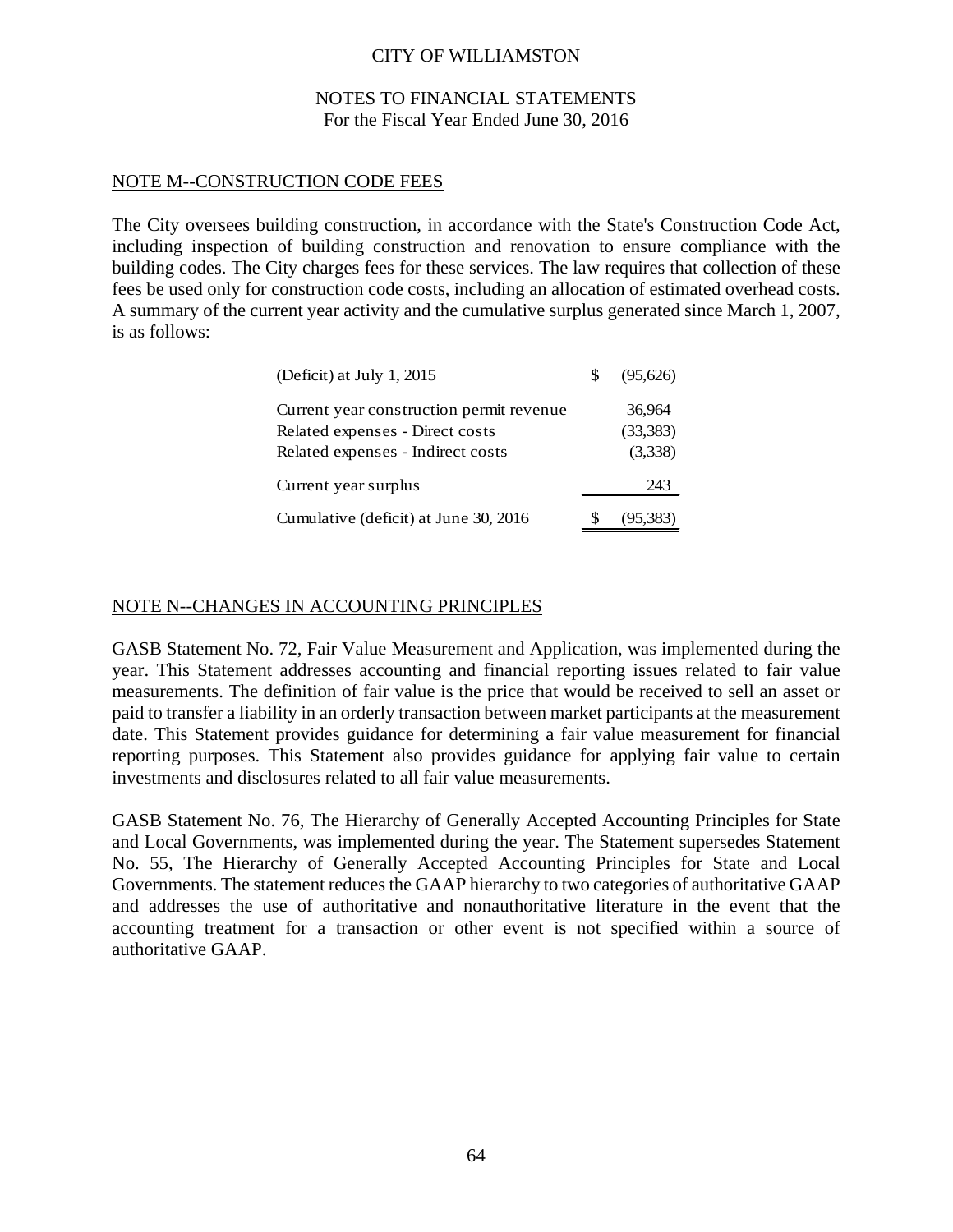## CITY OF WILLIAMSTON

## NOTES TO FINANCIAL STATEMENTS For the Fiscal Year Ended June 30, 2016

## NOTE O--UPCOMING REPORTING CHANGE

In June 2015, the GASB issued two new standards addressing accounting and financial reporting by state and local governments for postemployment benefits other than pensions (OPEB). GASB Statement No. 74, *Financial Reporting for Postemployment Benefit Plans other than Pension Plans,* addresses reporting by OPEB plans whereas GASB Statement No. 75, *Accounting and Financial Reporting for Postemployment Benefits Other Than Pensions*, addresses accounting and reporting by employer governments that provide OPEB benefits to their employees. Along with the currently required statement of fiduciary net position and statement of changes in fiduciary net position, OPEB plans will now be required to include in the financial statements more extensive note disclosures and required supplemental information related to the measurement of the OPEB liabilities for which assets have been accumulated. In addition, the City will, after adoption of GASB Statement No. 75, recognize on the face of the financial statements its net OPEB liability. The City is currently evaluating the impact these standards will have on the financial statements when adopted. GASB Statement No. 74 is effective for fiscal years beginning after June 15, 2016 whereas GASB Statement No. 75 is effective one year later.

In August 2015, the GASB issued Statement No. 77, *Tax Abatement Disclosures*. This Statement requires disclosure of tax abatement information about (1) a reporting government's own tax abatement agreements and (2) those that are entered into by other governments and that reduce the reporting government's tax revenues. This Statement requires governments that enter into tax abatement agreements to disclose the following information about the agreements: (1) Brief descriptive information, such as the tax being abated, the authority under which tax abatements are provided, eligibility criteria, the mechanism by which taxes are abated, provisions for recapturing abated taxes, and the types of commitments made by tax abatement recipients; (2) The gross dollar amount of taxes abated during the period; (3) Commitments made by a government, other than to abate taxes, as part of a tax abatement agreement. GASB Statement No. 77 is effective for fiscal years beginning after December 15, 2015. The City is currently evaluating the effect of the new pronouncement.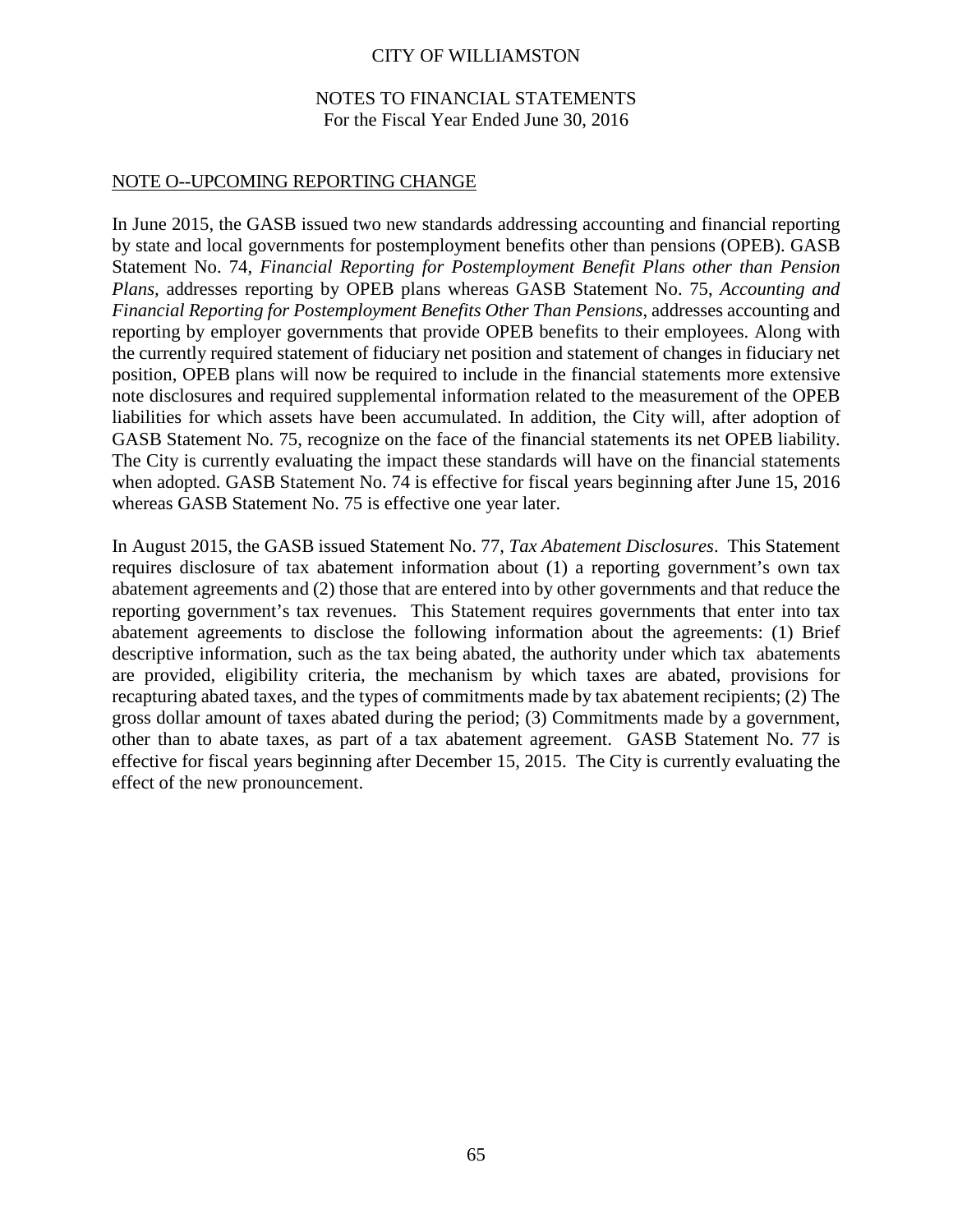#### CITY OF WILLIAMSTON

REQUIRED SUPPLEMENTARY INFORMATION SCHEDULE OF CHANGES IN THE CITY'S NET PENSION LIABILITY AND RELATED RATIOS\* For the Fiscal Year Ending June 30, 2016

|                                                    |    | 2016       |              | 2015       |
|----------------------------------------------------|----|------------|--------------|------------|
| <b>Total Pension Liability</b>                     |    |            |              |            |
| Service Cost                                       | \$ | 88,758     | -\$          | 98,706     |
| Interest                                           |    | 357,602    |              | 343,261    |
| Difference Between Expected and Actual Experience  |    | (60, 877)  |              |            |
| Changes in Assumptions                             |    | 184,926    |              |            |
| Benefit payments including employee refunds        |    | (263, 163) |              | (263, 163) |
| Net Change in Total Pension Liability              |    | 307,246    |              | 178,804    |
| <b>Total Pension Liability beginning</b>           |    | 4,421,765  |              | 4,242,961  |
| <b>Total Pension Liability ending</b>              | \$ | 4,729,011  | \$           | 4,421,765  |
| Plan Fiduciary Net Position                        |    |            |              |            |
| Contributions-employer                             | \$ | 125,626    | $\mathbf{s}$ | 130,642    |
| Contributions-employee                             |    | 45,289     |              | 45,976     |
| Net Investment income                              |    | (45, 441)  |              | 187,084    |
| Benefit payments including employee refunds        |    | (263, 163) |              | (263, 163) |
| Administrative expense                             |    | (6,676)    |              | (6, 862)   |
| Net Change in Plan Fiduciary Net Position          |    | (144, 365) |              | 93,677     |
| Plan Fiduciary Net Position beginning              |    | 3,066,594  |              | 2,972,917  |
| Plan Fiduciary Net Position ending                 | S  | 2,922,229  | \$           | 3,066,594  |
| <b>Employer Net Pension Liability</b>              | \$ | 1,806,782  | $\sqrt{3}$   | 1,355,171  |
| Plan Fiduciary Net Position as a percentage of the |    |            |              |            |
| <b>Total Pension Liability</b>                     |    | 62%        |              | 69%        |
| Covered Employee Payroll                           | \$ | 786,514    | - \$         | 863,134    |
| Employer's Net Pension Liability as a percentage   |    |            |              |            |
| of covered employee payroll                        |    | 230%       |              | 157%       |
| Notes to schedule:                                 |    |            |              |            |

There were no benefit changes or changes in assumptions or methods affecting the 2015 valuation.

Above dates are based on measurement date, which may not necessarily tie to the fiscal year

\*10-year schedule as required by GASB Statement No. 68 will be built prospectively upon implementation of the standard.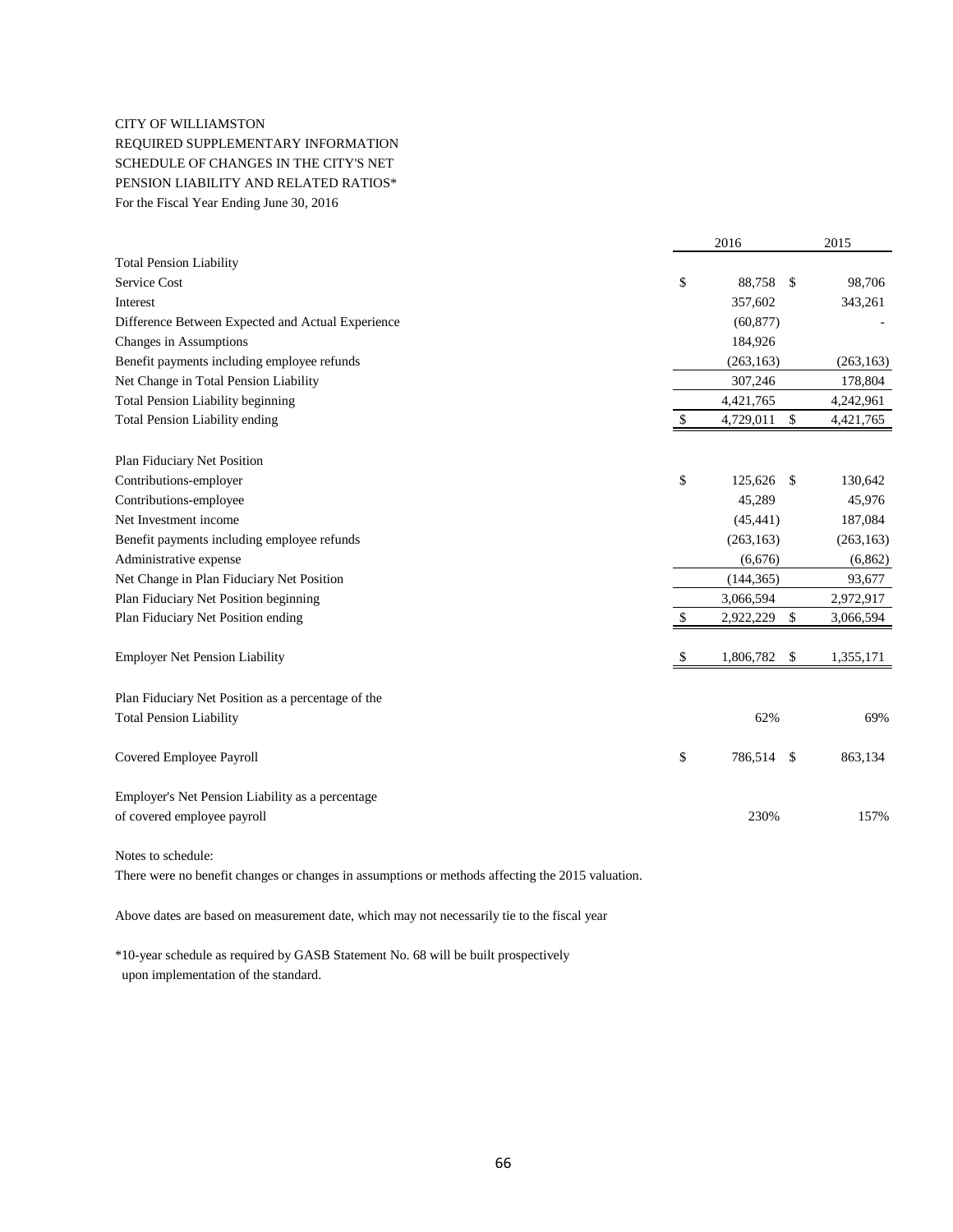#### CITY OF WILLIAMSTON REQUIRED SUPPLEMENTARY INFORMATION SCHEDULE OF CITY'S CONTRIBUTIONS For the Fiscal Year Ending June 30, 2016

|                                                                                     | 2015                     | 2014                     | 2013    | 2012                                      | 2011                     | 2010                     | 2009                     | 2008                     | 2007                                           | 2006    |
|-------------------------------------------------------------------------------------|--------------------------|--------------------------|---------|-------------------------------------------|--------------------------|--------------------------|--------------------------|--------------------------|------------------------------------------------|---------|
| Actuarial Determined Contributions*<br>Contributions in relation to the actuarially | \$125,893                |                          |         | \$130,642 \$121,382 \$100,193 \$91,228 \$ |                          |                          |                          |                          | 99,316 \$109,042 \$273,351 \$107,678 \$109,160 |         |
| determined contribution                                                             | 125,893                  | 130.642                  | 121,382 | 100.193                                   | 91.228                   | 99,316                   | 109,042                  | 273.351                  | 107.678                                        | 109,160 |
| Contribution deficiency (excess)                                                    | $\overline{\phantom{a}}$ | $\overline{\phantom{0}}$ |         | $\overline{\phantom{0}}$                  | $\overline{\phantom{0}}$ | $\overline{\phantom{0}}$ | $\overline{\phantom{0}}$ | $\overline{\phantom{a}}$ | $\overline{\phantom{0}}$                       |         |
| Covered Employee Payroll                                                            | 786,514                  | 863,134                  | 804,404 | 757,014                                   | 750,515                  | 765,918                  | 830,907                  | 865.146                  | 847,111                                        | 944,214 |
| Contributions as a percentage of covered<br>employee payroll                        | 16%                      | 15%                      | 15%     | 13%                                       | 12%                      | 13%                      | 13%                      | 32%                      | 13%                                            | 12%     |

Notes to Schedule

Actuarial valuation information relative to the determination of contributions:

Valuation date Actuarially determined contribution rates are calculated as of December 31 each year, which is 18 months prior to the beginning of the fiscal year in which the contributions are required

Methods and assumptions used to determine contribution rates:

| Actuarial cost method         | Entry Age                                                                               |
|-------------------------------|-----------------------------------------------------------------------------------------|
| Amortization method           | Level percentage of payroll, open                                                       |
| Remaining amortization period | 25 years                                                                                |
| Asset valuation method        | 10 year smoothed                                                                        |
| Inflation                     | 2.5%                                                                                    |
| <b>Salary Increases</b>       | 3.75% in the long-term                                                                  |
| Investment rate of return     | 7.75%, net of investment and administrative expense including inflation                 |
| Retirement age                | Experience-based tables of rates that are specific to the type of eligibility condition |
| Mortality                     | 50% Female/50% Male based on RP-2014 Group Annuity Mortality Table                      |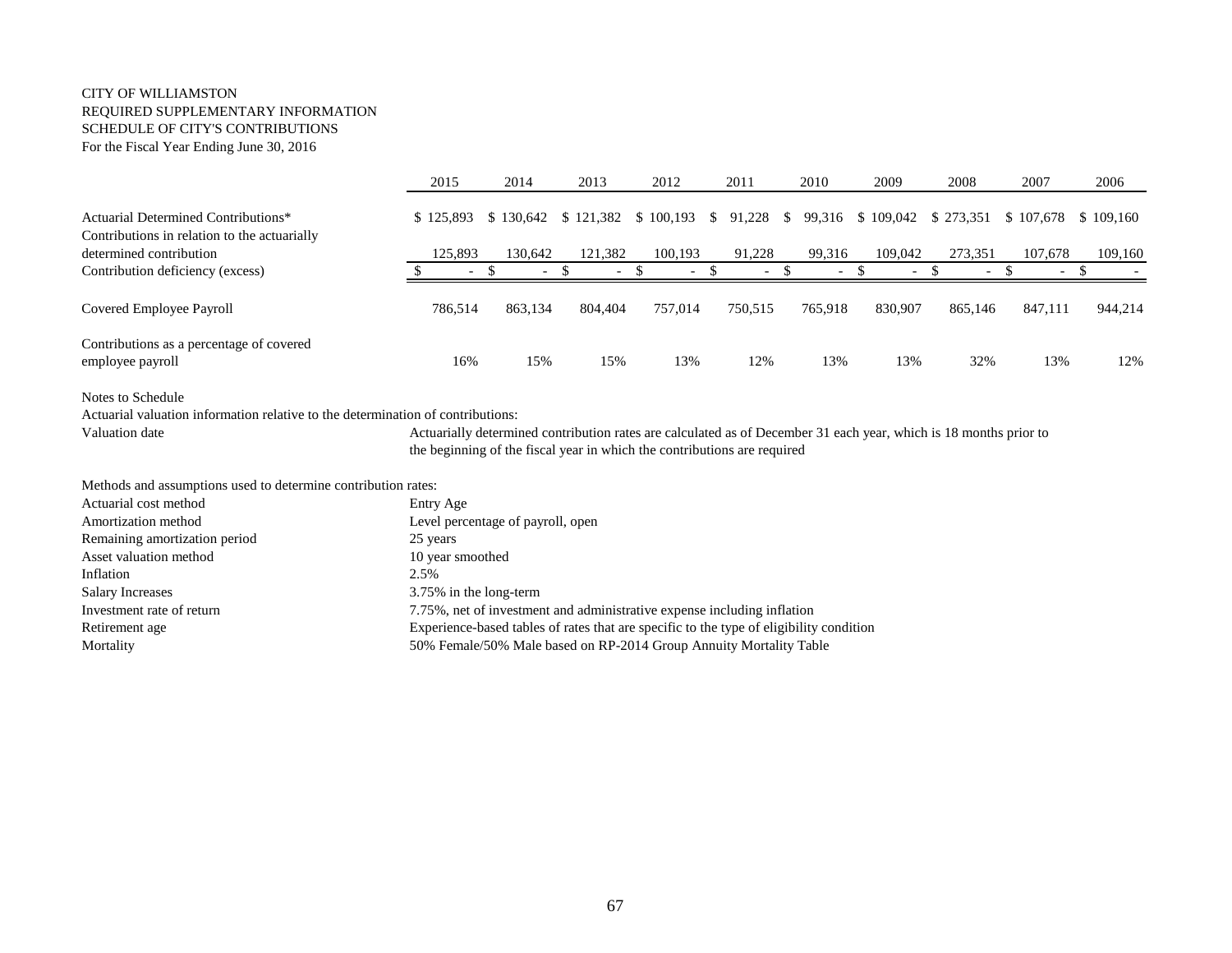# CITY OF WILLIAMSTON REQUIRED SUPPLEMENTARY INFORMATION SCHEDULE OF FUNDING PROGRESS - OTHER POST-EMPLOYMENT BENEFITS For the Fiscal Year Ending June 30, 2016

The schedule of funding progress is as follows:

|           |                                | Actuarial |     |           |        |               | UAAL as a  |
|-----------|--------------------------------|-----------|-----|-----------|--------|---------------|------------|
| Actuarial | Actuarial                      | Accrued   |     | Unfunded  |        |               | Percent of |
| Valuation | Value of                       | Liability |     | AAL       | Funded | Covered       | Covered    |
| Date      | Assets                         | (AAL)     |     | (UAAL)    | Ratio  | Payroll       | Payroll    |
|           |                                |           |     |           |        |               |            |
| 06/30/14  | \$<br>$\overline{\phantom{a}}$ | 2,251,814 | \$. | 2.251.814 | 0%     | \$<br>729,063 | 309%       |
| 06/30/15  | $\qquad \qquad \blacksquare$   | 1,883,602 |     | 1,883,602 | 0%     | 824,979       | 228%       |
| 06/30/16  | $\overline{\phantom{0}}$       | 1,369,973 |     | 1,369,973 | 0%     | 815,150       | 168%       |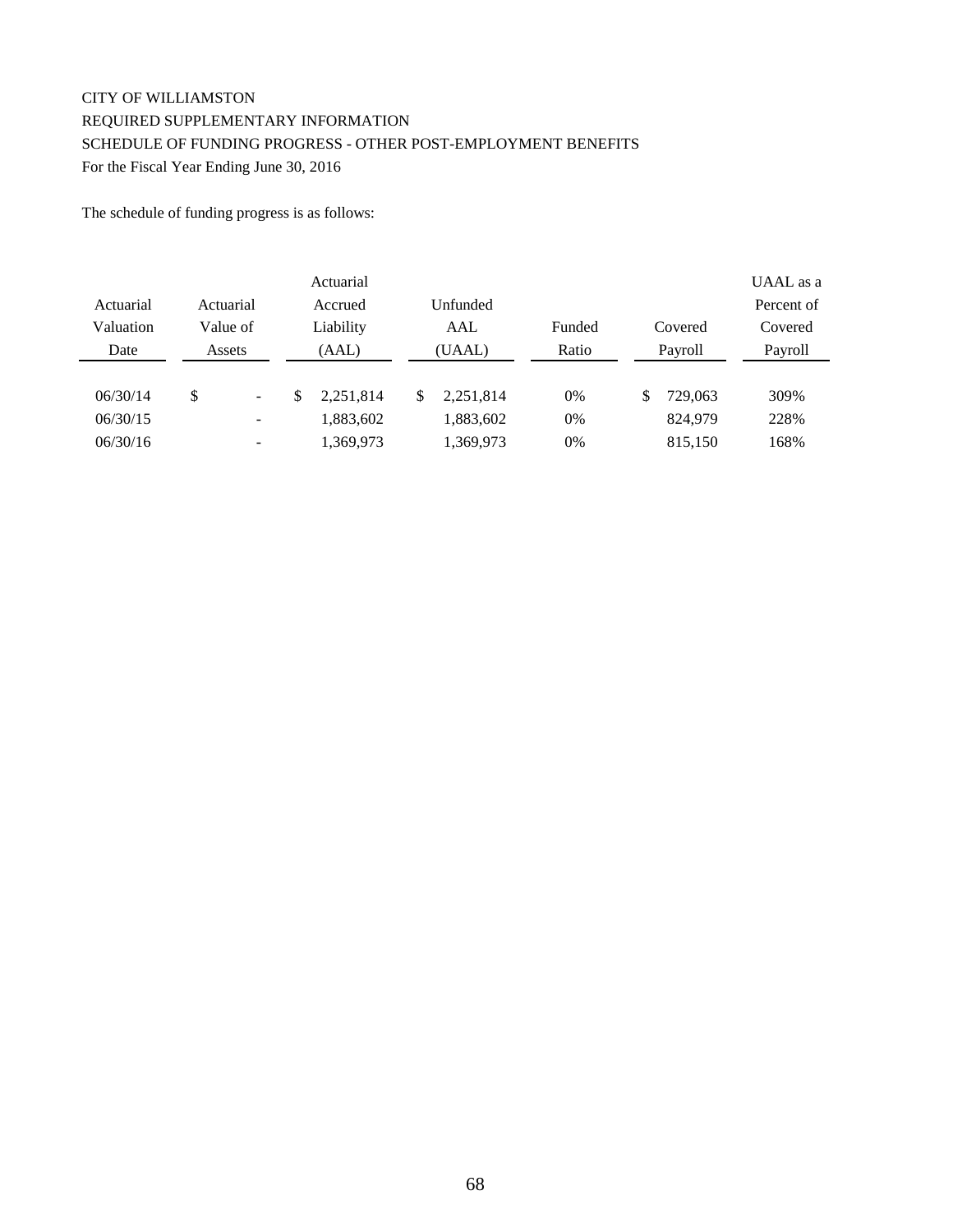# **CITY OF WILLIAMSTON EXHIBIT K REQUIRED SUPPLEMENTARY INFORMATION BUDGETARY COMPARISON SCHEDULE GENERAL FUND**

# **For the Fiscal Year Ended June 30, 2016**

|                                        | Original        | Amended         |                 | <b>Amended Budget</b><br>Positive |
|----------------------------------------|-----------------|-----------------|-----------------|-----------------------------------|
|                                        | <b>Budget</b>   | <b>Budget</b>   | Actual          | (Negative)                        |
| Revenues<br><b>Taxes and Penalties</b> | \$<br>1,478,000 | \$<br>1,478,000 | \$<br>1,503,946 | \$<br>25,946                      |
| Licenses and Permits                   | 49,750          | 49,750          | 64,232          | 14,482                            |
| <b>State Grants</b>                    | 337,350         | 337,350         | 335,326         | (2,024)                           |
| <b>Charges for Services</b>            | 10,550          | 14,850          | 12,039          | (2,811)                           |
| <b>Fines and Forfeitures</b>           | 4,500           | 4,500           | 7,629           | 3,129                             |
| <b>Interest and Rentals</b>            | 6,350           | 6,350           | 9,046           | 2,696                             |
| Other Revenue                          | 223,000         | 243,000         | 255,776         | 12,776                            |
| <b>Total Revenues</b>                  | 2,109,500       | 2,133,800       | 2,187,994       | 54,194                            |
| Expenditures                           |                 |                 |                 |                                   |
| Current                                |                 |                 |                 |                                   |
| <b>General Government</b>              | 910,250         | 883,975         | 794,725         | 89,250                            |
| <b>Public Safety</b>                   | 671,475         | 655,975         | 612,738         | 43,237                            |
| <b>Public Works</b>                    | 295,300         | 298,300         | 281,347         | 16,953                            |
| Community and Economic Development     | 68,750          | 102,250         | 96,669          | 5,581                             |
| <b>Recreation and Culture</b>          | 93,800          | 130,100         | 128,404         | 1,696                             |
| Capital Outlay                         | 47,500          | 57,500          | 54,597          | 2,903                             |
| <b>Total Expenditures</b>              | 2,087,075       | 2,128,100       | 1,968,480       | 159,620                           |
| <b>Excess of Revenues Over</b>         |                 |                 |                 |                                   |
| (Under) Expenditures                   | 22,425          | 5,700           | 219,514         | 213,814                           |
| Other Financing Sources (Uses)         |                 |                 |                 |                                   |
| Interfund Transfers (Out)              | (130,000)       | (130,000)       | (130,000)       |                                   |
| <b>Total Other Financing</b>           |                 |                 |                 |                                   |
| Sources (Uses)                         | (130,000)       | (130,000)       | (130,000)       |                                   |
| Net Change in Fund Balance             | (107, 575)      | (124,300)       | 89,514          | 213,814                           |
| Fund Balance--July 1, 2015             | 935,754         | 935,754         | 935,755         | (1)                               |
| Fund Balance--June 30, 2016            | \$<br>828,179   | \$<br>811,454   | \$<br>1,025,269 | \$<br>213,815                     |

Variance With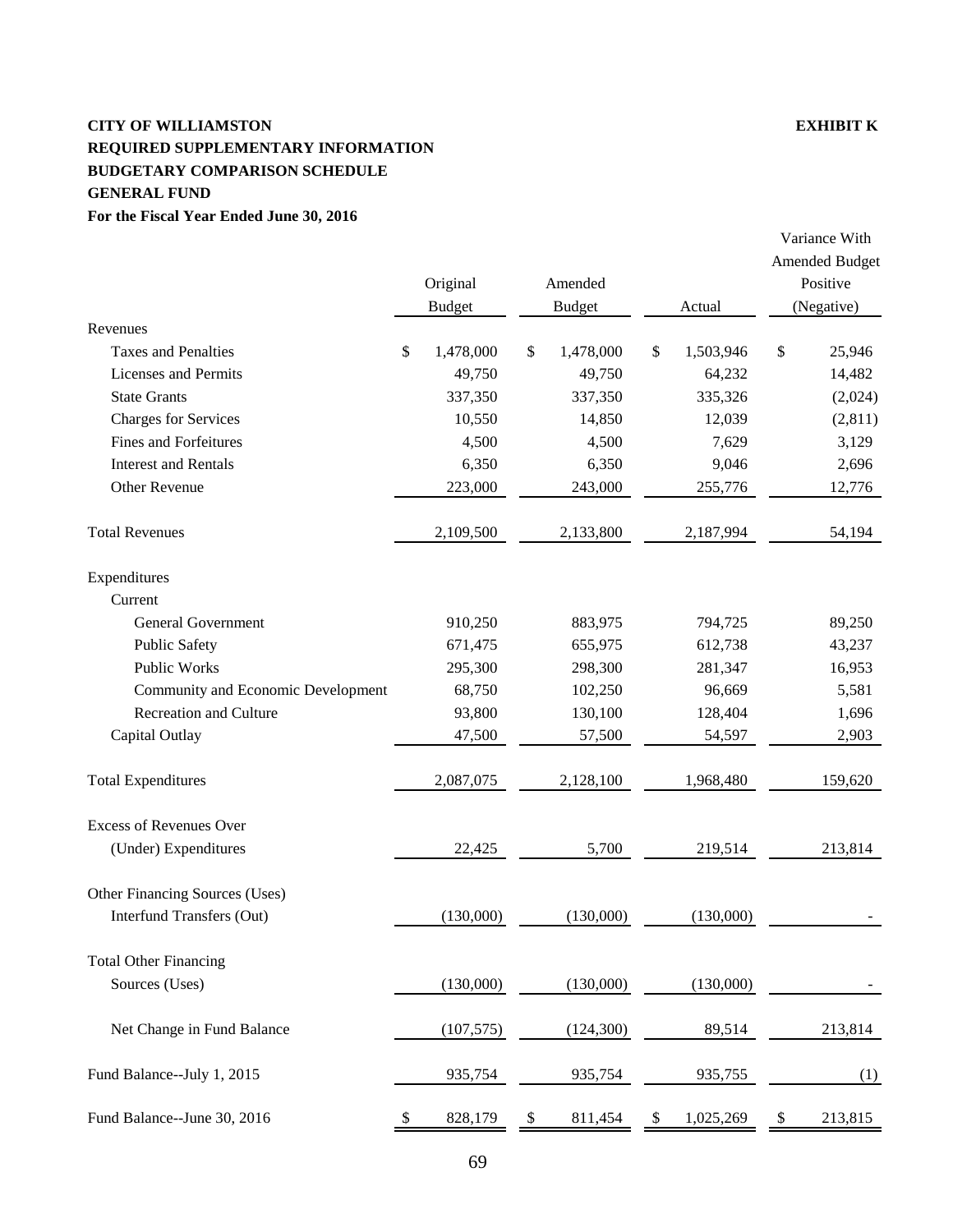# **CITY OF WILLIAMSTON EXHIBIT L REQUIRED SUPPLEMENTARY INFORMATION BUDGETARY COMPARISON SCHEDULE MAJOR STREET--MAJOR SPECIAL REVENUE FUND For the Fiscal Year Ended June 30, 2016**

|                                     |    | Original<br><b>Budget</b> |                           | Amended<br><b>Budget</b> |    | Actual     |        | Variance With<br><b>Amended Budget</b><br>Positive<br>(Negative) |
|-------------------------------------|----|---------------------------|---------------------------|--------------------------|----|------------|--------|------------------------------------------------------------------|
| Revenues                            |    |                           |                           |                          |    |            |        |                                                                  |
| <b>State Grants</b>                 |    |                           |                           |                          |    |            |        |                                                                  |
| <b>MTF Distributions</b>            | \$ | 187,200                   | \$                        | 187,200                  | \$ | 201,693    | $\$\,$ | 14,493                                                           |
| Metro Act                           |    | 10,000                    |                           | 10,000                   |    | 13,215     |        | 3,215                                                            |
| <b>Other State Grants</b>           |    | 5,510                     |                           | 5,510                    |    | 39,745     |        | 34,235                                                           |
| <b>Interest and Rentals</b>         |    |                           |                           |                          |    | 158        |        | 158                                                              |
| Other Revenue                       |    | 200                       |                           | 200                      |    |            |        | (200)                                                            |
| <b>Total Revenues</b>               |    | 202,910                   |                           | 202,910                  |    | 254,811    |        | 51,901                                                           |
| Expenditures                        |    |                           |                           |                          |    |            |        |                                                                  |
| <b>Public Works</b>                 |    |                           |                           |                          |    |            |        |                                                                  |
| Nonmotorized Transportation         |    | 15,100                    |                           | 15,100                   |    | 8,926      |        | 6,174                                                            |
| <b>Surface Maintenance</b>          |    | 57,400                    |                           | 57,400                   |    | 43,952     |        | 13,448                                                           |
| Sweeping/Flushing                   |    | 7,850                     |                           | 19,850                   |    | 15,230     |        | 4,620                                                            |
| <b>Bridge Maintenance</b>           |    | 4,700                     |                           | 4,700                    |    | 3,421      |        | 1,279                                                            |
| <b>Traffic Control</b>              |    | 17,700                    |                           | 18,700                   |    | 16,652     |        | 2,048                                                            |
| Winter Maintenance                  |    | 38,400                    |                           | 37,300                   |    | 22,197     |        | 15,103                                                           |
| Administration                      |    | 8,200                     |                           | 8,300                    |    | 8,220      |        | 80                                                               |
| Capital Outlay                      |    |                           |                           |                          |    |            |        |                                                                  |
| Preservation/Structual Improvements |    | 190,000                   |                           | 190,000                  |    | 153,156    |        | 36,844                                                           |
| <b>Total Expenditures</b>           |    | 339,350                   |                           | 351,350                  |    | 271,754    |        | 79,596                                                           |
| <b>Excess of Revenues Over</b>      |    |                           |                           |                          |    |            |        |                                                                  |
| (Under) Expenditures                |    | (136, 440)                |                           | (148, 440)               |    | (16, 943)  |        | 131,497                                                          |
| Other Financing Sources (Uses)      |    |                           |                           |                          |    |            |        |                                                                  |
| <b>Interfund Transfers In</b>       |    | 70,000                    |                           | 70,000                   |    | 68,712     |        | (1,288)                                                          |
| Interfund Transfers (Out)           |    | (154,700)                 |                           | (154,700)                |    | (154,700)  |        |                                                                  |
| <b>Total Other Financing</b>        |    |                           |                           |                          |    |            |        |                                                                  |
| Sources (Uses)                      |    | (84,700)                  |                           | (84,700)                 |    | (85,988)   |        | (1,288)                                                          |
| Net Change in Fund Balance          |    | (221, 140)                |                           | (233, 140)               |    | (102, 931) |        | 130,209                                                          |
| Fund Balance--July 1, 2015          |    | 283,823                   |                           | 283,823                  |    | 283,823    |        |                                                                  |
| Fund Balance--June 30, 2016         | \$ | 62,683                    | $\boldsymbol{\mathsf{S}}$ | 50,683                   | \$ | 180,892    | \$     | 130,209                                                          |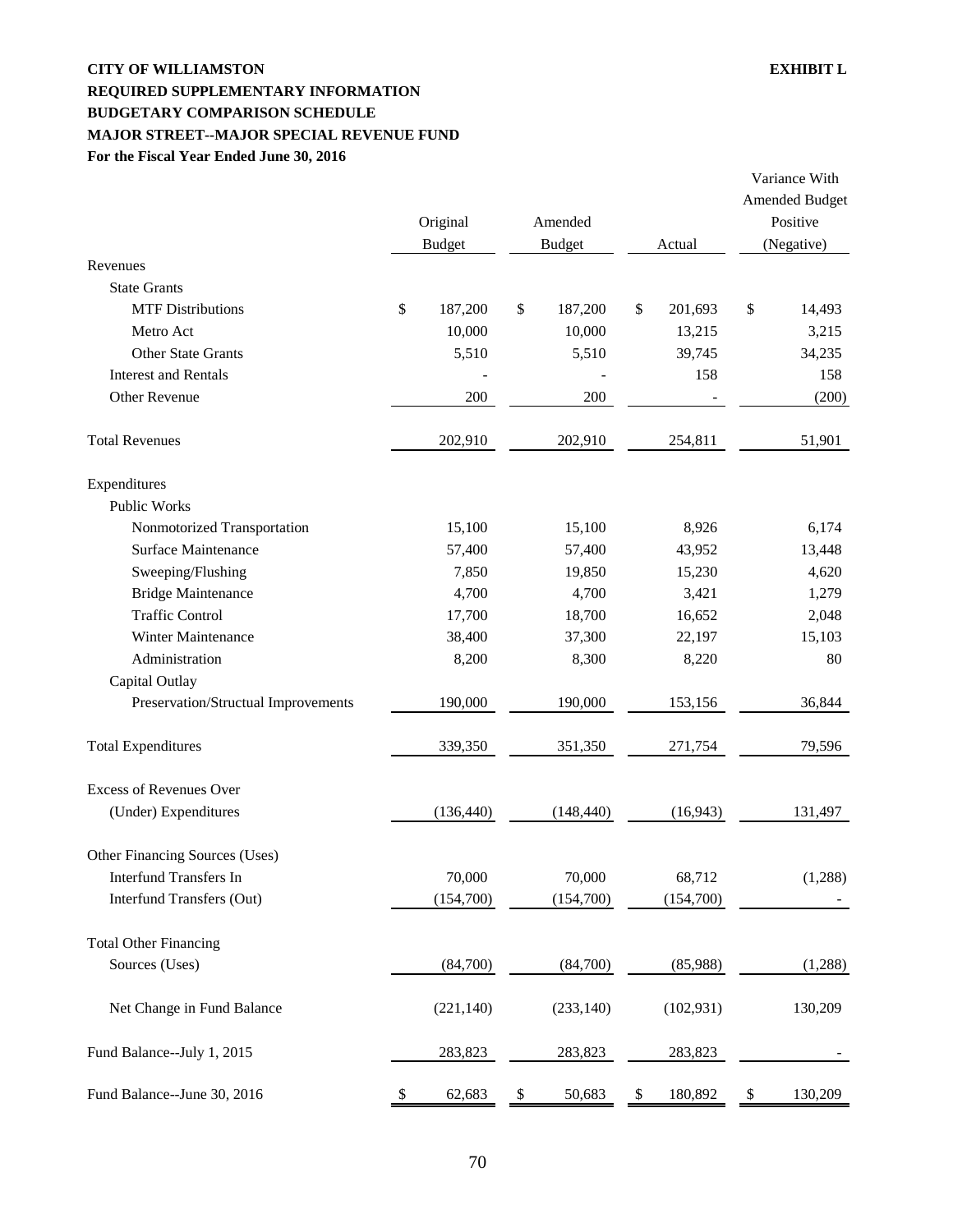# **CITY OF WILLIAMSTON EXHIBIT M REQUIRED SUPPLEMENTARY INFORMATION BUDGETARY COMPARISON SCHEDULE LOCAL STREET--MAJOR SPECIAL REVENUE FUND For the Fiscal Year Ended June 30, 2016**

|                                |    | Original<br><b>Budget</b> |      | Amended<br><b>Budget</b> | Actual       | <b>Amended Budget</b><br>Positive<br>(Negative) |        |  |
|--------------------------------|----|---------------------------|------|--------------------------|--------------|-------------------------------------------------|--------|--|
| Revenues                       |    |                           |      |                          |              |                                                 |        |  |
| <b>State Grants</b>            |    |                           |      |                          |              |                                                 |        |  |
| <b>MTF Distributions</b>       | \$ | 58,875                    | $\$$ | 58,875                   | \$<br>63,395 | \$                                              | 4,520  |  |
| <b>Interest and Rentals</b>    |    | 25                        |      | 25                       | 190          |                                                 | 165    |  |
| <b>Other Revenues</b>          |    | $50\,$                    |      | 50                       | 1,697        |                                                 | 1,647  |  |
| <b>Total Revenues</b>          |    | 58,950                    |      | 58,950                   | 65,282       |                                                 | 6,332  |  |
| Expenditures                   |    |                           |      |                          |              |                                                 |        |  |
| Public Works                   |    |                           |      |                          |              |                                                 |        |  |
| Nonmotorized Transportation    |    | 5,925                     |      | 11,925                   | 11,383       |                                                 | 542    |  |
| <b>Surface Maintenance</b>     |    | 56,000                    |      | 56,000                   | 41,891       |                                                 | 14,109 |  |
| Sweeping/Flushing              |    | 9,200                     |      | 9,200                    | 7,900        |                                                 | 1,300  |  |
| <b>Bridge Maintenance</b>      |    | 3,025                     |      | 3,025                    | 2,000        |                                                 | 1,025  |  |
| <b>Traffic Control</b>         |    | 13,700                    |      | 13,700                   | 10,057       |                                                 | 3,643  |  |
| Winter Maintenance             |    | 40,650                    |      | 39,650                   | 20,337       |                                                 | 19,313 |  |
| Administration                 |    | 8,050                     |      | 8,050                    | 7,973        |                                                 | 77     |  |
| <b>Total Expenditures</b>      |    | 136,550                   |      | 141,550                  | 101,541      |                                                 | 40,009 |  |
| <b>Excess of Revenues Over</b> |    |                           |      |                          |              |                                                 |        |  |
| (Under) Expenditures           |    | (77,600)                  |      | (82,600)                 | (36,259)     |                                                 | 46,341 |  |
| Other Financing Sources (Uses) |    |                           |      |                          |              |                                                 |        |  |
| <b>Interfund Transfers In</b>  |    | 60,000                    |      | 60,000                   | 60,000       |                                                 |        |  |
| <b>Total Other Financing</b>   |    |                           |      |                          |              |                                                 |        |  |
| Sources (Uses)                 |    | 60,000                    |      | 60,000                   | 60,000       |                                                 |        |  |
| Net Change in Fund Balance     |    | (17,600)                  |      | (22,600)                 | 23,741       |                                                 | 46,341 |  |
| Fund Balance--July 1, 2015     |    | 23,224                    |      | 23,224                   | 23,224       |                                                 |        |  |
| Fund Balance--June 30, 2016    | \$ | 5,624                     | \$   | 624                      | \$<br>46,965 | \$                                              | 46,341 |  |

Variance With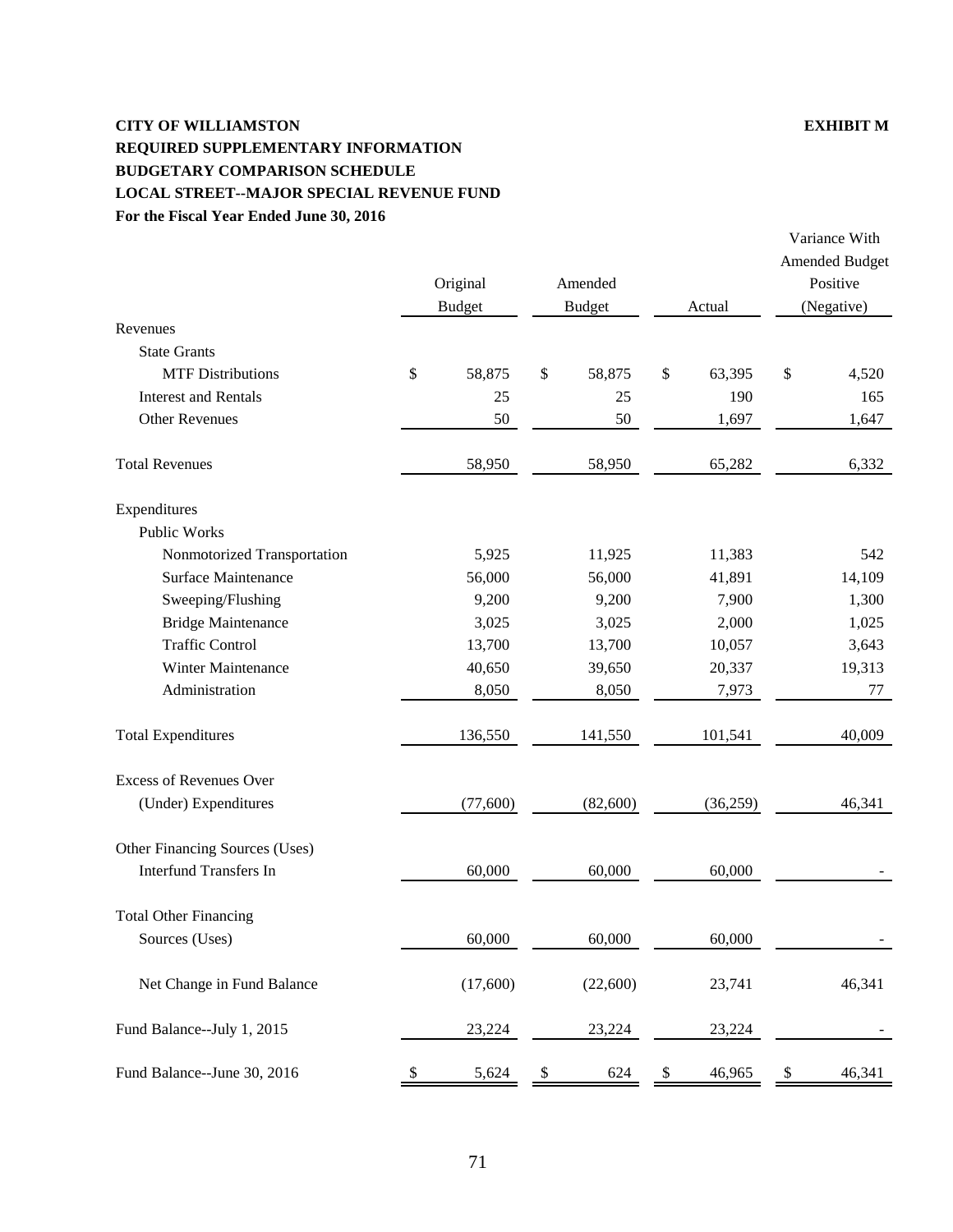# **CITY OF WILLIAMSTON EXHIBIT N COMBINING BALANCE SHEET NON-MAJOR GOVERNMENTAL FUNDS June 30, 2016**

|                                            |                                     | <b>DEBT SERVICE FUNDS</b>           |               |
|--------------------------------------------|-------------------------------------|-------------------------------------|---------------|
|                                            | 2003<br>Act 175<br><b>Bond Debt</b> | 2003<br>Act 342<br><b>Bond Debt</b> | Total         |
| <b>ASSETS</b>                              |                                     |                                     |               |
| Due From Other Funds--Primary Government   | $\$\$<br>279                        | 110,333<br>\$                       | \$ 110,612    |
| <b>Total Assets</b>                        | 279<br>\$                           | 110,333<br>\$                       | 110,612<br>\$ |
| <b>LIABILITIES AND FUND BALANCES</b>       |                                     |                                     |               |
| <b>Accounts Payable</b>                    | \$                                  | 110,333<br>\$.                      | 110,333<br>S  |
| <b>Total Liabilities</b>                   | $\mathcal{S}$                       | 110,333<br><sup>\$</sup>            | 110,333<br>S  |
| <b>Fund Balances</b>                       |                                     |                                     |               |
| <b>Restricted for Debt Service</b>         | 279                                 |                                     | 279           |
| <b>Total Fund Balances</b>                 | 279                                 |                                     | 279           |
| <b>Total Liabilities and Fund Balances</b> | 279<br>S                            | 110,333                             | 110,612<br>S  |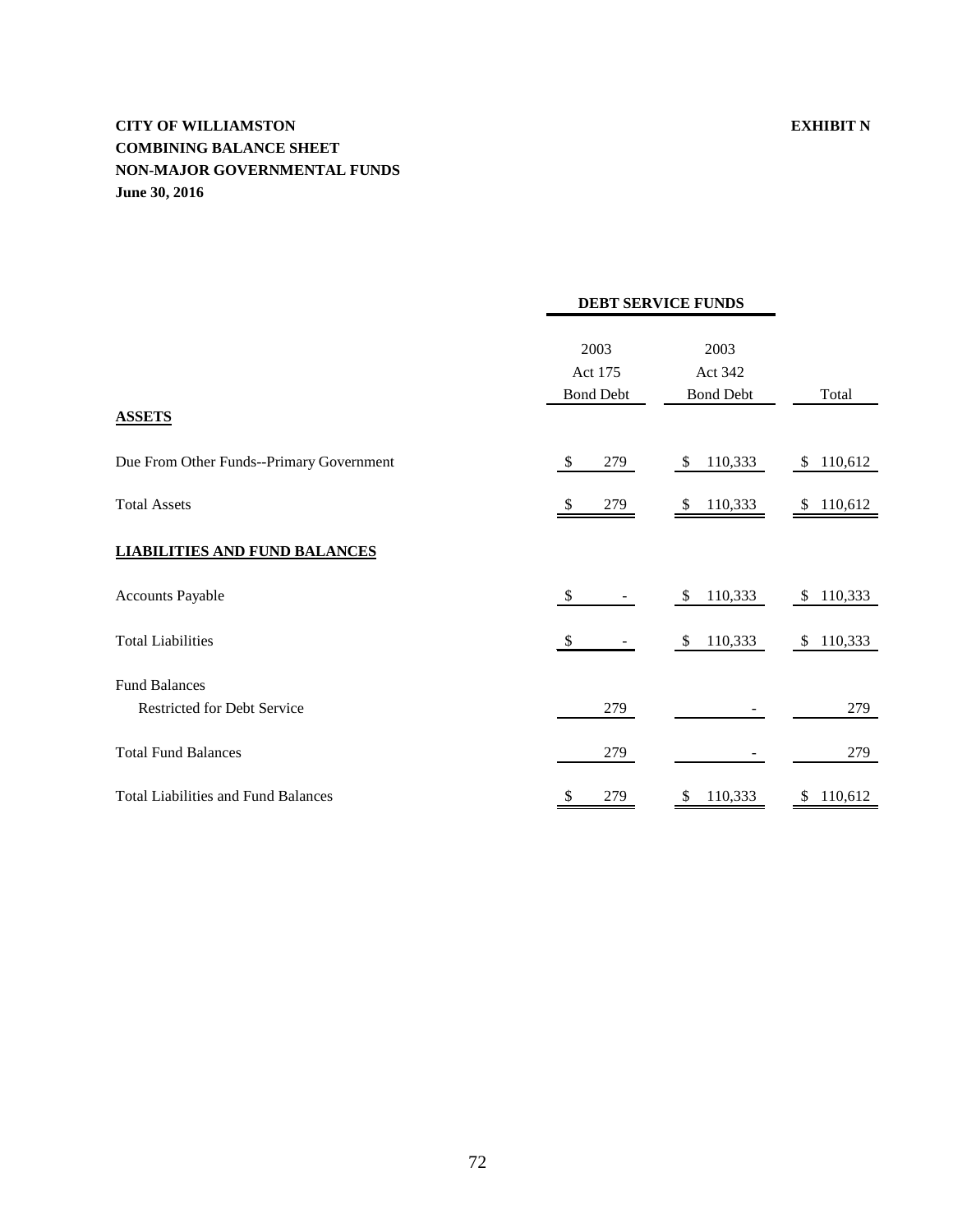# **CITY OF WILLIAMSTON EXHIBIT O COMBINING STATEMENT OF REVENUES, EXPENDITURES AND CHANGES IN FUND BALANCES NON-MAJOR GOVERNMENTAL FUNDS For the Fiscal Year Ended June 30, 2016**

|                                                                               |                                     | <b>DEBT</b><br><b>SERVICE FUNDS</b> |                           |
|-------------------------------------------------------------------------------|-------------------------------------|-------------------------------------|---------------------------|
|                                                                               | 2003<br>Act 175<br><b>Bond Debt</b> | 2003<br>Act 342<br><b>Bond Debt</b> | Total                     |
| <b>Total Revenues</b>                                                         | \$                                  | \$                                  | $\boldsymbol{\mathsf{S}}$ |
| Expenditures<br>Current<br>Principal<br><b>Interest and Fees</b>              | 20,000<br>3,960                     | 90,000<br>42,565                    | 110,000<br>46,525         |
| <b>Total Expenditures</b>                                                     | 23,960                              | 132,565                             | 156,525                   |
| Excess of Revenue Over (Under)<br>Expenditures                                | (23,960)                            | (132, 565)                          | (156, 525)                |
| Other Financing Sources (Uses)<br>Interfund Transfers In (Primary Government) | 24,000                              | 131,988                             | 155,988                   |
| <b>Total Other Financing</b><br>Sources (Uses)                                | 24,000                              | 131,988                             | 155,988                   |
| Net Change in Fund Balances                                                   | 40                                  | (577)                               | (537)                     |
| Fund Balance--July 1, 2015                                                    | 239                                 | 577                                 | 816                       |
| Fund Balance--June 30, 2016                                                   | \$<br>279                           | \$                                  | 279<br>\$                 |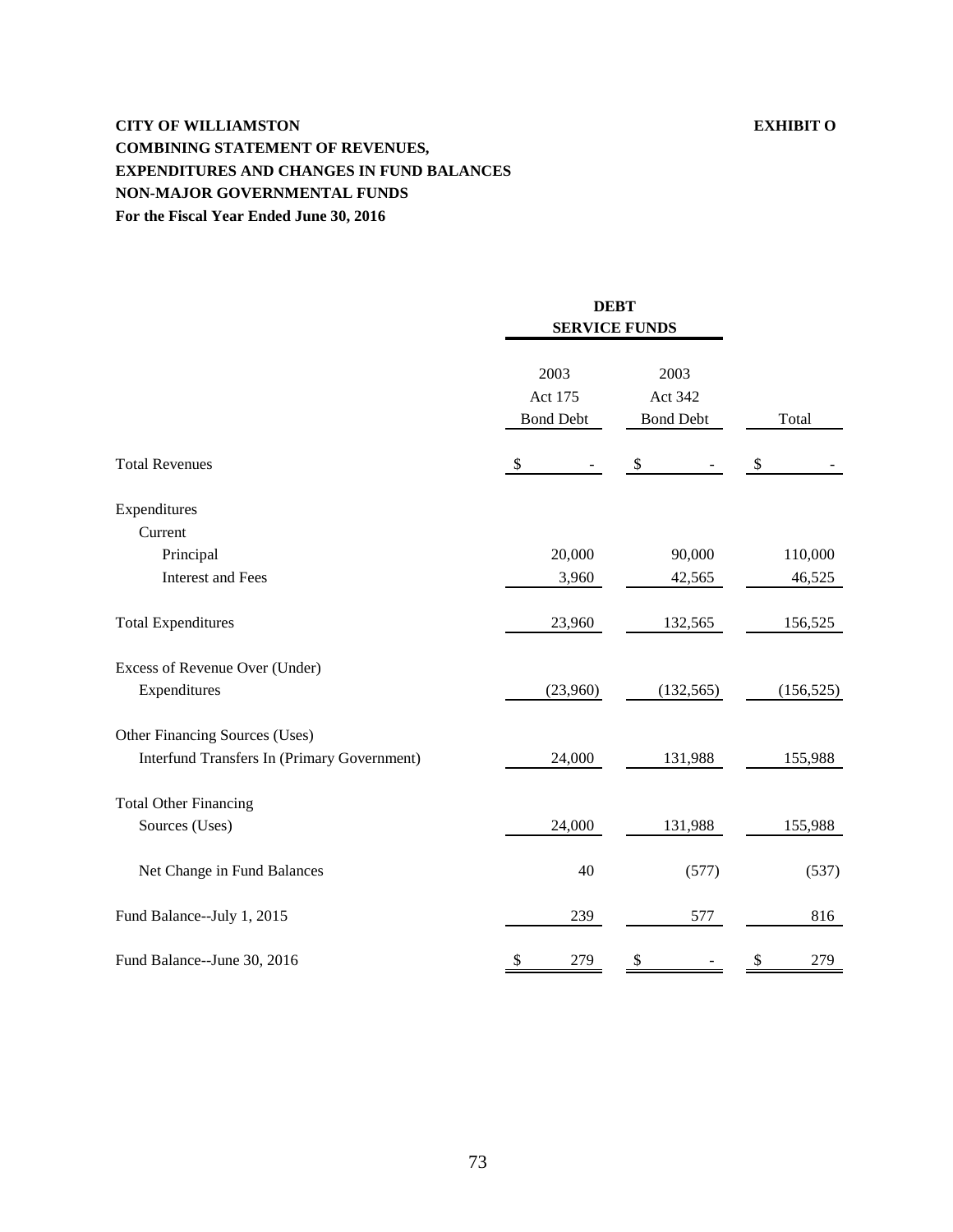## **CITY OF WILLIAMSTON EXHIBIT P SCHEDULE OF REVENUES BUDGET AND ACTUAL--GENERAL FUND For the Fiscal Year Ended June 30, 2016**

|                                                                                                                                                  |                                  | <b>BUDGETED AMOUNTS</b>               |                                         | Variance With<br><b>Amended Budget</b><br>Positive |
|--------------------------------------------------------------------------------------------------------------------------------------------------|----------------------------------|---------------------------------------|-----------------------------------------|----------------------------------------------------|
|                                                                                                                                                  | Original                         | Amended                               | Actual                                  | (Negative)                                         |
| <b>Taxes and Penalties</b><br><b>Current Property Taxes</b><br>Mobile Home Tax<br><b>Local Community Stabilization</b>                           | \$<br>1,404,000<br>500           | \$<br>1,404,000<br>500                | \$<br>1,403,277<br>374<br>17,065        | \$<br>(723)<br>(126)<br>17,065                     |
| Penalties and Interest on Taxes<br>Property Tax Administration Fees                                                                              | 10,000<br>63,500                 | 10,000<br>63,500                      | 17,461<br>65,769                        | 7,461<br>2,269                                     |
| <b>Total Taxes and Penalties</b>                                                                                                                 | 1,478,000                        | 1,478,000                             | 1,503,946                               | 25,946                                             |
| <b>Licenses and Permits</b><br>Cable Franchise Fee<br><b>Building Permits</b><br><b>Zoning Permits</b><br>Other Licenses and Permits             | 23,000<br>25,000<br>750<br>1,000 | 23,000<br>25,000<br>750<br>1,000      | 23,918<br>36,964<br>2,040<br>1,310      | 918<br>11,964<br>1,290<br>310                      |
| <b>Total Licenses and Permits</b>                                                                                                                | 49,750                           | 49,750                                | 64,232                                  | 14,482                                             |
| <b>State Grants</b><br><b>Liquor Licenses</b><br>Act 302 Officer Training<br><b>State Shared Revenue</b>                                         | 3,500<br>600<br>333,250          | 3,500<br>600<br>333,250               | 4,234<br>1,222<br>329,870               | 734<br>622<br>(3,380)                              |
| <b>Total State Grants</b>                                                                                                                        | 337,350                          | 337,350                               | 335,326                                 | (2,024)                                            |
| <b>Charges for Services</b><br><b>General Sales</b><br>Garbage Bag Sales<br>Farm Market Fees<br>Police Reports and Service Fees<br>Miscellaneous | 500<br>3,300<br>6,500<br>250     | 500<br>3,300<br>4,300<br>6,500<br>250 | 1,079<br>2,306<br>3,524<br>4,380<br>750 | 579<br>(994)<br>(776)<br>(2,120)<br>500            |
| <b>Total Charges for Services</b>                                                                                                                | 10,550                           | 14,850                                | 12,039                                  | (2,811)                                            |
| Fines and Forfeitures<br>Parking Fines and Civil Infractions<br><b>Total Fines and Forfeitures</b>                                               | 4,500<br>4,500                   | 4,500<br>4,500                        | 7,629<br>7,629                          | 3,129<br>3,129                                     |
| <b>Interest and Rentals</b><br><b>Interest Earned</b><br><b>Building Rental</b>                                                                  | 350<br>6,000                     | 350<br>6,000                          | 3,046<br>6,000                          | 2,696                                              |
| <b>Total Interest and Rentals</b>                                                                                                                | 6,350                            | 6,350                                 | 9,046                                   | 2,696                                              |
| Other Revenue<br>Donations<br><b>Administrative Reimbursements</b><br><b>Refunds and Reimbursements</b>                                          | 2,000<br>187,500<br>33,500       | 22,000<br>187,500<br>33,500           | 25,250<br>182,500<br>48,026             | 3,250<br>(5,000)<br>14,526                         |
| <b>Total Other Revenue</b>                                                                                                                       | 223,000                          | 243,000                               | 255,776                                 | 12,776                                             |
| <b>Total Revenues</b>                                                                                                                            | 2,109,500<br>\$                  | 2,133,800<br>\$                       | 2,187,994<br>\$                         | 54,194<br>\$                                       |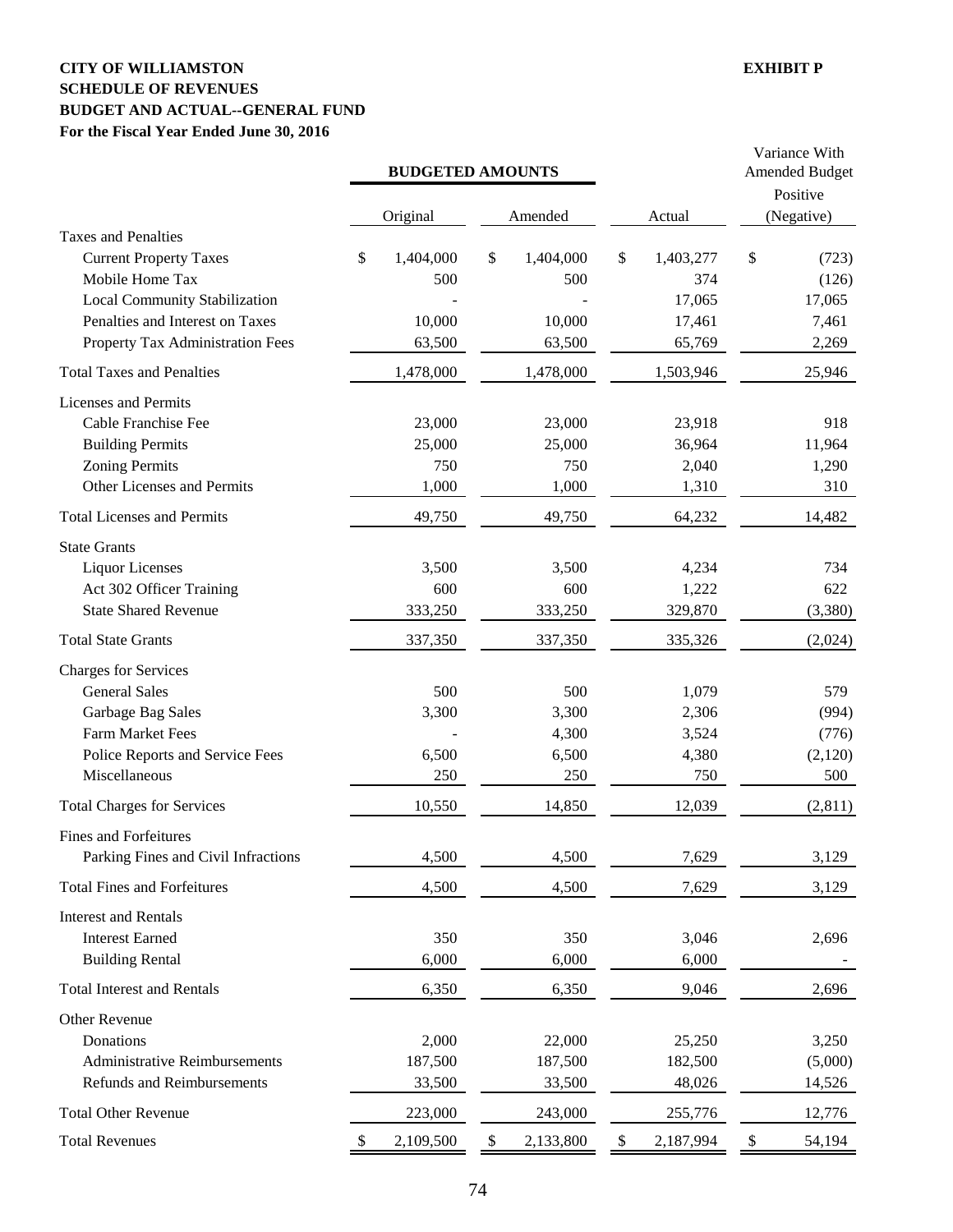## **CITY OF WILLIAMSTON EXHIBIT Q SCHEDULE OF EXPENDITURES AND OTHER USES--BY ACTIVITY BUDGET AND ACTUAL--GENERAL FUND For the Fiscal Year Ended June 30, 2016**

|                                                                | <b>BUDGETED AMOUNTS</b> |                 |                 | Variance With<br><b>Amended Budget</b><br>Positive |
|----------------------------------------------------------------|-------------------------|-----------------|-----------------|----------------------------------------------------|
| <b>General Government</b>                                      | Original                | Amended         | Actual          | (Negative)                                         |
| City Council                                                   | \$<br>28,750            | \$<br>23,750    | \$<br>22,060    | \$<br>1,690                                        |
| <b>City Manager</b>                                            | 142,950                 | 138,950         | 125,961         | 12,989                                             |
| Clerk                                                          | 106,400                 | 138,025         | 126,695         | 11,330                                             |
| Treasurer                                                      | 190,200                 | 144,500         | 130,420         | 14,080                                             |
| Assessor                                                       | 60,000                  | 60,000          | 59,635          | 365                                                |
| Elections                                                      | 8,200                   | 10,500          | 8,971           | 1,529                                              |
| <b>Buildings and Grounds</b>                                   | 282,000                 | 275,500         | 231,016         | 44,484                                             |
| Attorney                                                       | 59,000                  | 59,000          | 56,433          | 2,567                                              |
| Cemetery Board                                                 | 15,000                  | 15,000          | 15,000          |                                                    |
| Wheatfield Township 425 Revenue Sharing                        | 17,750                  | 18,750          | 18,534          | 216                                                |
| <b>Total General Government</b>                                | 910,250                 | 883,975         | 794,725         | 89,250                                             |
| <b>Public Safety</b>                                           |                         |                 |                 |                                                    |
| Police                                                         | 612,975                 | 612,975         | 578,855         | 34,120                                             |
| <b>Building Department</b>                                     | 58,000<br>500           | 42,500          | 33,383<br>500   | 9,117                                              |
| <b>Ingham County Hazmat Team</b><br><b>Total Public Safety</b> | 671,475                 | 500<br>655,975  | 612,738         | 43,237                                             |
|                                                                |                         |                 |                 |                                                    |
| Public Works                                                   |                         |                 |                 |                                                    |
| Department of Public Works                                     | 80,600                  | 80,600          | 73,599          | 7,001                                              |
| <b>Street Lighting</b>                                         | 72,000                  | 72,000          | 66,753          | 5,247                                              |
| <b>City Tree Service</b><br><b>Tobias Drain Assessment</b>     | 69,200<br>73,500        | 72,200          | 69,873          | 2,327<br>2,378                                     |
|                                                                |                         | 73,500          | 71,122          |                                                    |
| <b>Total Public Works</b>                                      | 295,300                 | 298,300         | 281,347         | 16,953                                             |
| Community and Economic Development                             |                         |                 |                 |                                                    |
| Planning Commission                                            | 35,250                  | 52,250          | 49,771          | 2,479                                              |
| Community and Economic Development Administration              | 33,500                  | 50,000          | 46,898          | 3,102                                              |
| <b>Total Community and Economic Development</b>                | 68,750                  | 102,250         | 96,669          | 5,581                                              |
| <b>Recreation and Culture</b><br>Parks and Recreation          | 93,800                  | 123,300         | 123,259         | 41                                                 |
| Farmer's Market                                                |                         | 6,800           | 5,145           | 1,655                                              |
| <b>Total Recreation and Culture</b>                            | 93,800                  | 130,100         | 128,404         | 1,696                                              |
|                                                                |                         |                 |                 |                                                    |
| Capital Outlay                                                 |                         |                 |                 |                                                    |
| New Equipment                                                  | 47,500                  | 57,500          | 54,597          | 2,903                                              |
| <b>Total Capital Outlay</b>                                    | 47,500                  | 57,500          | 54,597          | 2,903                                              |
| Other Financing Uses                                           |                         |                 |                 |                                                    |
| <b>Local Street Fund</b>                                       | 70,000                  | 70,000          | 70,000          |                                                    |
| <b>Equipment Fund</b>                                          | 60,000                  | 60,000          | 60,000          |                                                    |
| <b>Total Other Financing Uses</b>                              | 130,000                 | 130,000         | 130,000         |                                                    |
| Total Expenditures and Other Financing Uses                    | \$<br>2,217,075         | \$<br>2,258,100 | \$<br>2,098,480 | \$<br>159,620                                      |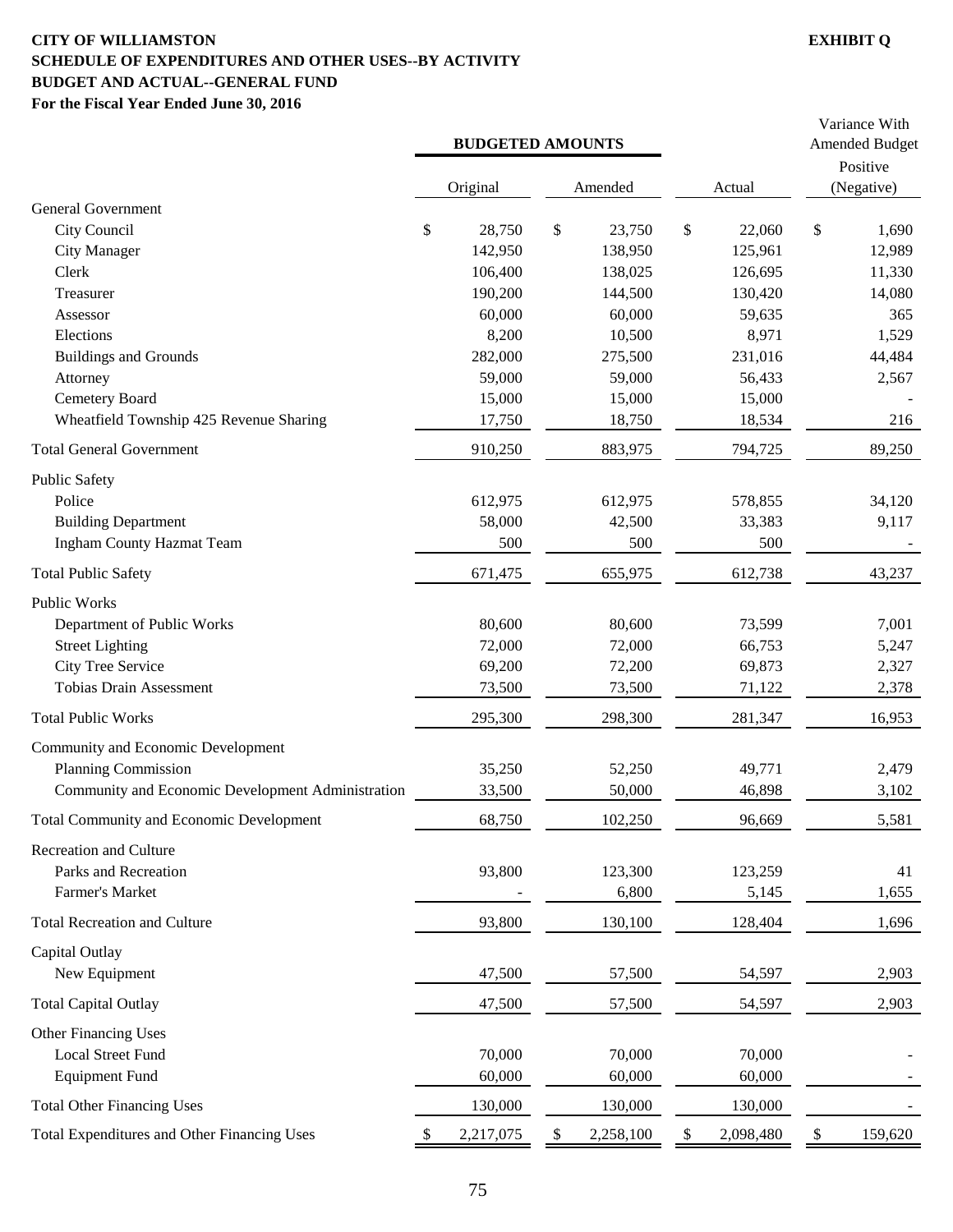# **CITY OF WILLIAMSTON EXHIBIT R GOVERNMENTAL FUND BALANCE SHEET STATEMENT OF NET POSITION ECONOMIC DEVELOPMENT CORPORATION June 30, 2016**

|                                                                      | Modified<br>Accrual    | Full<br>Accrual |                          | Statement<br>of Net |                  |
|----------------------------------------------------------------------|------------------------|-----------------|--------------------------|---------------------|------------------|
| <b>ASSETS</b>                                                        | <b>Basis</b>           |                 | Adjustments              |                     | Position         |
| <b>Current Assets</b>                                                |                        |                 |                          |                     |                  |
| Cash<br>Investments                                                  | \$<br>27,923<br>45,135 | \$              | $\overline{\phantom{a}}$ | $\$$                | 27,923<br>45,135 |
| <b>Total Assets</b>                                                  | \$<br>73,058           |                 |                          |                     | 73,058           |
| <b>LIABILITIES</b>                                                   |                        |                 |                          |                     |                  |
| <b>Current Liabilities</b><br>Due to Other Funds--Primary Government | \$                     |                 |                          |                     |                  |
| <b>Total Liabilities</b>                                             |                        |                 |                          |                     |                  |
| <b>FUND BALANCE/NET POSITION</b>                                     |                        |                 |                          |                     |                  |
| Fund Balance--Restricted                                             | 73,058                 |                 | (73,058)                 |                     |                  |
| <b>Total Fund Balance</b>                                            | 73,058                 |                 | (73,058)                 |                     |                  |
| <b>Total Liabilities and Fund Balance</b>                            | \$<br>73,058           |                 |                          |                     |                  |
| Net Position<br>Restricted for Economic Development Programs         |                        |                 | 73,058                   |                     | 73,058           |
| <b>Total Net Position</b>                                            |                        | \$              | 73,058                   | \$                  | 73,058           |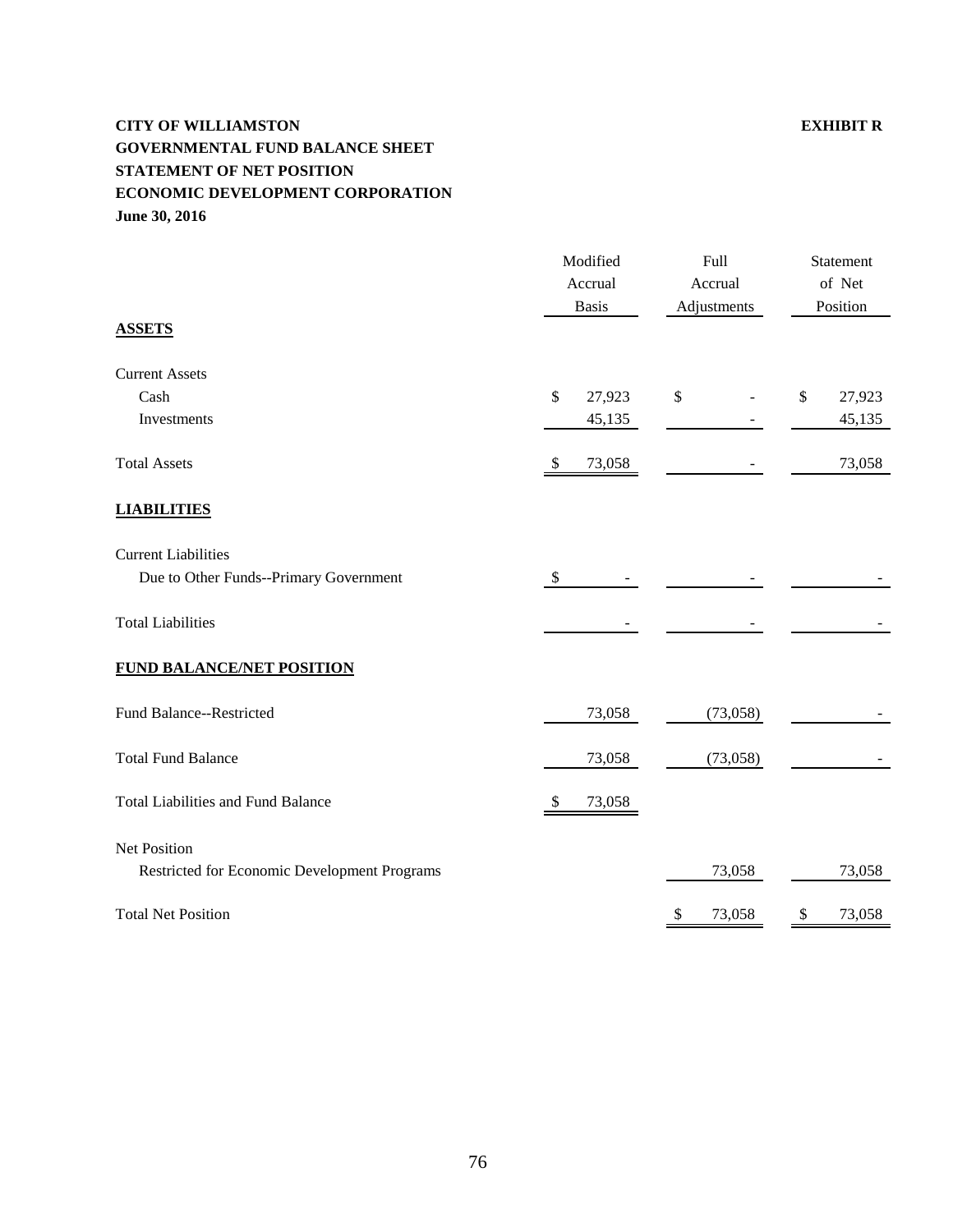# **CITY OF WILLIAMSTON EXHIBIT S STATEMENT OF GOVERNMENTAL FUND REVENUE, EXPENDITURES AND CHANGES IN FUND BALANCE STATEMENT OF ACTIVITIES ECONOMIC DEVELOPMENT CORPORATION For the Fiscal Year Ended June 30, 2016**

|                                                                    | Modified     | Full        | Statement  |
|--------------------------------------------------------------------|--------------|-------------|------------|
|                                                                    | Accrual      | Accrual     | of         |
|                                                                    | <b>Basis</b> | Adjustments | Activities |
| Revenue                                                            |              |             |            |
| <b>Interest and Rents</b>                                          | 154<br>\$.   | \$          | \$<br>154  |
| <b>Total Revenue</b>                                               | 154          |             | 154        |
| Expenditures                                                       |              |             |            |
| Community and Economic Development                                 | 3,770        |             | 3,770      |
| <b>Total Expenditures</b>                                          | 3,770        |             | 3,770      |
| Excess of Revenue Over (Under) Expenditures/Change in Net Position | (3,616)      |             | (3,616)    |
| Fund Balance/Net Position--Beginning of Year                       | 76,674       |             | 76,674     |
| Fund Balance/Net Position--End of Year                             | 73,058       |             | 73,058     |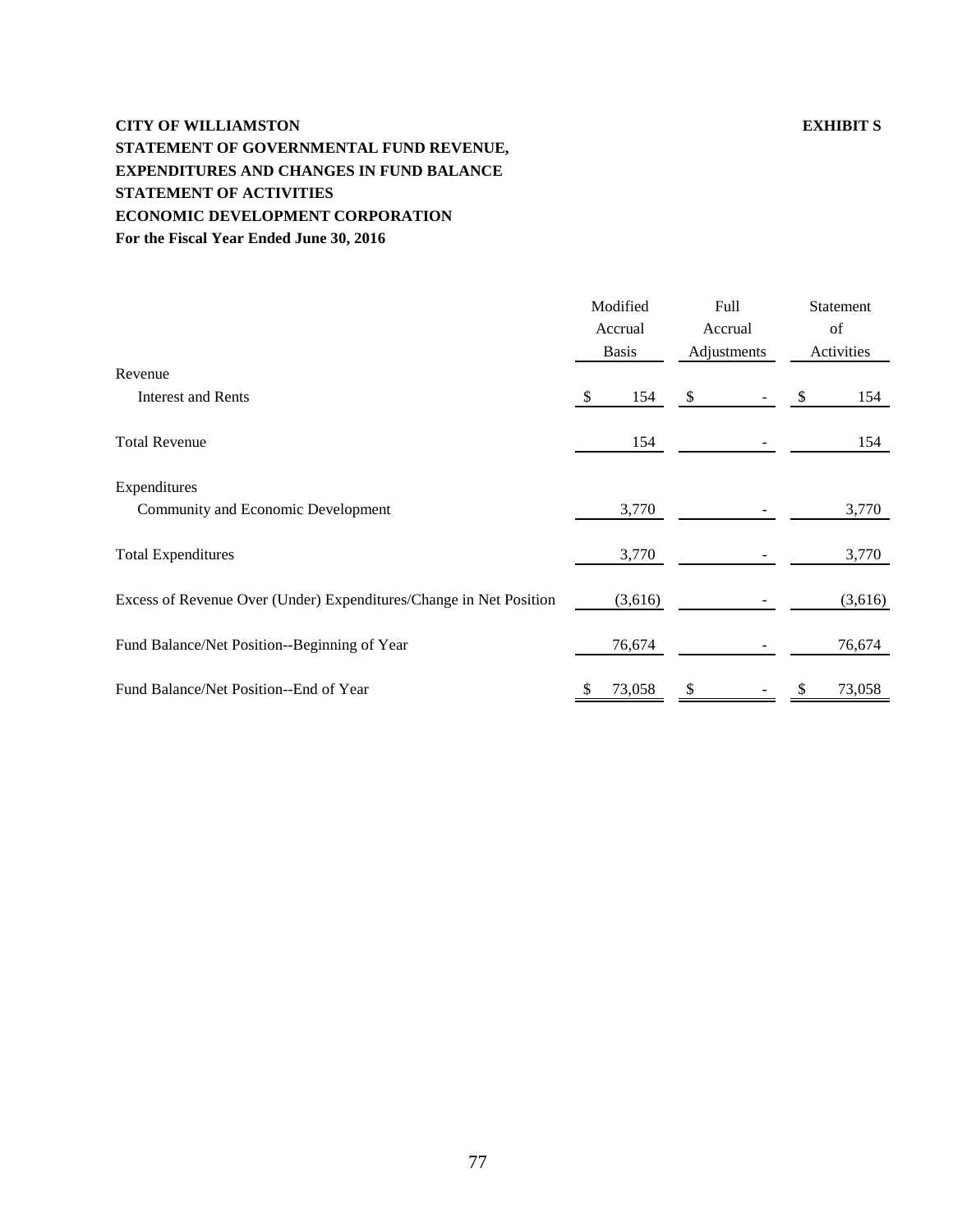# **CITY OF WILLIAMSTON EXHIBIT T GOVERNMENTAL FUND BALANCE SHEET STATEMENT OF NET POSITION TAX INCREMENT FINANCE AUTHORITY 2A June 30, 2016**

| <b>ASSETS</b>                              | Modified<br>Accrual<br><b>Basis</b> | Full<br>Accrual<br>Adjustments      | Statement<br>of Net<br>Position |
|--------------------------------------------|-------------------------------------|-------------------------------------|---------------------------------|
| <b>Current Assets</b>                      |                                     |                                     |                                 |
| Cash                                       | \$<br>6,536                         | \$                                  | \$<br>6,536                     |
| Due From Other Funds--Primary Government   | 170                                 |                                     | 170                             |
| <b>Total Current Assets</b>                | 6,706                               |                                     | 6,706                           |
| <b>Noncurrent Assets</b>                   |                                     |                                     |                                 |
| Capital Assets--Depreciating               |                                     | 33,526                              | 33,526                          |
| <b>Total Noncurrent Assets</b>             |                                     | 33,526                              | 33,526                          |
| <b>Total Assets</b>                        | 6,706<br>\$                         | 33,526                              | 40,232                          |
| <b>LIABILITIES</b>                         |                                     |                                     |                                 |
| <b>Total Liabilities</b>                   | \$                                  |                                     |                                 |
| <b>FUND BALANCE/NET POSITION</b>           |                                     |                                     |                                 |
| Fund Balance--Restricted                   | 6,706                               | (6,706)                             |                                 |
| <b>Total Fund Balance</b>                  | 6,706                               | (6,706)                             |                                 |
| <b>Total Liabilities and Fund Balance</b>  | 6,706<br>S                          |                                     |                                 |
| Net Position                               |                                     |                                     |                                 |
| Net Investment in Capital Assets           |                                     | 33,526                              | 33,526                          |
| Restricted for Tax Increment Finance Plans |                                     | 6,706                               | 6,706                           |
| <b>Total Net Position</b>                  |                                     | $\boldsymbol{\mathsf{S}}$<br>40,232 | \$<br>40,232                    |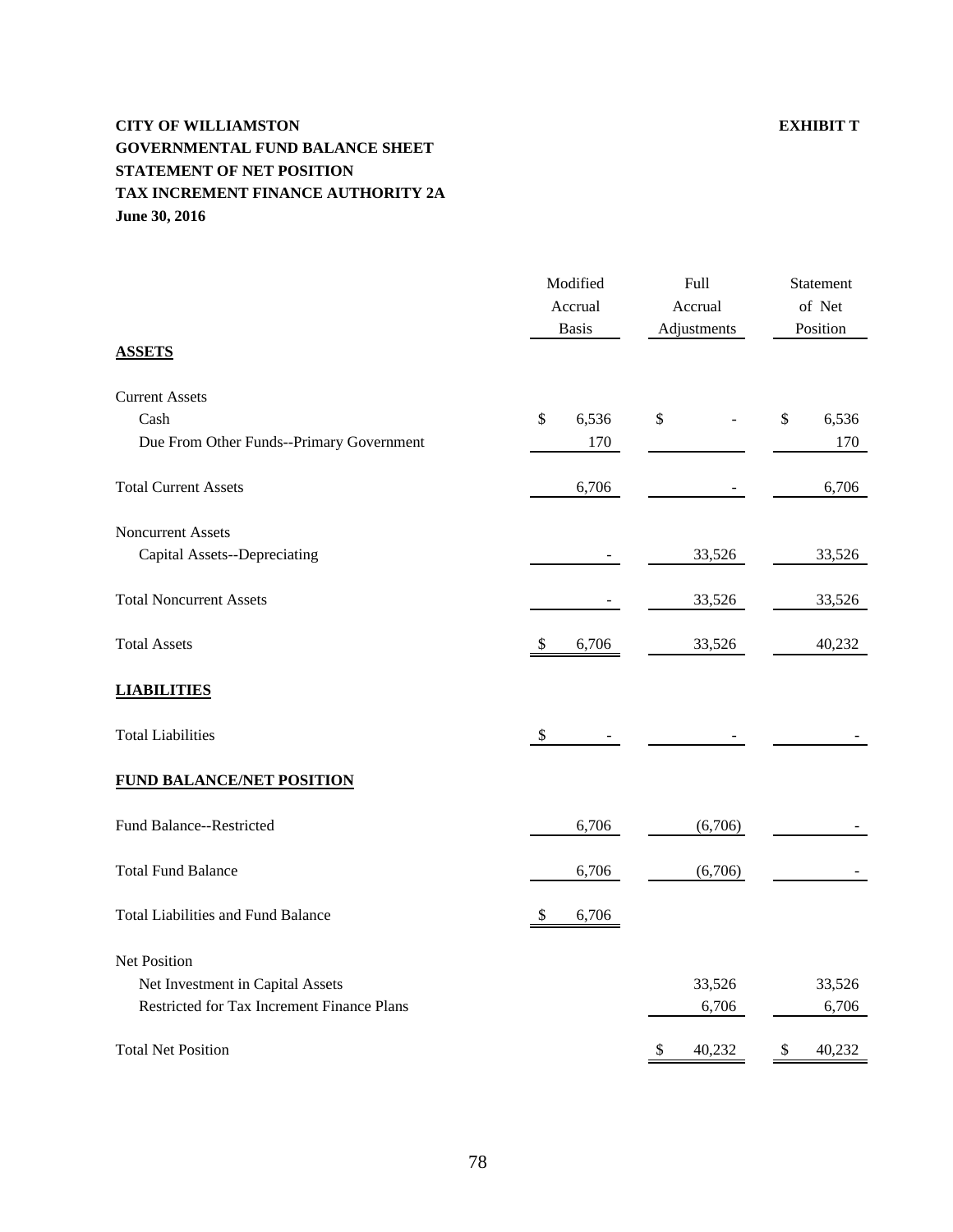# **CITY OF WILLIAMSTON EXHIBIT U STATEMENT OF GOVERNMENTAL FUND REVENUE, EXPENDITURES AND CHANGES IN FUND BALANCE STATEMENT OF ACTIVITIES TAX INCREMENT FINANCE AUTHORITY 2A For the Fiscal Year Ended June 30, 2016**

|                                                                    | Modified     | Full                      | Statement  |  |
|--------------------------------------------------------------------|--------------|---------------------------|------------|--|
|                                                                    | Accrual      | Accrual                   | of         |  |
|                                                                    | <b>Basis</b> | Adjustments               | Activities |  |
| Revenue                                                            |              |                           |            |  |
| <b>Interest and Rents</b>                                          | 31<br>-S     | $\boldsymbol{\mathsf{S}}$ | 31<br>\$   |  |
| <b>Total Revenue</b>                                               | 31           |                           | 31         |  |
| Expenditures                                                       |              |                           |            |  |
| Community and Economic Development                                 | 14,989       | 1,863                     | 16,852     |  |
| <b>Total Expenditures</b>                                          | 14,989       | 1,863                     | 16,852     |  |
| Excess of Revenue Over (Under) Expenditures/Change in Net Position | (14,958)     | (1, 863)                  | (16, 821)  |  |
| Fund Balance/Net Position--Beginning of Year                       | 21,664       | 35,389                    | 57,053     |  |
| Fund Balance/Net Position--End of Year                             | 6,706        | 33,526                    | 40,232     |  |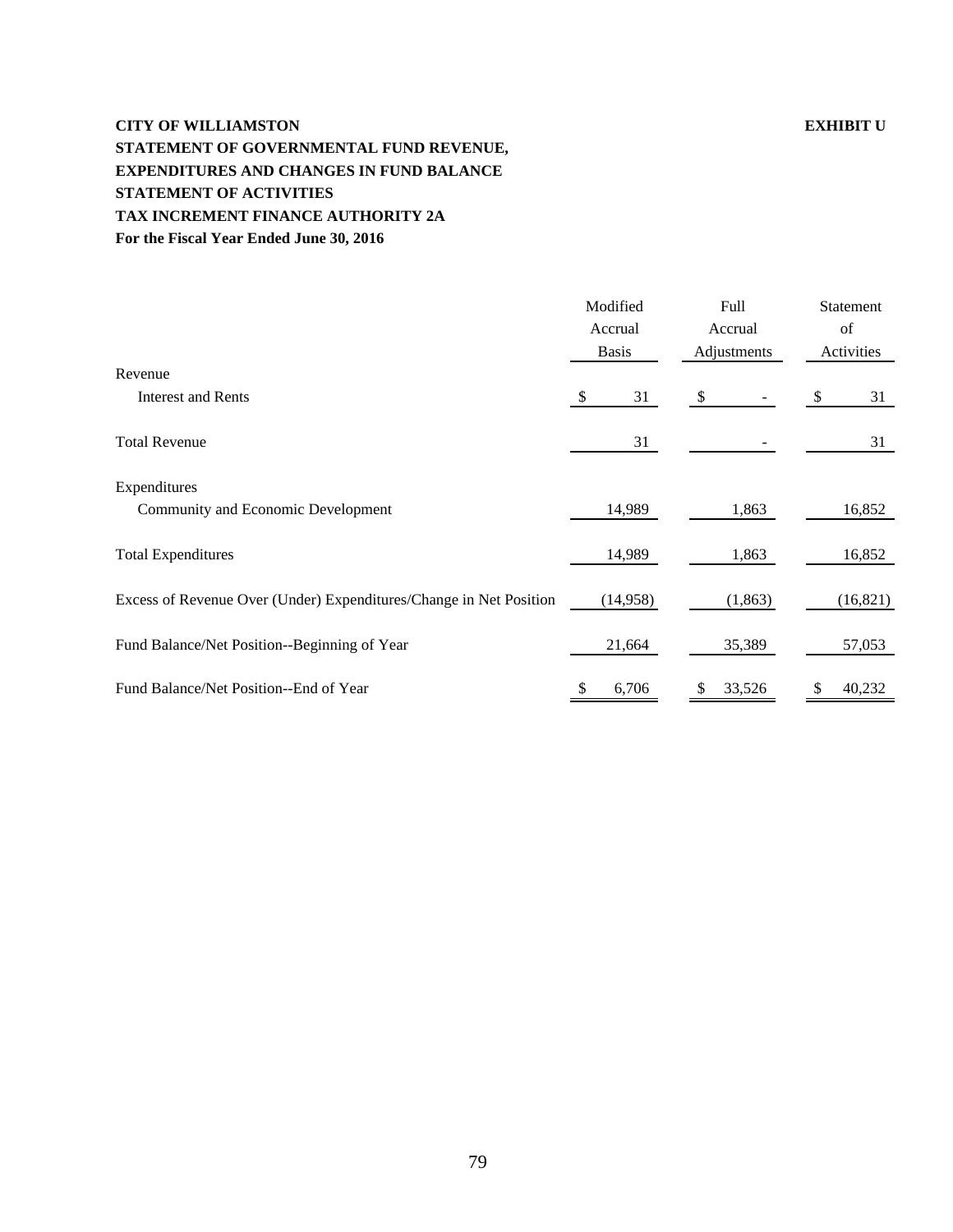# **CITY OF WILLIAMSTON EXHIBIT V GOVERNMENTAL FUND BALANCE SHEET STATEMENT OF NET POSITION TAX INCREMENT FINANCE AUTHORITY 2B June 30, 2016**

| Modified<br>Accrual<br><b>Basis</b>        |                          | Full<br>Accrual<br>Adjustments         | Statement<br>of Net<br>Position |  |
|--------------------------------------------|--------------------------|----------------------------------------|---------------------------------|--|
| <b>ASSETS</b>                              |                          |                                        |                                 |  |
| <b>Current Assets</b>                      |                          |                                        |                                 |  |
| Cash                                       | \$<br>241,515            | \$                                     | \$<br>241,515                   |  |
| Investments                                | 706,850                  |                                        | 706,850                         |  |
| <b>Total Current Assets</b>                | 948,365                  |                                        | 948,365                         |  |
| Noncurrent Assets                          |                          |                                        |                                 |  |
| Capital Assets--Nondepreciating            |                          | 265,828                                | 265,828                         |  |
| Capital Assets--Depreciating               |                          | 479,695                                | 479,695                         |  |
| <b>Total Noncurrent Assets</b>             |                          | 745,523                                | 745,523                         |  |
| <b>Total Assets</b>                        | 948,365<br><sup>\$</sup> | 745,523                                | 1,693,888                       |  |
| <b>LIABILITIES</b>                         |                          |                                        |                                 |  |
| <b>Current Liabilities</b>                 |                          |                                        |                                 |  |
| <b>Accounts Payable</b>                    | \$<br>298                |                                        | 298                             |  |
| Due to Other Funds--Primary Government     | 4,189                    |                                        | 4,189                           |  |
| <b>Total Liabilities</b>                   | 4,487                    |                                        | 4,487                           |  |
| FUND BALANCE/NET POSITION                  |                          |                                        |                                 |  |
| Fund Balance--Restricted                   | 943,878                  | (943, 878)                             |                                 |  |
| <b>Total Fund Balance</b>                  | 943,878                  | (943, 878)                             |                                 |  |
| <b>Total Liabilities and Fund Balance</b>  | 948,365<br>\$            |                                        |                                 |  |
| <b>Net Position</b>                        |                          |                                        |                                 |  |
| Net Investment in Capital Assets           |                          | 745,523                                | 745,523                         |  |
| Restricted for Tax Increment Finance Plans |                          | 943,878                                | 943,878                         |  |
| <b>Total Net Position</b>                  |                          | 1,689,401<br>$\boldsymbol{\mathsf{S}}$ | 1,689,401<br>\$                 |  |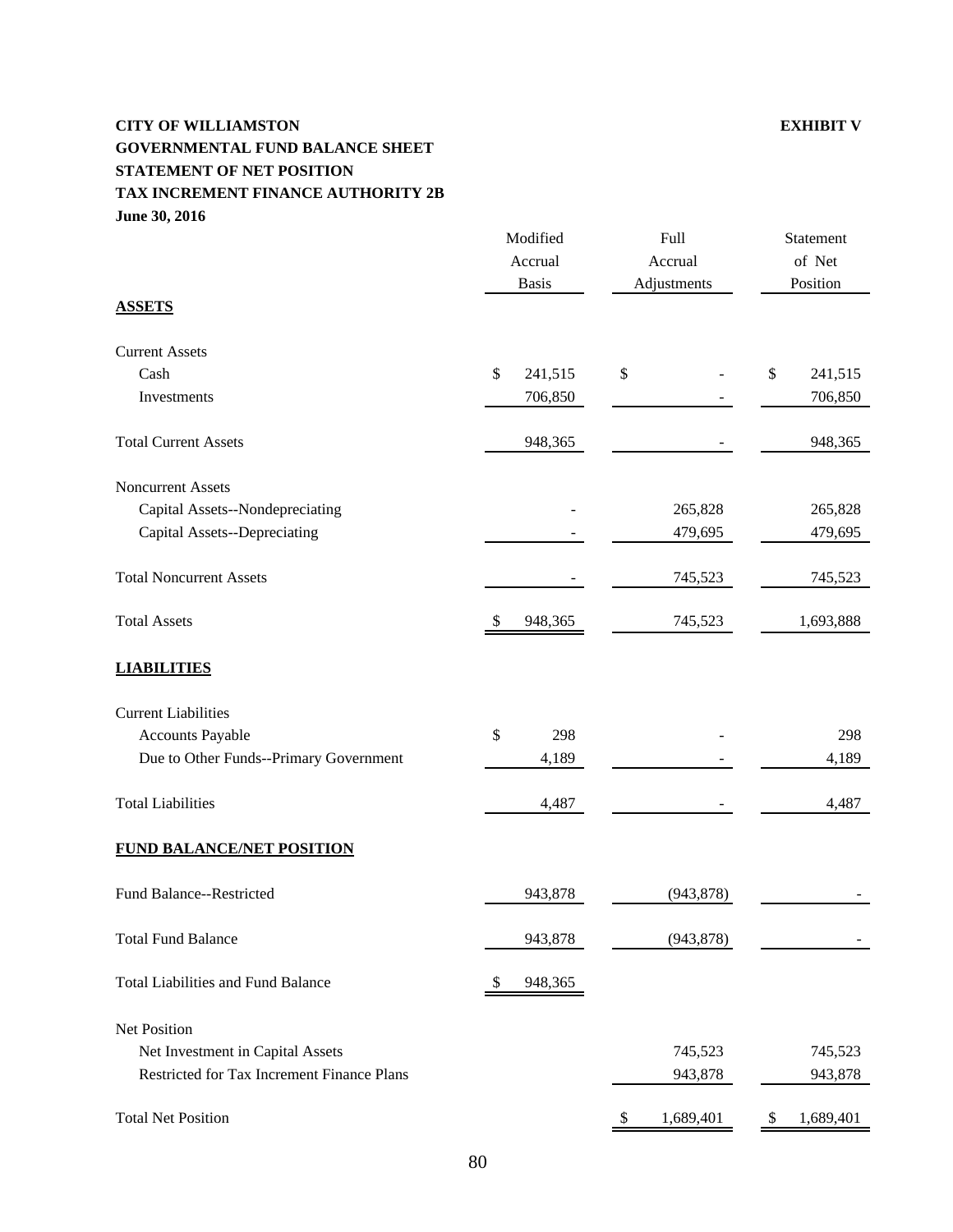# **CITY OF WILLIAMSTON EXHIBIT W STATEMENT OF GOVERNMENTAL FUND REVENUE, EXPENDITURES AND CHANGES IN FUND BALANCE STATEMENT OF ACTIVITIES TAX INCREMENT FINANCE AUTHORITY 2B For the Fiscal Year Ended June 30, 2016**

|                                                                    | Modified<br>Accrual<br><b>Basis</b> | Full<br>Accrual<br>Adjustments | Statement<br>of<br>Activities |
|--------------------------------------------------------------------|-------------------------------------|--------------------------------|-------------------------------|
| Revenue                                                            |                                     |                                |                               |
| <b>Property Taxes</b>                                              | 252,495<br>\$                       | \$                             | \$<br>252,495                 |
| <b>Interest and Rents</b>                                          | 2,489                               |                                | 2,489                         |
| <b>Total Revenue</b>                                               | 254,984                             |                                | 254,984                       |
| Expenditures                                                       |                                     |                                |                               |
| Community and Economic Development                                 | 61,002                              | 37,380                         | 98,382                        |
| Capital Outlay                                                     | 51,930                              | (51,930)                       |                               |
| <b>Total Expenditures</b>                                          | 112,932                             | (14, 550)                      | 98,382                        |
| Excess of Revenue Over (Under) Expenditures/Change in Net Position | 142,052                             | 14,550                         | 156,602                       |
| Change in Net Position                                             |                                     | 14,550                         | 156,602                       |
| Fund Balance/Net Position--Beginning of Year                       | 801,827                             | 730,972                        | 1,532,799                     |
| Fund Balance/Net Position--End of Year                             | 943,879                             | 745,522                        | 1,689,401                     |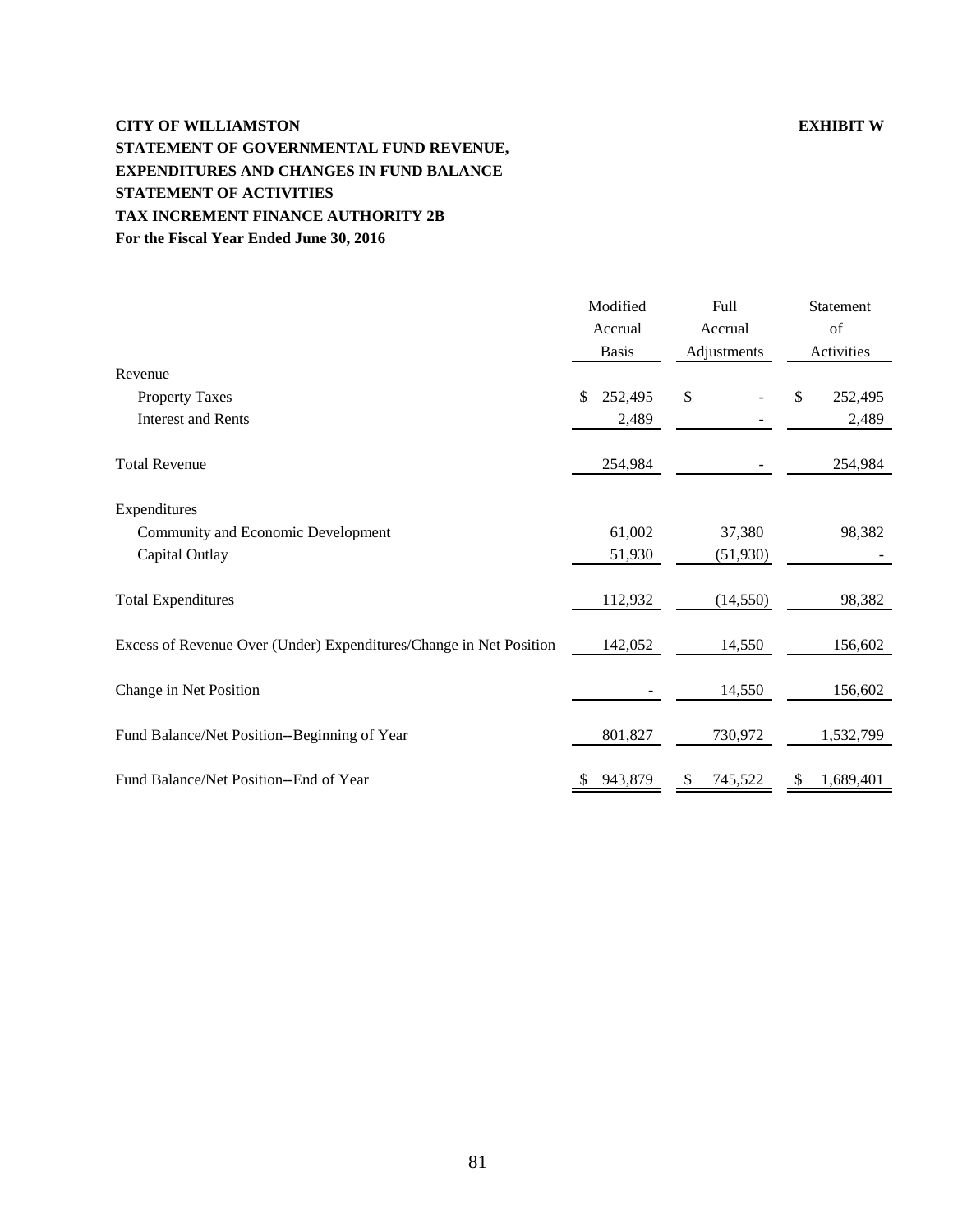### **CITY OF WILLIAMSTON EXHIBIT X GOVERNMENTAL FUND BALANCE SHEET STATEMENT OF NET POSITION DOWNTOWN DEVELOPMENT AUTHORITY June 30, 2016**

|                                                                                                                       | Modified<br>Accrual     | Full<br>Accrual      | Statement<br>of Net         |
|-----------------------------------------------------------------------------------------------------------------------|-------------------------|----------------------|-----------------------------|
| <b>ASSETS</b>                                                                                                         | <b>Basis</b>            | Adjustments          | Position                    |
| <b>Current Assets</b><br>Cash<br>Investments                                                                          | \$<br>33,937<br>100,415 | \$                   | \$<br>33,937<br>100,415     |
| Due From Other Funds--Primary Government                                                                              | 25,508                  |                      | 25,508                      |
| <b>Total Current Assets</b>                                                                                           | 159,860                 |                      | 159,860                     |
| <b>Noncurrent Assets</b><br><b>Restricted Cash</b><br>Capital Assets--Nondepreciating<br>Capital Assets--Depreciating | 7,071                   | 453,656<br>909,758   | 7,071<br>453,656<br>909,758 |
| <b>Total Noncurrent Assets</b>                                                                                        | 7,071                   | 1,363,414            | 1,370,485                   |
| <b>Total Assets</b>                                                                                                   | 166,931<br>\$           | 1,363,414            | 1,530,345                   |
| <b>LIABILITIES</b>                                                                                                    |                         |                      |                             |
| <b>Current Liabilities</b><br><b>Accounts Payable</b><br><b>Accrued Liabilities</b>                                   | \$<br>98<br>156         |                      | 98<br>156                   |
| <b>Total Current Liabilities</b>                                                                                      | 254                     |                      | 254                         |
| Non-Current Liabilities<br>Bonds Payable--Due Within One Year<br>Bonds Payable--Due in More Than One Year             |                         | 130,000<br>1,030,000 | 130,000<br>1,030,000        |
| <b>Total Noncurrent Liabilities</b>                                                                                   |                         | 1,160,000            | 1,160,000                   |
| <b>Total Liabilities</b>                                                                                              | 254                     | 1,160,000            | 1,160,254                   |
| <b>FUND BALANCE/NET POSITION</b>                                                                                      |                         |                      |                             |
| Fund Balance--Restricted                                                                                              | 166,677                 | (166, 677)           |                             |
| <b>Total Fund Balance</b>                                                                                             | 166,677                 | (166, 677)           |                             |
| <b>Total Liabilities and Fund Balance</b>                                                                             | 166,931<br>S            |                      |                             |
| Net Position<br>Net Investment in Capital Assets<br>Restricted for Downtown Development Activities                    |                         | 203,414<br>166,677   | 203,414<br>166,677          |
| <b>Total Net Position</b>                                                                                             |                         | 370,091<br>\$        | 370,091<br>\$               |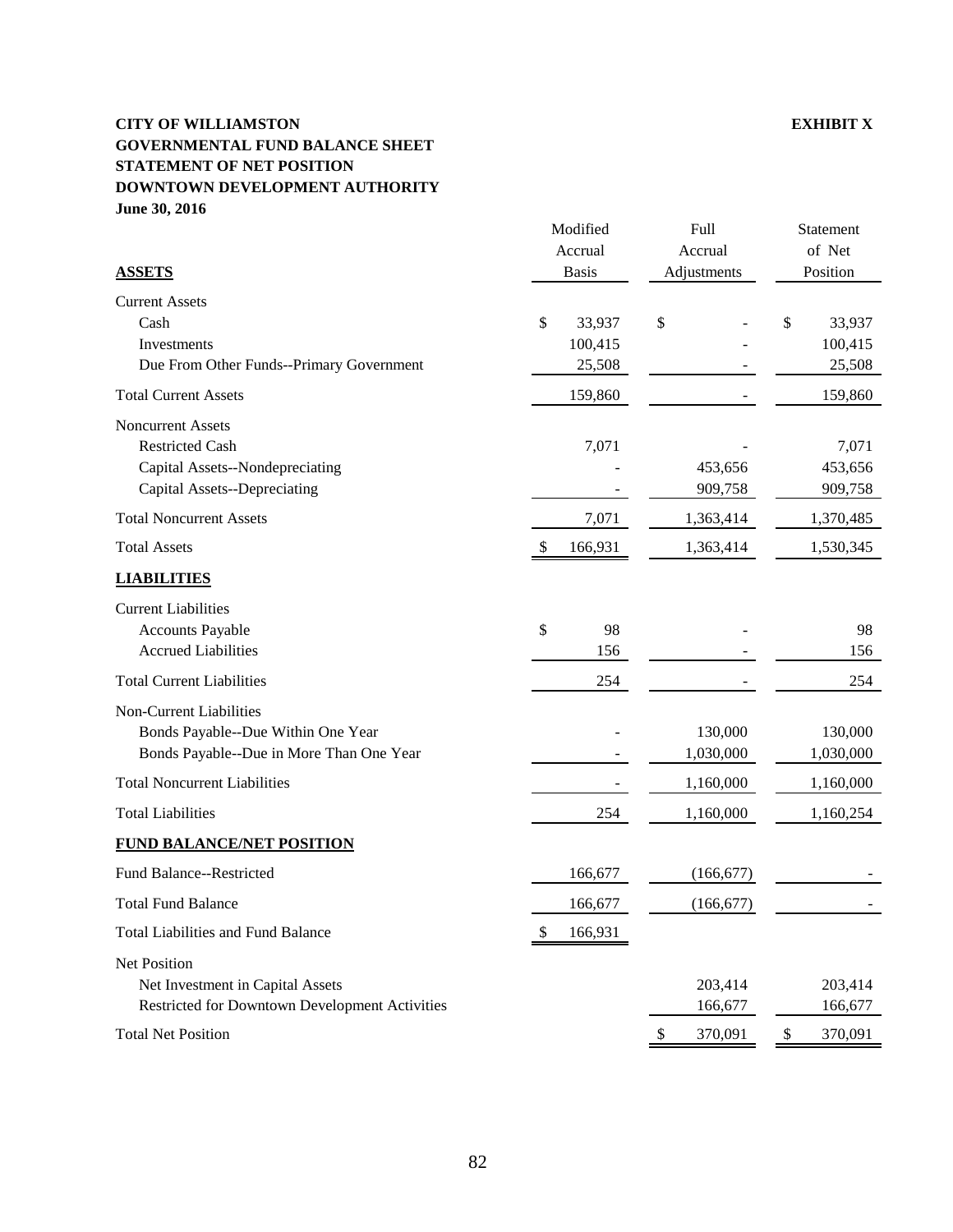# **CITY OF WILLIAMSTON EXHIBIT Y STATEMENT OF GOVERNMENTAL FUND REVENUE, EXPENDITURES AND CHANGES IN FUND BALANCE/STATEMENT OF ACTIVITIES DOWNTOWN DEVELOPMENT AUTHORITY For the Fiscal Year Ended June 30, 2016**

|                                                                    | Modified      | Full         | Statement<br>of |  |
|--------------------------------------------------------------------|---------------|--------------|-----------------|--|
|                                                                    | Accrual       | Accrual      |                 |  |
|                                                                    | <b>Basis</b>  | Adjustments  | Activities      |  |
| Revenue                                                            |               |              |                 |  |
| <b>Property Taxes</b>                                              | 376,813<br>\$ | \$           | \$<br>376,813   |  |
| <b>Charges for Services</b>                                        | 2,843         |              | 2,843           |  |
| <b>Interest and Rents</b>                                          | 355           |              | 355             |  |
| Other Revenue                                                      | 499           |              | 499             |  |
| <b>Total Revenue</b>                                               | 380,510       |              | 380,510         |  |
| Expenditures                                                       |               |              |                 |  |
| Community and Economic Development                                 | 148,446       | 36,779       | 185,225         |  |
| Debt Service                                                       |               |              |                 |  |
| Principal                                                          | 125,000       | (125,000)    |                 |  |
| Interest                                                           | 37,494        |              | 37,494          |  |
| <b>Total Expenditures</b>                                          | 310,940       | (88, 221)    | 222,719         |  |
| Excess of Revenue Over (Under) Expenditures/Change in Net Position | 69,570        | 88,221       | 157,791         |  |
| Fund Balance/Net Position--Beginning of Year                       | 97,107        | 115,193      | 212,300         |  |
| Fund Balance/Net Position--End of Year                             | 166,677       | 203,414<br>S | 370,091<br>\$   |  |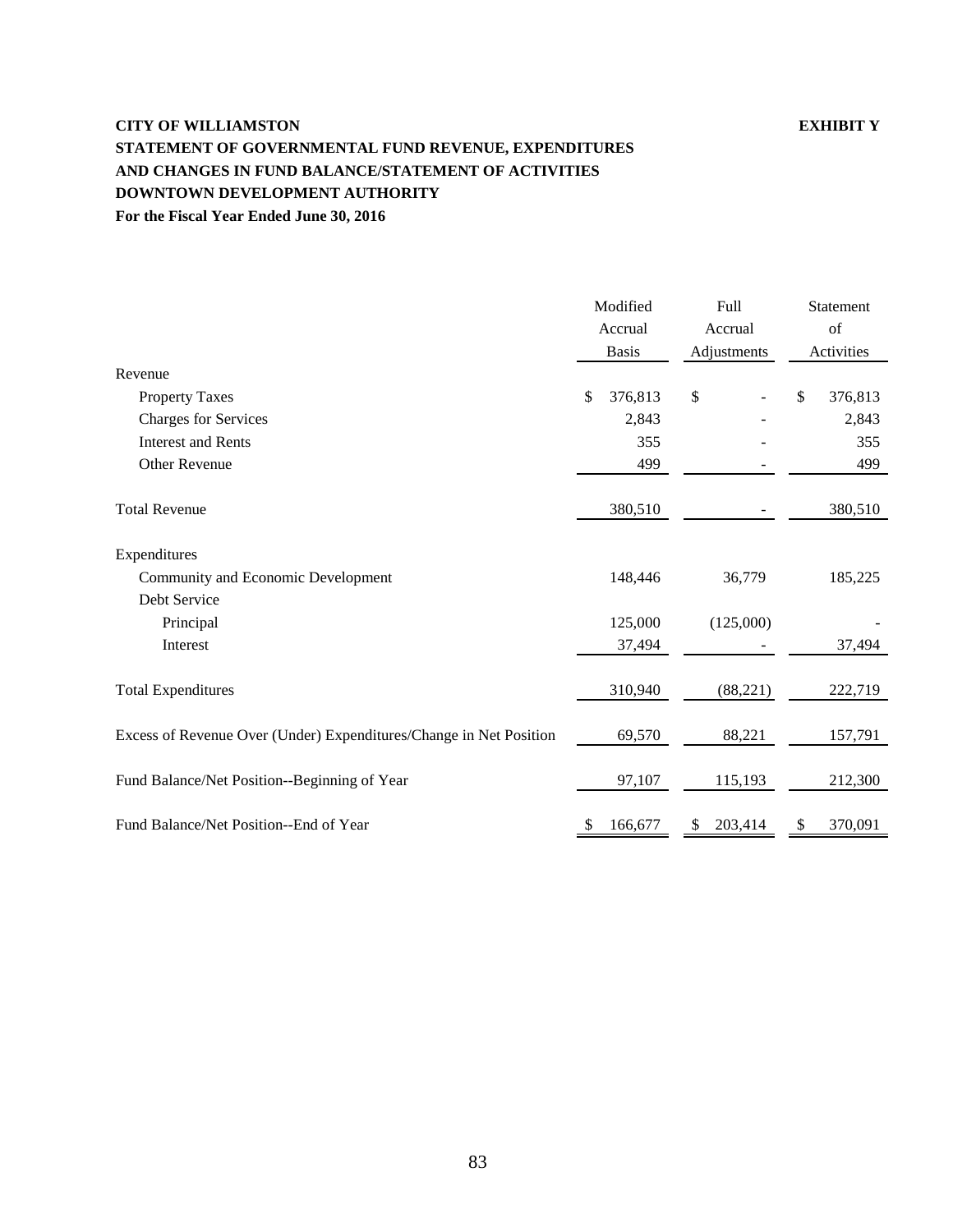RICK SNYDER GOVERNOR



STATE OF MICHIGAN DEPARTMENT OF TREASURY LANSING

NICK A. KHOURI STATE TREASURER

December 20, 2016

Honorable Mayor and City Council City of Williamston 161 East Grand River Avenue Williamston, Michigan 48895

Independent Auditor's Report

## RE: Report on Internal Control over Financial Reporting and on Compliance and Other Matters Based on an Audit of the Financial Statements Performed in Accordance With Government Auditing Standards

Dear Council Members:

We have audited, in accordance with the auditing standards generally accepted in the United States of America and the standards applicable to financial audits contained in *Government Auditing Standards* issued by the Comptroller General of the United States, the financial statements of the governmental activities, the business-type activities, the aggregate discretely presented component units, each major fund, and the aggregate remaining fund information of the City of Williamston, Ingham County, Michigan, as of and for the year ended June 30, 2016, and the related notes to the financial statements, which collectively comprise the City of Williamston's basic financial statements, and have issued our report thereon dated December 20, 2016.

Internal Control Over Financial Reporting

In planning and performing our audit, we considered the City of Williamston's internal control over financial reporting (internal control) to determine the audit procedures that are appropriate in the circumstances for the purpose of expressing our opinions on the financial statements, but not for the purpose of expressing an opinion on the effectiveness of the City of Williamston's internal control. Accordingly, we do not express an opinion on the effectiveness of the City of Williamston's internal control.

A *deficiency in internal control* exists when the design or operation of a control does not allow management or employees, in the normal course of performing their assigned functions, to prevent, or detect and correct, misstatements on a timely basis. A *material weakness* is a deficiency, or a combination of deficiencies, in internal control, such that there is a reasonable possibility that a material misstatement of the entity's financial statements will not be prevented,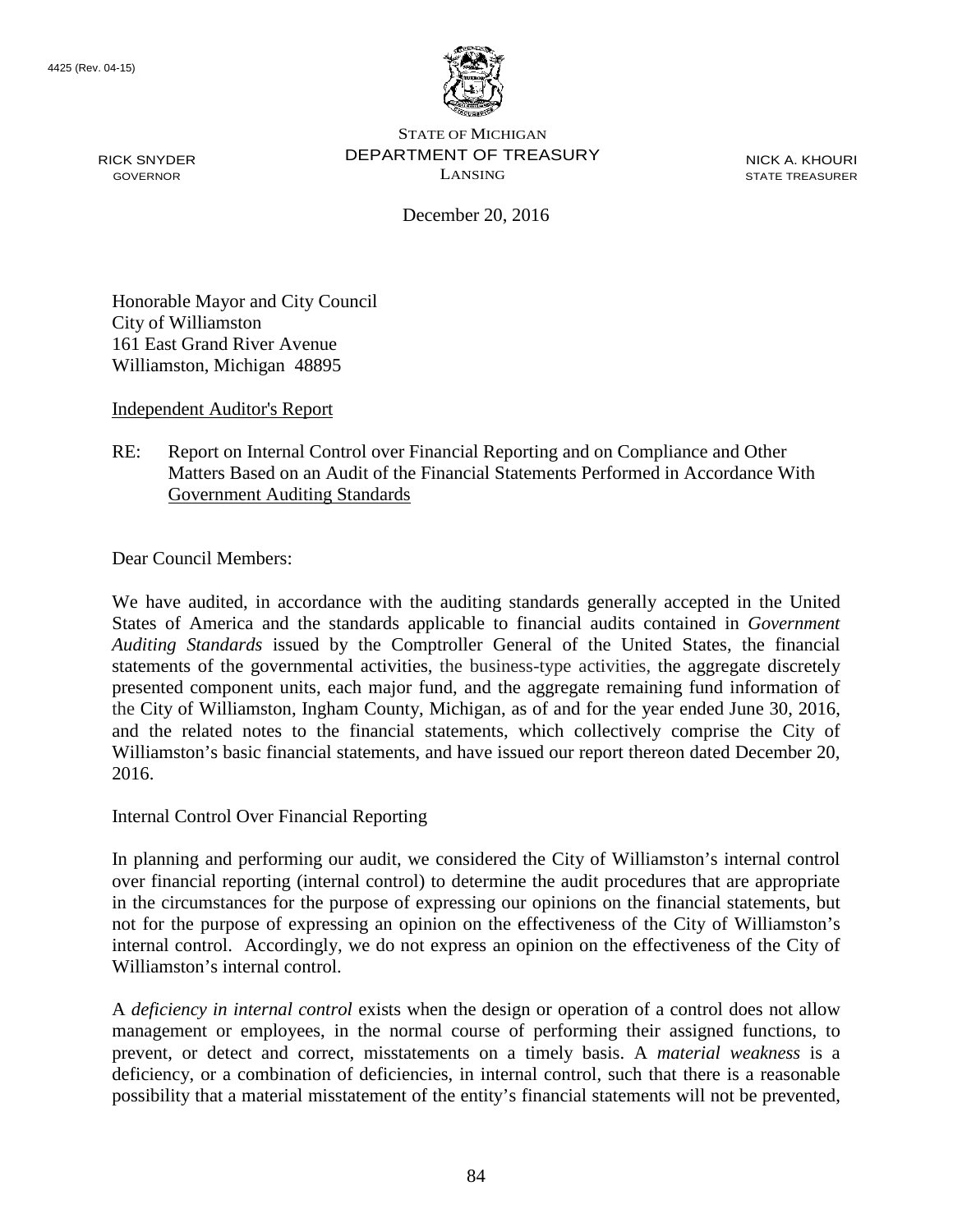City of Williamston Page 2 December 20, 2016

or detected and corrected on a timely basis. A *significant deficiency* is a deficiency, or a combination of deficiencies, in internal control that is less severe than a material weakness, yet important enough to merit attention by those charged with governance.

Our consideration of internal control was for the limited purpose described in the first paragraph of this section and was not designed to identify all deficiencies in internal control that might be material weaknesses or significant deficiencies. However, material weaknesses may exist that have not been identified.

Compliance and Other Matters

As part of obtaining reasonable assurance about whether the City of Williamston's financial statements are free of material misstatement, we performed tests of its compliance with certain provisions of laws, regulations, contracts and grant agreements, noncompliance with which could have a direct and material effect on the determination of financial statement amounts. However, providing an opinion on compliance with those provisions was not an objective of our audit, and accordingly, we do not express such an opinion. The results of our tests disclosed no instances of noncompliance or other matters that are required to be reported under *Government Auditing Standards*.

Purpose of this Report

The purpose of this report is solely to describe the scope of our testing of internal control and compliance and the results of that testing, and not to provide an opinion on the effectiveness of the City of Williamston's internal control or on compliance. This report is an integral part of an audit performed in accordance with *Government Auditing Standards* in considering the City of Williamston's internal control and compliance. Accordingly, this communication is not suitable for any other purpose. However, this report is a matter of public record and its distribution is not limited.

Sincerely,

 $\triangle\sqrt{6}$ 

Cary Jay Vaughn, CPA, CGFM Audit Manager Local Government Financial Services Division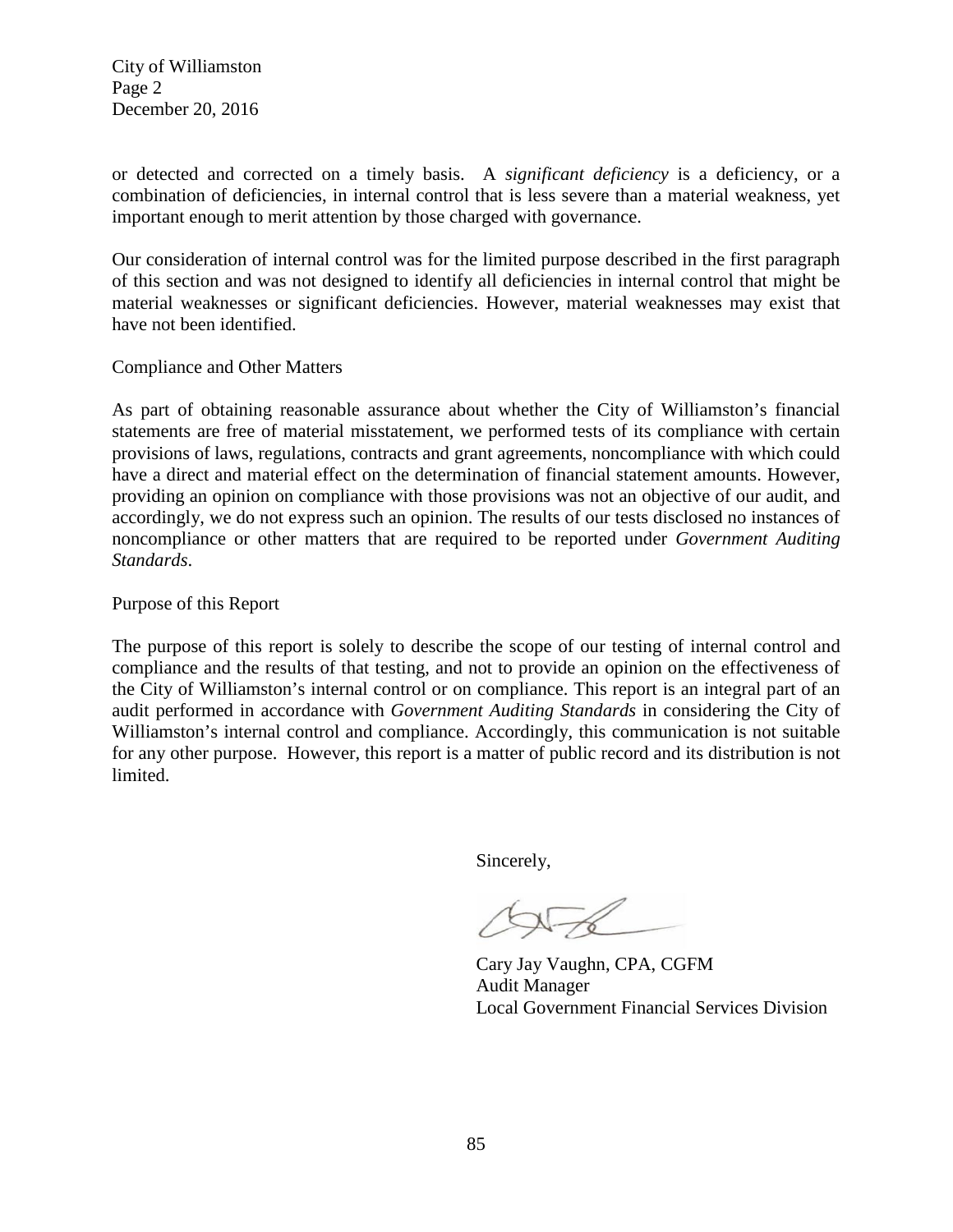

RICK SNYDER GOVERNOR

STATE OF MICHIGAN DEPARTMENT OF TREASURY LANSING

NICK A. KHOURI STATE TREASURER

December 20, 2016

Honorable Mayor and City Council City of Williamston 161 East Grand River Avenue Williamston, Michigan 48895

RE: Report to Those Charged With Governance

Dear Council Members:

We have audited the financial statements of the governmental activities, the business-type activities, the discretely presented component units, each major fund, and the aggregate remaining fund information of the City of Williamston, Ingham County, Michigan, for the fiscal year ended June 30, 2016, and have issued our report thereon dated December 20, 2016. Professional standards require that we provide you with information related to our audit.

## Our Responsibility under U.S. Generally Accepted Auditing Standards and Government Auditing Standards

As stated in the engagement letter dated January 23, 2014, our responsibility, as described by professional standards, is to express an opinion about whether the financial statements prepared by management with your oversight are fairly presented, in all material respects, in conformity with accounting principles generally accepted in the United States of America. Our audit of the financial statements does not relieve you or management of your responsibilities.

As part of our audit, we considered the internal control of the City of Williamston. Such considerations were solely for the purpose of determining our audit procedures and not to provide any assurance concerning internal control.

As part of obtaining reasonable assurance about whether the financial statements are free of material misstatement, we performed tests of the City of Williamston's compliance with certain provisions of laws, regulations, contracts, and grants. However, the objective of our tests was not to provide an opinion on compliance with such provisions.

## Other information in Documents Containing Audited Financial Statements

Our responsibility for the supplementary information accompanying the financial statements, as described in professional standards, is to evaluate the presentation of supplementary information in relation to the financial statements as a whole and to report on whether the supplementary information is fairly stated, in all material respects, in relation to the financial statements as a whole. We made certain inquiries of management and evaluated the form, content, and methods of preparing the information to determine that the information complies with the accounting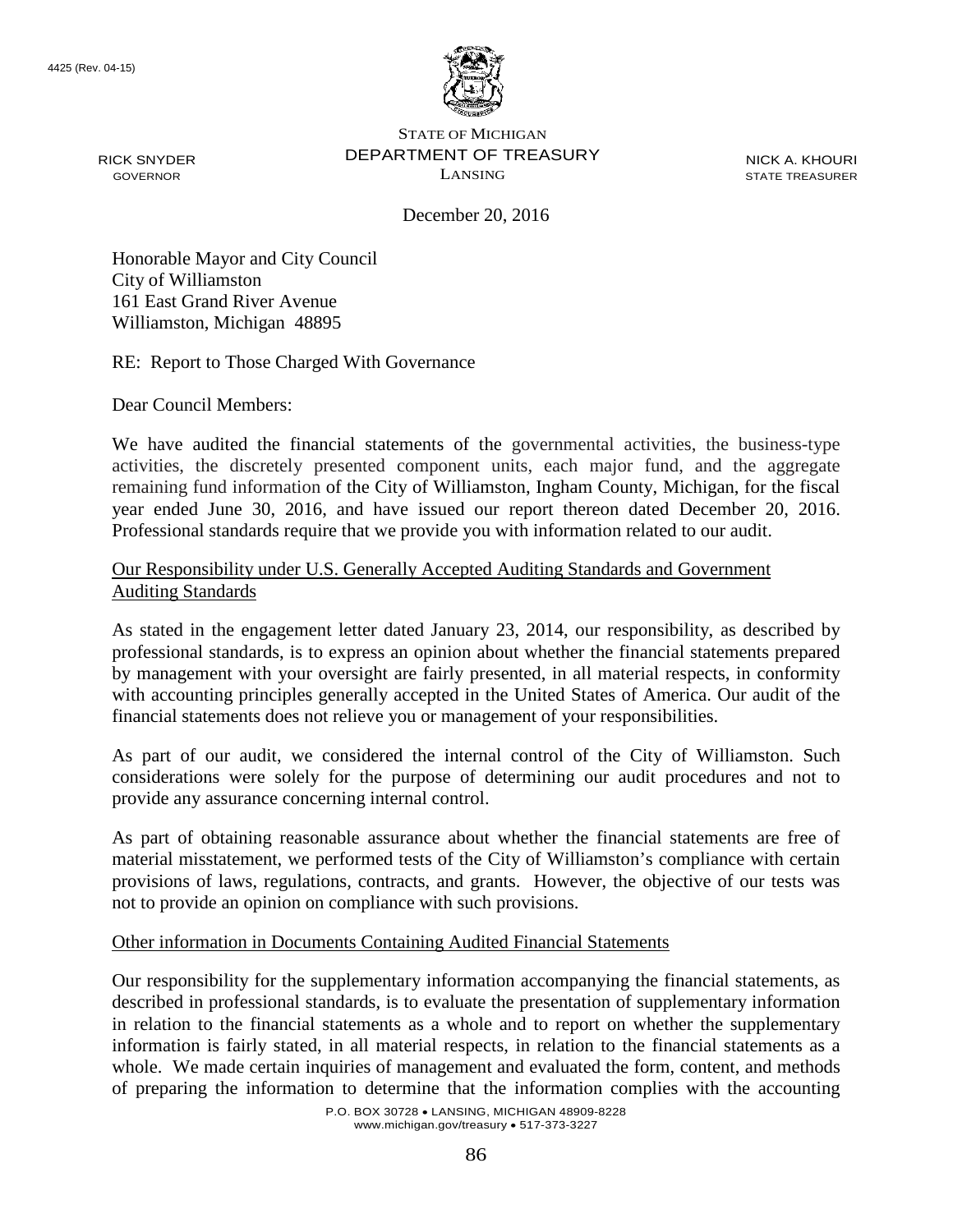City of Williamston Page 2 December 20, 2016

principles generally accepted in the United States of America, the method of preparing it has not changed from the prior period, and the information is appropriate and complete in relation to our audit of the financial statements. We compared and reconciled the supplementary information to the underlying accounting records used to prepare the financial statements or the financial statements themselves.

## Planned Scope and Timing of the Audit

We performed the audit according to the planned scope and timing previously communicated to you in our engagement letter and our meeting about planning matters on September 28, 2015, with management.

## Significant Results of the Audit

## *Qualitative Aspects of Accounting Practices*

Management is responsible for the selection and use of appropriate accounting policies. The significant accounting policies used by the City of Williamston are described in Note A to the financial statements. As described in Note N, during the fiscal year ended June 30, 2016, the City implemented GASB Statement No. 72*, Fair Value Measurement and Application* and GASB Statement No. 76, *The Hierarchy of Generally Accepted Accounting Principles for State and Local Governments*. The notes to the financial statement now includes fair value information relating to the City's investments. We noted no transactions entered into by the City of Williamston during the year for which there is a lack of authoritative guidance or consensus. There are no significant transactions that have been recognized in the financial statements in a different period than when the transaction occurred.

Accounting estimates are an integral part of the financial statements prepared by management and are based on management's knowledge and experience about past and current events and assumptions about future events. Certain accounting estimates are particularly sensitive because of their significance to the financial statements and because of the possibility that future events affecting them may differ significantly from those expected.

The most sensitive estimate affecting the governmental activities in the government-wide statements relates to depreciation, the net pension liability, and the liability related to other postemployment benefits. Management's estimate of the depreciation is based on the straight-line method for all other capital assets. For the pension, estimates and assumptions are determined by MERS and its actuary, based on the City's negotiations with its bargaining units and resolutions of the City Council. For retiree health care, the estimates and assumptions are based on actuarial techniques. We evaluated the key factors and assumptions used to develop the depreciation in determining that it is reasonable in relation to the financial statements, taken as a whole.

## Difficulties Encountered in Performing the Audit

We encountered no difficulties in dealing with management in performing and completing our audit.